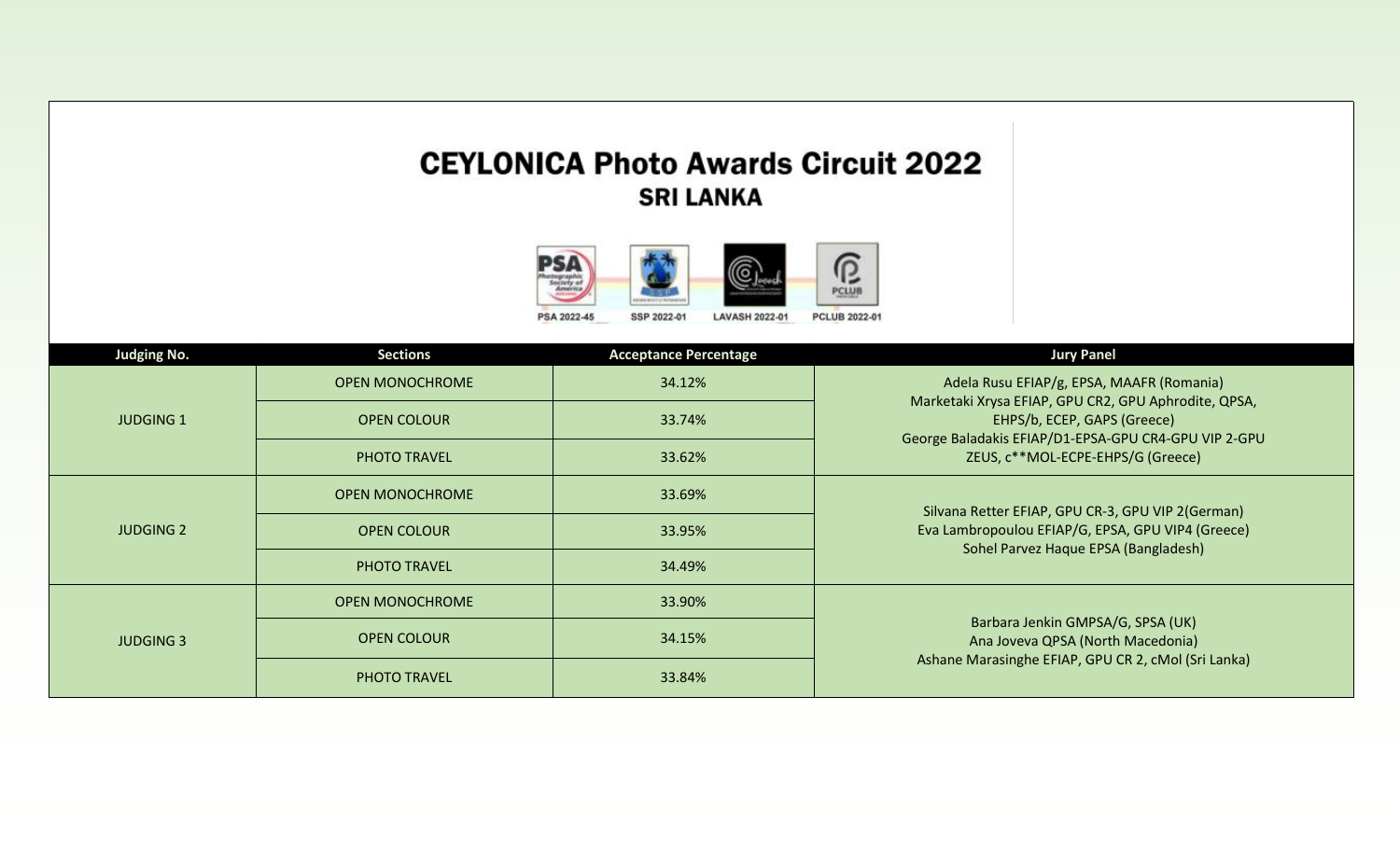|                        |                   | <b>AWARD LIST</b>                      |                                   |                                       |  |
|------------------------|-------------------|----------------------------------------|-----------------------------------|---------------------------------------|--|
|                        |                   | <b>JUDGING 1</b>                       |                                   |                                       |  |
| <b>Last Name</b>       | <b>First Name</b> | <b>Country</b>                         | <b>Image Title</b>                | <b>Prize</b>                          |  |
|                        |                   | <b>OPEN MONOCHROME (PIDM)(DIGITAL)</b> |                                   |                                       |  |
| <b>CHISHTY</b>         | <b>HAIDER</b>     | England                                | <b>KEEN TO READ</b>               | PSA GOLD                              |  |
| <b>ADITYA</b>          | RAWISYAH          | Indonesia                              | <b>LIBERATION SOUL</b>            | <b>SSP GOLD</b>                       |  |
| <b>REICHEL</b>         | PETER             | Sweden                                 | <b>LOST</b>                       | <b>LAVASH GOLD</b>                    |  |
| WIJAYASINGHE           | <b>LANKA</b>      | Sri Lanka                              | <b>WHITE</b>                      | <b>PCLUB GOLD</b>                     |  |
| POP                    | OVI <sub>D</sub>  | Romania                                | <b>WAITING FOR THE NIGHT BOAT</b> | SSP MERIT E -CERTIFICATE              |  |
| <b>CHAN</b>            | HW                | Hong Kong                              | <b>LINES IMAGES M38</b>           | <b>SSP MERIT E -CERTIFICATE</b>       |  |
| <b>KRANOS</b>          | <b>PANTELIS</b>   | Cyprus                                 | <b>KERYNIA WRECK REST</b>         | SSP MERIT E -CERTIFICATE              |  |
| ALLOUGHANI             | <b>FAISAL</b>     | Kuwait                                 | SWIMMER 17                        | SSP MERIT E -CERTIFICATE              |  |
| <b>HERMANSEN</b>       | <b>MOGENS</b>     | <b>USA</b>                             | THINKING OUTSIDE THE BOX          | SSP MERIT E -CERTIFICATE              |  |
| <b>CATANIA</b>         | <b>GOTTFRIED</b>  | Malta                                  | <b>LUNCHTIME</b>                  | LAVASH MERIT E -CERTIFICATE           |  |
| LEDGARD                | <b>IAN</b>        | Wales                                  | <b>CAPITAL ARRIVAL</b>            | LAVASH MERIT E -CERTIFICATE           |  |
| DI PANFILO             | <b>VINCENZO</b>   | Italy                                  | <b>BABE IN RED</b>                | LAVASH MERIT E -CERTIFICATE           |  |
| FRIEDMANN              | <b>ANDREAS</b>    | Austria                                | <b>BALLETTAKT 5</b>               | LAVASH MERIT E -CERTIFICATE           |  |
| <b>ROSIK</b>           | <b>BEATA</b>      | Republic of Ireland                    | A WHITER SHADE OF PALE            | LAVASH MERIT E -CERTIFICATE           |  |
| DIEZ DE LOS RIOS LOPEZ | <b>JOSE</b>       | Spain                                  | PENSATIVO                         | PCLUB MERIT E -CERTIFICATE            |  |
| CHOO                   | LAI WAN ANGELA    | Singapore                              | <b>MBS WITH BW</b>                | PCLUB MERIT E -CERTIFICATE            |  |
| GIL                    | <b>JOAN</b>       | Spain                                  | <b>ESTIRADA A TERRA</b>           | PCLUB MERIT E -CERTIFICATE            |  |
| <b>HASSAN</b>          | AHMED MOHAMED     | Qatar                                  | <b>FIVE FINGERS BW</b>            | PCLUB MERIT E -CERTIFICATE            |  |
| SANCANDI               | <b>IVANA</b>      | Italy                                  | <b>BEYOND THE GAZA</b>            | PCLUB MERIT E -CERTIFICATE            |  |
| WU                     | ZHENDONG          | China                                  | <b>BLACK GOLD</b>                 | <b>CHAIRMEN CHOICE E -CERTIFICATE</b> |  |
| <b>SUTTON</b>          | LEE               | England                                | LONDONER                          | <b>CHAIRMEN CHOICE E -CERTIFICATE</b> |  |
| <b>NGUYEN</b>          | <b>HUY SON</b>    | Vietnam                                | <b>BEAUTIFUL ETHIOPIAN GIRL</b>   | <b>JUDGES CHOICE</b>                  |  |
| STUPPAZZONI            | PAOLO             | Italy                                  | ER GRINTA IN BN                   | <b>JUDGES CHOICE</b>                  |  |
| <b>KWAN</b>            | PHILLIP           | Canada                                 | NONNIE 11                         | <b>JUDGES CHOICE</b>                  |  |
|                        |                   | <b>OPEN COLOUR (PIDC)(DIGITAL)</b>     |                                   |                                       |  |
| <b>KRANOS</b>          | <b>PANTELIS</b>   | Cyprus                                 | HER RELAXING TIME                 | PSA GOLD                              |  |
| WU                     | <b>ZHENDONG</b>   | China                                  | <b>DREAM GARDEN</b>               | <b>SSP GOLD</b>                       |  |
| <b>NGUYEN</b>          | <b>HUY SON</b>    | Vietnam                                | <b>CLASSIFYING SOY SAUCES</b>     | <b>LAVASH GOLD</b>                    |  |
| <b>ROSIK</b>           | <b>BEATA</b>      | Republic of Ireland                    | TREE OF LIFE                      | <b>PCLUB GOLD</b>                     |  |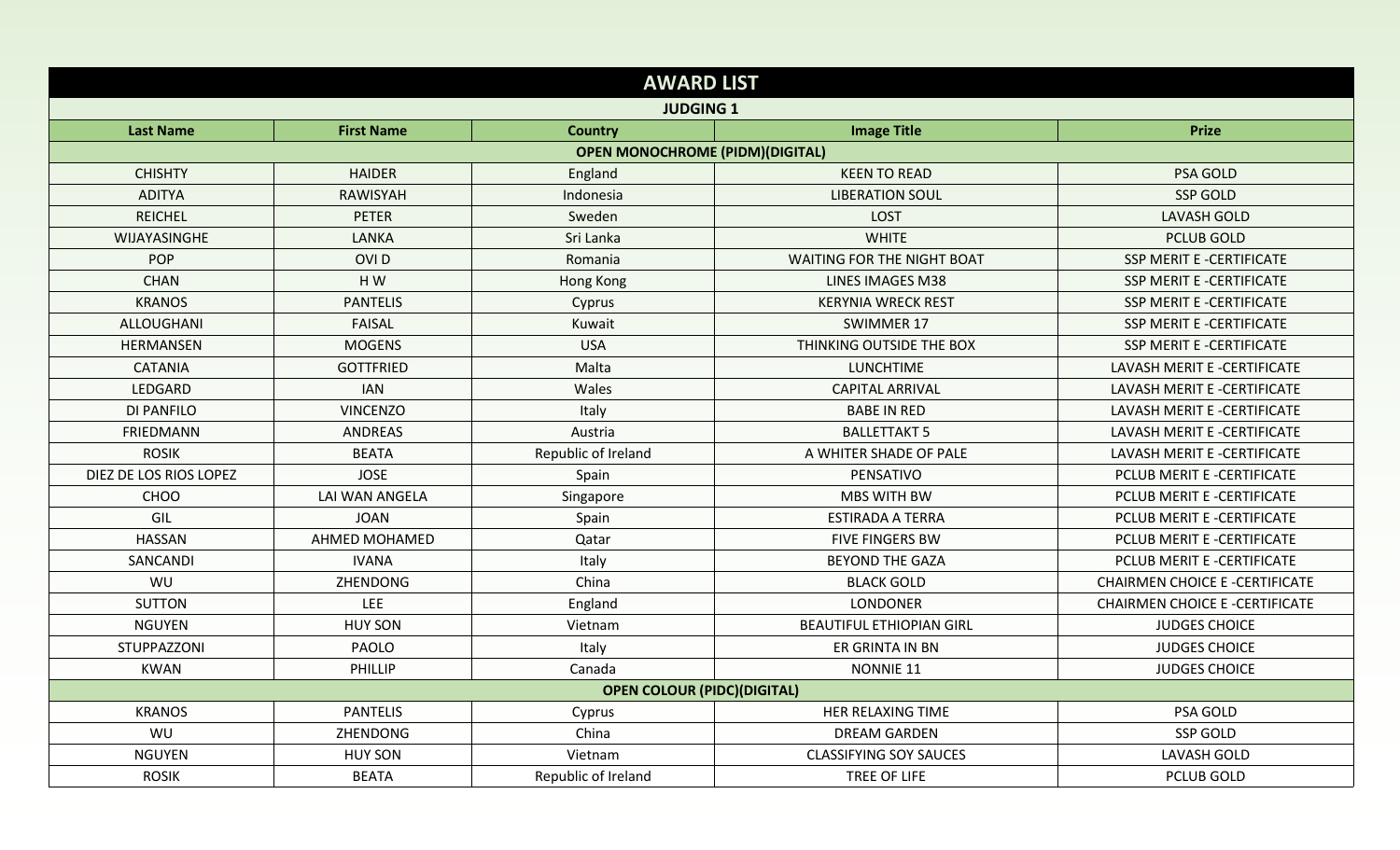| <b>WONG</b>            | <b>SHIU GUN</b>      | Hong Kong                                 | THE MUSICAIAN 3                  | <b>SSP MERIT E -CERTIFICATE</b>      |
|------------------------|----------------------|-------------------------------------------|----------------------------------|--------------------------------------|
| DIEZ DE LOS RIOS LOPEZ | <b>JOSE</b>          | Spain                                     | <b>TEBEKE</b>                    | <b>SSP MERIT E -CERTIFICATE</b>      |
| <b>HASSAN</b>          | <b>AHMED MOHAMED</b> | Qatar                                     | <b>BLUE FINGERS</b>              | <b>SSP MERIT E -CERTIFICATE</b>      |
| <b>SYKES</b>           | <b>JOHN</b>          | England                                   | <b>DANCER IN RED</b>             | <b>SSP MERIT E -CERTIFICATE</b>      |
| ALLOUGHANI             | <b>FAISAL</b>        | Kuwait                                    | <b>TIPTOP</b>                    | <b>SSP MERIT E -CERTIFICATE</b>      |
| <b>SIMON</b>           | <b>CLAUDE</b>        | Belgium                                   | YOUNG WIDOW                      | LAVASH MERIT E -CERTIFICATE          |
| WIJAYASINGHE           | <b>LANKA</b>         | Sri Lanka                                 | <b>GLANCE</b>                    | LAVASH MERIT E -CERTIFICATE          |
| <b>CATANIA</b>         | <b>GOTTFRIED</b>     | Malta                                     | CITY OF ARTS AND SCIENCES 20     | LAVASH MERIT E -CERTIFICATE          |
| <b>GEORGIOS</b>        | <b>MYTILINOS</b>     | Greece                                    | <b>FILOSOFOS</b>                 | LAVASH MERIT E -CERTIFICATE          |
| <b>KWAN</b>            | PHILLIP              | Canada                                    | <b>NONNIE 23</b>                 | LAVASH MERIT E -CERTIFICATE          |
| <b>FRIEDMANN</b>       | <b>ANDREAS</b>       | Austria                                   | WINDSBRAUT                       | PCLUB MERIT E -CERTIFICATE           |
| GIL                    | <b>JOAN</b>          | Spain                                     | <b>ANY PROBLEM</b>               | PCLUB MERIT E -CERTIFICATE           |
| <b>SUTTON</b>          | <b>LEE</b>           | England                                   | WHEN I SLEEP I DREAM             | PCLUB MERIT E -CERTIFICATE           |
| <b>GOLDIN</b>          | <b>LEONID</b>        | Israel                                    | PACO RABANNE                     | PCLUB MERIT E -CERTIFICATE           |
| KYPRIANOU              | <b>KLEA</b>          | Cyprus                                    | <b>TWO DANCERS</b>               | PCLUB MERIT E -CERTIFICATE           |
| <b>WONG</b>            | YIU WAH              | <b>Hong Kong</b>                          | PAINT GIRL 912                   | <b>CHAIRMEN CHOICE E-CERTIFICATE</b> |
| <b>CHAN</b>            | HW                   | Hong Kong                                 | <b>BIRD SNAKE WAR 22</b>         | <b>CHAIRMEN CHOICE E-CERTIFICATE</b> |
| <b>MOONEY</b>          | GAIL                 | Australia                                 | <b>BRISBANE RIVERSIDE</b>        | <b>JUDGES CHOICE</b>                 |
| <b>RIEHLE</b>          | <b>GUNTHER</b>       | ATLANTICPUFFININFLIGHTWF104256<br>Germany |                                  | <b>JUDGES CHOICE</b>                 |
| <b>NUGROHO</b>         | <b>ALBERTUS</b>      | Indonesia                                 | CHESSMASTER2022 PART1            | <b>JUDGES CHOICE</b>                 |
|                        |                      | <b>PHOTO TRAVEL (PTD) (DIGITAL)</b>       |                                  |                                      |
| <b>KRANOS</b>          | <b>PANTELIS</b>      | Cyprus                                    | AWAITING UNDERWATER ONCE AGAIN   | PSA GOLD                             |
| <b>CATANIA</b>         | <b>GOTTFRIED</b>     | Malta                                     | POPEYE VILLAGE MALTA 2           | <b>SSP GOLD</b>                      |
| <b>NICHOLSON</b>       | <b>BILL</b>          | England                                   | <b>EVENING IN VALENCIA</b>       | <b>LAVASH GOLD</b>                   |
| <b>GABOR</b>           | <b>OVIDIU</b>        | Romania                                   | <b>BUDAPEST CHAIN BRIDGE</b>     | PCLUB GOLD                           |
| JANG                   | <b>HENRY</b>         | <b>USA</b>                                | HIKING IN WAVES AFTER SNOW_21121 | SSP MERIT E -CERTIFICATE             |
| <b>SEAH</b>            | WEE MENG MICHAEL     | Singapore                                 | <b>CITYSCAPE</b>                 | SSP MERIT E -CERTIFICATE             |
| KANUNNIKOV             | <b>VIKTOR</b>        | <b>Russian Federation</b>                 | <b>BRICK FACTORY 7</b>           | SSP MERIT E -CERTIFICATE             |
| <b>HABRINGER</b>       | WOLFGANG             | Austria                                   | <b>BOAT TRIP 08</b>              | <b>SSP MERIT E -CERTIFICATE</b>      |
| ALLOUGHANI             | <b>FAISAL</b>        | Kuwait                                    | <b>GREEN ISLAND 12</b>           | SSP MERIT E -CERTIFICATE             |
| SIU                    | PATRICK W.           | Canada                                    | $T-4$                            | LAVASH MERIT E -CERTIFICATE          |
| LYBAERT                | DANIEL               | Netherlands                               | <b>WINTEROCHTEND</b>             | LAVASH MERIT E -CERTIFICATE          |
| <b>NGUYEN</b>          | <b>MINH</b>          | <b>USA</b>                                | <b>HORSESHOE BEND</b>            | LAVASH MERIT E -CERTIFICATE          |
| <b>HUILGOL</b>         | AJIT                 | India                                     | VISITING PENGUIN HEAVEN          | LAVASH MERIT E -CERTIFICATE          |
|                        |                      |                                           |                                  |                                      |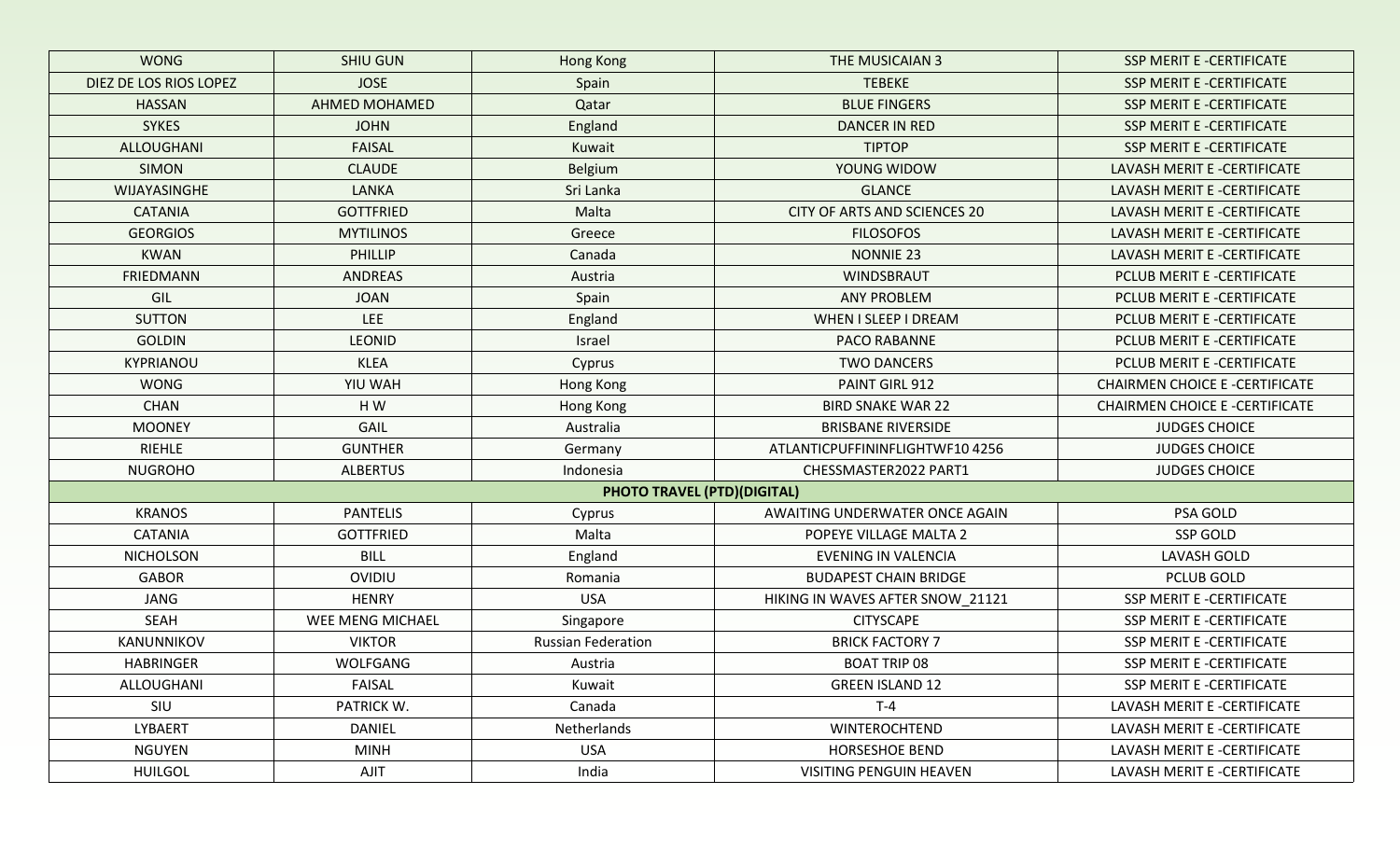| <b>KWAN</b>             | PHILLIP           | Canada                                 | <b>WALKING UP IN SNOW</b>         | LAVASH MERIT E -CERTIFICATE           |
|-------------------------|-------------------|----------------------------------------|-----------------------------------|---------------------------------------|
| <b>REICHEL</b>          | <b>PETER</b>      | Sweden                                 | NEUSCHWANSTEIN                    | PCLUB MERIT E -CERTIFICATE            |
| <b>SILVA</b>            | SHENAL            | Sri Lanka                              | THE GREAT SPHINX OF GIZA          | PCLUB MERIT E -CERTIFICATE            |
| <b>XIAO</b>             | <b>XIAO</b>       | <b>USA</b>                             | <b>HONGCUN SPRING RAIN</b>        | PCLUB MERIT E -CERTIFICATE            |
| <b>NGUYEN</b>           | <b>HUY SON</b>    | Vietnam                                | RAMUWAN UNIQUE CULTURE            | PCLUB MERIT E -CERTIFICATE            |
| <b>MOLERO GUTIERREZ</b> | <b>FLORENTINO</b> | Spain                                  | <b>TIENDECILLAS</b>               | PCLUB MERIT E -CERTIFICATE            |
| <b>CANNON</b>           | <b>WALLY</b>      | Australia                              | <b>BUSSELTON JETTY DAWN NO 2</b>  | <b>CHAIRMEN CHOICE E-CERTIFICATE</b>  |
| <b>POP</b>              | <b>OVID</b>       | Romania                                | <b>WORKING THE LAND OF FAITH</b>  | <b>CHAIRMEN CHOICE E -CERTIFICATE</b> |
| <b>WONG</b>             | YIU WAH           | Hong Kong                              | GREECE 292                        | <b>JUDGES CHOICE</b>                  |
| <b>DUAN</b>             | <b>DEQI</b>       | China                                  | JIE TOU YI REN                    | <b>JUDGES CHOICE</b>                  |
| SANCANDI                | <b>IVANA</b>      | Italy                                  | THE BRIDGE                        | <b>JUDGES CHOICE</b>                  |
|                         |                   | <b>JUDGING 2</b>                       |                                   |                                       |
|                         |                   | <b>OPEN MONOCHROME (PIDM)(DIGITAL)</b> |                                   |                                       |
| WIJAYASINGHE            | LANKA             | Sri Lanka                              | <b>WHITE</b>                      | PSA GOLD                              |
| <b>SCHMIDT</b>          | <b>BARBARA</b>    | Germany                                | <b>START WALKING</b>              | <b>SSP GOLD</b>                       |
| <b>POP</b>              | OVI <sub>D</sub>  | Romania                                | <b>WAITING FOR THE NIGHT BOAT</b> | <b>LAVASH GOLD</b>                    |
| <b>LYBAERT</b>          | <b>DANIEL</b>     | Netherlands                            | <b>MONO CONTPIEP</b>              | <b>PCLUB GOLD</b>                     |
| <b>ROSIK</b>            | <b>BEATA</b>      | Republic of Ireland                    | THE PARALLEL WORLDS               | SSP MERIT E -CERTIFICATE              |
| <b>JANG</b>             | <b>HENRY</b>      | <b>USA</b>                             | FOGS COVERING YOSEMITE VALLEY     | SSP MERIT E -CERTIFICATE              |
| ALLOUGHANI              | <b>FAISAL</b>     | Kuwait                                 | <b>SWIMMER 17</b>                 | SSP MERIT E -CERTIFICATE              |
| <b>WONG</b>             | YIU WAH           | Hong Kong                              | <b>NUDE 731</b>                   | SSP MERIT E -CERTIFICATE              |
| <b>TAZI CHERTI</b>      | <b>MOHAMED</b>    | Morocco                                | SPIRAL                            | SSP MERIT E -CERTIFICATE              |
| <b>KRANOS</b>           | <b>PANTELIS</b>   | Cyprus                                 | THE GIRL WITH THE CAMERA          | LAVASH MERIT E -CERTIFICATE           |
| <b>NGUYEN</b>           | <b>HUY SON</b>    | Vietnam                                | <b>BEAUTIFUL ETHIOPIAN GIRL</b>   | LAVASH MERIT E -CERTIFICATE           |
| <b>HASSAN</b>           | AHMED MOHAMED     | Qatar                                  | <b>FIVE FINGERS BW</b>            | LAVASH MERIT E -CERTIFICATE           |
| <b>KWAN</b>             | PHILLIP           | Canada                                 | NONNIE 11                         | LAVASH MERIT E -CERTIFICATE           |
| ADITYA                  | RAWISYAH          | Indonesia                              | <b>LIBERATION SOUL</b>            | LAVASH MERIT E -CERTIFICATE           |
| <b>GEORGIOS</b>         | <b>MYTILINOS</b>  | Greece                                 | <b>HOROLOGAS</b>                  | PCLUB MERIT E -CERTIFICATE            |
| DI PANFILO              | <b>VINCENZO</b>   | Italy                                  | <b>OCCHI</b>                      | PCLUB MERIT E -CERTIFICATE            |
| STUPPAZZONI             | PAOLO             | Italy                                  | ER GRINTA IN BN                   | PCLUB MERIT E -CERTIFICATE            |
| GABOR                   | OVIDIU            | Romania                                | <b>MERMAID</b>                    | PCLUB MERIT E -CERTIFICATE            |
| KYPRIANOU               | <b>KLEA</b>       | Cyprus                                 | WHITE MOTION 03                   | PCLUB MERIT E -CERTIFICATE            |
| LIE                     | <b>ROBERT</b>     | Indonesia                              | THE EAR CLEANER                   | <b>CHAIRMEN CHOICE E-CERTIFICATE</b>  |
| SILVA                   | SHENAL            | Sri Lanka                              | PLAYFUL SMILE                     | <b>CHAIRMEN CHOICE E-CERTIFICATE</b>  |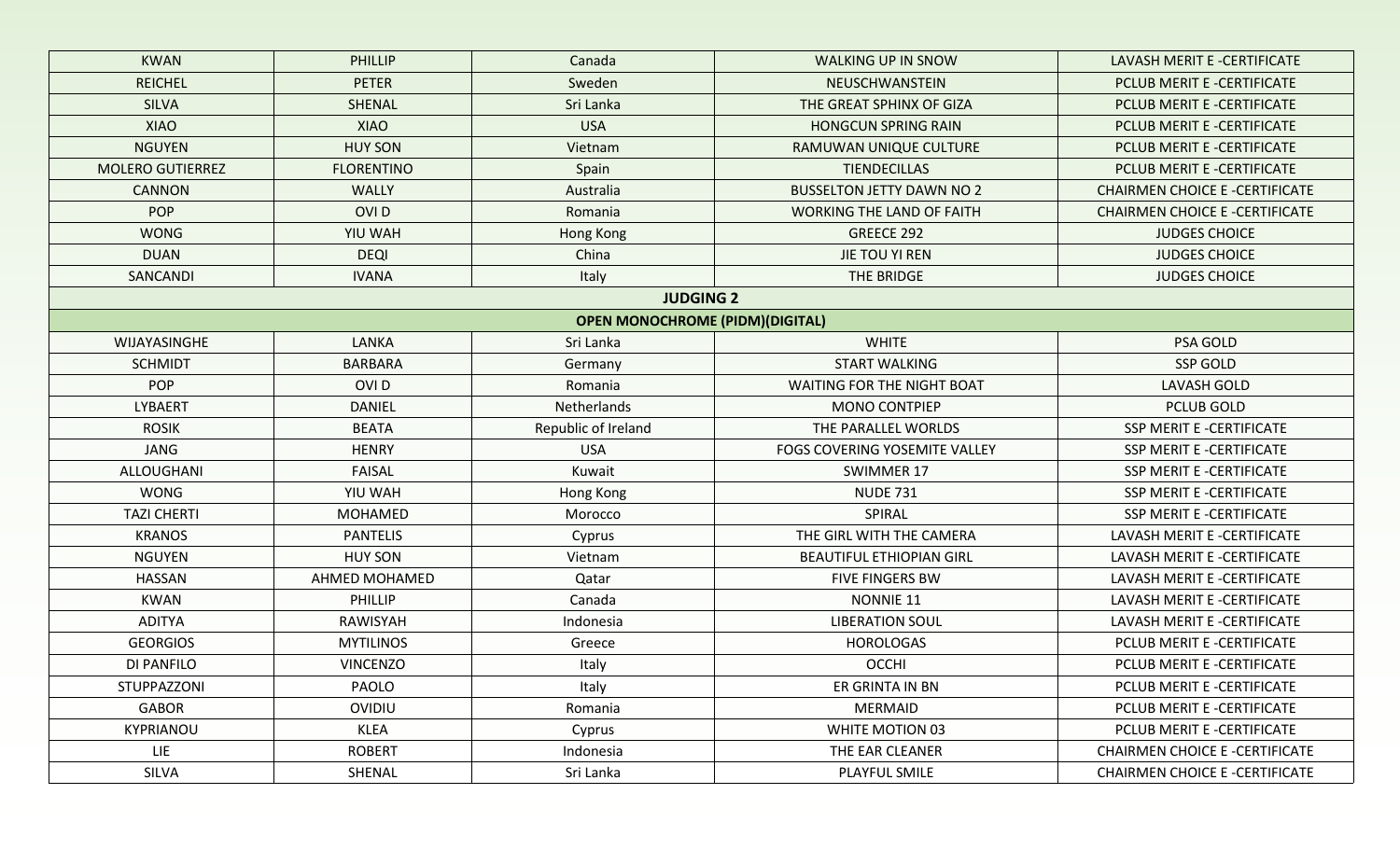| <b>LOKOS</b>           | <b>ZOLTAN</b>     | Hungary                            | <b>TRANSFORMER ROOM</b>          | <b>JUDGES CHOICE</b>                 |
|------------------------|-------------------|------------------------------------|----------------------------------|--------------------------------------|
| <b>JAIN</b>            | <b>RAJ KUMAR</b>  | India                              | <b>FIGURE STUDY 001</b>          | <b>JUDGES CHOICE</b>                 |
| DIEZ DE LOS RIOS LOPEZ | <b>JOSE</b>       | Spain                              | PENSATIVO                        | <b>JUDGES CHOICE</b>                 |
|                        |                   | <b>OPEN COLOUR (PIDC)(DIGITAL)</b> |                                  |                                      |
| <b>LYBAERT</b>         | <b>DANIEL</b>     | Netherlands                        | <b>STIEKEM 2 IN KLEUR</b>        | PSA GOLD                             |
| <b>ROSIK</b>           | <b>BEATA</b>      | Republic of Ireland                | TREE OF LIFE                     | <b>SSP GOLD</b>                      |
| <b>SCHMIDT</b>         | <b>BARBARA</b>    | Germany                            | ST-QUIRIN-PLATZ 1                | <b>LAVASH GOLD</b>                   |
| <b>CHENG</b>           | <b>THOMAS</b>     | <b>Hong Kong</b>                   | <b>DREAMING LADY</b>             | <b>PCLUB GOLD</b>                    |
| KYPRIANOU              | <b>KLEA</b>       | Cyprus                             | TOUCHING THE LIGHT 02            | SSP MERIT E -CERTIFICATE             |
| <b>ADHISURIA</b>       | <b>RUBBY</b>      | Indonesia                          | <b>FLYING</b>                    | SSP MERIT E -CERTIFICATE             |
| ARCU                   | <b>CATALIN</b>    | Romania                            | THE MUSIC OF THE SOUL            | SSP MERIT E -CERTIFICATE             |
| <b>GABOR</b>           | <b>OVIDIU</b>     | Romania                            | ANDREEA WITH TALISMAN            | <b>SSP MERIT E -CERTIFICATE</b>      |
| <b>CHAN</b>            | HW                | Hong Kong                          | <b>BEAUTIFUL MOMENTS 21</b>      | SSP MERIT E -CERTIFICATE             |
| WU                     | <b>ZHENDONG</b>   | China                              | <b>DREAM GARDEN</b>              | LAVASH MERIT E -CERTIFICATE          |
| <b>LY</b>              | <b>HOANG LONG</b> | Vietnam                            | <b>COLORS OF LIFE</b>            | LAVASH MERIT E -CERTIFICATE          |
| <b>NGUYEN</b>          | <b>HUY SON</b>    | Vietnam                            | MY BIG LOVE 3                    | LAVASH MERIT E -CERTIFICATE          |
| WIJAYASINGHE           | LANKA             | Sri Lanka                          | <b>GLANCE</b>                    | LAVASH MERIT E -CERTIFICATE          |
| LANG                   | <b>THOMAS</b>     | <b>USA</b>                         | A-FISHER WORKING WITH NET        | LAVASH MERIT E -CERTIFICATE          |
| <b>GOLDIN</b>          | <b>LEONID</b>     | Israel                             | WINDOWS IN THE YARD              | PCLUB MERIT E -CERTIFICATE           |
| <b>TEO</b>             | <b>CHIN LEONG</b> | Singapore                          | <b>BLUE AND GREEN VIPER 5</b>    | PCLUB MERIT E -CERTIFICATE           |
| <b>HUANG</b>           | <b>WOODPECKER</b> | Taiwan                             | <b>MOTORACE 01 K</b>             | PCLUB MERIT E -CERTIFICATE           |
| STUPPAZZONI            | PAOLO             | Italy                              | IL BACIO AL TEMPO DEL COVID      | PCLUB MERIT E -CERTIFICATE           |
| ALLOUGHANI             | FAISAL            | Kuwait                             | <b>INSISTENCY</b>                | PCLUB MERIT E -CERTIFICATE           |
| <b>KWAN</b>            | PHILLIP           | Canada                             | <b>WHEELCHAIR BB FALLING</b>     | <b>CHAIRMEN CHOICE E-CERTIFICATE</b> |
| DIEZ DE LOS RIOS LOPEZ | <b>JOSE</b>       | Spain                              | A LA LUZ DEL INCIENSO            | <b>CHAIRMEN CHOICE E-CERTIFICATE</b> |
| <b>SUTTON</b>          | LEE               | England                            | <b>MASTER OF EVIL</b>            | <b>JUDGES CHOICE</b>                 |
| <b>KRANOS</b>          | <b>PANTELIS</b>   | Cyprus                             | <b>BATH AND RELAX</b>            | <b>JUDGES CHOICE</b>                 |
| <b>DI PANFILO</b>      | <b>VINCENZO</b>   | Italy                              | <b>WINDOWS</b>                   | <b>JUDGES CHOICE</b>                 |
|                        |                   | <b>PHOTO TRAVEL (PTD)(DIGITAL)</b> |                                  |                                      |
| <b>KWAN</b>            | PHILLIP           | Canada                             | WALKING UP IN SNOW               | PSA GOLD                             |
| ALLOUGHANI             | FAISAL            | Kuwait                             | <b>GREEN ISLAND 18</b>           | SSP GOLD                             |
| <b>HABRINGER</b>       | WOLFGANG          | Austria                            | ANAPAUSAS 90                     | <b>LAVASH GOLD</b>                   |
| <b>SCHMIDT</b>         | BARBARA           | Germany                            | <b>WOMAN STONE LABORER 03</b>    | PCLUB GOLD                           |
| <b>POP</b>             | OVI <sub>D</sub>  | Romania                            | <b>WORKING THE LAND OF FAITH</b> | SSP MERIT E -CERTIFICATE             |
|                        |                   |                                    |                                  |                                      |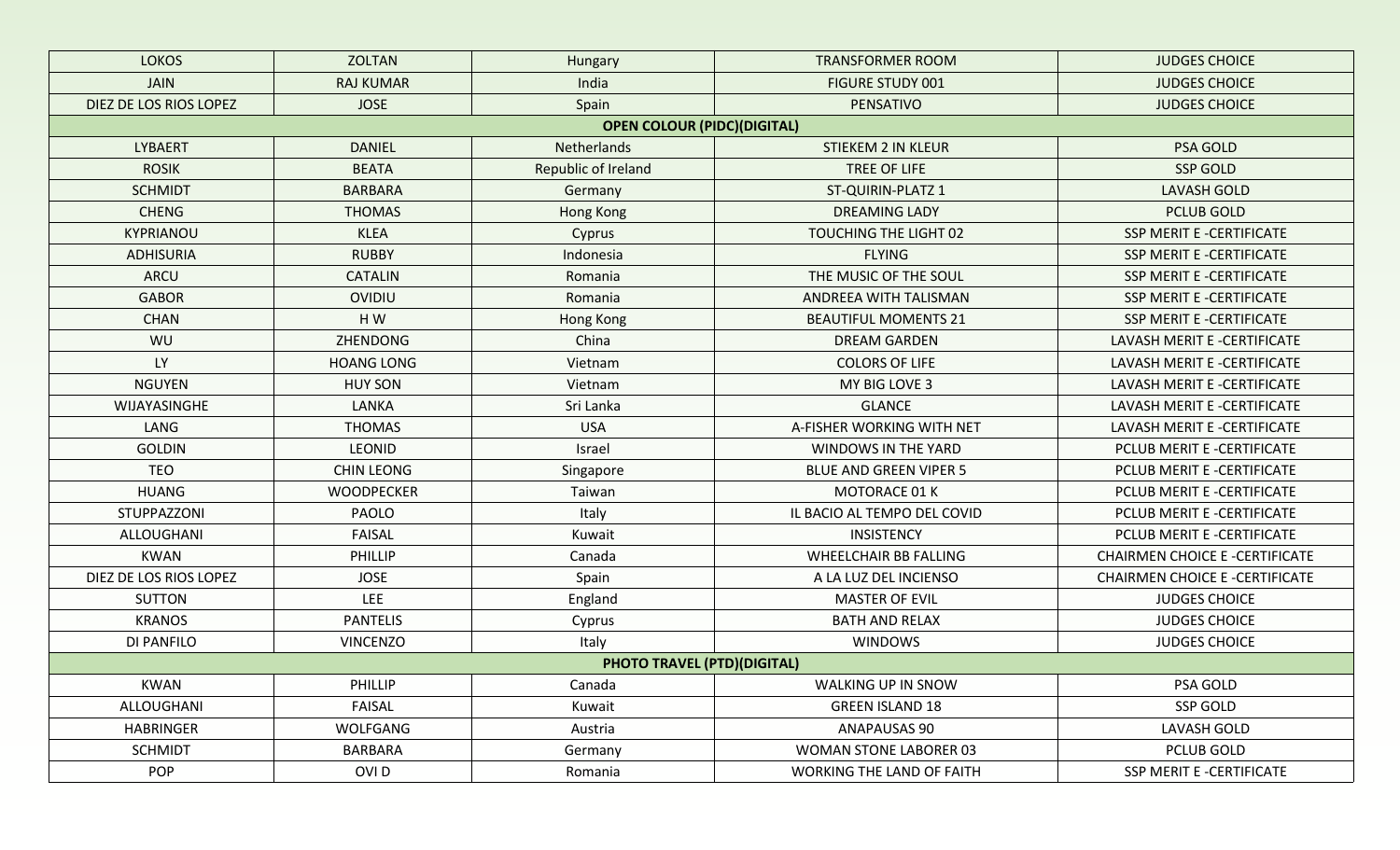| NG                                           | <b>HENRY</b>     | <b>USA</b>                             | <b>GOLDEN PALOUSE FIELDS</b>      | <b>SSP MERIT E -CERTIFICATE</b>              |  |
|----------------------------------------------|------------------|----------------------------------------|-----------------------------------|----------------------------------------------|--|
| <b>JANG</b>                                  | <b>HENRY</b>     | <b>USA</b>                             | <b>REFLECTION CANYON_2</b>        | <b>SSP MERIT E -CERTIFICATE</b>              |  |
| <b>NEWARK</b>                                | <b>ROGER</b>     | England                                | <b>WAITING AT BAKER STREET</b>    | SSP MERIT E -CERTIFICATE                     |  |
| <b>KRANOS</b>                                | <b>PANTELIS</b>  | Cyprus                                 | UNDER THE SHADE OF A TREE         | <b>SSP MERIT E -CERTIFICATE</b>              |  |
| <b>ADITYA</b>                                | <b>RAWISYAH</b>  | Indonesia                              | LASER SHOW AT MARINA BAY SANDS    | LAVASH MERIT E -CERTIFICATE                  |  |
| <b>BERCSI</b>                                | <b>GABOR</b>     | Hungary                                | <b>SANTORINI SUMMER</b>           | LAVASH MERIT E -CERTIFICATE                  |  |
| <b>KYPRIANOU</b>                             | <b>KLEA</b>      | Cyprus                                 | ON THE MOVE                       | LAVASH MERIT E -CERTIFICATE                  |  |
| <b>WONG</b>                                  | YIU WAH          | Hong Kong                              | GREECE 301                        | LAVASH MERIT E -CERTIFICATE                  |  |
| <b>CANNON</b>                                | <b>WALLY</b>     | Australia                              | <b>BRISBANE SKYLINE DAWN NO 4</b> | LAVASH MERIT E -CERTIFICATE                  |  |
| <b>JAIN</b>                                  | <b>RAJ KUMAR</b> | India                                  | <b>FAITH AND FEED</b>             | PCLUB MERIT E -CERTIFICATE                   |  |
| DIEZ DE LOS RIOS LOPEZ                       | <b>JOSE</b>      | Spain                                  | <b>LOUVRE</b>                     | PCLUB MERIT E -CERTIFICATE                   |  |
| <b>GHOSH</b>                                 | NARENDU          | India                                  | <b>DIYA</b>                       | PCLUB MERIT E -CERTIFICATE                   |  |
| <b>LIE</b>                                   | <b>ROBERT</b>    | Indonesia                              | <b>STREET PRAYERS</b>             | PCLUB MERIT E -CERTIFICATE                   |  |
| <b>NICHOLSON</b>                             | <b>BILL</b>      | England                                | METROPOL PARASOL SEVILLE          | PCLUB MERIT E -CERTIFICATE                   |  |
| KONSTANTINOU - ACHERIOTIS<br><b>CHRISTOS</b> |                  | Cyprus                                 | SUMMER OMBRELLES AT SALLONIKA     | <b>CHAIRMEN CHOICE E-CERTIFICATE</b>         |  |
| STUPPAZZONI                                  | <b>PAOLO</b>     | Italy                                  | RITI GRUMESI ANNO 22 -2           | <b>CHAIRMEN CHOICE E -CERTIFICATE</b>        |  |
| XIAO                                         | XIAO             | <b>USA</b>                             | <b>HONGCUN SPRING RAIN</b>        | <b>JUDGES CHOICE</b>                         |  |
| GIL                                          | <b>JOAN</b>      | Spain                                  | <b>BIDONES</b>                    | <b>JUDGES CHOICE</b><br><b>JUDGES CHOICE</b> |  |
| <b>NOTHEISEN</b>                             | <b>ERIC</b>      | <b>USA</b>                             | <b>FOOD MARKET OUTSIDE SEOUL</b>  |                                              |  |
|                                              |                  | <b>JUDGING 3</b>                       |                                   |                                              |  |
|                                              |                  | <b>OPEN MONOCHROME (PIDM)(DIGITAL)</b> |                                   |                                              |  |
| <b>GEORGIOS</b>                              | <b>MYTILINOS</b> | Greece                                 | <b>HOROLOGAS</b>                  | PSA GOLD                                     |  |
| <b>CHISHTY</b>                               | <b>HAIDER</b>    | England                                | <b>KEEN TO READ</b>               | <b>SSP GOLD</b>                              |  |
| WIJAYASINGHE                                 | LANKA            | Sri Lanka                              | <b>RAIN</b>                       | <b>LAVASH GOLD</b>                           |  |
| <b>ADITYA</b>                                | RAWISYAH         | Indonesia                              | <b>LIBERATION SOUL</b>            | <b>PCLUB GOLD</b>                            |  |
| CHOI                                         | LEWIS KA YIN     | Hong Kong                              | <b>VISITOR 3</b>                  | SSP MERIT E -CERTIFICATE                     |  |
| STUPPAZZONI                                  | PAOLO            | Italy                                  | <b>BIAGIO ALLO SCONTRO</b>        | SSP MERIT E -CERTIFICATE                     |  |
| ALLOUGHANI                                   | FAISAL           | Kuwait                                 | <b>KNOCKDOWN</b>                  | SSP MERIT E -CERTIFICATE                     |  |
| WU                                           | ZHENDONG         | China                                  | <b>BLACK GOLD</b>                 | SSP MERIT E -CERTIFICATE                     |  |
| KYPRIANOU                                    | <b>KLEA</b>      | Cyprus                                 | WHITE MOTION 03                   | SSP MERIT E -CERTIFICATE                     |  |
| <b>KWAN</b>                                  | PHILLIP          | Canada                                 | NONNIE 11                         | LAVASH MERIT E -CERTIFICATE                  |  |
| CANNON                                       | WALLY            | Australia                              | DECEPTION BAY LONE MANGROVE       | LAVASH MERIT E -CERTIFICATE                  |  |
| <b>CHAN</b>                                  | HW               | Hong Kong                              | LINES IMAGES M38                  | LAVASH MERIT E -CERTIFICATE                  |  |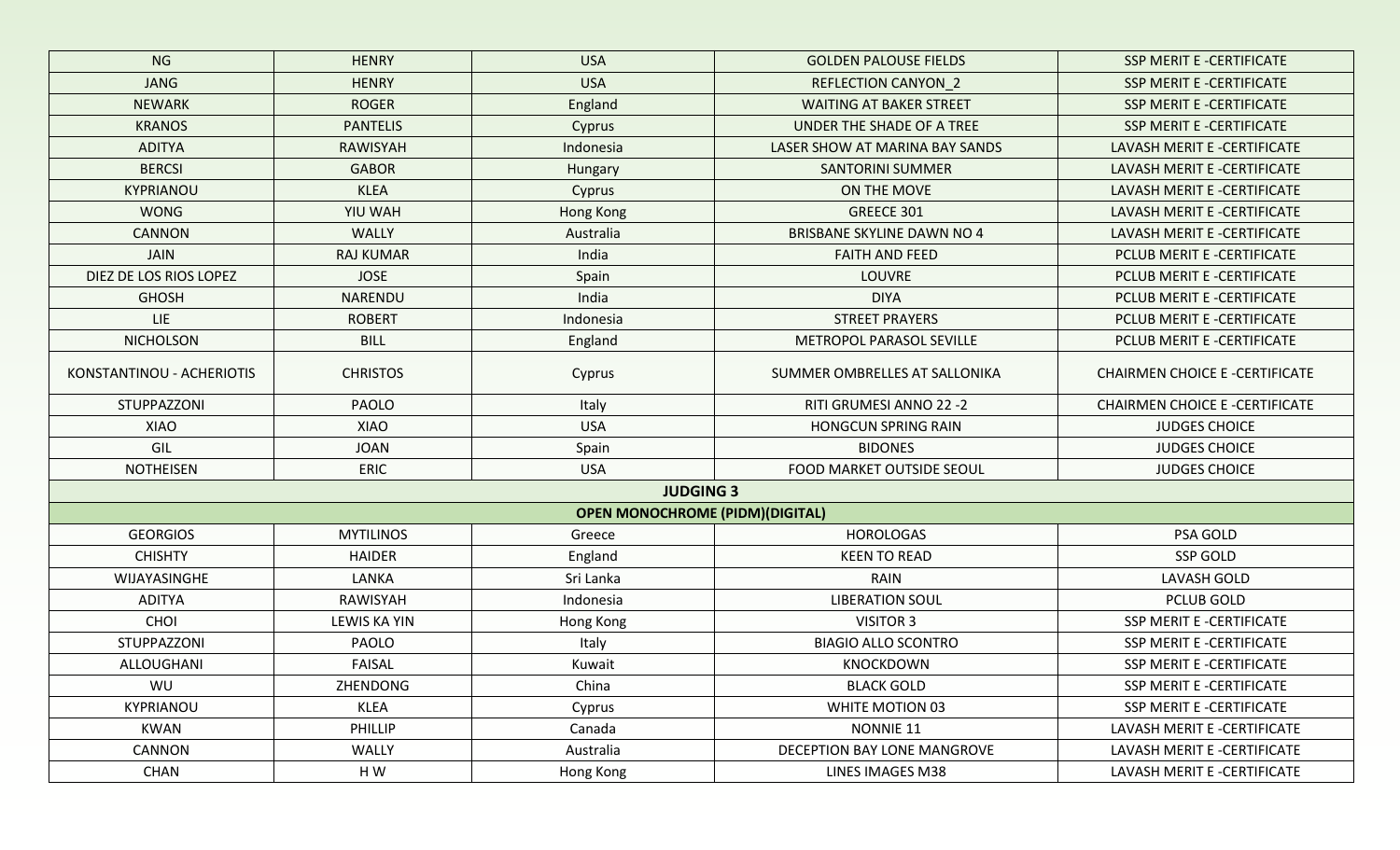| <b>NG</b>                                | <b>HENRY</b>      | <b>USA</b>                         | <b>EARLY CROSSING</b>         | LAVASH MERIT E -CERTIFICATE           |
|------------------------------------------|-------------------|------------------------------------|-------------------------------|---------------------------------------|
| LIE.<br><b>ROBERT</b>                    |                   | Indonesia                          | THE SMOKING MAN               | LAVASH MERIT E -CERTIFICATE           |
| <b>POP</b>                               | OVI <sub>D</sub>  | Romania                            | <b>ALIVE</b>                  | PCLUB MERIT E -CERTIFICATE            |
| <b>CHENG</b>                             | <b>THOMAS</b>     | <b>Hong Kong</b>                   | <b>SAXOPHONE PLAYER</b>       | PCLUB MERIT E -CERTIFICATE            |
| <b>ROSIK</b>                             | <b>BEATA</b>      | Republic of Ireland                | <b>GIRL WITH A SUNFLOWER</b>  | PCLUB MERIT E -CERTIFICATE            |
| <b>LYBAERT</b>                           | <b>DANIEL</b>     | Netherlands                        | <b>MONO CONTPIEP</b>          | PCLUB MERIT E -CERTIFICATE            |
| <b>SUTTON</b>                            | LEE               | England                            | <b>LONDONER</b>               | PCLUB MERIT E -CERTIFICATE            |
| <b>SCHMIDT</b>                           | <b>BARBARA</b>    | Germany                            | <b>START WALKING</b>          | <b>CHAIRMEN CHOICE E -CERTIFICATE</b> |
| <b>HASSAN</b>                            | AHMED MOHAMED     | Qatar                              | <b>FIVE FINGERS BW</b>        | <b>CHAIRMEN CHOICE E -CERTIFICATE</b> |
| <b>LY</b>                                | <b>HOANG LONG</b> | Vietnam                            | <b>EVERLASTING LOVE</b>       | <b>JUDGES CHOICE</b>                  |
| MOHAMMAD HOSSEIN ZADEH<br><b>HASHEMI</b> | <b>HAMID</b>      | Iran                               | <b>OBSERVER</b>               | <b>JUDGES CHOICE</b>                  |
| <b>JAIN</b>                              | <b>RAJ KUMAR</b>  | India                              | <b>FIGURE STUDY 001</b>       | <b>JUDGES CHOICE</b>                  |
|                                          |                   | <b>OPEN COLOUR (PIDC)(DIGITAL)</b> |                               |                                       |
| <b>CHENG</b>                             | <b>THOMAS</b>     | Hong Kong                          | <b>DREAMING LADY</b>          | PSA GOLD                              |
| <b>ROSIK</b>                             | <b>BEATA</b>      | Republic of Ireland                | <b>GIRL WITH ONIONS</b>       | <b>SSP GOLD</b>                       |
| ALLOUGHANI                               | <b>FAISAL</b>     | Kuwait                             | <b>INSISTENCY</b>             | <b>LAVASH GOLD</b>                    |
| <b>WONG</b>                              | <b>SHIU GUN</b>   | Hong Kong                          | THE MUSICAIAN 3               | PCLUB GOLD                            |
| <b>TONG</b>                              | <b>JIANGCHUAN</b> | China                              | <b>RED SILK DANCE</b>         | SSP MERIT E -CERTIFICATE              |
| <b>JACK</b>                              | <b>MICHAEL</b>    | <b>USA</b>                         | MOP MUSEUM 2                  | SSP MERIT E -CERTIFICATE              |
| <b>NICHOLSON</b>                         | <b>BILL</b>       | England                            | <b>FADING TULIP</b>           | SSP MERIT E -CERTIFICATE              |
| <b>NGUYEN</b>                            | <b>HUY SON</b>    | Vietnam                            | <b>CLASSIFYING SOY SAUCES</b> | SSP MERIT E -CERTIFICATE              |
| MOHAMMAD HOSSEIN ZADEH<br><b>HASHEMI</b> | HAMID             | Iran                               | LINES REDS AND A MAN          | SSP MERIT E -CERTIFICATE              |
| ARCU                                     | <b>CATALIN</b>    | Romania                            | <b>BLACK NOBILITY</b>         | LAVASH MERIT E -CERTIFICATE           |
| WIJAYASINGHE                             | LANKA             | Sri Lanka                          | <b>CAVE TEMPLE</b>            | LAVASH MERIT E -CERTIFICATE           |
| <b>NUGROHO</b>                           | <b>ALBERTUS</b>   | Indonesia                          | CHESSMASTER2022 PART1         | LAVASH MERIT E -CERTIFICATE           |
| LANG                                     | <b>THOMAS</b>     | <b>USA</b>                         | A-WAIST DRUM DANCE            | LAVASH MERIT E -CERTIFICATE           |
| <b>GOLDIN</b>                            | LEONID            | Israel                             | WINDOWS IN THE YARD           | LAVASH MERIT E -CERTIFICATE           |
| <b>LY</b>                                | <b>HOANG LONG</b> | Vietnam                            | <b>DREAMING</b>               | PCLUB MERIT E -CERTIFICATE            |
| KANUNNIKOV                               | <b>VIKTOR</b>     | <b>Russian Federation</b>          | STILL LIFE WITH ASHBERRY 2    | PCLUB MERIT E -CERTIFICATE            |
| <b>SUTTON</b>                            | <b>LEE</b>        | England                            | AFTERMATH COPY                | PCLUB MERIT E -CERTIFICATE            |
| WU                                       | ZHENDONG          | China                              | LOTUS POND BEAUTY             | PCLUB MERIT E -CERTIFICATE            |
| SEAH                                     | WEE MENG MICHAEL  | Singapore                          | MIJA COPY1                    | PCLUB MERIT E -CERTIFICATE            |
|                                          |                   |                                    |                               |                                       |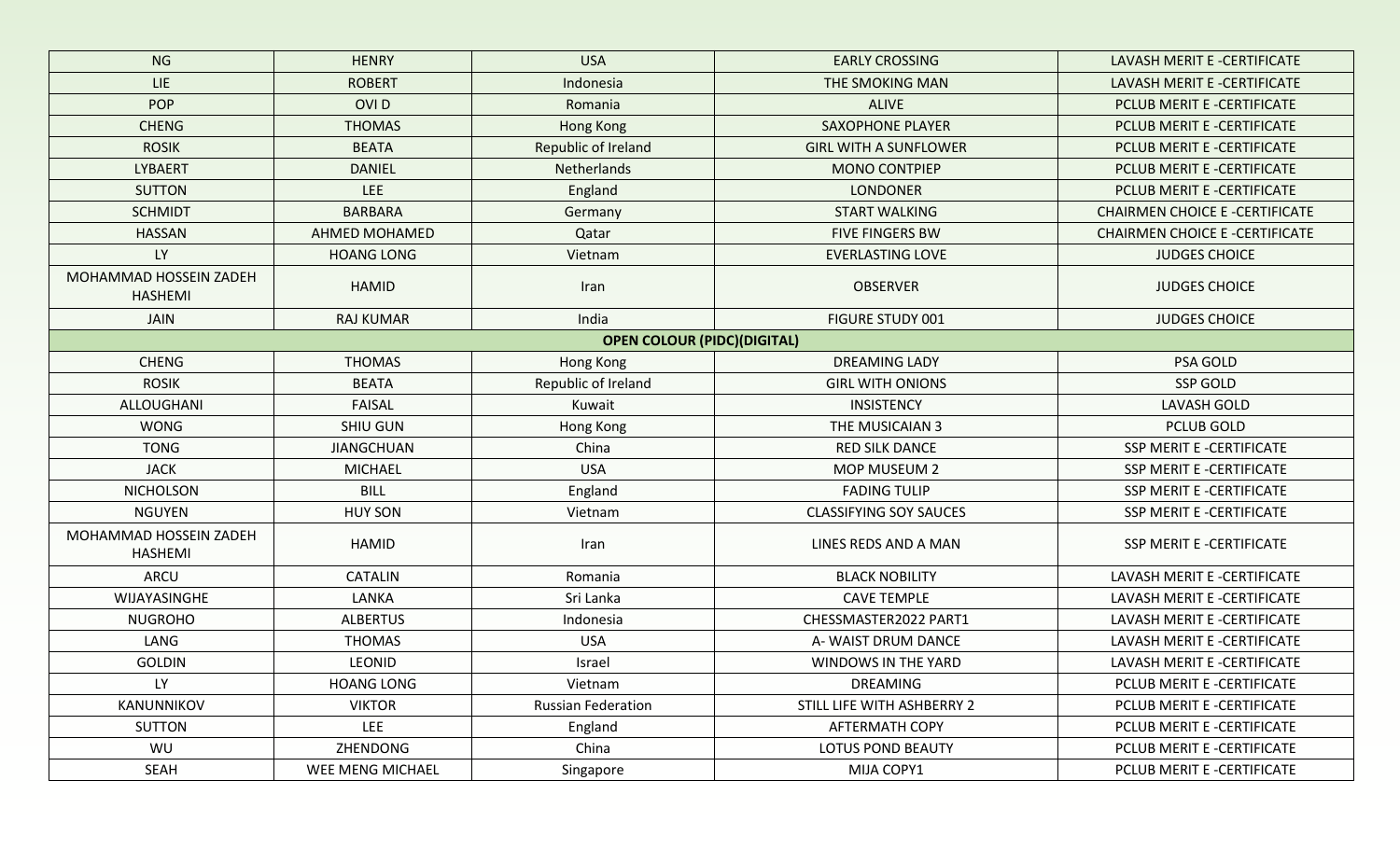| <b>POP</b>                | OVI <sub>D</sub>  | Romania                            | 3D                                   | <b>CHAIRMEN CHOICE E -CERTIFICATE</b> |
|---------------------------|-------------------|------------------------------------|--------------------------------------|---------------------------------------|
| <b>HUANG</b>              | <b>WOODPECKER</b> | Taiwan                             | <b>MINER WORK05</b>                  | <b>CHAIRMEN CHOICE E -CERTIFICATE</b> |
| GIL                       | <b>JOAN</b>       | Spain                              | LAVANDULA                            | <b>JUDGES CHOICE</b>                  |
| <b>NGUYEN</b>             | <b>MINH</b>       | <b>USA</b>                         | <b>MS USA</b>                        | <b>JUDGES CHOICE</b>                  |
| <b>MORITZ</b>             | <b>VICKI</b>      | Australia                          | A FLAME ROBIN                        | <b>JUDGES CHOICE</b>                  |
|                           |                   | <b>PHOTO TRAVEL (PTD)(DIGITAL)</b> |                                      |                                       |
| ALLOUGHANI                | <b>FAISAL</b>     | Kuwait                             | <b>GREEN ISLAND 18</b>               | <b>PSA GOLD</b>                       |
| <b>KWAN</b>               | PHILLIP           | Canada                             | <b>WALKING UP IN SNOW</b>            | <b>SSP GOLD</b>                       |
| <b>NGUYEN</b>             | <b>MINH</b>       | <b>USA</b>                         | <b>MONO LAKE FALL</b>                | <b>LAVASH GOLD</b>                    |
| KONSTANTINOU - ACHERIOTIS | <b>CHRISTOS</b>   | Cyprus                             | SUMMER OMBRELLES AT SALLONIKA        | <b>PCLUB GOLD</b>                     |
| <b>REICHEL</b>            | <b>PETER</b>      | Sweden                             | <b>BAVARIA</b>                       | <b>SSP MERIT E -CERTIFICATE</b>       |
| PERERA                    | <b>MERVYN</b>     | Sri Lanka                          | <b>DUBAI EYE</b>                     | <b>SSP MERIT E -CERTIFICATE</b>       |
| <b>XIAO</b>               | XIAO              | <b>USA</b>                         | <b>GOLDEN GATE BRIDGE AT NIGHT 2</b> | <b>SSP MERIT E -CERTIFICATE</b>       |
| <b>CANNON</b>             | WALLY             | Australia                          | <b>BUSSELTON JETTY DAWN NO 2</b>     | SSP MERIT E -CERTIFICATE              |
| DIEZ DE LOS RIOS LOPEZ    | <b>JOSE</b>       | Spain                              | <b>LOUVRE</b>                        | SSP MERIT E -CERTIFICATE              |
| <b>NEWARK</b>             | <b>ROGER</b>      | England                            | <b>WAITING AT BAKER STREET</b>       | LAVASH MERIT E -CERTIFICATE           |
| <b>TEO</b>                | <b>CHIN LEONG</b> | Singapore                          | <b>HORSE RACE 1</b>                  | LAVASH MERIT E -CERTIFICATE           |
| <b>CATANIA</b>            | <b>GOTTFRIED</b>  | Malta                              | <b>VENICE REGATA 7</b>               | LAVASH MERIT E -CERTIFICATE           |
| <b>WONG</b>               | YIU WAH           | Hong Kong                          | GREECE 301                           | LAVASH MERIT E -CERTIFICATE           |
| <b>NGUYEN</b>             | <b>HUY SON</b>    | Vietnam                            | UNIQUE FLOATING MARKET               | LAVASH MERIT E -CERTIFICATE           |
| KYPRIANOU                 | <b>KLEA</b>       | Cyprus                             | ON THE MOVE                          | PCLUB MERIT E -CERTIFICATE            |
| <b>BERCSI</b>             | <b>GABOR</b>      | Hungary                            | <b>SANTORINI SUMMER</b>              | PCLUB MERIT E -CERTIFICATE            |
| LEDGARD                   | <b>IAN</b>        | Wales                              | <b>FORTH RAIL BRIDGE</b>             | PCLUB MERIT E -CERTIFICATE            |
| <b>GABOR</b>              | OVIDIU            | Romania                            | <b>BLED ASUMPTION CHURCH</b>         | PCLUB MERIT E -CERTIFICATE            |
| <b>JANG</b>               | <b>HENRY</b>      | <b>USA</b>                         | <b>GOLDEN TEMPLE</b>                 | PCLUB MERIT E -CERTIFICATE            |
| <b>GHOSH</b>              | NARENDU           | India                              | <b>DIYA</b>                          | <b>CHAIRMEN CHOICE E -CERTIFICATE</b> |
| <b>HABRINGER</b>          | WOLFGANG          | Austria                            | <b>BOAT TRIP 08</b>                  | <b>CHAIRMEN CHOICE E-CERTIFICATE</b>  |
| SANCANDI                  | <b>IVANA</b>      | Italy                              | <b>CAMPING</b>                       | <b>JUDGES CHOICE</b>                  |
| <b>SCHMITZ</b>            | WILLI             | Germany                            | <b>CHURCH IN THE VINEYARD</b>        | <b>JUDGES CHOICE</b>                  |
| GIL                       | <b>JOAN</b>       | Spain                              | <b>NIGHT AT BURANO</b>               | <b>JUDGES CHOICE</b>                  |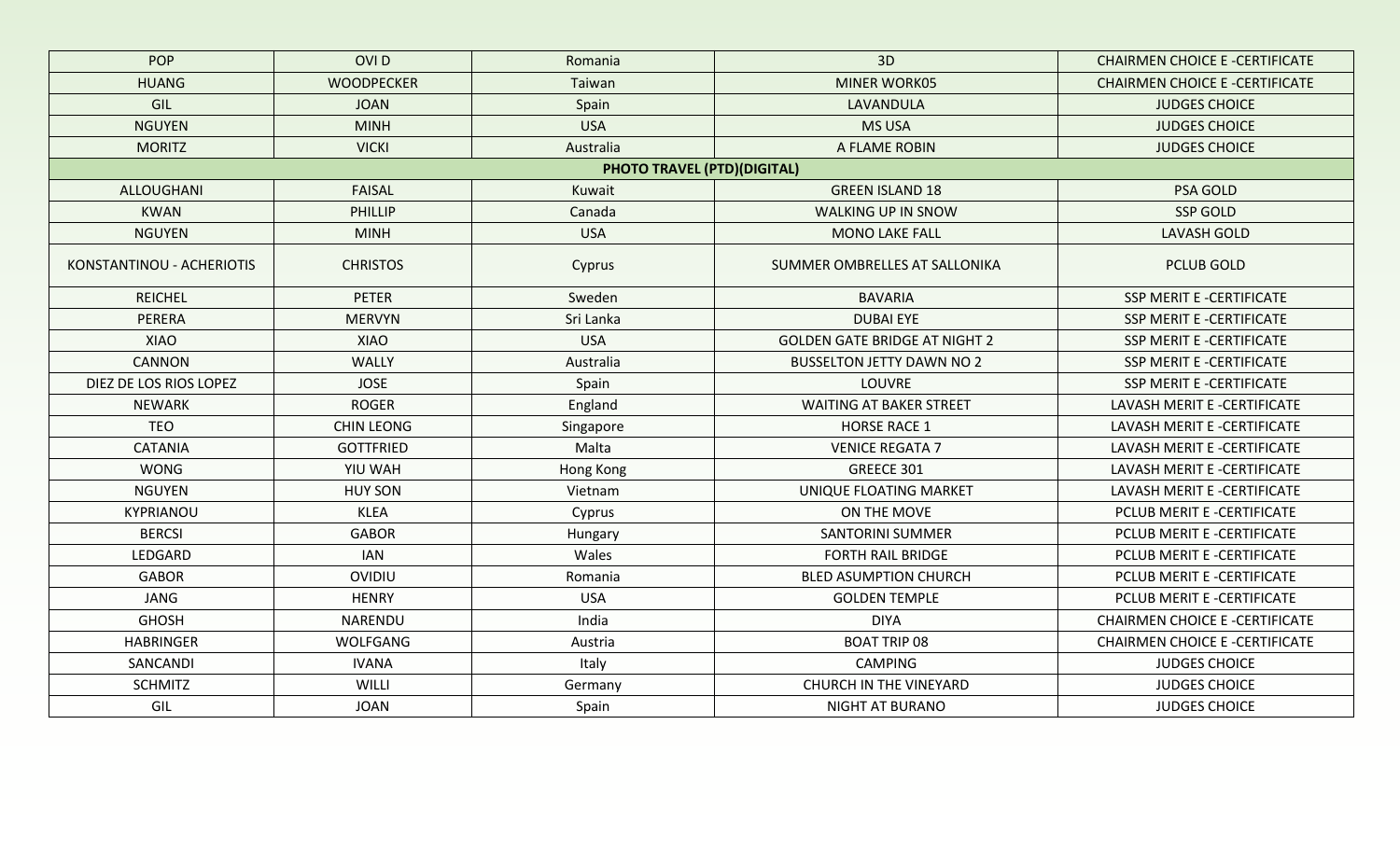| <b>ACCEPTANCE LIST</b> |                   |                  |                   |                                    |                                           |                           |                    |  |  |
|------------------------|-------------------|------------------|-------------------|------------------------------------|-------------------------------------------|---------------------------|--------------------|--|--|
| <b>Country</b>         | <b>Salutation</b> | <b>Last Name</b> | <b>First Name</b> | <b>Image Title</b>                 | <b>Prize</b>                              | <b>Section Name</b>       | <b>Judging No.</b> |  |  |
| Australia              | Mr.               | <b>CANNON</b>    | WALLY             | <b>CLIFTON SPRINGS JETTY DUSK</b>  | A                                         | <b>OPEN COLOUR (PIDC)</b> | <b>JUDGING 1</b>   |  |  |
| Australia              | Mr.               | <b>CANNON</b>    | <b>WALLY</b>      | <b>CLIFTON SPRINGS JETTY DUSK</b>  | A                                         | <b>OPEN COLOUR (PIDC)</b> | <b>JUDGING 2</b>   |  |  |
| Australia              | Mr.               | <b>CANNON</b>    | WALLY             | <b>CLIFTON SPRINGS JETTY DUSK</b>  | A                                         | <b>OPEN COLOUR (PIDC)</b> | <b>JUDGING 3</b>   |  |  |
| Australia              | Mr.               | <b>CANNON</b>    | WALLY             | LAKE WEYBA DAWN 2                  | A                                         | <b>OPEN COLOUR (PIDC)</b> | <b>JUDGING 2</b>   |  |  |
| Australia              | Mr.               | <b>CANNON</b>    | <b>WALLY</b>      | <b>MOUNT SLOCOMBE TREE DUSK 2</b>  | A                                         | <b>OPEN COLOUR (PIDC)</b> | <b>JUDGING 1</b>   |  |  |
| Australia              | Mr.               | <b>CANNON</b>    | WALLY             | <b>MOUNT SLOCOMBE TREE DUSK 2</b>  | A                                         | <b>OPEN COLOUR (PIDC)</b> | <b>JUDGING 2</b>   |  |  |
| Australia              | Mr.               | <b>CANNON</b>    | WALLY             | POINT CARTWRIGHT SURFER 7          | A                                         | <b>OPEN COLOUR (PIDC)</b> | <b>JUDGING 3</b>   |  |  |
| Australia              | Mr.               | <b>CANNON</b>    | WALLY             | CRAWLEY EDGE BOATSHED DAWN NO      | A                                         | OPEN MONOCHROME<br>(PIDM) | JUDGING 1          |  |  |
| Australia              | Mr.               | CANNON           | WALLY             | CRAWLEY EDGE BOATSHED DAWN NO<br>3 | A                                         | OPEN MONOCHROME<br>(PIDM) | <b>JUDGING 2</b>   |  |  |
| Australia              | Mr.               | CANNON           | WALLY             | CRAWLEY EDGE BOATSHED DAWN NO<br>3 | A                                         | OPEN MONOCHROME<br>(PIDM) | <b>JUDGING 3</b>   |  |  |
| Australia              | Mr.               | <b>CANNON</b>    | WALLY             | DECEPTION BAY LONE MANGROVE        | A                                         | OPEN MONOCHROME<br>(PIDM) | <b>JUDGING 1</b>   |  |  |
| Australia              | Mr.               | CANNON           | WALLY             | DECEPTION BAY LONE MANGROVE        | A                                         | OPEN MONOCHROME<br>(PIDM) | <b>JUDGING 2</b>   |  |  |
| Australia              | Mr.               | CANNON           | WALLY             | DECEPTION BAY LONE MANGROVE        | LAVASH MERIT E -<br>CERTIFICATE           | OPEN MONOCHROME<br>(PIDM) | <b>JUDGING 3</b>   |  |  |
| Australia              | Mr.               | CANNON           | WALLY             | SALAMANDER BAY TREE DUSK NO 4      | A                                         | OPEN MONOCHROME<br>(PIDM) | JUDGING 1          |  |  |
| Australia              | Mr.               | CANNON           | WALLY             | <b>BRISBANE SKYLINE DAWN NO 4</b>  | A                                         | PHOTO TRAVEL (PTD)        | <b>JUDGING 1</b>   |  |  |
| Australia              | Mr.               | CANNON           | WALLY             | BRISBANE SKYLINE DAWN NO 4         | LAVASH MERIT E -<br><b>CERTIFICATE</b>    | PHOTO TRAVEL (PTD)        | <b>JUDGING 2</b>   |  |  |
| Australia              | Mr.               | CANNON           | WALLY             | <b>BRISBANE SKYLINE DAWN NO 4</b>  | A                                         | PHOTO TRAVEL (PTD)        | <b>JUDGING 3</b>   |  |  |
| Australia              | Mr.               | CANNON           | WALLY             | <b>BUSSELTON JETTY DAWN NO 2</b>   | <b>CHAIRMEN CHOICE E -</b><br>CERTIFICATE | PHOTO TRAVEL (PTD)        | <b>JUDGING 1</b>   |  |  |
| Australia              | Mr.               | <b>CANNON</b>    | WALLY             | <b>BUSSELTON JETTY DAWN NO 2</b>   | SSP MERIT E -CERTIFICATE                  | PHOTO TRAVEL (PTD)        | <b>JUDGING 3</b>   |  |  |
| Australia              | Mr.               | CANNON           | WALLY             | CRAWLEY EDGE BOATSHED DAWN         | A                                         | PHOTO TRAVEL (PTD)        | <b>JUDGING 2</b>   |  |  |
| Australia              | Mrs.              | <b>MOONEY</b>    | GAIL              | <b>BRISBANE RIVERSIDE</b>          | JUDGES CHOICE                             | OPEN COLOUR (PIDC)        | <b>JUDGING 1</b>   |  |  |
| Australia              | Mrs.              | MOONEY           | GAIL              | ARNO RIVER                         | A                                         | PHOTO TRAVEL (PTD)        | JUDGING 1          |  |  |
| Australia              | Mrs.              | <b>MOONEY</b>    | GAIL              | <b>ARNO RIVER</b>                  | A                                         | PHOTO TRAVEL (PTD)        | <b>JUDGING 3</b>   |  |  |
| Australia              | Mrs.              | <b>MOONEY</b>    | GAIL              | LOTUS TEMPLE DELHI                 | A                                         | PHOTO TRAVEL (PTD)        | <b>JUDGING 2</b>   |  |  |
| Australia              | Mrs.              | <b>MOONEY</b>    | GAIL              | LOTUS TEMPLE DELHI                 | A                                         | PHOTO TRAVEL (PTD)        | JUDGING 3          |  |  |
| Australia              | Mrs.              | <b>MOONEY</b>    | GAIL              | <b>VALLETTA AT DUSK</b>            | A                                         | PHOTO TRAVEL (PTD)        | JUDGING 1          |  |  |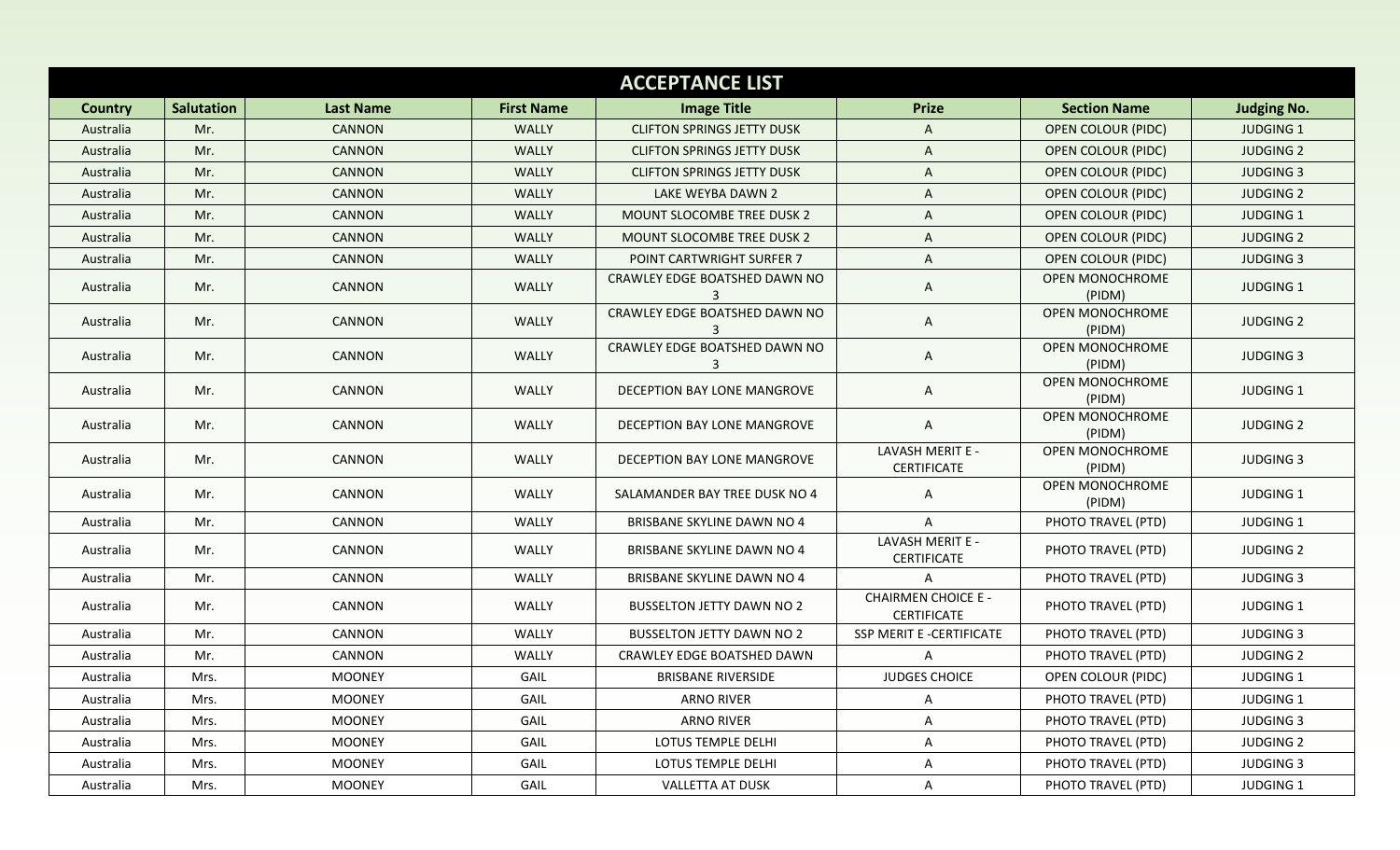| Australia | Mrs. | <b>MOONEY</b>    | GAIL           | <b>VALLETTA AT DUSK</b>      | $\mathsf{A}$                           | PHOTO TRAVEL (PTD)        | <b>JUDGING 2</b> |
|-----------|------|------------------|----------------|------------------------------|----------------------------------------|---------------------------|------------------|
| Australia | Mrs. | <b>MORITZ</b>    | <b>VICKI</b>   | A FLAME ROBIN                | $\mathsf{A}$                           | <b>OPEN COLOUR (PIDC)</b> | <b>JUDGING 2</b> |
| Australia | Mrs. | <b>MORITZ</b>    | <b>VICKI</b>   | A FLAME ROBIN                | <b>JUDGES CHOICE</b>                   | <b>OPEN COLOUR (PIDC)</b> | <b>JUDGING 3</b> |
| Australia | Mrs. | <b>MORITZ</b>    | <b>VICKI</b>   | <b>CUBA RED CARS WAITING</b> | $\mathsf{A}$                           | PHOTO TRAVEL (PTD)        | <b>JUDGING 2</b> |
| Australia | Mrs. | <b>MORITZ</b>    | <b>VICKI</b>   | <b>CUBAN STREET ATTITUDE</b> | $\mathsf{A}$                           | PHOTO TRAVEL (PTD)        | <b>JUDGING 2</b> |
| Austria   | Mr.  | <b>FRIEDMANN</b> | <b>ANDREAS</b> | CAMOUFLAGE                   | $\mathsf{A}$                           | <b>OPEN COLOUR (PIDC)</b> | <b>JUDGING 2</b> |
| Austria   | Mr.  | <b>FRIEDMANN</b> | <b>ANDREAS</b> | CAMOUFLAGE                   | $\mathsf{A}$                           | <b>OPEN COLOUR (PIDC)</b> | <b>JUDGING 3</b> |
| Austria   | Mr.  | <b>FRIEDMANN</b> | <b>ANDREAS</b> | <b>TWO FACES</b>             | A                                      | <b>OPEN COLOUR (PIDC)</b> | <b>JUDGING 1</b> |
| Austria   | Mr.  | FRIEDMANN        | ANDREAS        | <b>TWO FACES</b>             | $\mathsf{A}$                           | <b>OPEN COLOUR (PIDC)</b> | <b>JUDGING 2</b> |
| Austria   | Mr.  | FRIEDMANN        | ANDREAS        | <b>UV PORTRAIT 3</b>         | $\overline{A}$                         | OPEN COLOUR (PIDC)        | <b>JUDGING 3</b> |
| Austria   | Mr.  | FRIEDMANN        | ANDREAS        | WINDSBRAUT                   | PCLUB MERIT E -CERTIFICATE             | <b>OPEN COLOUR (PIDC)</b> | <b>JUDGING 1</b> |
| Austria   | Mr.  | <b>FRIEDMANN</b> | ANDREAS        | WINDSBRAUT                   | $\mathsf{A}$                           | OPEN COLOUR (PIDC)        | <b>JUDGING 3</b> |
| Austria   | Mr.  | FRIEDMANN        | <b>ANDREAS</b> | <b>BALLETTAKT 5</b>          | LAVASH MERIT E -<br><b>CERTIFICATE</b> | OPEN MONOCHROME<br>(PIDM) | <b>JUDGING 1</b> |
| Austria   | Mr.  | <b>FRIEDMANN</b> | ANDREAS        | <b>BALLETTAKT 5</b>          | A                                      | OPEN MONOCHROME<br>(PIDM) | <b>JUDGING 2</b> |
| Austria   | Mr.  | <b>FRIEDMANN</b> | ANDREAS        | <b>BALLETTAKT 5</b>          | $\mathsf{A}$                           | OPEN MONOCHROME<br>(PIDM) | <b>JUDGING 3</b> |
| Austria   | Mr.  | FRIEDMANN        | ANDREAS        | SCHATTENAKT                  | $\mathsf{A}$                           | OPEN MONOCHROME<br>(PIDM) | <b>JUDGING 2</b> |
| Austria   | Mr.  | FRIEDMANN        | ANDREAS        | SCHATTENAKT                  | $\mathsf{A}$                           | OPEN MONOCHROME<br>(PIDM) | <b>JUDGING 3</b> |
| Austria   | Mr.  | FRIEDMANN        | ANDREAS        | SPLASH 4                     | $\mathsf{A}$                           | OPEN MONOCHROME<br>(PIDM) | <b>JUDGING 2</b> |
| Austria   | Mr.  | FRIEDMANN        | ANDREAS        | CAPRI 4                      | A                                      | PHOTO TRAVEL (PTD)        | <b>JUDGING 1</b> |
| Austria   | Mr.  | FRIEDMANN        | ANDREAS        | CAPRI 4                      | $\mathsf{A}$                           | PHOTO TRAVEL (PTD)        | <b>JUDGING 2</b> |
| Austria   | Mr.  | FRIEDMANN        | ANDREAS        | CAPRI 4                      | $\mathsf{A}$                           | PHOTO TRAVEL (PTD)        | <b>JUDGING 3</b> |
| Austria   | Mr.  | FRIEDMANN        | ANDREAS        | SCHLOß SCHÖNBRUNN            | $\mathsf{A}$                           | PHOTO TRAVEL (PTD)        | <b>JUDGING 1</b> |
| Austria   | Mr.  | FRIEDMANN        | ANDREAS        | <b>SCHLOß SCHÖNBRUNN</b>     | $\mathsf{A}$                           | PHOTO TRAVEL (PTD)        | <b>JUDGING 2</b> |
| Austria   | Mr.  | FRIEDMANN        | ANDREAS        | SCHLOß SCHÖNBRUNN            | $\mathsf{A}$                           | PHOTO TRAVEL (PTD)        | <b>JUDGING 3</b> |
| Austria   | Mr.  | <b>HABRINGER</b> | WOLFGANG       | <b>HEAVY CLOUDS 62</b>       | $\mathsf{A}$                           | OPEN COLOUR (PIDC)        | <b>JUDGING 1</b> |
| Austria   | Mr.  | <b>HABRINGER</b> | WOLFGANG       | SCHLOSS ORTH 06              | A                                      | OPEN COLOUR (PIDC)        | <b>JUDGING 1</b> |
| Austria   | Mr.  | HABRINGER        | WOLFGANG       | <b>SCHLOSS ORTH 06</b>       | $\mathsf{A}$                           | OPEN COLOUR (PIDC)        | <b>JUDGING 2</b> |
| Austria   | Mr.  | HABRINGER        | WOLFGANG       | KOLONNADE 45                 | $\mathsf{A}$                           | OPEN MONOCHROME<br>(PIDM) | <b>JUDGING 3</b> |
| Austria   | Mr.  | HABRINGER        | WOLFGANG       | <b>ANAPAUSAS 90</b>          | $\mathsf{A}$                           | PHOTO TRAVEL (PTD)        | <b>JUDGING 1</b> |
| Austria   | Mr.  | HABRINGER        | WOLFGANG       | ANAPAUSAS 90                 | LAVASH GOLD                            | PHOTO TRAVEL (PTD)        | <b>JUDGING 2</b> |
|           |      |                  |                |                              |                                        |                           |                  |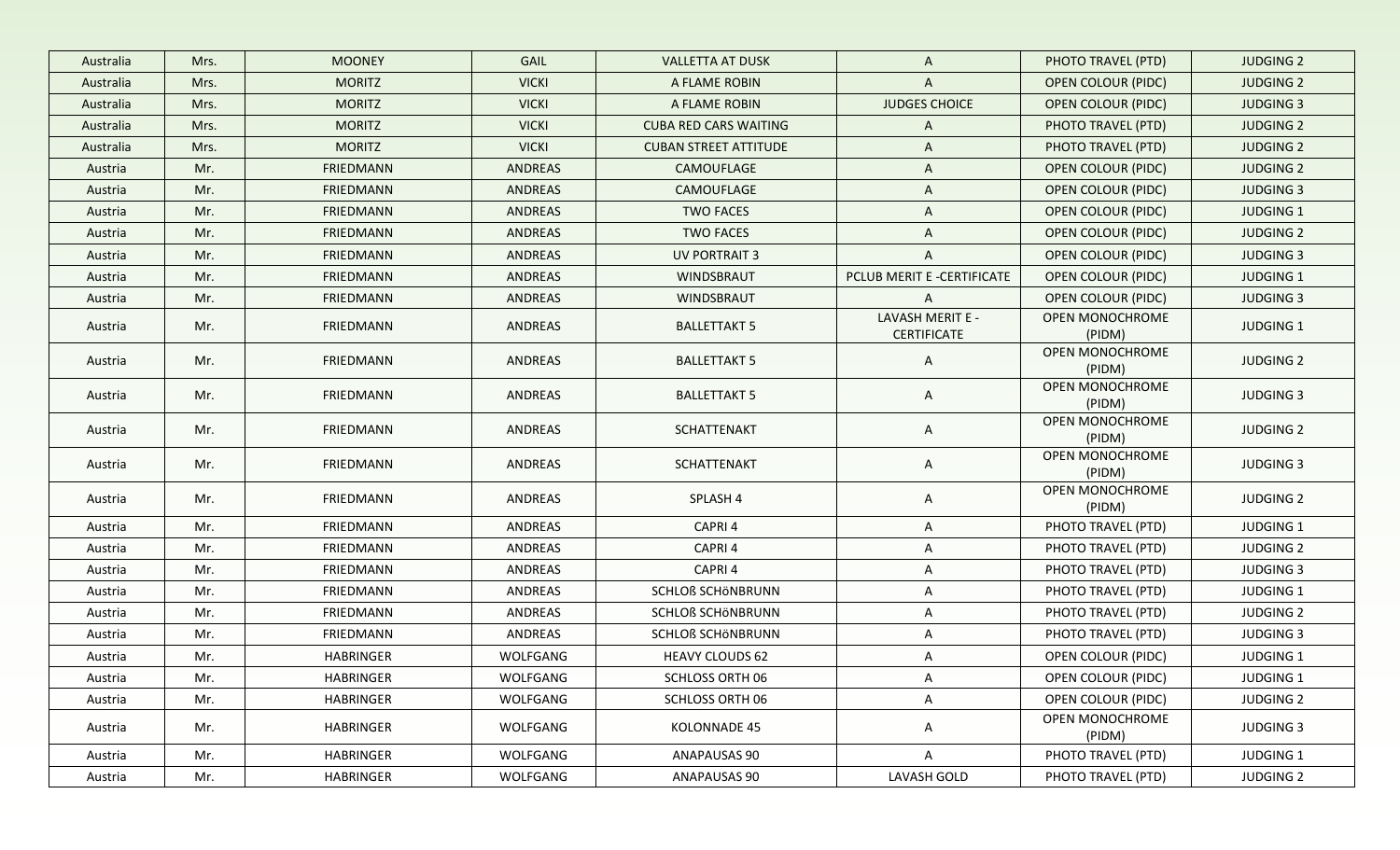| Austria | Mr. | <b>HABRINGER</b> | <b>WOLFGANG</b> | <b>ANAPAUSAS 90</b>           | $\mathsf{A}$                                     | PHOTO TRAVEL (PTD)        | <b>JUDGING 3</b> |
|---------|-----|------------------|-----------------|-------------------------------|--------------------------------------------------|---------------------------|------------------|
| Austria | Mr. | <b>HABRINGER</b> | WOLFGANG        | <b>BOAT TRIP 08</b>           | SSP MERIT E -CERTIFICATE                         | PHOTO TRAVEL (PTD)        | <b>JUDGING 1</b> |
| Austria | Mr. | <b>HABRINGER</b> | <b>WOLFGANG</b> | <b>BOAT TRIP 08</b>           | $\mathsf{A}$                                     | PHOTO TRAVEL (PTD)        | <b>JUDGING 2</b> |
| Austria | Mr. | <b>HABRINGER</b> | WOLFGANG        | <b>BOAT TRIP 08</b>           | <b>CHAIRMEN CHOICE E -</b><br><b>CERTIFICATE</b> | PHOTO TRAVEL (PTD)        | <b>JUDGING 3</b> |
| Austria | Mr. | <b>HABRINGER</b> | <b>WOLFGANG</b> | FIRST MORNING LIGHT 73        | $\mathsf{A}$                                     | PHOTO TRAVEL (PTD)        | <b>JUDGING 1</b> |
| Austria | Mr. | <b>HABRINGER</b> | <b>WOLFGANG</b> | <b>FIRST MORNING LIGHT 73</b> | $\mathsf{A}$                                     | PHOTO TRAVEL (PTD)        | <b>JUDGING 2</b> |
| Austria | Mr. | <b>HABRINGER</b> | WOLFGANG        | FIRST MORNING LIGHT 73        | A                                                | PHOTO TRAVEL (PTD)        | <b>JUDGING 3</b> |
| Austria | Mr. | <b>HABRINGER</b> | WOLFGANG        | <b>HONGKONG 69</b>            | $\mathsf{A}$                                     | PHOTO TRAVEL (PTD)        | <b>JUDGING 1</b> |
| Belgium | Mr. | SIMON            | <b>CLAUDE</b>   | NIGHT AND DAY                 | A                                                | <b>OPEN COLOUR (PIDC)</b> | <b>JUDGING 1</b> |
| Belgium | Mr. | SIMON            | <b>CLAUDE</b>   | UNIVERSAL TIME                | $\mathsf{A}$                                     | OPEN COLOUR (PIDC)        | <b>JUDGING 1</b> |
| Belgium | Mr. | <b>SIMON</b>     | <b>CLAUDE</b>   | UNIVERSAL TIME                | $\mathsf{A}$                                     | OPEN COLOUR (PIDC)        | <b>JUDGING 2</b> |
| Belgium | Mr. | SIMON            | <b>CLAUDE</b>   | UNIVERSAL TIME                | $\mathsf{A}$                                     | <b>OPEN COLOUR (PIDC)</b> | <b>JUDGING 3</b> |
| Belgium | Mr. | <b>SIMON</b>     | <b>CLAUDE</b>   | YOUNG WIDOW                   | LAVASH MERIT E -<br><b>CERTIFICATE</b>           | OPEN COLOUR (PIDC)        | <b>JUDGING 1</b> |
| Belgium | Mr. | SIMON            | <b>CLAUDE</b>   | YOUNG WIDOW                   | $\mathsf{A}$                                     | <b>OPEN COLOUR (PIDC)</b> | <b>JUDGING 2</b> |
| Belgium | Mr. | SIMON            | <b>CLAUDE</b>   | YOUNG WIDOW                   | $\mathsf{A}$                                     | OPEN COLOUR (PIDC)        | <b>JUDGING 3</b> |
| Belgium | Mr. | SIMON            | <b>CLAUDE</b>   | VERY OLD BUSHMAN MAMA         | $\mathsf{A}$                                     | OPEN MONOCHROME<br>(PIDM) | <b>JUDGING 3</b> |
| Belgium | Mr. | WEYTENS          | ERIC            | <b>CECILE</b>                 | $\mathsf{A}$                                     | OPEN MONOCHROME<br>(PIDM) | <b>JUDGING 2</b> |
| Belgium | Mr. | WEYTENS          | ERIC            | DE LOMBRE A LA LUMIERE        | $\mathsf{A}$                                     | OPEN MONOCHROME<br>(PIDM) | <b>JUDGING 1</b> |
| Belgium | Mr. | <b>WEYTENS</b>   | ERIC            | DE LOMBRE A LA LUMIERE        | $\mathsf{A}$                                     | OPEN MONOCHROME<br>(PIDM) | <b>JUDGING 2</b> |
| Belgium | Mr. | <b>WEYTENS</b>   | ERIC            | DE LOMBRE A LA LUMIERE        | $\mathsf{A}$                                     | OPEN MONOCHROME<br>(PIDM) | <b>JUDGING 3</b> |
| Belgium | Mr. | <b>WEYTENS</b>   | ERIC            | LA FOURCHETTE                 | $\mathsf{A}$                                     | OPEN MONOCHROME<br>(PIDM) | <b>JUDGING 1</b> |
| Belgium | Mr. | <b>WEYTENS</b>   | ERIC            | BAGAN                         | $\mathsf{A}$                                     | PHOTO TRAVEL (PTD)        | <b>JUDGING 1</b> |
| Belgium | Mr. | <b>WEYTENS</b>   | ERIC            | BAGAN                         | $\mathsf{A}$                                     | PHOTO TRAVEL (PTD)        | <b>JUDGING 2</b> |
| Belgium | Mr. | <b>WEYTENS</b>   | ERIC            | BAGAN                         | $\mathsf{A}$                                     | PHOTO TRAVEL (PTD)        | <b>JUDGING 3</b> |
| Belgium | Mr. | WEYTENS          | ERIC            | SUNSET SUR LA ROCHELLE        | $\mathsf{A}$                                     | PHOTO TRAVEL (PTD)        | <b>JUDGING 1</b> |
| Belgium | Mr. | WEYTENS          | ERIC            | SUNSET SUR LA ROCHELLE        | $\mathsf{A}$                                     | PHOTO TRAVEL (PTD)        | <b>JUDGING 3</b> |
| Brazil  | Ms. | MARCHETTO        | MARCIA          | IN THE DARK                   | $\mathsf{A}$                                     | OPEN MONOCHROME<br>(PIDM) | JUDGING 1        |
| Brazil  | Ms. | MARCHETTO        | <b>MARCIA</b>   | IN THE DARK                   | A                                                | OPEN MONOCHROME<br>(PIDM) | <b>JUDGING 2</b> |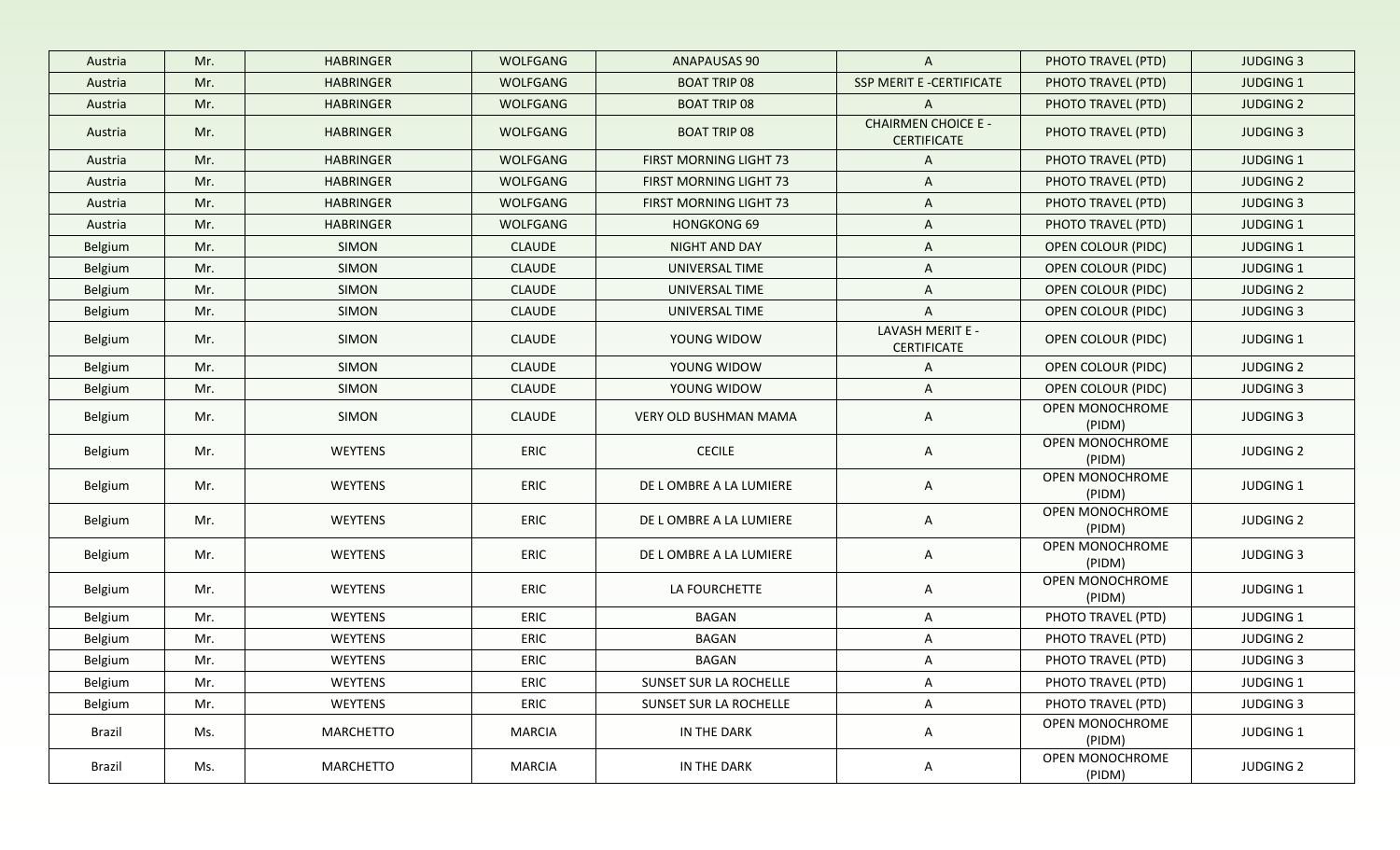| <b>Brazil</b> | Ms. | <b>MARCHETTO</b> | <b>MARCIA</b>  | IN THE DARK               | A                                                | <b>OPEN MONOCHROME</b><br>(PIDM) | <b>JUDGING 3</b> |
|---------------|-----|------------------|----------------|---------------------------|--------------------------------------------------|----------------------------------|------------------|
| <b>Brazil</b> | Ms. | <b>MARCHETTO</b> | <b>MARCIA</b>  | <b>MORNING FOG</b>        | A                                                | OPEN MONOCHROME<br>(PIDM)        | <b>JUDGING 1</b> |
| <b>Brazil</b> | Ms. | <b>MARCHETTO</b> | <b>MARCIA</b>  | A BEAUTIFUL DAWN          | A                                                | PHOTO TRAVEL (PTD)               | <b>JUDGING 1</b> |
| Canada        | Mr. | <b>KWAN</b>      | <b>PHILLIP</b> | <b>BARE BACK 90</b>       | A                                                | <b>OPEN COLOUR (PIDC)</b>        | <b>JUDGING 1</b> |
| Canada        | Mr. | <b>KWAN</b>      | <b>PHILLIP</b> | <b>HORSES IN WATER 95</b> | A                                                | <b>OPEN COLOUR (PIDC)</b>        | <b>JUDGING 1</b> |
| Canada        | Mr. | <b>KWAN</b>      | <b>PHILLIP</b> | <b>HORSES IN WATER 95</b> | $\mathsf{A}$                                     | <b>OPEN COLOUR (PIDC)</b>        | <b>JUDGING 2</b> |
| Canada        | Mr. | <b>KWAN</b>      | <b>PHILLIP</b> | <b>HORSES IN WATER 95</b> | $\mathsf{A}$                                     | <b>OPEN COLOUR (PIDC)</b>        | <b>JUDGING 3</b> |
| Canada        | Mr. | <b>KWAN</b>      | PHILLIP        | <b>NONNIE 23</b>          | LAVASH MERIT E -<br><b>CERTIFICATE</b>           | <b>OPEN COLOUR (PIDC)</b>        | <b>JUDGING 1</b> |
| Canada        | Mr. | <b>KWAN</b>      | <b>PHILLIP</b> | NONNIE 23                 | $\mathsf{A}$                                     | OPEN COLOUR (PIDC)               | <b>JUDGING 2</b> |
| Canada        | Mr. | <b>KWAN</b>      | <b>PHILLIP</b> | <b>NONNIE 23</b>          | A                                                | <b>OPEN COLOUR (PIDC)</b>        | <b>JUDGING 3</b> |
| Canada        | Mr. | <b>KWAN</b>      | PHILLIP        | WHEELCHAIR BB FALLING     | A                                                | OPEN COLOUR (PIDC)               | <b>JUDGING 1</b> |
| Canada        | Mr. | <b>KWAN</b>      | <b>PHILLIP</b> | WHEELCHAIR BB FALLING     | <b>CHAIRMEN CHOICE E -</b><br><b>CERTIFICATE</b> | OPEN COLOUR (PIDC)               | <b>JUDGING 2</b> |
| Canada        | Mr. | <b>KWAN</b>      | <b>PHILLIP</b> | WHEELCHAIR BB FALLING     | $\mathsf{A}$                                     | OPEN COLOUR (PIDC)               | <b>JUDGING 3</b> |
| Canada        | Mr. | <b>KWAN</b>      | <b>PHILLIP</b> | <b>BEAR EATING SALMON</b> | A                                                | OPEN MONOCHROME<br>(PIDM)        | <b>JUDGING 2</b> |
| Canada        | Mr. | <b>KWAN</b>      | <b>PHILLIP</b> | <b>BEAR EATING SALMON</b> | A                                                | OPEN MONOCHROME<br>(PIDM)        | <b>JUDGING 3</b> |
| Canada        | Mr. | KWAN             | <b>PHILLIP</b> | <b>HORSES IN WATER 88</b> | A                                                | OPEN MONOCHROME<br>(PIDM)        | JUDGING 1        |
| Canada        | Mr. | <b>KWAN</b>      | <b>PHILLIP</b> | <b>HORSES IN WATER 88</b> | A                                                | OPEN MONOCHROME<br>(PIDM)        | <b>JUDGING 2</b> |
| Canada        | Mr. | <b>KWAN</b>      | <b>PHILLIP</b> | <b>HORSES IN WATER 88</b> | A                                                | OPEN MONOCHROME<br>(PIDM)        | <b>JUDGING 3</b> |
| Canada        | Mr. | <b>KWAN</b>      | <b>PHILLIP</b> | NONNIE 11                 | JUDGES CHOICE                                    | OPEN MONOCHROME<br>(PIDM)        | JUDGING 1        |
| Canada        | Mr. | <b>KWAN</b>      | <b>PHILLIP</b> | NONNIE 11                 | LAVASH MERIT E -<br>CERTIFICATE                  | OPEN MONOCHROME<br>(PIDM)        | <b>JUDGING 2</b> |
| Canada        | Mr. | <b>KWAN</b>      | <b>PHILLIP</b> | NONNIE 11                 | LAVASH MERIT E -<br>CERTIFICATE                  | OPEN MONOCHROME<br>(PIDM)        | <b>JUDGING 3</b> |
| Canada        | Mr. | KWAN             | PHILLIP        | ZEBRA CROSSING            | $\overline{A}$                                   | OPEN MONOCHROME<br>(PIDM)        | JUDGING 1        |
| Canada        | Mr. | KWAN             | <b>PHILLIP</b> | <b>AURORA 45</b>          | A                                                | PHOTO TRAVEL (PTD)               | JUDGING 1        |
| Canada        | Mr. | <b>KWAN</b>      | PHILLIP        | AURORA 45                 | A                                                | PHOTO TRAVEL (PTD)               | <b>JUDGING 2</b> |
| Canada        | Mr. | <b>KWAN</b>      | <b>PHILLIP</b> | <b>AURORA 45</b>          | A                                                | PHOTO TRAVEL (PTD)               | <b>JUDGING 3</b> |
| Canada        | Mr. | KWAN             | PHILLIP        | CATTLE HOME BOUND         | A                                                | PHOTO TRAVEL (PTD)               | JUDGING 1        |
|               |     |                  |                |                           |                                                  |                                  |                  |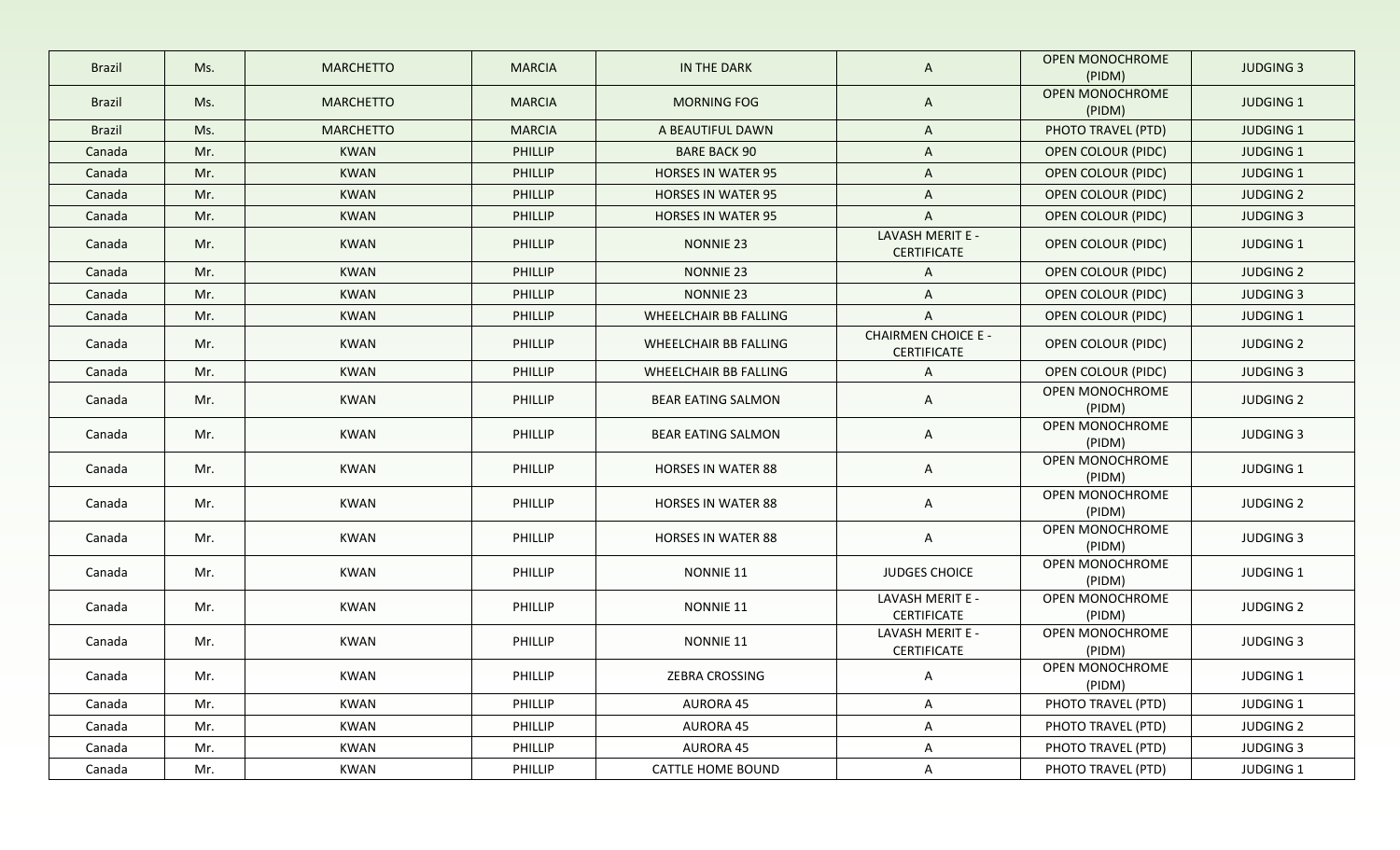| Canada | Mr.  | <b>KWAN</b> | PHILLIP        | <b>CATTLE HOME BOUND</b> | $\mathsf{A}$                           | PHOTO TRAVEL (PTD)        | <b>JUDGING 2</b> |
|--------|------|-------------|----------------|--------------------------|----------------------------------------|---------------------------|------------------|
| Canada | Mr.  | <b>KWAN</b> | PHILLIP        | WALKING UP IN SNOW       | LAVASH MERIT E -<br><b>CERTIFICATE</b> | PHOTO TRAVEL (PTD)        | <b>JUDGING 1</b> |
| Canada | Mr.  | <b>KWAN</b> | PHILLIP        | WALKING UP IN SNOW       | PSA GOLD                               | PHOTO TRAVEL (PTD)        | <b>JUDGING 2</b> |
| Canada | Mr.  | <b>KWAN</b> | <b>PHILLIP</b> | WALKING UP IN SNOW       | SSP GOLD                               | PHOTO TRAVEL (PTD)        | <b>JUDGING 3</b> |
| Canada | Mr.  | <b>KWAN</b> | <b>PHILLIP</b> | <b>WHITE PAGODA-1</b>    | $\mathsf{A}$                           | PHOTO TRAVEL (PTD)        | JUDGING 1        |
| Canada | Mr.  | <b>KWAN</b> | PHILLIP        | <b>WHITE PAGODA-1</b>    | A                                      | PHOTO TRAVEL (PTD)        | <b>JUDGING 2</b> |
| Canada | Mr.  | <b>KWAN</b> | <b>PHILLIP</b> | <b>WHITE PAGODA-1</b>    | A                                      | PHOTO TRAVEL (PTD)        | <b>JUDGING 3</b> |
| Canada | Mr.  | SIU         | PATRICK W.     | G1                       | A                                      | <b>OPEN COLOUR (PIDC)</b> | <b>JUDGING 3</b> |
| Canada | Mr.  | SIU         | PATRICK W.     | SC                       | A                                      | <b>OPEN COLOUR (PIDC)</b> | JUDGING 1        |
| Canada | Mr.  | SIU         | PATRICK W.     | $B-1$                    | A                                      | OPEN MONOCHROME<br>(PIDM) | <b>JUDGING 3</b> |
| Canada | Mr.  | SIU         | PATRICK W.     | J8                       | A                                      | PHOTO TRAVEL (PTD)        | JUDGING 1        |
| Canada | Mr.  | SIU         | PATRICK W.     | $T-2$                    | A                                      | PHOTO TRAVEL (PTD)        | <b>JUDGING 3</b> |
| Canada | Mr.  | SIU         | PATRICK W.     | $T-4$                    | LAVASH MERIT E -<br>CERTIFICATE        | PHOTO TRAVEL (PTD)        | JUDGING 1        |
| Canada | Mr.  | SIU         | PATRICK W.     | $T-4$                    | A                                      | PHOTO TRAVEL (PTD)        | <b>JUDGING 3</b> |
| Canada | Mrs. | YE          | DANLEI         | <b>CENTRAL ASIANS71</b>  | A                                      | OPEN MONOCHROME<br>(PIDM) | <b>JUDGING 2</b> |
| Canada | Mrs. | YE          | DANLEI         | SWAZI MAIDENS43          | A                                      | OPEN MONOCHROME<br>(PIDM) | JUDGING 1        |
| China  | Mr.  | <b>DUAN</b> | <b>DEQI</b>    | MO DENG NV LANG          | A                                      | OPEN COLOUR (PIDC)        | JUDGING 1        |
| China  | Mr.  | <b>DUAN</b> | <b>DEQI</b>    | MO DENG NV LANG          | A                                      | OPEN COLOUR (PIDC)        | <b>JUDGING 2</b> |
| China  | Mr.  | <b>DUAN</b> | <b>DEQI</b>    | MO DENG NV LANG          | A                                      | OPEN COLOUR (PIDC)        | <b>JUDGING 3</b> |
| China  | Mr.  | <b>DUAN</b> | <b>DEQI</b>    | TAN SUO                  | A                                      | OPEN COLOUR (PIDC)        | <b>JUDGING 2</b> |
| China  | Mr.  | <b>DUAN</b> | deqi           | <b>TAN SUO</b>           | A                                      | OPEN COLOUR (PIDC)        | <b>JUDGING 3</b> |
| China  | Mr.  | <b>DUAN</b> | <b>DEQI</b>    | XING YE HAI TAN          | A                                      | OPEN COLOUR (PIDC)        | <b>JUDGING 1</b> |
| China  | Mr.  | <b>DUAN</b> | <b>DEQI</b>    | XING YE HAI TAN          | A                                      | OPEN COLOUR (PIDC)        | <b>JUDGING 2</b> |
| China  | Mr.  | <b>DUAN</b> | DEQI           | <b>DIALOGUE</b>          | A                                      | OPEN MONOCHROME<br>(PIDM) | <b>JUDGING 2</b> |
| China  | Mr.  | <b>DUAN</b> | <b>DEQI</b>    | LOVE IN SECRET           | A                                      | OPEN MONOCHROME<br>(PIDM) | JUDGING 1        |
| China  | Mr.  | <b>DUAN</b> | <b>DEQI</b>    | LOVE IN SECRET           | $\mathsf{A}$                           | OPEN MONOCHROME<br>(PIDM) | <b>JUDGING 3</b> |
| China  | Mr.  | <b>DUAN</b> | DEQI           | MAN MAN ZHUAN CHANG LU   | A                                      | OPEN MONOCHROME<br>(PIDM) | JUDGING 1        |
| China  | Mr.  | <b>DUAN</b> | DEQI           | YUN WU TI TIAN           | A                                      | OPEN MONOCHROME<br>(PIDM) | JUDGING 1        |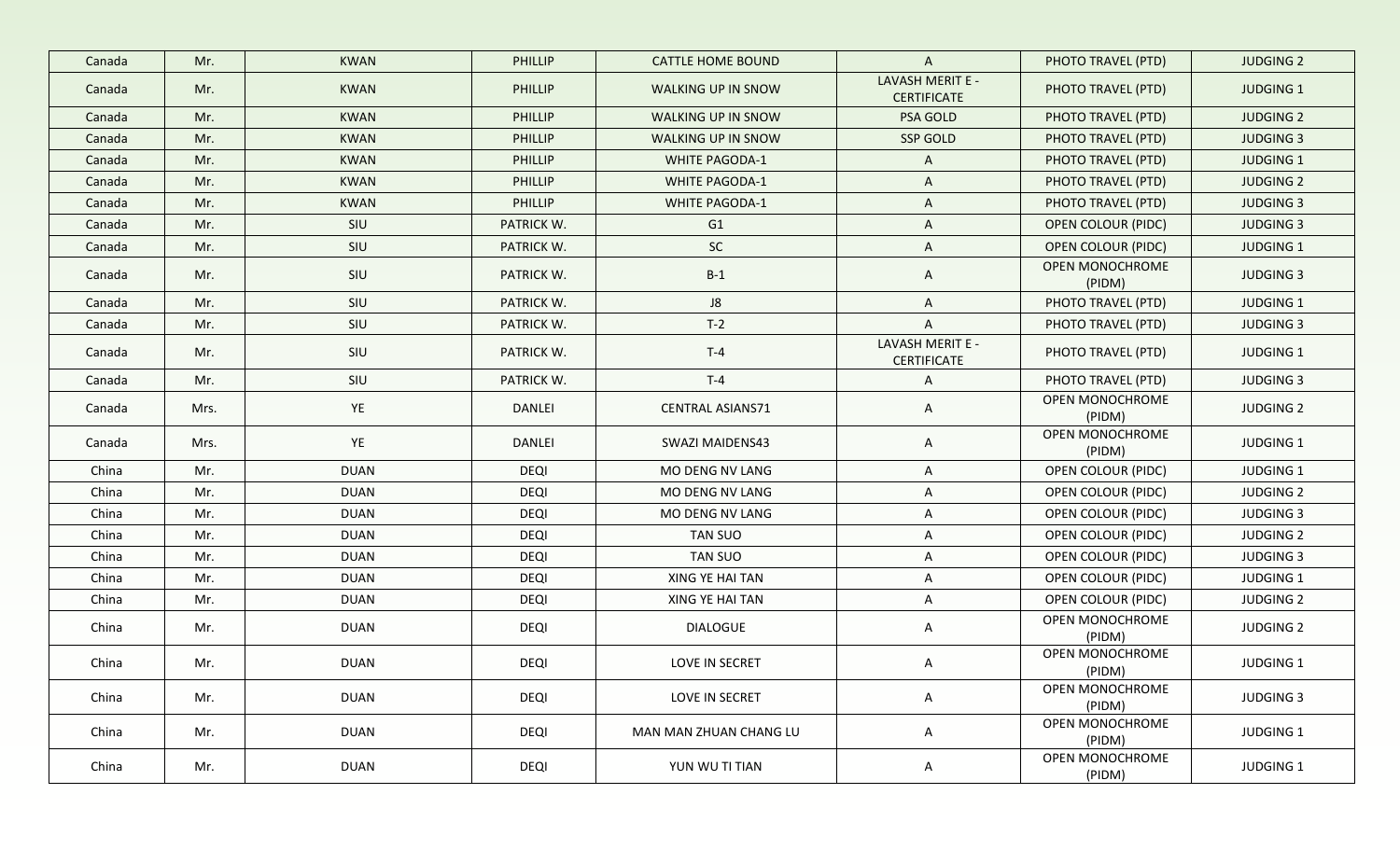| China | Mr. | <b>DUAN</b> | <b>DEQI</b>       | YUN WU TI TIAN                 | A                               | <b>OPEN MONOCHROME</b><br>(PIDM) | <b>JUDGING 3</b> |
|-------|-----|-------------|-------------------|--------------------------------|---------------------------------|----------------------------------|------------------|
| China | Mr. | <b>DUAN</b> | <b>DEQI</b>       | JIE TOU YI REN                 | <b>JUDGES CHOICE</b>            | PHOTO TRAVEL (PTD)               | <b>JUDGING 1</b> |
| China | Mr. | <b>DUAN</b> | <b>DEQI</b>       | JIE TOU YI REN                 | A                               | PHOTO TRAVEL (PTD)               | <b>JUDGING 2</b> |
| China | Mr. | <b>DUAN</b> | <b>DEQI</b>       | JIE TOU YI REN                 | $\mathsf{A}$                    | PHOTO TRAVEL (PTD)               | <b>JUDGING 3</b> |
| China | Mr. | <b>DUAN</b> | <b>DEQI</b>       | NIGHT VIEW OF FRUIT VALLEY     | A                               | PHOTO TRAVEL (PTD)               | <b>JUDGING 1</b> |
| China | Mr. | <b>DUAN</b> | <b>DEQI</b>       | NIGHT VIEW OF FRUIT VALLEY     | A                               | PHOTO TRAVEL (PTD)               | <b>JUDGING 2</b> |
| China | Mr. | <b>DUAN</b> | <b>DEQI</b>       | SHAN SHUI ZHI JIAN             | A                               | PHOTO TRAVEL (PTD)               | <b>JUDGING 3</b> |
| China | Mr. | <b>TONG</b> | <b>JIANGCHUAN</b> | <b>AUTUMN SCENERY</b>          | A                               | <b>OPEN COLOUR (PIDC)</b>        | <b>JUDGING 2</b> |
| China | Mr. | <b>TONG</b> | <b>JIANGCHUAN</b> | <b>AUTUMN SCENERY</b>          | A                               | <b>OPEN COLOUR (PIDC)</b>        | <b>JUDGING 3</b> |
| China | Mr. | <b>TONG</b> | <b>JIANGCHUAN</b> | <b>CAR REPAIRING</b>           | $\mathsf{A}$                    | OPEN COLOUR (PIDC)               | JUDGING 1        |
| China | Mr. | <b>TONG</b> | JIANGCHUAN        | CAR REPAIRING                  | A                               | OPEN COLOUR (PIDC)               | <b>JUDGING 2</b> |
| China | Mr. | <b>TONG</b> | <b>JIANGCHUAN</b> | <b>CAR REPAIRING</b>           | $\mathsf{A}$                    | OPEN COLOUR (PIDC)               | <b>JUDGING 3</b> |
| China | Mr. | <b>TONG</b> | <b>JIANGCHUAN</b> | <b>RED SILK DANCE</b>          | SSP MERIT E -CERTIFICATE        | <b>OPEN COLOUR (PIDC)</b>        | <b>JUDGING 3</b> |
| China | Mr. | <b>TONG</b> | <b>JIANGCHUAN</b> | WHEN DAWN COMES                | $\mathsf{A}$                    | OPEN COLOUR (PIDC)               | <b>JUDGING 3</b> |
| China | Mr. | <b>TONG</b> | <b>JIANGCHUAN</b> | AGE TO FACE                    | $\mathsf{A}$                    | OPEN MONOCHROME<br>(PIDM)        | JUDGING 1        |
| China | Mr. | <b>TONG</b> | JIANGCHUAN        | AGE TO FACE                    | A                               | OPEN MONOCHROME<br>(PIDM)        | <b>JUDGING 2</b> |
| China | Mr. | <b>TONG</b> | JIANGCHUAN        | AGE TO FACE                    | A                               | OPEN MONOCHROME<br>(PIDM)        | <b>JUDGING 3</b> |
| China | Mr. | <b>TONG</b> | <b>JIANGCHUAN</b> | <b>BREAK TIME</b>              | A                               | OPEN MONOCHROME<br>(PIDM)        | JUDGING 1        |
| China | Mr. | <b>TONG</b> | JIANGCHUAN        | <b>BREAK TIME</b>              | A                               | OPEN MONOCHROME<br>(PIDM)        | <b>JUDGING 2</b> |
| China | Mr. | <b>TONG</b> | JIANGCHUAN        | WALKING ON THE TIBETAN PLATEAU | $\mathsf{A}$                    | OPEN MONOCHROME<br>(PIDM)        | JUDGING 1        |
| China | Mr. | <b>TONG</b> | <b>JIANGCHUAN</b> | FRIEND                         | A                               | PHOTO TRAVEL (PTD)               | <b>JUDGING 3</b> |
| China | Mr. | WU          | ZHENDONG          | <b>DREAM GARDEN</b>            | SSP GOLD                        | OPEN COLOUR (PIDC)               | JUDGING 1        |
| China | Mr. | WU          | ZHENDONG          | DREAM GARDEN                   | LAVASH MERIT E -<br>CERTIFICATE | OPEN COLOUR (PIDC)               | <b>JUDGING 2</b> |
| China | Mr. | WU          | ZHENDONG          | <b>DREAM GARDEN</b>            | $\mathsf{A}$                    | OPEN COLOUR (PIDC)               | <b>JUDGING 3</b> |
| China | Mr. | WU          | ZHENDONG          | LOTUS POND BEAUTY              | A                               | <b>OPEN COLOUR (PIDC)</b>        | <b>JUDGING 1</b> |
| China | Mr. | WU          | ZHENDONG          | LOTUS POND BEAUTY              | A                               | OPEN COLOUR (PIDC)               | <b>JUDGING 2</b> |
| China | Mr. | WU          | ZHENDONG          | LOTUS POND BEAUTY              | PCLUB MERIT E -CERTIFICATE      | OPEN COLOUR (PIDC)               | <b>JUDGING 3</b> |
| China | Mr. | WU          | ZHENDONG          | LOVE OF FOG                    | A                               | OPEN COLOUR (PIDC)               | JUDGING 1        |
| China | Mr. | WU          | ZHENDONG          | LOVE OF FOG                    | $\mathsf{A}$                    | OPEN COLOUR (PIDC)               | <b>JUDGING 2</b> |
|       |     |             |                   |                                |                                 |                                  |                  |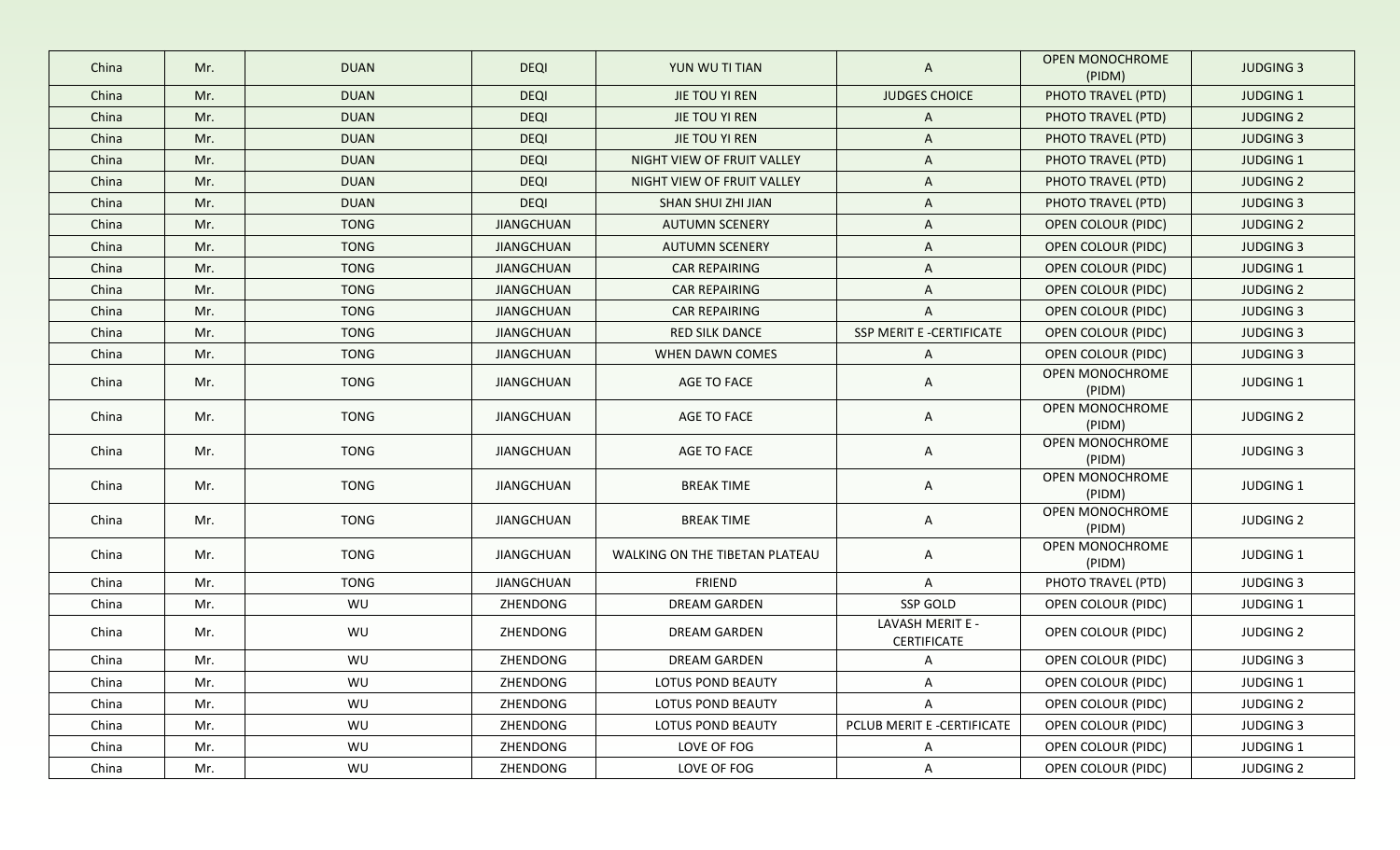| China  | Mr. | WU                        | ZHENDONG        | LOVE OF FOG                   | $\mathsf{A}$                                     | <b>OPEN COLOUR (PIDC)</b>        | <b>JUDGING 3</b> |
|--------|-----|---------------------------|-----------------|-------------------------------|--------------------------------------------------|----------------------------------|------------------|
| China  | Mr. | WU                        | ZHENDONG        | <b>NETWORK</b>                | $\mathsf{A}$                                     | <b>OPEN COLOUR (PIDC)</b>        | <b>JUDGING 2</b> |
| China  | Mr. | WU                        | ZHENDONG        | <b>BLACK AND WHITE</b>        | $\mathsf{A}$                                     | <b>OPEN MONOCHROME</b><br>(PIDM) | <b>JUDGING 3</b> |
| China  | Mr. | WU                        | ZHENDONG        | <b>BLACK GOLD</b>             | <b>CHAIRMEN CHOICE E -</b><br><b>CERTIFICATE</b> | OPEN MONOCHROME<br>(PIDM)        | <b>JUDGING 1</b> |
| China  | Mr. | WU                        | ZHENDONG        | <b>BLACK GOLD</b>             | $\mathsf{A}$                                     | <b>OPEN MONOCHROME</b><br>(PIDM) | <b>JUDGING 2</b> |
| China  | Mr. | WU                        | ZHENDONG        | <b>BLACK GOLD</b>             | SSP MERIT E -CERTIFICATE                         | OPEN MONOCHROME<br>(PIDM)        | <b>JUDGING 3</b> |
| China  | Mr. | WU                        | ZHENDONG        | <b>DEEP EYES</b>              | $\mathsf{A}$                                     | OPEN MONOCHROME<br>(PIDM)        | <b>JUDGING 2</b> |
| China  | Mr. | WU                        | ZHENDONG        | NIGHT IN SEATTLE              | A                                                | PHOTO TRAVEL (PTD)               | <b>JUDGING 1</b> |
| China  | Mr. | WU                        | ZHENDONG        | NIGHT IN SEATTLE              | A                                                | PHOTO TRAVEL (PTD)               | <b>JUDGING 3</b> |
| China  | Mr. | WU                        | ZHENDONG        | <b>SNOWY HOKKAIDO</b>         | A                                                | PHOTO TRAVEL (PTD)               | <b>JUDGING 3</b> |
| Cyprus | Mr. | KONSTANTINOU - ACHERIOTIS | <b>CHRISTOS</b> | THREE ON ONE 2                | $\mathsf{A}$                                     | OPEN COLOUR (PIDC)               | <b>JUDGING 2</b> |
| Cyprus | Mr. | KONSTANTINOU - ACHERIOTIS | <b>CHRISTOS</b> | <b>WATER GAMES</b>            | A                                                | OPEN COLOUR (PIDC)               | <b>JUDGING 2</b> |
| Cyprus | Mr. | KONSTANTINOU - ACHERIOTIS | <b>CHRISTOS</b> | <b>B AND W CHRISTMAS</b>      | A                                                | OPEN MONOCHROME<br>(PIDM)        | <b>JUDGING 1</b> |
| Cyprus | Mr. | KONSTANTINOU - ACHERIOTIS | <b>CHRISTOS</b> | LISTEN NEWS                   | A                                                | OPEN MONOCHROME<br>(PIDM)        | <b>JUDGING 2</b> |
| Cyprus | Mr. | KONSTANTINOU - ACHERIOTIS | <b>CHRISTOS</b> | LISTEN NEWS                   | A                                                | OPEN MONOCHROME<br>(PIDM)        | <b>JUDGING 3</b> |
| Cyprus | Mr. | KONSTANTINOU - ACHERIOTIS | <b>CHRISTOS</b> | WAITING FOR A SHAVE           | A                                                | OPEN MONOCHROME<br>(PIDM)        | <b>JUDGING 3</b> |
| Cyprus | Mr. | KONSTANTINOU - ACHERIOTIS | <b>CHRISTOS</b> | SUMMER OMBRELLES AT SALLONIKA | <b>CHAIRMEN CHOICE E -</b><br><b>CERTIFICATE</b> | PHOTO TRAVEL (PTD)               | <b>JUDGING 2</b> |
| Cyprus | Mr. | KONSTANTINOU - ACHERIOTIS | <b>CHRISTOS</b> | SUMMER OMBRELLES AT SALLONIKA | PCLUB GOLD                                       | PHOTO TRAVEL (PTD)               | <b>JUDGING 3</b> |
| Cyprus | Mr. | <b>KRANOS</b>             | <b>PANTELIS</b> | <b>BATH AND RELAX</b>         | $\mathsf{A}$                                     | OPEN COLOUR (PIDC)               | JUDGING 1        |
| Cyprus | Mr. | <b>KRANOS</b>             | PANTELIS        | <b>BATH AND RELAX</b>         | <b>JUDGES CHOICE</b>                             | OPEN COLOUR (PIDC)               | <b>JUDGING 2</b> |
| Cyprus | Mr. | <b>KRANOS</b>             | PANTELIS        | BATH AND RELAX                | $\mathsf{A}$                                     | OPEN COLOUR (PIDC)               | <b>JUDGING 3</b> |
| Cyprus | Mr. | <b>KRANOS</b>             | PANTELIS        | HER RELAXING TIME             | PSA GOLD                                         | OPEN COLOUR (PIDC)               | <b>JUDGING 1</b> |
| Cyprus | Mr. | <b>KRANOS</b>             | <b>PANTELIS</b> | HER RELAXING TIME             | A                                                | OPEN COLOUR (PIDC)               | <b>JUDGING 2</b> |
| Cyprus | Mr. | <b>KRANOS</b>             | <b>PANTELIS</b> | HER RELAXING TIME             | A                                                | OPEN COLOUR (PIDC)               | <b>JUDGING 3</b> |
| Cyprus | Mr. | <b>KRANOS</b>             | <b>PANTELIS</b> | <b>OVER KERYNIA WRECK</b>     | A                                                | OPEN COLOUR (PIDC)               | JUDGING 1        |
| Cyprus | Mr. | <b>KRANOS</b>             | <b>PANTELIS</b> | OVER KERYNIA WRECK            | A                                                | OPEN COLOUR (PIDC)               | <b>JUDGING 2</b> |
| Cyprus | Mr. | <b>KRANOS</b>             | PANTELIS        | OVER KERYNIA WRECK            | A                                                | OPEN COLOUR (PIDC)               | <b>JUDGING 3</b> |
| Cyprus | Mr. | <b>KRANOS</b>             | PANTELIS        | STONE GIRL AND THE DIVER      | A                                                | OPEN COLOUR (PIDC)               | JUDGING 1        |
|        |     |                           |                 |                               |                                                  |                                  |                  |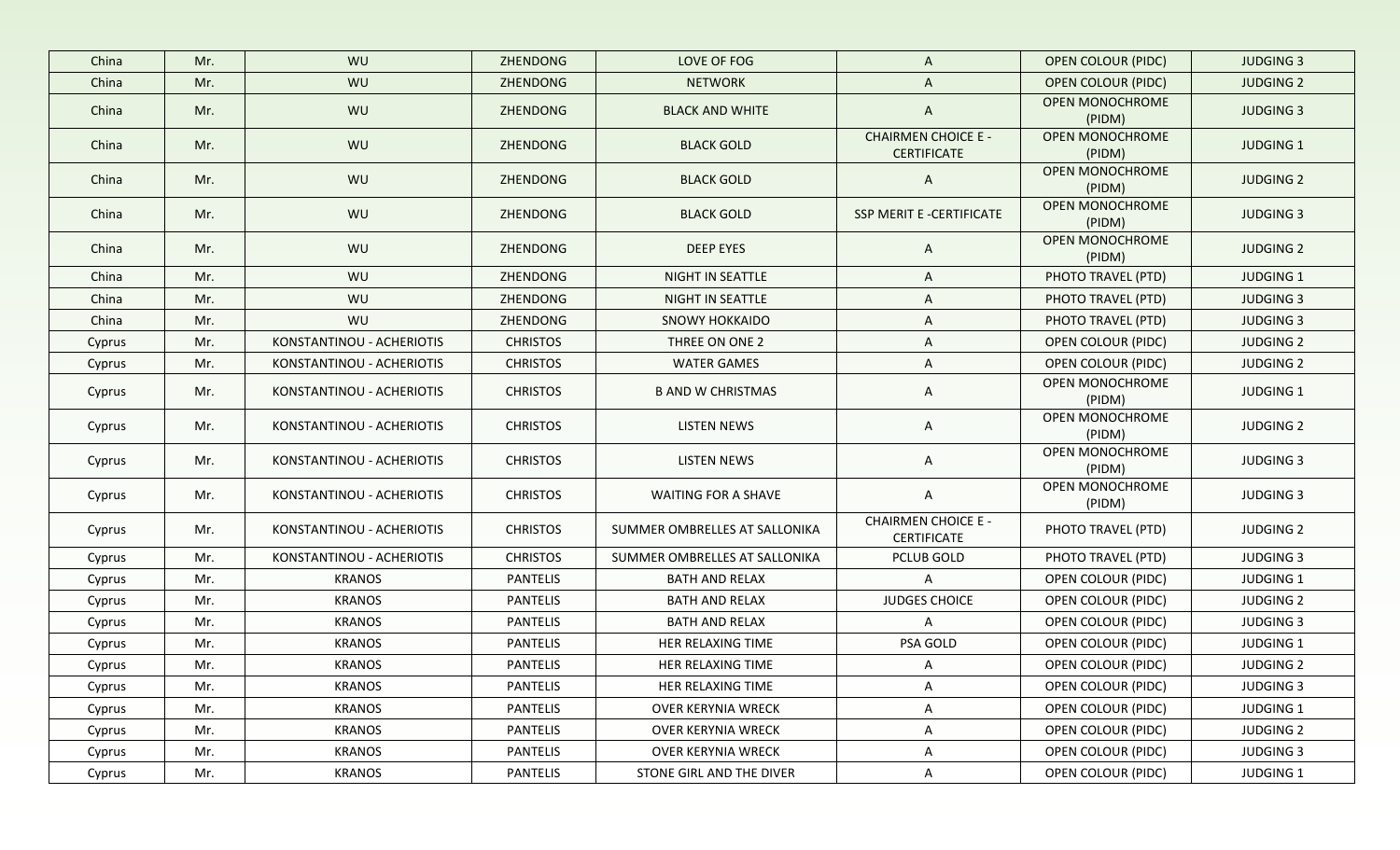| Mr.  | <b>KRANOS</b>    | <b>PANTELIS</b> | STONE GIRL AND THE DIVER       | $\mathsf{A}$                           | <b>OPEN COLOUR (PIDC)</b>        | <b>JUDGING 2</b> |
|------|------------------|-----------------|--------------------------------|----------------------------------------|----------------------------------|------------------|
| Mr.  | <b>KRANOS</b>    | <b>PANTELIS</b> | <b>KERYNIA WRECK REST</b>      | SSP MERIT E -CERTIFICATE               | OPEN MONOCHROME<br>(PIDM)        | <b>JUDGING 1</b> |
| Mr.  | <b>KRANOS</b>    | <b>PANTELIS</b> | <b>KERYNIA WRECK REST</b>      | $\mathsf{A}$                           | <b>OPEN MONOCHROME</b><br>(PIDM) | <b>JUDGING 2</b> |
| Mr.  | <b>KRANOS</b>    | <b>PANTELIS</b> | <b>MAN OF PEACE</b>            | $\mathsf{A}$                           | OPEN MONOCHROME<br>(PIDM)        | <b>JUDGING 1</b> |
| Mr.  | <b>KRANOS</b>    | <b>PANTELIS</b> | <b>MAN OF PEACE</b>            | $\mathsf{A}$                           | OPEN MONOCHROME<br>(PIDM)        | <b>JUDGING 2</b> |
| Mr.  | <b>KRANOS</b>    | <b>PANTELIS</b> | THE GIRL WITH THE CAMERA       | $\mathsf{A}$                           | OPEN MONOCHROME<br>(PIDM)        | <b>JUDGING 1</b> |
| Mr.  | <b>KRANOS</b>    | <b>PANTELIS</b> | THE GIRL WITH THE CAMERA       | LAVASH MERIT E -<br><b>CERTIFICATE</b> | OPEN MONOCHROME<br>(PIDM)        | <b>JUDGING 2</b> |
| Mr.  | <b>KRANOS</b>    | <b>PANTELIS</b> | AWAITING UNDERWATER ONCE AGAIN | PSA GOLD                               | PHOTO TRAVEL (PTD)               | <b>JUDGING 1</b> |
| Mr.  | <b>KRANOS</b>    | <b>PANTELIS</b> | AWAITING UNDERWATER ONCE AGAIN | $\mathsf{A}$                           | PHOTO TRAVEL (PTD)               | <b>JUDGING 2</b> |
| Mr.  | <b>KRANOS</b>    | <b>PANTELIS</b> | SYMPHONY OF BUBBLES            | $\mathsf{A}$                           | PHOTO TRAVEL (PTD)               | <b>JUDGING 1</b> |
| Mr.  | <b>KRANOS</b>    | <b>PANTELIS</b> | SYMPHONY OF BUBBLES            | $\mathsf{A}$                           | PHOTO TRAVEL (PTD)               | <b>JUDGING 2</b> |
| Mr.  | <b>KRANOS</b>    | <b>PANTELIS</b> | UNDER THE SHADE OF A TREE      | $\mathsf{A}$                           | PHOTO TRAVEL (PTD)               | <b>JUDGING 1</b> |
| Mr.  | <b>KRANOS</b>    | PANTELIS        | UNDER THE SHADE OF A TREE      | SSP MERIT E -CERTIFICATE               | PHOTO TRAVEL (PTD)               | <b>JUDGING 2</b> |
| Mr.  | <b>KRANOS</b>    | PANTELIS        | WRECK ON WHITE SAND            | $\mathsf{A}$                           | PHOTO TRAVEL (PTD)               | <b>JUDGING 1</b> |
| Mr.  | <b>KRANOS</b>    | PANTELIS        | <b>WRECK ON WHITE SAND</b>     | $\mathsf{A}$                           | PHOTO TRAVEL (PTD)               | <b>JUDGING 2</b> |
| Mr.  | <b>STAVRI</b>    | <b>STEVEN</b>   | LADY OF THE ROCK               | A                                      | OPEN COLOUR (PIDC)               | <b>JUDGING 3</b> |
| Mr.  | STAVRI           | STEVEN          | <b>EDRO III SHIPWRECK</b>      | $\mathsf{A}$                           | PHOTO TRAVEL (PTD)               | <b>JUDGING 1</b> |
| Mr.  | <b>STAVRI</b>    | <b>STEVEN</b>   | <b>HARRODS AT NIGHT</b>        | $\mathsf{A}$                           | PHOTO TRAVEL (PTD)               | <b>JUDGING 2</b> |
| Mr.  | STAVRI           | <b>STEVEN</b>   | <b>HARRODS AT NIGHT</b>        | $\mathsf{A}$                           | PHOTO TRAVEL (PTD)               | <b>JUDGING 3</b> |
| Mrs. | KYPRIANOU        | <b>KLEA</b>     | TOUCHING THE LIGHT 02          | SSP MERIT E -CERTIFICATE               | OPEN COLOUR (PIDC)               | <b>JUDGING 2</b> |
| Mrs. | <b>KYPRIANOU</b> | KLEA            | <b>TWO DANCERS</b>             | PCLUB MERIT E -CERTIFICATE             | OPEN COLOUR (PIDC)               | <b>JUDGING 1</b> |
| Mrs. | KYPRIANOU        | <b>KLEA</b>     | <b>TWO DANCERS</b>             | $\mathsf{A}$                           | OPEN COLOUR (PIDC)               | <b>JUDGING 2</b> |
| Mrs. | KYPRIANOU        | <b>KLEA</b>     | <b>TWO DANCERS</b>             | $\mathsf{A}$                           | OPEN COLOUR (PIDC)               | <b>JUDGING 3</b> |
| Mrs. | KYPRIANOU        | KLEA            | <b>TWO GIRLS</b>               | $\mathsf{A}$                           | OPEN COLOUR (PIDC)               | <b>JUDGING 2</b> |
| Mrs. | KYPRIANOU        | <b>KLEA</b>     | WRITING WITH TYPEWRITER        | A                                      | OPEN COLOUR (PIDC)               | JUDGING 1        |
| Mrs. | KYPRIANOU        | <b>KLEA</b>     | WRITING WITH TYPEWRITER        | $\mathsf{A}$                           | OPEN COLOUR (PIDC)               | <b>JUDGING 2</b> |
| Mrs. | KYPRIANOU        | KLEA            | <b>WRITING WITH TYPEWRITER</b> | $\mathsf{A}$                           | OPEN COLOUR (PIDC)               | <b>JUDGING 3</b> |
| Mrs. | KYPRIANOU        | KLEA            | <b>BEAUTIFUL DREAMY GIRL</b>   | $\mathsf{A}$                           | OPEN MONOCHROME<br>(PIDM)        | <b>JUDGING 2</b> |
| Mrs. | KYPRIANOU        | KLEA            | <b>MARTINA 3</b>               | A                                      | OPEN MONOCHROME<br>(PIDM)        | <b>JUDGING 2</b> |
|      |                  |                 |                                |                                        |                                  |                  |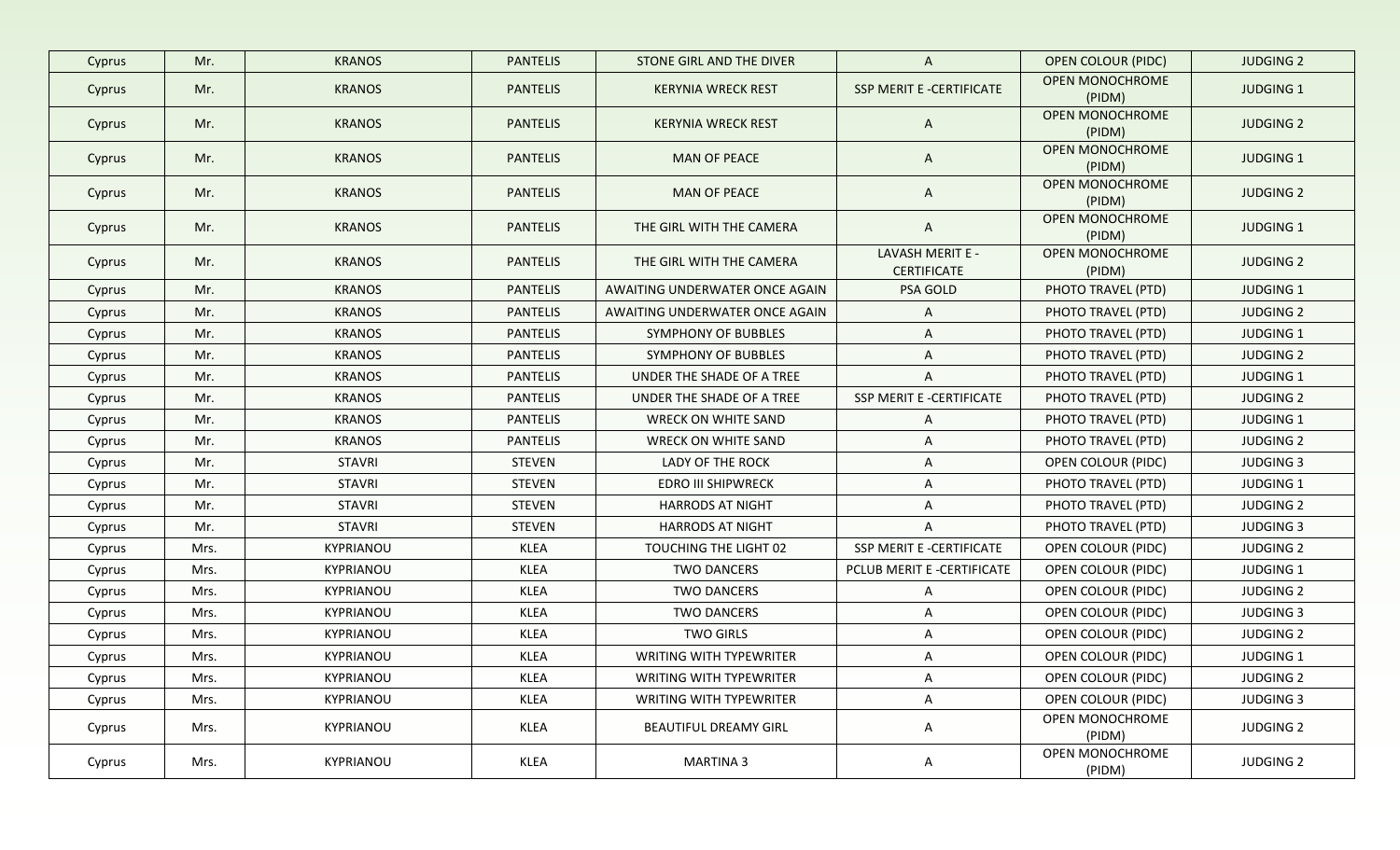| Cyprus  | Mrs. | KYPRIANOU        | <b>KLEA</b>   | <b>QUESTIONING LOOK</b>       | A                                      | <b>OPEN MONOCHROME</b><br>(PIDM) | <b>JUDGING 2</b> |
|---------|------|------------------|---------------|-------------------------------|----------------------------------------|----------------------------------|------------------|
| Cyprus  | Mrs. | KYPRIANOU        | <b>KLEA</b>   | WHITE MOTION 03               | $\mathsf{A}$                           | <b>OPEN MONOCHROME</b><br>(PIDM) | <b>JUDGING 1</b> |
| Cyprus  | Mrs. | KYPRIANOU        | <b>KLEA</b>   | WHITE MOTION 03               | PCLUB MERIT E -CERTIFICATE             | <b>OPEN MONOCHROME</b><br>(PIDM) | <b>JUDGING 2</b> |
| Cyprus  | Mrs. | <b>KYPRIANOU</b> | <b>KLEA</b>   | WHITE MOTION 03               | SSP MERIT E -CERTIFICATE               | <b>OPEN MONOCHROME</b><br>(PIDM) | <b>JUDGING 3</b> |
| Cyprus  | Mrs. | KYPRIANOU        | <b>KLEA</b>   | METEORA 04                    | $\mathsf{A}$                           | PHOTO TRAVEL (PTD)               | <b>JUDGING 2</b> |
| Cyprus  | Mrs. | KYPRIANOU        | <b>KLEA</b>   | METEORA 04                    | $\mathsf{A}$                           | PHOTO TRAVEL (PTD)               | <b>JUDGING 3</b> |
| Cyprus  | Mrs. | KYPRIANOU        | <b>KLEA</b>   | ON THE MOVE                   | A                                      | PHOTO TRAVEL (PTD)               | <b>JUDGING 1</b> |
| Cyprus  | Mrs. | KYPRIANOU        | <b>KLEA</b>   | ON THE MOVE                   | LAVASH MERIT E -<br><b>CERTIFICATE</b> | PHOTO TRAVEL (PTD)               | <b>JUDGING 2</b> |
| Cyprus  | Mrs. | KYPRIANOU        | <b>KLEA</b>   | ON THE MOVE                   | PCLUB MERIT E -CERTIFICATE             | PHOTO TRAVEL (PTD)               | <b>JUDGING 3</b> |
| Cyprus  | Mrs. | KYPRIANOU        | <b>KLEA</b>   | <b>REFLECTIONS IN COLOR 2</b> | $\mathsf{A}$                           | PHOTO TRAVEL (PTD)               | <b>JUDGING 2</b> |
| Denmark | Mr.  | MAJGAARD         | <b>NIELS</b>  | <b>NO ROOF</b>                | A                                      | OPEN COLOUR (PIDC)               | <b>JUDGING 1</b> |
| Denmark | Mr.  | MAJGAARD         | <b>NIELS</b>  | NO ROOF                       | A                                      | OPEN COLOUR (PIDC)               | <b>JUDGING 3</b> |
| Denmark | Mr.  | MAJGAARD         | <b>NIELS</b>  | <b>GREECE</b>                 | A                                      | PHOTO TRAVEL (PTD)               | JUDGING 1        |
| Denmark | Mr.  | MAJGAARD         | <b>NIELS</b>  | <b>HARBOUR 1</b>              | A                                      | PHOTO TRAVEL (PTD)               | JUDGING 1        |
| Denmark | Mr.  | MAJGAARD         | <b>NIELS</b>  | <b>HARBOUR 1</b>              | A                                      | PHOTO TRAVEL (PTD)               | <b>JUDGING 3</b> |
| Denmark | Mr.  | MAJGAARD         | <b>NIELS</b>  | HAVING A NICE DAY             | A                                      | PHOTO TRAVEL (PTD)               | <b>JUDGING 1</b> |
| England | Mr.  | <b>CHISHTY</b>   | <b>HAIDER</b> | <b>BE HAPPY</b>               | A                                      | <b>OPEN COLOUR (PIDC)</b>        | <b>JUDGING 1</b> |
| England | Mr.  | <b>CHISHTY</b>   | <b>HAIDER</b> | <b>FUN TIME</b>               | A                                      | OPEN COLOUR (PIDC)               | <b>JUDGING 1</b> |
| England | Mr.  | <b>CHISHTY</b>   | <b>HAIDER</b> | <b>BEAR SMILE</b>             | A                                      | OPEN MONOCHROME<br>(PIDM)        | JUDGING 1        |
| England | Mr.  | <b>CHISHTY</b>   | HAIDER        | HAVE A SAFE JOURNEY 2         | A                                      | OPEN MONOCHROME<br>(PIDM)        | JUDGING 1        |
| England | Mr.  | <b>CHISHTY</b>   | HAIDER        | <b>KEEN TO READ</b>           | PSA GOLD                               | OPEN MONOCHROME<br>(PIDM)        | JUDGING 1        |
| England | Mr.  | <b>CHISHTY</b>   | HAIDER        | <b>KEEN TO READ</b>           | $\mathsf{A}$                           | OPEN MONOCHROME<br>(PIDM)        | <b>JUDGING 2</b> |
| England | Mr.  | <b>CHISHTY</b>   | <b>HAIDER</b> | <b>KEEN TO READ</b>           | SSP GOLD                               | OPEN MONOCHROME<br>(PIDM)        | <b>JUDGING 3</b> |
| England | Mr.  | <b>CHISHTY</b>   | HAIDER        | STAY CLOSE                    | A                                      | OPEN MONOCHROME<br>(PIDM)        | JUDGING 1        |
| England | Mr.  | <b>CHISHTY</b>   | <b>HAIDER</b> | UP UP AND AWAY                | A                                      | PHOTO TRAVEL (PTD)               | <b>JUDGING 3</b> |
| England | Mr.  | <b>GILBERT</b>   | TIM           | <b>GOSHAWK WITH PREY</b>      | A                                      | OPEN COLOUR (PIDC)               | JUDGING 1        |
| England | Mr.  | <b>GILBERT</b>   | TIM           | <b>GOSHAWK WITH PREY</b>      | A                                      | OPEN COLOUR (PIDC)               | <b>JUDGING 2</b> |
| England | Mr.  | <b>GILBERT</b>   | TIM           | <b>GOSHAWK WITH PREY</b>      | $\mathsf{A}$                           | OPEN COLOUR (PIDC)               | <b>JUDGING 3</b> |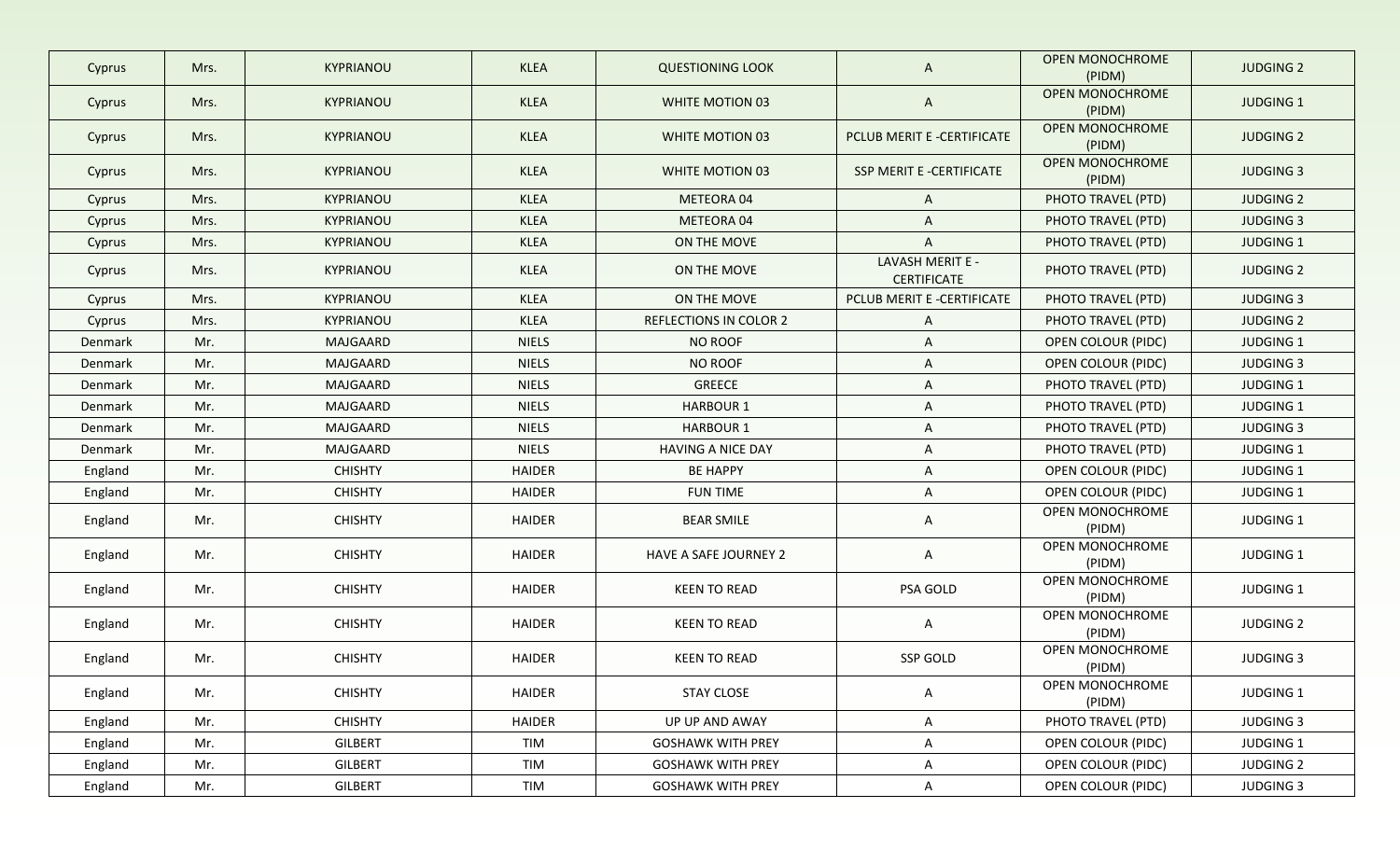| England | Mr. | <b>GILBERT</b> | <b>TIM</b>   | <b>WET SPARROWHAWK</b>         | $\mathsf{A}$                           | <b>OPEN COLOUR (PIDC)</b> | <b>JUDGING 2</b> |
|---------|-----|----------------|--------------|--------------------------------|----------------------------------------|---------------------------|------------------|
| England | Mr. | <b>GILBERT</b> | <b>TIM</b>   | NORTHERN GANNET WITH SEAWEED   | $\mathsf{A}$                           | OPEN MONOCHROME<br>(PIDM) | <b>JUDGING 1</b> |
| England | Mr. | <b>GILBERT</b> | <b>TIM</b>   | <b>SIX FOR DANNY</b>           | $\mathsf{A}$                           | OPEN MONOCHROME<br>(PIDM) | <b>JUDGING 2</b> |
| England | Mr. | <b>GILBERT</b> | <b>TIM</b>   | <b>SIX FOR DANNY</b>           | $\mathsf{A}$                           | OPEN MONOCHROME<br>(PIDM) | <b>JUDGING 3</b> |
| England | Mr. | <b>GILBERT</b> | <b>TIM</b>   | EL PALAU                       | $\mathsf{A}$                           | PHOTO TRAVEL (PTD)        | <b>JUDGING 3</b> |
| England | Mr. | <b>NEWARK</b>  | <b>ROGER</b> | <b>ENTERING THE EYE</b>        | $\mathsf{A}$                           | <b>OPEN COLOUR (PIDC)</b> | <b>JUDGING 3</b> |
| England | Mr. | <b>NEWARK</b>  | <b>ROGER</b> | <b>MUD MAN</b>                 | $\mathsf{A}$                           | <b>OPEN COLOUR (PIDC)</b> | <b>JUDGING 1</b> |
| England | Mr. | <b>NEWARK</b>  | <b>ROGER</b> | <b>COBBOLD POINT</b>           | $\mathsf{A}$                           | OPEN MONOCHROME<br>(PIDM) | <b>JUDGING 1</b> |
| England | Mr. | <b>NEWARK</b>  | <b>ROGER</b> | <b>COBBOLD POINT</b>           | $\mathsf{A}$                           | OPEN MONOCHROME<br>(PIDM) | <b>JUDGING 3</b> |
| England | Mr. | <b>NEWARK</b>  | <b>ROGER</b> | <b>COFFEE MAN</b>              | A                                      | OPEN MONOCHROME<br>(PIDM) | <b>JUDGING 1</b> |
| England | Mr. | <b>NEWARK</b>  | <b>ROGER</b> | <b>COFFEE MAN</b>              | A                                      | OPEN MONOCHROME<br>(PIDM) | <b>JUDGING 2</b> |
| England | Mr. | NEWARK         | <b>ROGER</b> | HARRINGWORTH VIADUCT           | $\mathsf{A}$                           | OPEN MONOCHROME<br>(PIDM) | <b>JUDGING 1</b> |
| England | Mr. | NEWARK         | <b>ROGER</b> | HARRINGWORTH VIADUCT           | $\mathsf{A}$                           | OPEN MONOCHROME<br>(PIDM) | <b>JUDGING 2</b> |
| England | Mr. | <b>NEWARK</b>  | <b>ROGER</b> | LAMPING THE LOCO               | $\mathsf{A}$                           | OPEN MONOCHROME<br>(PIDM) | JUDGING 1        |
| England | Mr. | <b>NEWARK</b>  | <b>ROGER</b> | <b>TRAFFIC TRAILS</b>          | $\mathsf{A}$                           | PHOTO TRAVEL (PTD)        | <b>JUDGING 3</b> |
| England | Mr. | <b>NEWARK</b>  | <b>ROGER</b> | <b>WAITING AT BAKER STREET</b> | $\mathsf{A}$                           | PHOTO TRAVEL (PTD)        | <b>JUDGING 1</b> |
| England | Mr. | NEWARK         | <b>ROGER</b> | WAITING AT BAKER STREET        | SSP MERIT E -CERTIFICATE               | PHOTO TRAVEL (PTD)        | <b>JUDGING 2</b> |
| England | Mr. | NEWARK         | <b>ROGER</b> | WAITING AT BAKER STREET        | LAVASH MERIT E -<br><b>CERTIFICATE</b> | PHOTO TRAVEL (PTD)        | <b>JUDGING 3</b> |
| England | Mr. | NICHOLSON      | BILL         | <b>FADING TULIP</b>            | $\mathsf{A}$                           | OPEN COLOUR (PIDC)        | JUDGING 1        |
| England | Mr. | NICHOLSON      | <b>BILL</b>  | <b>FADING TULIP</b>            | SSP MERIT E -CERTIFICATE               | OPEN COLOUR (PIDC)        | <b>JUDGING 3</b> |
| England | Mr. | NICHOLSON      | BILL         | <b>GEORGIA</b>                 | $\mathsf{A}$                           | OPEN COLOUR (PIDC)        | <b>JUDGING 2</b> |
| England | Mr. | NICHOLSON      | BILL         | <b>GEUM BLOSSOMS</b>           | A                                      | OPEN COLOUR (PIDC)        | <b>JUDGING 2</b> |
| England | Mr. | NICHOLSON      | BILL         | <b>GEUM BLOSSOMS</b>           | A                                      | OPEN COLOUR (PIDC)        | <b>JUDGING 3</b> |
| England | Mr. | NICHOLSON      | BILL         | MATHEW                         | $\mathsf{A}$                           | OPEN COLOUR (PIDC)        | JUDGING 1        |
| England | Mr. | NICHOLSON      | <b>BILL</b>  | <b>MATHEW</b>                  | A                                      | OPEN COLOUR (PIDC)        | <b>JUDGING 2</b> |
| England | Mr. | NICHOLSON      | BILL         | <b>LINGERING MIST</b>          | $\mathsf{A}$                           | OPEN MONOCHROME<br>(PIDM) | JUDGING 1        |
| England | Mr. | NICHOLSON      | BILL         | <b>LINGERING MIST</b>          | $\mathsf{A}$                           | OPEN MONOCHROME           | <b>JUDGING 3</b> |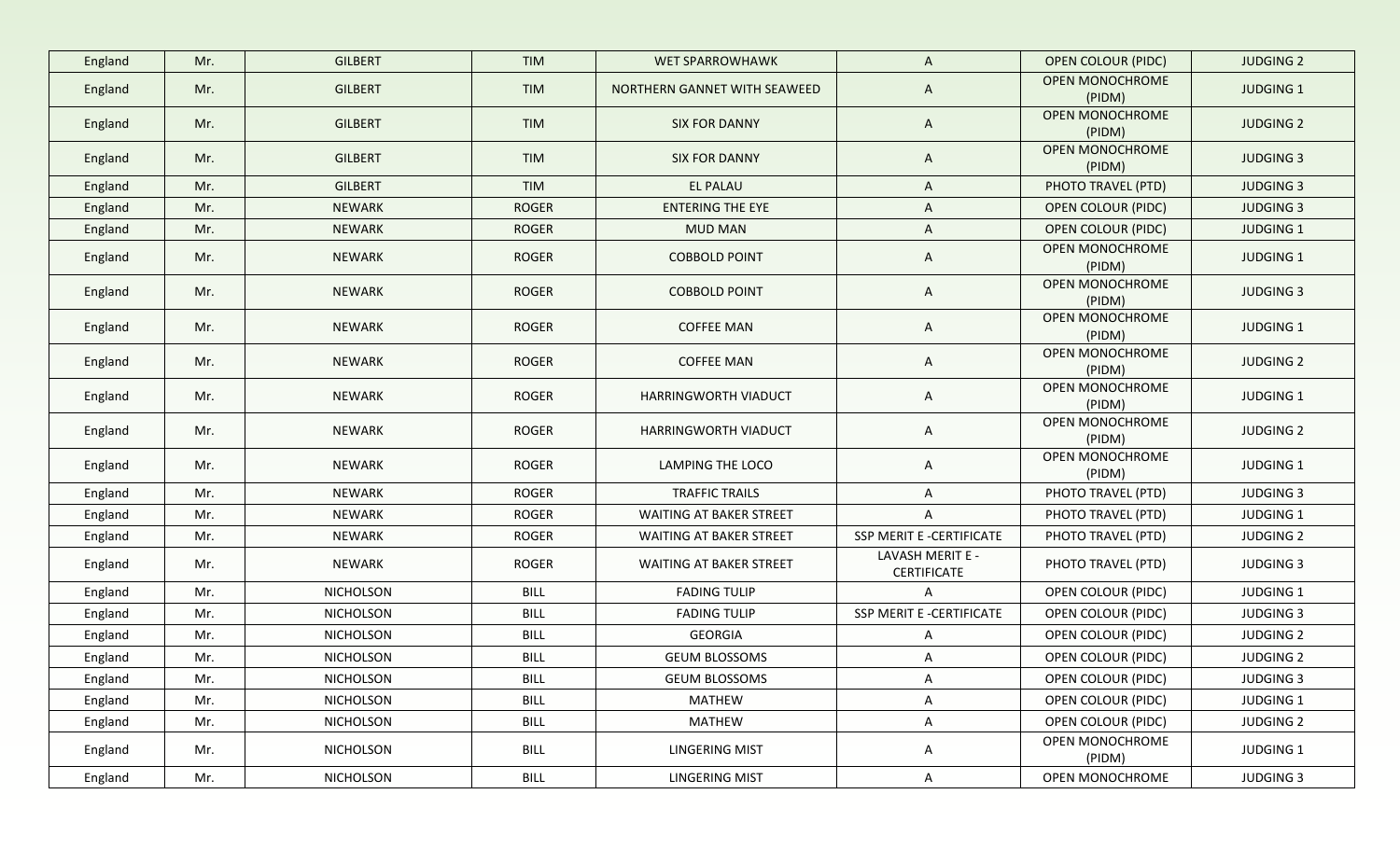|         |     |                  |             |                            |                                           | (PIDM)                                     |                  |
|---------|-----|------------------|-------------|----------------------------|-------------------------------------------|--------------------------------------------|------------------|
| England | Mr. | <b>NICHOLSON</b> | <b>BILL</b> | THE NEW HAT                | $\mathsf{A}$                              | <b>OPEN MONOCHROME</b>                     | <b>JUDGING 3</b> |
| England | Mr. | <b>NICHOLSON</b> | <b>BILL</b> | THISTLE HEAD               | $\mathsf{A}$                              | (PIDM)<br><b>OPEN MONOCHROME</b><br>(PIDM) | <b>JUDGING 1</b> |
| England | Mr. | <b>NICHOLSON</b> | <b>BILL</b> | THISTLE HEAD               | $\mathsf{A}$                              | <b>OPEN MONOCHROME</b><br>(PIDM)           | <b>JUDGING 2</b> |
| England | Mr. | <b>NICHOLSON</b> | <b>BILL</b> | THISTLE HEAD               | $\mathsf{A}$                              | <b>OPEN MONOCHROME</b><br>(PIDM)           | <b>JUDGING 3</b> |
| England | Mr. | <b>NICHOLSON</b> | <b>BILL</b> | <b>EVENING IN VALENCIA</b> | <b>LAVASH GOLD</b>                        | PHOTO TRAVEL (PTD)                         | <b>JUDGING 1</b> |
| England | Mr. | <b>NICHOLSON</b> | <b>BILL</b> | <b>EVENING IN VALENCIA</b> | A                                         | PHOTO TRAVEL (PTD)                         | <b>JUDGING 2</b> |
| England | Mr. | <b>NICHOLSON</b> | <b>BILL</b> | <b>EVENING IN VALENCIA</b> | $\mathsf{A}$                              | PHOTO TRAVEL (PTD)                         | <b>JUDGING 3</b> |
| England | Mr. | <b>NICHOLSON</b> | <b>BILL</b> | MAIN STREET NAYAPUL NEPAL  | A                                         | PHOTO TRAVEL (PTD)                         | <b>JUDGING 1</b> |
| England | Mr. | <b>NICHOLSON</b> | <b>BILL</b> | METROPOL PARASOL SEVILLE   | A                                         | PHOTO TRAVEL (PTD)                         | <b>JUDGING 1</b> |
| England | Mr. | <b>NICHOLSON</b> | <b>BILL</b> | METROPOL PARASOL SEVILLE   | PCLUB MERIT E -CERTIFICATE                | PHOTO TRAVEL (PTD)                         | <b>JUDGING 2</b> |
| England | Mr. | <b>NICHOLSON</b> | BILL        | METROPOL PARASOL SEVILLE   | A                                         | PHOTO TRAVEL (PTD)                         | <b>JUDGING 3</b> |
| England | Mr. | <b>SUTTON</b>    | <b>LEE</b>  | <b>AFTERMATH COPY</b>      | PCLUB MERIT E -CERTIFICATE                | <b>OPEN COLOUR (PIDC)</b>                  | <b>JUDGING 3</b> |
| England | Mr. | <b>SUTTON</b>    | LEE.        | CARLEY2                    | A                                         | OPEN COLOUR (PIDC)                         | JUDGING 1        |
| England | Mr. | SUTTON           | <b>LEE</b>  | CARLEY2                    | A                                         | <b>OPEN COLOUR (PIDC)</b>                  | <b>JUDGING 2</b> |
| England | Mr. | <b>SUTTON</b>    | <b>LEE</b>  | CARLEY2                    | $\mathsf{A}$                              | OPEN COLOUR (PIDC)                         | <b>JUDGING 3</b> |
| England | Mr. | <b>SUTTON</b>    | <b>LEE</b>  | MASTER OF EVIL             | A                                         | OPEN COLOUR (PIDC)                         | <b>JUDGING 1</b> |
| England | Mr. | <b>SUTTON</b>    | <b>LEE</b>  | <b>MASTER OF EVIL</b>      | <b>JUDGES CHOICE</b>                      | OPEN COLOUR (PIDC)                         | <b>JUDGING 2</b> |
| England | Mr. | <b>SUTTON</b>    | <b>LEE</b>  | <b>MASTER OF EVIL</b>      | $\mathsf{A}$                              | OPEN COLOUR (PIDC)                         | <b>JUDGING 3</b> |
| England | Mr. | <b>SUTTON</b>    | <b>LEE</b>  | WHEN I SLEEP I DREAM       | PCLUB MERIT E -CERTIFICATE                | OPEN COLOUR (PIDC)                         | JUDGING 1        |
| England | Mr. | SUTTON           | LEE         | WHEN I SLEEP I DREAM       | A                                         | OPEN COLOUR (PIDC)                         | <b>JUDGING 2</b> |
| England | Mr. | SUTTON           | <b>LEE</b>  | <b>FIRST TRAIN JOURNEY</b> | A                                         | OPEN MONOCHROME<br>(PIDM)                  | JUDGING 1        |
| England | Mr. | <b>SUTTON</b>    | LEE.        | <b>GIRL AT THE CINEMA</b>  | $\mathsf{A}$                              | OPEN MONOCHROME<br>(PIDM)                  | JUDGING 1        |
| England | Mr. | <b>SUTTON</b>    | LEE.        | <b>GIRL AT THE CINEMA</b>  | $\mathsf{A}$                              | OPEN MONOCHROME<br>(PIDM)                  | <b>JUDGING 2</b> |
| England | Mr. | <b>SUTTON</b>    | LEE         | <b>GIRL AT THE CINEMA</b>  | A                                         | OPEN MONOCHROME<br>(PIDM)                  | <b>JUDGING 3</b> |
| England | Mr. | <b>SUTTON</b>    | LEE         | LONDONER                   | <b>CHAIRMEN CHOICE E -</b><br>CERTIFICATE | OPEN MONOCHROME<br>(PIDM)                  | JUDGING 1        |
| England | Mr. | <b>SUTTON</b>    | LEE         | LONDONER                   | A                                         | OPEN MONOCHROME<br>(PIDM)                  | <b>JUDGING 2</b> |
| England | Mr. | SUTTON           | LEE         | LONDONER                   | PCLUB MERIT E -CERTIFICATE                | OPEN MONOCHROME<br>(PIDM)                  | <b>JUDGING 3</b> |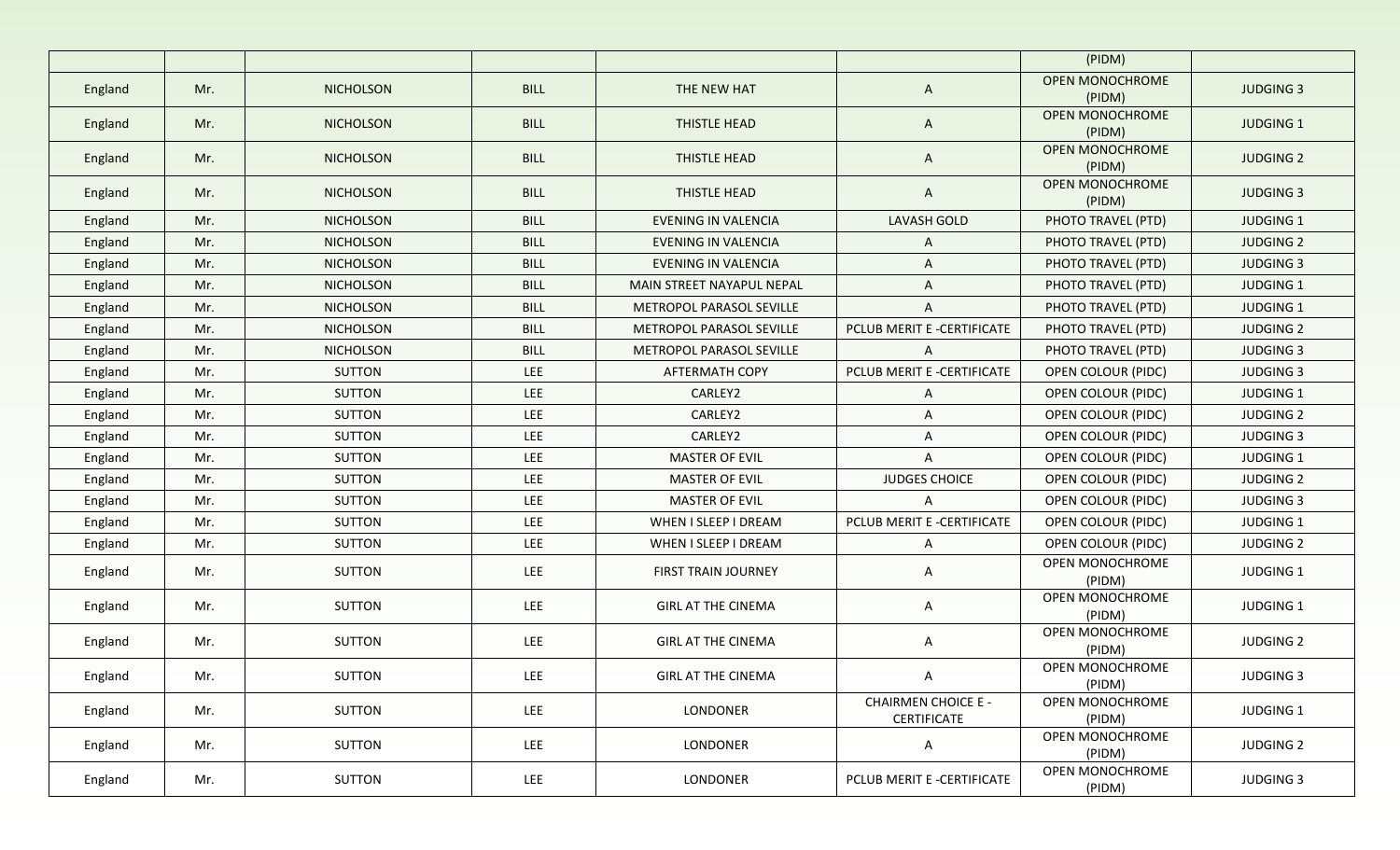| England | Mr. | <b>SUTTON</b> | LEE          | <b>NORTHERN LIGHTS</b>      | A                        | PHOTO TRAVEL (PTD)        | <b>JUDGING 1</b> |
|---------|-----|---------------|--------------|-----------------------------|--------------------------|---------------------------|------------------|
| England | Mr. | <b>SUTTON</b> | LEE          | <b>NORTHERN LIGHTS</b>      | A                        | PHOTO TRAVEL (PTD)        | <b>JUDGING 3</b> |
| England | Mr. | <b>SUTTON</b> | LEE          | <b>NORTHERN LIGHTS 2</b>    | A                        | PHOTO TRAVEL (PTD)        | <b>JUDGING 3</b> |
| England | Mr. | <b>SUTTON</b> | LEE          | THE LONG WALK               | A                        | PHOTO TRAVEL (PTD)        | <b>JUDGING 2</b> |
| England | Mr. | <b>SUTTON</b> | LEE          | THE LONG WALK               | $\mathsf{A}$             | PHOTO TRAVEL (PTD)        | <b>JUDGING 3</b> |
| England | Mr. | <b>SYKES</b>  | <b>JOHN</b>  | <b>DANCER IN RED</b>        | SSP MERIT E -CERTIFICATE | <b>OPEN COLOUR (PIDC)</b> | JUDGING 1        |
| England | Mr. | <b>SYKES</b>  | <b>JOHN</b>  | DANCER IN RED               | $\mathsf{A}$             | <b>OPEN COLOUR (PIDC)</b> | <b>JUDGING 2</b> |
| England | Mr. | <b>SYKES</b>  | <b>JOHN</b>  | <b>DANCER IN RED</b>        | A                        | <b>OPEN COLOUR (PIDC)</b> | <b>JUDGING 3</b> |
| England | Mr. | <b>SYKES</b>  | <b>JOHN</b>  | <b>HEARTY MEAL FOR 2</b>    | A                        | <b>OPEN COLOUR (PIDC)</b> | <b>JUDGING 2</b> |
| England | Mr. | <b>SYKES</b>  | <b>JOHN</b>  | <b>HEARTY MEAL FOR 2</b>    | A                        | OPEN COLOUR (PIDC)        | <b>JUDGING 3</b> |
| England | Mr. | <b>SYKES</b>  | <b>JOHN</b>  | HERCULE CLOSELY EXAMINES    | A                        | OPEN COLOUR (PIDC)        | JUDGING 1        |
| England | Mr. | <b>SYKES</b>  | <b>JOHN</b>  | HERCULE CLOSELY EXAMINES    | A                        | OPEN COLOUR (PIDC)        | <b>JUDGING 3</b> |
| England | Mr. | <b>SYKES</b>  | <b>JOHN</b>  | NORA AFTER THEM             | A                        | OPEN COLOUR (PIDC)        | JUDGING 1        |
| England | Mr. | <b>SYKES</b>  | <b>JOHN</b>  | NORA AFTER THEM             | A                        | OPEN COLOUR (PIDC)        | <b>JUDGING 2</b> |
| England | Mr. | SYKES         | <b>JOHN</b>  | A LIFE WELL LIVED           | A                        | OPEN MONOCHROME<br>(PIDM) | JUDGING 1        |
| England | Mr. | SYKES         | <b>JOHN</b>  | A LIFE WELL LIVED           | A                        | OPEN MONOCHROME<br>(PIDM) | <b>JUDGING 2</b> |
| England | Mr. | SYKES         | <b>JOHN</b>  | A LIFE WELL LIVED           | A                        | OPEN MONOCHROME<br>(PIDM) | <b>JUDGING 3</b> |
| England | Mr. | SYKES         | <b>JOHN</b>  | <b>BLACK EYED GANG</b>      | A                        | OPEN MONOCHROME<br>(PIDM) | JUDGING 1        |
| England | Mr. | SYKES         | <b>JOHN</b>  | <b>BLACK EYED GANG</b>      | A                        | OPEN MONOCHROME<br>(PIDM) | <b>JUDGING 2</b> |
| England | Mr. | SYKES         | <b>JOHN</b>  | THE OLD CROONER             | A                        | OPEN MONOCHROME<br>(PIDM) | JUDGING 1        |
| England | Mr. | SYKES         | <b>JOHN</b>  | THE OLD CROONER             | A                        | OPEN MONOCHROME<br>(PIDM) | <b>JUDGING 2</b> |
| England | Mr. | SYKES         | <b>JOHN</b>  | THE OLD CROONER             | A                        | OPEN MONOCHROME<br>(PIDM) | <b>JUDGING 3</b> |
| England | Mr. | SYKES         | <b>JOHN</b>  | <b>CASTLE STALKER</b>       | A                        | PHOTO TRAVEL (PTD)        | JUDGING 1        |
| England | Mr. | SYKES         | <b>JOHN</b>  | <b>CASTLE STALKER</b>       | A                        | PHOTO TRAVEL (PTD)        | <b>JUDGING 2</b> |
| England | Mr. | SYKES         | <b>JOHN</b>  | ICE ON LOCHAN NA H ACHLAISE | A                        | PHOTO TRAVEL (PTD)        | <b>JUDGING 3</b> |
| England | Mr. | SYKES         | <b>JOHN</b>  | LOCHAN NA H-ACHLAISE        | A                        | PHOTO TRAVEL (PTD)        | <b>JUDGING 2</b> |
| England | Mr. | SYKES         | <b>JOHN</b>  | LOCHAN NA H-ACHLAISE        | A                        | PHOTO TRAVEL (PTD)        | <b>JUDGING 3</b> |
| England | Mr. | <b>WHITTY</b> | <b>CHRIS</b> | MEL AND RECORDER 15         | A                        | OPEN COLOUR (PIDC)        | JUDGING 1        |
| England | Mr. | <b>WHITTY</b> | <b>CHRIS</b> | MEL AND RECORDER 15         | A                        | OPEN COLOUR (PIDC)        | JUDGING 3        |
|         |     |               |              |                             |                          |                           |                  |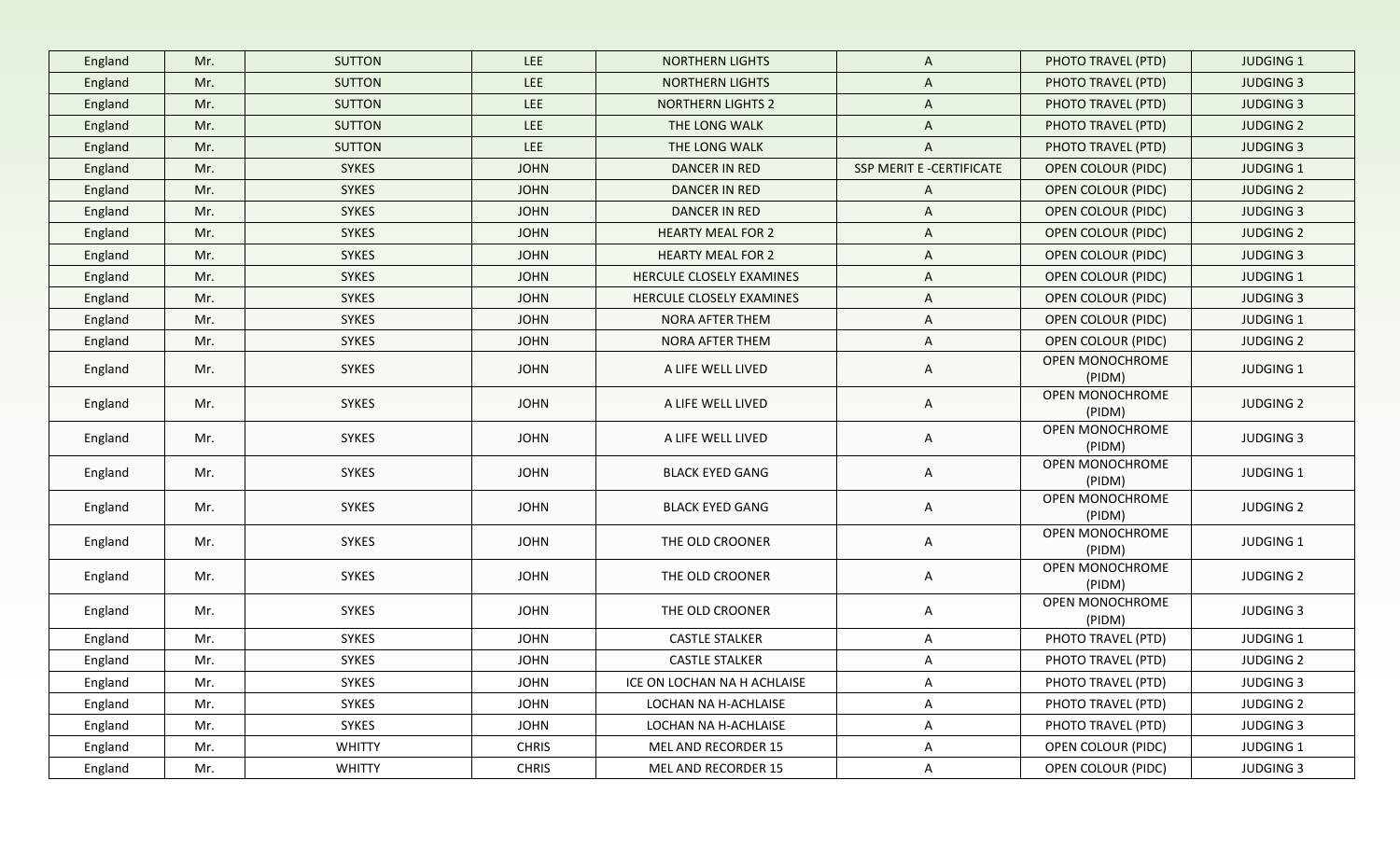| England | Mr.  | <b>WHITTY</b>   | <b>CHRIS</b>                       | MEL AND RECORDER 16                               | $\mathsf{A}$         | <b>OPEN COLOUR (PIDC)</b>        | <b>JUDGING 2</b> |
|---------|------|-----------------|------------------------------------|---------------------------------------------------|----------------------|----------------------------------|------------------|
| England | Mr.  | <b>WHITTY</b>   | <b>CHRIS</b>                       | MEL AND RECORDER 16                               | $\mathsf{A}$         | <b>OPEN COLOUR (PIDC)</b>        | <b>JUDGING 3</b> |
| England | Mr.  | <b>WHITTY</b>   | <b>CHRIS</b>                       | MEL AND RECORDER 50 MONO                          | A                    | <b>OPEN MONOCHROME</b><br>(PIDM) | <b>JUDGING 3</b> |
| England | Mr.  | <b>WHITTY</b>   | <b>CHRIS</b>                       | MACHU PICCHU 11                                   | $\mathsf{A}$         | PHOTO TRAVEL (PTD)               | <b>JUDGING 1</b> |
| England | Mr.  | <b>WHITTY</b>   | <b>CHRIS</b>                       | MACHU PICCHU 11                                   | $\mathsf{A}$         | PHOTO TRAVEL (PTD)               | <b>JUDGING 2</b> |
| England | Mr.  | <b>WHITTY</b>   | <b>CHRIS</b>                       | MACHU PICCHU 11                                   | $\mathsf{A}$         | PHOTO TRAVEL (PTD)               | <b>JUDGING 3</b> |
| England | Ms.  | <b>WEBSTER</b>  | <b>JENNIFER</b><br><b>MARGARET</b> | COME AND TALK TO ME                               | $\mathsf{A}$         | <b>OPEN COLOUR (PIDC)</b>        | <b>JUDGING 3</b> |
| England | Ms.  | <b>WEBSTER</b>  | <b>JENNIFER</b><br><b>MARGARET</b> | <b>COYOTE ON CALL</b>                             | A                    | <b>OPEN COLOUR (PIDC)</b>        | <b>JUDGING 1</b> |
| England | Ms.  | <b>WEBSTER</b>  | <b>JENNIFER</b><br><b>MARGARET</b> | <b>GENTOO PENQUIN FEEDING TIME</b><br><b>OVER</b> | $\mathsf{A}$         | <b>OPEN COLOUR (PIDC)</b>        | <b>JUDGING 1</b> |
| England | Ms.  | WEBSTER         | JENNIFER<br><b>MARGARET</b>        | <b>GENTOO PENQUIN FEEDING TIME</b><br><b>OVER</b> | $\mathsf{A}$         | <b>OPEN COLOUR (PIDC)</b>        | <b>JUDGING 2</b> |
| England | Ms.  | WEBSTER         | <b>JENNIFER</b><br><b>MARGARET</b> | <b>GENTOO PENQUIN FEEDING TIME</b><br><b>OVER</b> | $\mathsf{A}$         | <b>OPEN COLOUR (PIDC)</b>        | <b>JUDGING 3</b> |
| England | Ms.  | <b>WEBSTER</b>  | <b>JENNIFER</b><br><b>MARGARET</b> | BLUE ARTIC FOX FINDS FOOD                         | $\mathsf{A}$         | OPEN MONOCHROME<br>(PIDM)        | <b>JUDGING 3</b> |
| England | Ms.  | <b>WEBSTER</b>  | JENNIFER<br>MARGARET               | <b>KITTY ON FORM</b>                              | $\mathsf{A}$         | OPEN MONOCHROME<br>(PIDM)        | JUDGING 1        |
| England | Ms.  | WEBSTER         | <b>JENNIFER</b><br>MARGARET        | <b>KITTY ON FORM</b>                              | A                    | OPEN MONOCHROME<br>(PIDM)        | <b>JUDGING 3</b> |
| France  | Mrs. | POUILLON        | <b>SOPHIE</b>                      | LAVANDES                                          | $\mathsf{A}$         | OPEN COLOUR (PIDC)               | <b>JUDGING 3</b> |
| France  | Mrs. | POUILLON        | <b>SOPHIE</b>                      | RENCONTRE VENITIENNE                              | $\mathsf{A}$         | OPEN COLOUR (PIDC)               | <b>JUDGING 2</b> |
| France  | Mrs. | POUILLON        | SOPHIE                             | <b>DILIGENCE</b>                                  | $\mathsf{A}$         | PHOTO TRAVEL (PTD)               | <b>JUDGING 3</b> |
| France  | Mrs. | <b>POUILLON</b> | SOPHIE                             | RESTAURATION TEMPLE                               | A                    | PHOTO TRAVEL (PTD)               | <b>JUDGING 2</b> |
| France  | Mrs. | POUILLON        | <b>SOPHIE</b>                      | RESTAURATION TEMPLE                               | A                    | PHOTO TRAVEL (PTD)               | <b>JUDGING 3</b> |
| France  | Mrs. | POUILLON        | SOPHIE                             | SAINT PALAIS ET LA VAGUE                          | A                    | PHOTO TRAVEL (PTD)               | <b>JUDGING 3</b> |
| Germany | Mr.  | RIEHLE          | <b>GUNTHER</b>                     | ATLANTIC PUFFIN WF 6                              | A                    | OPEN COLOUR (PIDC)               | <b>JUDGING 1</b> |
| Germany | Mr.  | RIEHLE          | <b>GUNTHER</b>                     | ATLANTIC PUFFIN WF 6                              | $\mathsf{A}$         | OPEN COLOUR (PIDC)               | <b>JUDGING 2</b> |
| Germany | Mr.  | RIEHLE          | <b>GUNTHER</b>                     | ATLANTICPUFFININFLIGHTWF10 4256                   | <b>JUDGES CHOICE</b> | OPEN COLOUR (PIDC)               | <b>JUDGING 1</b> |
| Germany | Mr.  | RIEHLE          | <b>GUNTHER</b>                     | ATLANTICPUFFINJUSTLANDEDWF24303                   | $\mathsf{A}$         | OPEN COLOUR (PIDC)               | <b>JUDGING 2</b> |
| Germany | Mr.  | RIEHLE          | <b>GUNTHER</b>                     | ADT WRAPPED 6                                     | A                    | <b>OPEN MONOCHROME</b><br>(PIDM) | <b>JUDGING 3</b> |
| Germany | Mr.  | RIEHLE          | <b>GUNTHER</b>                     | ARCTIC TERN IN FLIGHT 1                           | A                    | OPEN MONOCHROME<br>(PIDM)        | <b>JUDGING 2</b> |
| Germany | Mr.  | RIEHLE          | <b>GUNTHER</b>                     | <b>FRANKLIN ISLAND SCOUTING</b>                   | $\mathsf{A}$         | PHOTO TRAVEL (PTD)               | <b>JUDGING 3</b> |
| Germany | Mr.  | RIEHLE          | <b>GUNTHER</b>                     | MADELEINE ISLAND VILLAGE                          | $\mathsf{A}$         | PHOTO TRAVEL (PTD)               | <b>JUDGING 2</b> |
|         |      |                 |                                    |                                                   |                      |                                  |                  |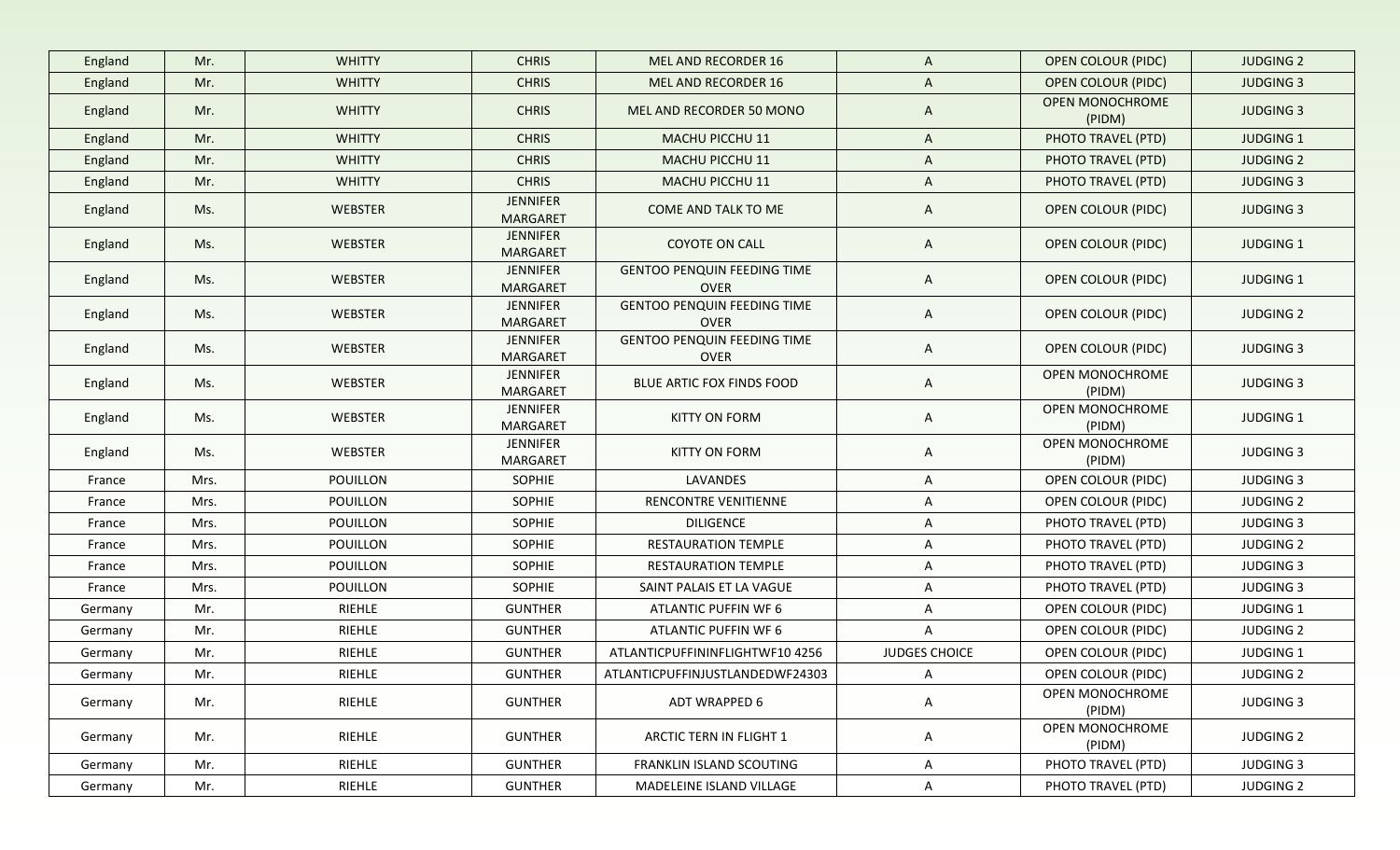| Germany | Mr.  | <b>RIEHLE</b>   | <b>GUNTHER</b> | MADELEINE ISLAND VILLAGE     | A                    | PHOTO TRAVEL (PTD)        | <b>JUDGING 3</b> |
|---------|------|-----------------|----------------|------------------------------|----------------------|---------------------------|------------------|
| Germany | Mr.  | RIEHLE          | <b>GUNTHER</b> | UNION GLACIER CAMP 7         | A                    | PHOTO TRAVEL (PTD)        | <b>JUDGING 3</b> |
| Germany | Mr.  | <b>SCHMITZ</b>  | WILLI          | <b>COLORFUL WINTERTIME</b>   | A                    | <b>OPEN COLOUR (PIDC)</b> | <b>JUDGING 1</b> |
| Germany | Mr.  | <b>SCHMITZ</b>  | WILLI          | <b>COLORFUL WINTERTIME</b>   | $\mathsf{A}$         | <b>OPEN COLOUR (PIDC)</b> | <b>JUDGING 2</b> |
| Germany | Mr.  | <b>SCHMITZ</b>  | <b>WILLI</b>   | <b>STARLING IN AUTUMN</b>    | $\mathsf{A}$         | <b>OPEN COLOUR (PIDC)</b> | <b>JUDGING 3</b> |
| Germany | Mr.  | <b>SCHMITZ</b>  | WILLI          | CHURCH IN THE DOLOMITES      | $\mathsf{A}$         | OPEN MONOCHROME<br>(PIDM) | <b>JUDGING 1</b> |
| Germany | Mr.  | <b>SCHMITZ</b>  | WILLI          | CHURCH IN THE DOLOMITES      | $\mathsf{A}$         | OPEN MONOCHROME<br>(PIDM) | <b>JUDGING 2</b> |
| Germany | Mr.  | <b>SCHMITZ</b>  | WILLI          | <b>DARK CLOUDS</b>           | $\mathsf{A}$         | OPEN MONOCHROME<br>(PIDM) | <b>JUDGING 1</b> |
| Germany | Mr.  | <b>SCHMITZ</b>  | <b>WILLI</b>   | CHURCH IN THE VINEYARD       | <b>JUDGES CHOICE</b> | PHOTO TRAVEL (PTD)        | <b>JUDGING 3</b> |
| Germany | Mr.  | <b>SCHMITZ</b>  | WILLI          | IN THE DOLOMITES             | A                    | PHOTO TRAVEL (PTD)        | <b>JUDGING 1</b> |
| Germany | Mr.  | <b>SCHMITZ</b>  | WILLI          | VIEW OF ROM                  | A                    | PHOTO TRAVEL (PTD)        | <b>JUDGING 1</b> |
| Germany | Mr.  | <b>SCHMITZ</b>  | WILLI          | VIEW OF ROM                  | A                    | PHOTO TRAVEL (PTD)        | <b>JUDGING 2</b> |
| Germany | Mr.  | <b>SCHMITZ</b>  | WILLI          | VIEW OF ROM                  | A                    | PHOTO TRAVEL (PTD)        | <b>JUDGING 3</b> |
| Germany | Mr.  | <b>TEUSCHEL</b> | PETER          | <b>LAST NIGHT</b>            | $\mathsf{A}$         | <b>OPEN COLOUR (PIDC)</b> | <b>JUDGING 3</b> |
| Germany | Mr.  | <b>TEUSCHEL</b> | PETER          | SAW                          | A                    | OPEN MONOCHROME<br>(PIDM) | <b>JUDGING 2</b> |
| Germany | Mr.  | <b>TEUSCHEL</b> | PETER          | SAW                          | A                    | OPEN MONOCHROME<br>(PIDM) | <b>JUDGING 3</b> |
| Germany | Mr.  | <b>TEUSCHEL</b> | PETER          | THE SIGN                     | A                    | OPEN MONOCHROME<br>(PIDM) | <b>JUDGING 3</b> |
| Germany | Mr.  | <b>TEUSCHEL</b> | PETER          | <b>CANAL GRANDE</b>          | A                    | PHOTO TRAVEL (PTD)        | <b>JUDGING 1</b> |
| Germany | Mr.  | <b>TEUSCHEL</b> | PETER          | <b>CANAL GRANDE</b>          | A                    | PHOTO TRAVEL (PTD)        | <b>JUDGING 2</b> |
| Germany | Mr.  | <b>TEUSCHEL</b> | PETER          | <b>CANAL GRANDE</b>          | A                    | PHOTO TRAVEL (PTD)        | <b>JUDGING 3</b> |
| Germany | Mr.  | <b>TEUSCHEL</b> | PETER          | <b>FRANSCHHOEK</b>           | A                    | PHOTO TRAVEL (PTD)        | <b>JUDGING 3</b> |
| Germany | Mr.  | <b>TEUSCHEL</b> | PETER          | MOUNTAIN VIEW IN SOUTH TYROL | A                    | PHOTO TRAVEL (PTD)        | JUDGING 1        |
| Germany | Mrs. | HALVAS-NIELSEN  | <b>HERDIS</b>  | A YOUNG LION                 | A                    | OPEN MONOCHROME<br>(PIDM) | JUDGING 1        |
| Germany | Mrs. | HALVAS-NIELSEN  | <b>HERDIS</b>  | <b>HOUSE IN THE SKY</b>      | A                    | OPEN MONOCHROME<br>(PIDM) | <b>JUDGING 3</b> |
| Germany | Mrs. | <b>SCHMIDT</b>  | BARBARA        | <b>MORNING STAR</b>          | A                    | OPEN COLOUR (PIDC)        | <b>JUDGING 2</b> |
| Germany | Mrs. | <b>SCHMIDT</b>  | BARBARA        | <b>MORNING STAR</b>          | A                    | OPEN COLOUR (PIDC)        | <b>JUDGING 3</b> |
| Germany | Mrs. | <b>SCHMIDT</b>  | BARBARA        | <b>NEW CURVES</b>            | A                    | OPEN COLOUR (PIDC)        | <b>JUDGING 2</b> |
| Germany | Mrs. | <b>SCHMIDT</b>  | BARBARA        | <b>NEW CURVES</b>            | $\mathsf{A}$         | OPEN COLOUR (PIDC)        | <b>JUDGING 3</b> |
| Germany | Mrs. | <b>SCHMIDT</b>  | BARBARA        | ST-QUIRIN-PLATZ 1            | LAVASH GOLD          | OPEN COLOUR (PIDC)        | JUDGING 2        |
|         |      |                 |                |                              |                      |                           |                  |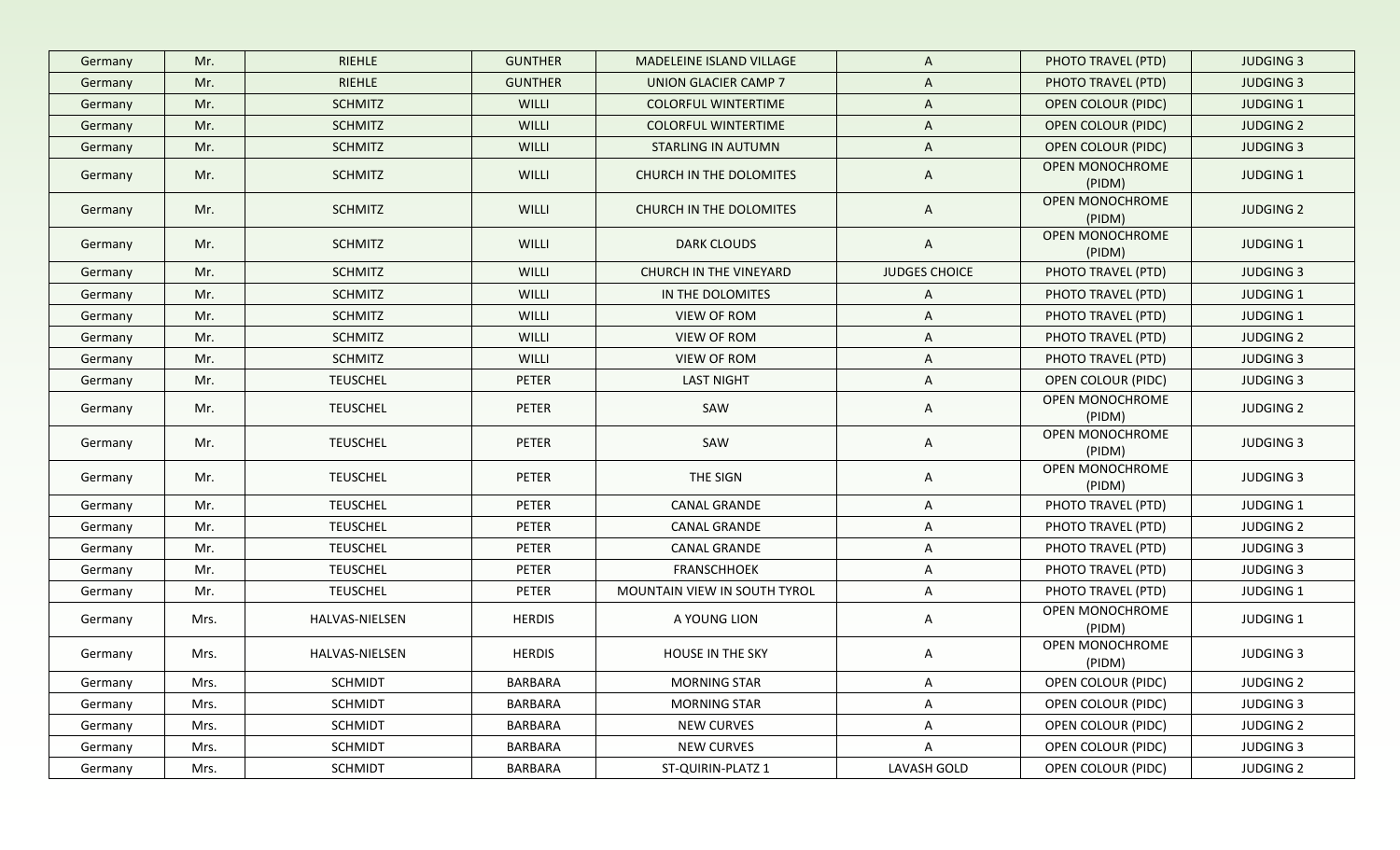| Germany | Mrs. | <b>SCHMIDT</b>  | <b>BARBARA</b>   | ST-QUIRIN-PLATZ 1             | $\mathsf{A}$                                     | <b>OPEN COLOUR (PIDC)</b>        | <b>JUDGING 3</b> |
|---------|------|-----------------|------------------|-------------------------------|--------------------------------------------------|----------------------------------|------------------|
| Germany | Mrs. | <b>SCHMIDT</b>  | <b>BARBARA</b>   | STRAIGHT PATH TO DESTINATION  | A                                                | <b>OPEN COLOUR (PIDC)</b>        | <b>JUDGING 1</b> |
| Germany | Mrs. | <b>SCHMIDT</b>  | <b>BARBARA</b>   | STRAIGHT PATH TO DESTINATION  | $\mathsf{A}$                                     | <b>OPEN COLOUR (PIDC)</b>        | <b>JUDGING 2</b> |
| Germany | Mrs. | <b>SCHMIDT</b>  | <b>BARBARA</b>   | STRAIGHT PATH TO DESTINATION  | $\mathsf{A}$                                     | <b>OPEN COLOUR (PIDC)</b>        | <b>JUDGING 3</b> |
| Germany | Mrs. | <b>SCHMIDT</b>  | <b>BARBARA</b>   | <b>ELBPHILHARMONIE 01</b>     | A                                                | <b>OPEN MONOCHROME</b><br>(PIDM) | <b>JUDGING 2</b> |
| Germany | Mrs. | <b>SCHMIDT</b>  | <b>BARBARA</b>   | MMK22                         | $\mathsf{A}$                                     | OPEN MONOCHROME<br>(PIDM)        | <b>JUDGING 2</b> |
| Germany | Mrs. | <b>SCHMIDT</b>  | <b>BARBARA</b>   | <b>START WALKING</b>          | SSP GOLD                                         | OPEN MONOCHROME<br>(PIDM)        | <b>JUDGING 2</b> |
| Germany | Mrs. | <b>SCHMIDT</b>  | <b>BARBARA</b>   | <b>START WALKING</b>          | <b>CHAIRMEN CHOICE E -</b><br><b>CERTIFICATE</b> | OPEN MONOCHROME<br>(PIDM)        | <b>JUDGING 3</b> |
| Germany | Mrs. | <b>SCHMIDT</b>  | <b>BARBARA</b>   | <b>HISTORICAL HOUSE 01</b>    | A                                                | PHOTO TRAVEL (PTD)               | <b>JUDGING 2</b> |
| Germany | Mrs. | <b>SCHMIDT</b>  | <b>BARBARA</b>   | REMOVE PLASTIC FROM STREETS   | A                                                | PHOTO TRAVEL (PTD)               | <b>JUDGING 2</b> |
| Germany | Mrs. | <b>SCHMIDT</b>  | <b>BARBARA</b>   | TRADIONAL RICE DRYING 02      | A                                                | PHOTO TRAVEL (PTD)               | JUDGING 1        |
| Germany | Mrs. | <b>SCHMIDT</b>  | <b>BARBARA</b>   | TRADIONAL RICE DRYING 02      | A                                                | PHOTO TRAVEL (PTD)               | <b>JUDGING 2</b> |
| Germany | Mrs. | <b>SCHMIDT</b>  | BARBARA          | TRADIONAL RICE DRYING 02      | A                                                | PHOTO TRAVEL (PTD)               | <b>JUDGING 3</b> |
| Germany | Mrs. | <b>SCHMIDT</b>  | <b>BARBARA</b>   | <b>WOMAN STONE LABORER 03</b> | $\mathsf{A}$                                     | PHOTO TRAVEL (PTD)               | <b>JUDGING 1</b> |
| Germany | Mrs. | <b>SCHMIDT</b>  | BARBARA          | <b>WOMAN STONE LABORER 03</b> | PCLUB GOLD                                       | PHOTO TRAVEL (PTD)               | <b>JUDGING 2</b> |
| Greece  | Mr.  | <b>GEORGIOS</b> | <b>MYTILINOS</b> | <b>DUMANI</b>                 | A                                                | OPEN COLOUR (PIDC)               | <b>JUDGING 1</b> |
| Greece  | Mr.  | <b>GEORGIOS</b> | <b>MYTILINOS</b> | <b>DUMANI</b>                 | A                                                | OPEN COLOUR (PIDC)               | <b>JUDGING 3</b> |
| Greece  | Mr.  | <b>GEORGIOS</b> | <b>MYTILINOS</b> | <b>FILOSOFOS</b>              | LAVASH MERIT E -<br>CERTIFICATE                  | OPEN COLOUR (PIDC)               | <b>JUDGING 1</b> |
| Greece  | Mr.  | <b>GEORGIOS</b> | <b>MYTILINOS</b> | <b>FILOSOFOS</b>              | A                                                | OPEN COLOUR (PIDC)               | <b>JUDGING 2</b> |
| Greece  | Mr.  | <b>GEORGIOS</b> | <b>MYTILINOS</b> | <b>FILOSOFOS</b>              | A                                                | OPEN COLOUR (PIDC)               | <b>JUDGING 3</b> |
| Greece  | Mr.  | <b>GEORGIOS</b> | <b>MYTILINOS</b> | GAGARIN                       | A                                                | OPEN COLOUR (PIDC)               | <b>JUDGING 1</b> |
| Greece  | Mr.  | <b>GEORGIOS</b> | <b>MYTILINOS</b> | GAGARIN                       | Α                                                | OPEN COLOUR (PIDC)               | <b>JUDGING 2</b> |
| Greece  | Mr.  | <b>GEORGIOS</b> | <b>MYTILINOS</b> | THE MINER                     | A                                                | OPEN COLOUR (PIDC)               | <b>JUDGING 1</b> |
| Greece  | Mr.  | <b>GEORGIOS</b> | <b>MYTILINOS</b> | THE MINER                     | A                                                | OPEN COLOUR (PIDC)               | <b>JUDGING 2</b> |
| Greece  | Mr.  | <b>GEORGIOS</b> | <b>MYTILINOS</b> | THE MINER                     | A                                                | OPEN COLOUR (PIDC)               | <b>JUDGING 3</b> |
| Greece  | Mr.  | <b>GEORGIOS</b> | <b>MYTILINOS</b> | HOROLOGAS                     |                                                  | OPEN MONOCHROME<br>(PIDM)        | JUDGING 1        |
| Greece  | Mr.  | <b>GEORGIOS</b> | <b>MYTILINOS</b> | <b>HOROLOGAS</b>              | PCLUB MERIT E -CERTIFICATE                       | OPEN MONOCHROME<br>(PIDM)        | <b>JUDGING 2</b> |
| Greece  | Mr.  | <b>GEORGIOS</b> | <b>MYTILINOS</b> | <b>HOROLOGAS</b>              | PSA GOLD                                         | OPEN MONOCHROME<br>(PIDM)        | <b>JUDGING 3</b> |
| Greece  | Mr.  | <b>GEORGIOS</b> | <b>MYTILINOS</b> | KALOGEROS                     | A                                                | OPEN MONOCHROME<br>(PIDM)        | JUDGING 1        |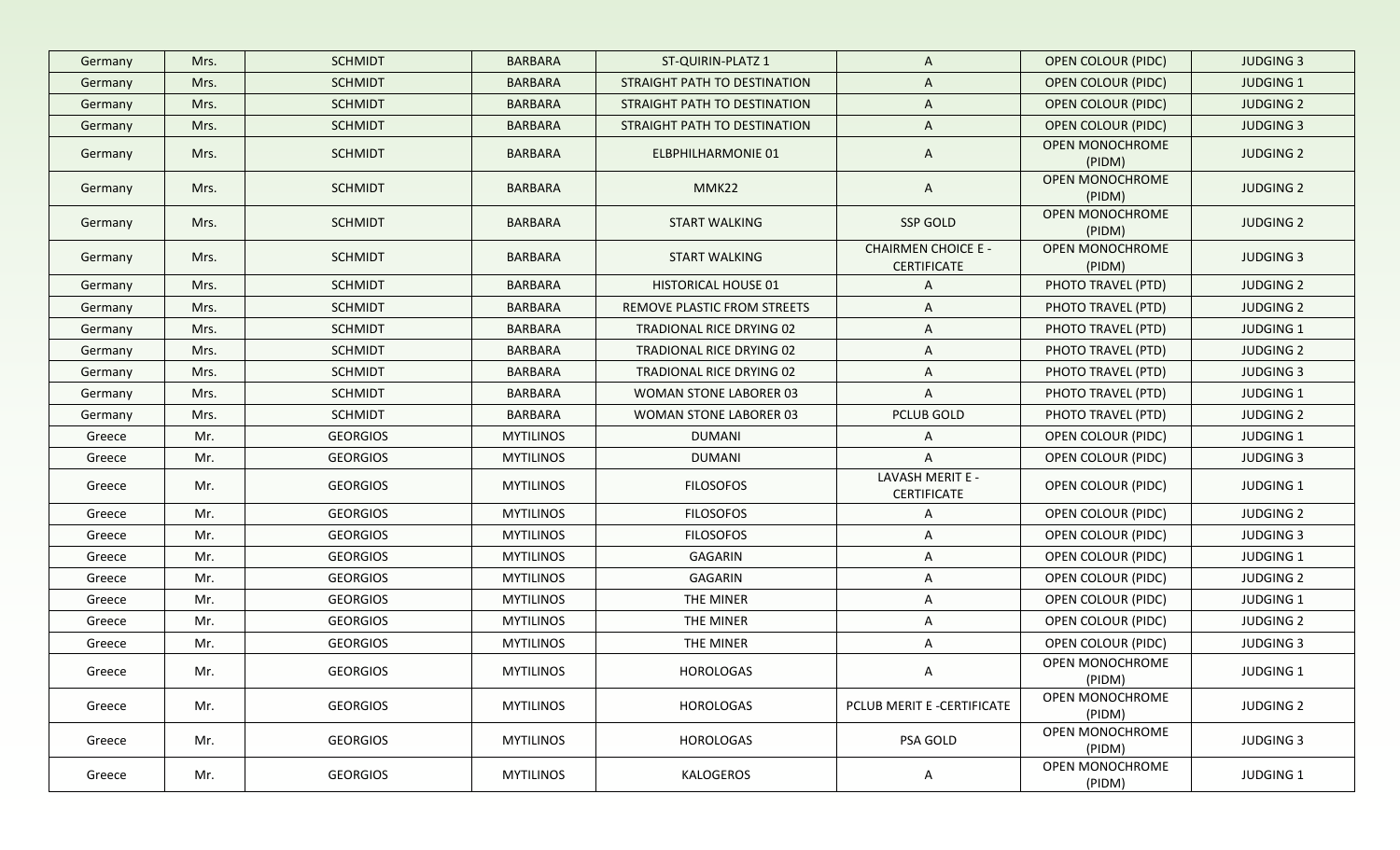| Greece    | Mr. | <b>GEORGIOS</b>    | <b>MYTILINOS</b> | <b>KALOGEROS</b>            | $\mathsf{A}$               | <b>OPEN MONOCHROME</b><br>(PIDM) | <b>JUDGING 3</b> |
|-----------|-----|--------------------|------------------|-----------------------------|----------------------------|----------------------------------|------------------|
| Greece    | Mr. | <b>GEORGIOS</b>    | <b>MYTILINOS</b> | <b>KAPONE</b>               | $\mathsf{A}$               | <b>OPEN MONOCHROME</b><br>(PIDM) | <b>JUDGING 1</b> |
| Greece    | Mr. | <b>GEORGIOS</b>    | <b>MYTILINOS</b> | <b>KAPONE</b>               | $\mathsf{A}$               | <b>OPEN MONOCHROME</b><br>(PIDM) | <b>JUDGING 2</b> |
| Greece    | Mr. | <b>GEORGIOS</b>    | <b>MYTILINOS</b> | <b>KAPONE</b>               | $\mathsf{A}$               | OPEN MONOCHROME<br>(PIDM)        | <b>JUDGING 3</b> |
| Greece    | Mr. | <b>GEORGIOS</b>    | <b>MYTILINOS</b> | LE FUMEUR                   | A                          | <b>OPEN MONOCHROME</b><br>(PIDM) | JUDGING 1        |
| Greece    | Mr. | <b>GEORGIOS</b>    | <b>MYTILINOS</b> | LE FUMEUR                   | A                          | OPEN MONOCHROME<br>(PIDM)        | <b>JUDGING 3</b> |
| Greece    | Mr. | <b>GEORGIOS</b>    | <b>MYTILINOS</b> | SANTORINI                   | $\mathsf{A}$               | PHOTO TRAVEL (PTD)               | <b>JUDGING 2</b> |
| Greece    | Mr. | <b>SKOTINIOTIS</b> | <b>IANNIS</b>    | CATWOMAN9                   | A                          | <b>OPEN COLOUR (PIDC)</b>        | JUDGING 1        |
| Greece    | Mr. | <b>SKOTINIOTIS</b> | <b>IANNIS</b>    | LEER                        | A                          | <b>OPEN MONOCHROME</b><br>(PIDM) | <b>JUDGING 2</b> |
| Greece    | Mr. | <b>SKOTINIOTIS</b> | <b>IANNIS</b>    | LEER                        | A                          | <b>OPEN MONOCHROME</b><br>(PIDM) | <b>JUDGING 3</b> |
| Greece    | Mr. | <b>SKOTINIOTIS</b> | <b>IANNIS</b>    | CALM AFTERNOON IN PHILOLAOS | A                          | PHOTO TRAVEL (PTD)               | JUDGING 1        |
| Greece    | Mr. | <b>SKOTINIOTIS</b> | <b>IANNIS</b>    | PHILOLAOS IN VOLOS          | A                          | PHOTO TRAVEL (PTD)               | <b>JUDGING 1</b> |
| Hong Kong | Dr. | <b>CHENG</b>       | <b>THOMAS</b>    | <b>ABSTRACT LOTUS</b>       | $\mathsf{A}$               | OPEN COLOUR (PIDC)               | <b>JUDGING 3</b> |
| Hong Kong | Dr. | <b>CHENG</b>       | <b>THOMAS</b>    | DREAMING LADY               | $\mathsf{A}$               | OPEN COLOUR (PIDC)               | JUDGING 1        |
| Hong Kong | Dr. | <b>CHENG</b>       | <b>THOMAS</b>    | DREAMING LADY               | PCLUB GOLD                 | OPEN COLOUR (PIDC)               | <b>JUDGING 2</b> |
| Hong Kong | Dr. | CHENG              | <b>THOMAS</b>    | <b>DREAMING LADY</b>        | PSA GOLD                   | OPEN COLOUR (PIDC)               | <b>JUDGING 3</b> |
| Hong Kong | Dr. | CHENG              | <b>THOMAS</b>    | FELL FROM HORSE             | A                          | OPEN COLOUR (PIDC)               | JUDGING 1        |
| Hong Kong | Dr. | CHENG              | <b>THOMAS</b>    | FELL FROM HORSE             | A                          | OPEN COLOUR (PIDC)               | <b>JUDGING 2</b> |
| Hong Kong | Dr. | <b>CHENG</b>       | <b>THOMAS</b>    | SHAVING                     | A                          | OPEN COLOUR (PIDC)               | JUDGING 1        |
| Hong Kong | Dr. | CHENG              | <b>THOMAS</b>    | SHAVING                     | A                          | OPEN COLOUR (PIDC)               | <b>JUDGING 2</b> |
| Hong Kong | Dr. | CHENG              | <b>THOMAS</b>    | SAXOPHONE PLAYER            | A                          | <b>OPEN MONOCHROME</b><br>(PIDM) | <b>JUDGING 2</b> |
| Hong Kong | Dr. | <b>CHENG</b>       | <b>THOMAS</b>    | SAXOPHONE PLAYER            | PCLUB MERIT E -CERTIFICATE | OPEN MONOCHROME<br>(PIDM)        | <b>JUDGING 3</b> |
| Hong Kong | Dr. | CHENG              | THOMAS           | SINGLE LEG STANDING         | A                          | OPEN MONOCHROME<br>(PIDM)        | JUDGING 1        |
| Hong Kong | Dr. | CHENG              | THOMAS           | SINGLE LEG STANDING         | $\mathsf{A}$               | OPEN MONOCHROME<br>(PIDM)        | <b>JUDGING 2</b> |
| Hong Kong | Dr. | CHENG              | THOMAS           | SINGLE LEG STANDING         | $\mathsf{A}$               | OPEN MONOCHROME<br>(PIDM)        | <b>JUDGING 3</b> |
| Hong Kong | Dr. | CHENG              | <b>THOMAS</b>    | LEKNES BEACH                | $\mathsf{A}$               | PHOTO TRAVEL (PTD)               | <b>JUDGING 2</b> |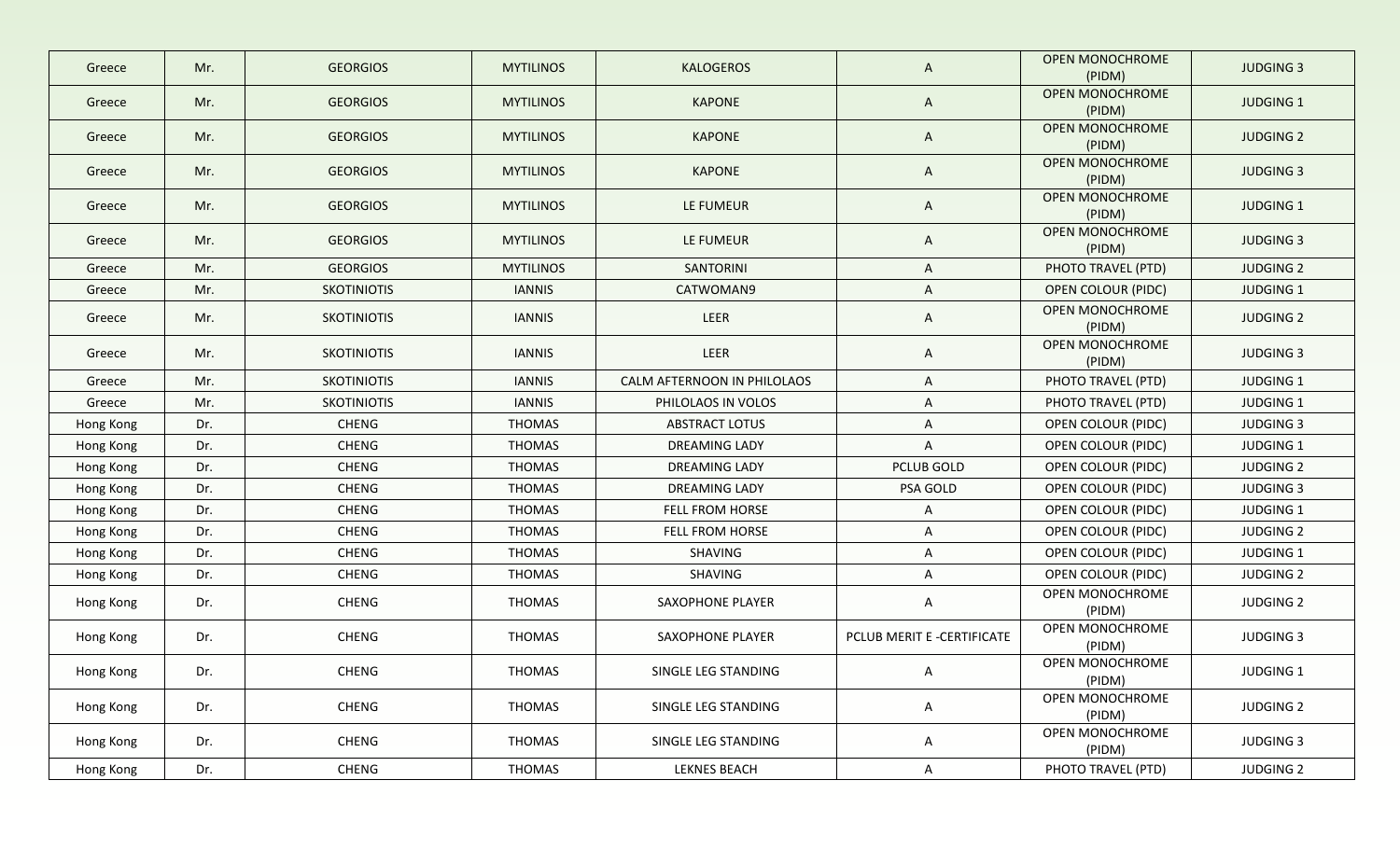| Hong Kong | Dr. | <b>CHENG</b> | <b>THOMAS</b> | <b>LEKNES BEACH</b>               | $\mathsf{A}$                                     | PHOTO TRAVEL (PTD)        | <b>JUDGING 3</b> |
|-----------|-----|--------------|---------------|-----------------------------------|--------------------------------------------------|---------------------------|------------------|
| Hong Kong | Dr. | <b>CHENG</b> | <b>THOMAS</b> | TSING MA BRIDGE                   | A                                                | PHOTO TRAVEL (PTD)        | <b>JUDGING 2</b> |
| Hong Kong | Dr. | <b>CHENG</b> | <b>THOMAS</b> | TSING MA BRIDGE                   | A                                                | PHOTO TRAVEL (PTD)        | <b>JUDGING 3</b> |
| Hong Kong | Mr. | <b>CHAN</b>  | HW            | A FAMILY OF 4                     | $\mathsf{A}$                                     | <b>OPEN COLOUR (PIDC)</b> | <b>JUDGING 1</b> |
| Hong Kong | Mr. | <b>CHAN</b>  | HW            | <b>BEAUTIFUL MOMENTS 21</b>       | A                                                | <b>OPEN COLOUR (PIDC)</b> | <b>JUDGING 1</b> |
| Hong Kong | Mr. | <b>CHAN</b>  | HW            | <b>BEAUTIFUL MOMENTS 21</b>       | SSP MERIT E -CERTIFICATE                         | <b>OPEN COLOUR (PIDC)</b> | <b>JUDGING 2</b> |
| Hong Kong | Mr. | CHAN         | HW            | <b>BIRD SNAKE WAR 22</b>          | <b>CHAIRMEN CHOICE E -</b><br><b>CERTIFICATE</b> | <b>OPEN COLOUR (PIDC)</b> | <b>JUDGING 1</b> |
| Hong Kong | Mr. | <b>CHAN</b>  | HW            | <b>BIRD SNAKE WAR 22</b>          | A                                                | <b>OPEN COLOUR (PIDC)</b> | <b>JUDGING 2</b> |
| Hong Kong | Mr. | CHAN         | HW            | <b>CATCH SHRIMP C3</b>            | A                                                | <b>OPEN COLOUR (PIDC)</b> | <b>JUDGING 2</b> |
| Hong Kong | Mr. | CHAN         | HW            | <b>CATCH SHRIMP C3</b>            | $\mathsf{A}$                                     | <b>OPEN COLOUR (PIDC)</b> | <b>JUDGING 3</b> |
| Hong Kong | Mr. | <b>CHAN</b>  | HW            | <b>LINES IMAGES 25</b>            | A                                                | OPEN MONOCHROME<br>(PIDM) | JUDGING 1        |
| Hong Kong | Mr. | <b>CHAN</b>  | HW            | <b>LINES IMAGES 25</b>            | $\mathsf{A}$                                     | OPEN MONOCHROME<br>(PIDM) | <b>JUDGING 3</b> |
| Hong Kong | Mr. | CHAN         | HW            | LINES IMAGES M38                  | SSP MERIT E -CERTIFICATE                         | OPEN MONOCHROME<br>(PIDM) | <b>JUDGING 1</b> |
| Hong Kong | Mr. | CHAN         | HW            | LINES IMAGES M38                  | $\mathsf{A}$                                     | OPEN MONOCHROME<br>(PIDM) | <b>JUDGING 2</b> |
| Hong Kong | Mr. | CHAN         | HW            | LINES IMAGES M38                  | LAVASH MERIT E -<br><b>CERTIFICATE</b>           | OPEN MONOCHROME<br>(PIDM) | <b>JUDGING 3</b> |
| Hong Kong | Mr. | CHAN         | HW            | M1-THE DREAM OF FISHING VILLAGE 2 | A                                                | OPEN MONOCHROME<br>(PIDM) | <b>JUDGING 3</b> |
| Hong Kong | Mr. | CHAN         | HW            | PEDESTRIAN ZEBRA LINE BW          | A                                                | OPEN MONOCHROME<br>(PIDM) | <b>JUDGING 2</b> |
| Hong Kong | Mr. | CHAN         | HW            | PEDESTRIAN ZEBRA LINE BW          | A                                                | OPEN MONOCHROME<br>(PIDM) | <b>JUDGING 3</b> |
| Hong Kong | Mr. | CHAN         | HW            | <b>BEGINNING OF THE NIGHT</b>     | A                                                | PHOTO TRAVEL (PTD)        | <b>JUDGING 2</b> |
| Hong Kong | Mr. | CHAN         | HW            | RAIN DAY STREET 13                | A                                                | PHOTO TRAVEL (PTD)        | <b>JUDGING 2</b> |
| Hong Kong | Mr. | CHAN         | HW            | RAIN DAY STREET 13                | A                                                | PHOTO TRAVEL (PTD)        | <b>JUDGING 3</b> |
| Hong Kong | Mr. | CHOI         | LEWIS KA YIN  | COOLING 3                         | A                                                | OPEN COLOUR (PIDC)        | <b>JUDGING 3</b> |
| Hong Kong | Mr. | CHOI         | LEWIS KA YIN  | YELLOW COUPLE 2                   | A                                                | OPEN COLOUR (PIDC)        | <b>JUDGING 2</b> |
| Hong Kong | Mr. | CHOI         | LEWIS KA YIN  | SURE WIN 5                        | A                                                | OPEN MONOCHROME<br>(PIDM) | <b>JUDGING 3</b> |
| Hong Kong | Mr. | CHOI         | LEWIS KA YIN  | VISITOR 3                         | $\mathsf{A}$                                     | OPEN MONOCHROME<br>(PIDM) | <b>JUDGING 2</b> |
| Hong Kong | Mr. | CHOI         | LEWIS KA YIN  | <b>VISITOR 3</b>                  | SSP MERIT E -CERTIFICATE                         | OPEN MONOCHROME<br>(PIDM) | <b>JUDGING 3</b> |
| Hong Kong | Mr. | CHOI         | LEWIS KA YIN  | <b>DUSK PARIS</b>                 | $\mathsf{A}$                                     | PHOTO TRAVEL (PTD)        | JUDGING 1        |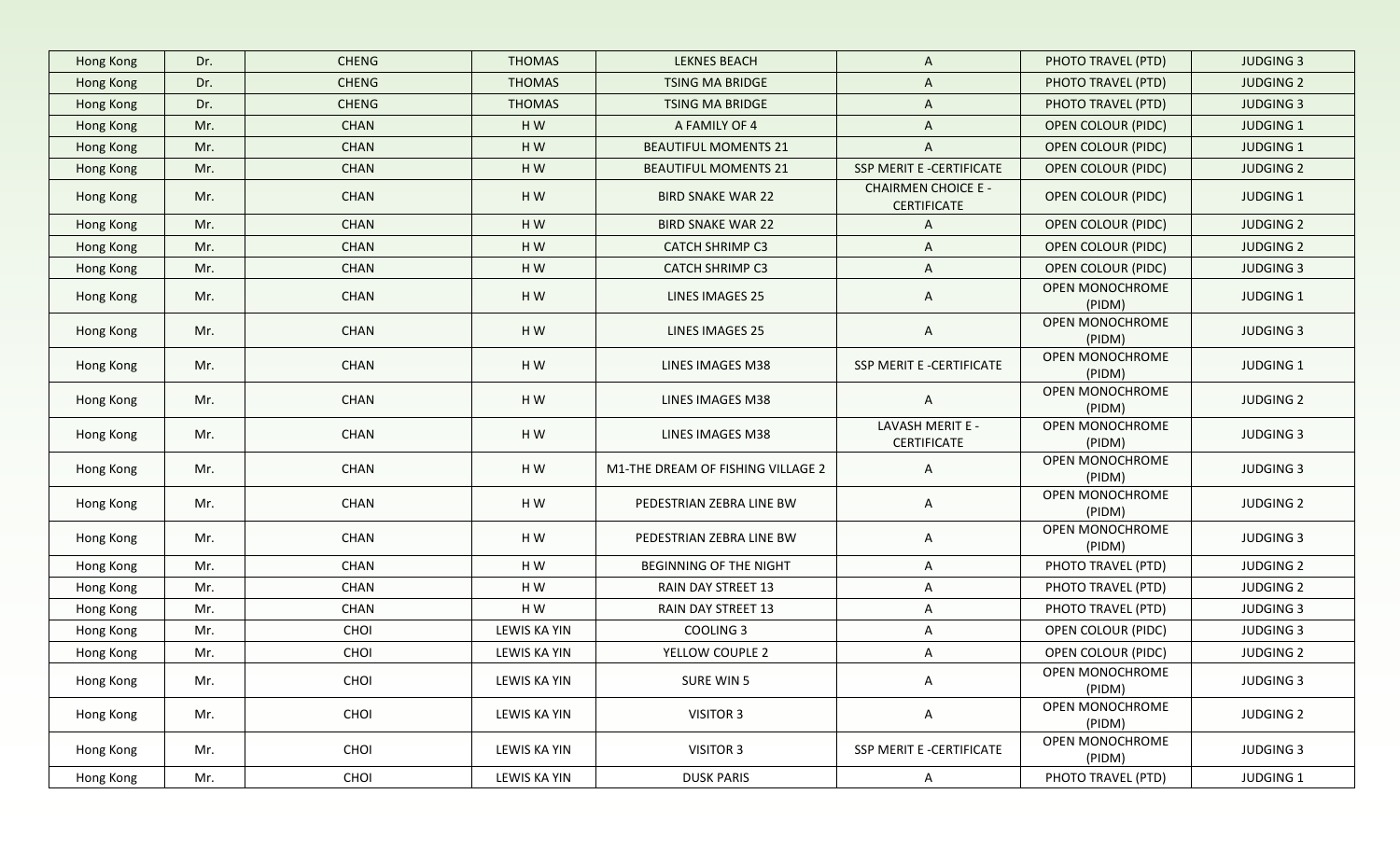| Hong Kong | Mr. | <b>WONG</b> | <b>SHIU GUN</b> | MY COMPANIONS            | A                                                | <b>OPEN COLOUR (PIDC)</b>        | <b>JUDGING 2</b> |
|-----------|-----|-------------|-----------------|--------------------------|--------------------------------------------------|----------------------------------|------------------|
| Hong Kong | Mr. | <b>WONG</b> | SHIU GUN        | <b>MY PRAYER 2</b>       | $\mathsf{A}$                                     | <b>OPEN COLOUR (PIDC)</b>        | <b>JUDGING 1</b> |
| Hong Kong | Mr. | <b>WONG</b> | SHIU GUN        | <b>MY PRAYER 2</b>       | $\overline{A}$                                   | <b>OPEN COLOUR (PIDC)</b>        | <b>JUDGING 2</b> |
| Hong Kong | Mr. | <b>WONG</b> | SHIU GUN        | THE MUSICAIAN 3          | SSP MERIT E -CERTIFICATE                         | <b>OPEN COLOUR (PIDC)</b>        | <b>JUDGING 1</b> |
| Hong Kong | Mr. | <b>WONG</b> | SHIU GUN        | THE MUSICAIAN 3          | $\mathsf{A}$                                     | <b>OPEN COLOUR (PIDC)</b>        | <b>JUDGING 2</b> |
| Hong Kong | Mr. | <b>WONG</b> | SHIU GUN        | THE MUSICAIAN 3          | <b>PCLUB GOLD</b>                                | <b>OPEN COLOUR (PIDC)</b>        | <b>JUDGING 3</b> |
| Hong Kong | Mr. | <b>WONG</b> | SHIU GUN        | <b>ATTRACTIVE POSE</b>   | $\mathsf{A}$                                     | OPEN MONOCHROME<br>(PIDM)        | <b>JUDGING 3</b> |
| Hong Kong | Mr. | <b>WONG</b> | SHIU GUN        | <b>BRIDAL BLISS</b>      | $\mathsf{A}$                                     | OPEN MONOCHROME<br>(PIDM)        | <b>JUDGING 2</b> |
| Hong Kong | Mr. | <b>WONG</b> | SHIU GUN        | GINA 2                   | $\mathsf{A}$                                     | OPEN MONOCHROME<br>(PIDM)        | <b>JUDGING 1</b> |
| Hong Kong | Mr. | <b>WONG</b> | SHIU GUN        | GINA 2                   | $\mathsf{A}$                                     | OPEN MONOCHROME<br>(PIDM)        | <b>JUDGING 2</b> |
| Hong Kong | Mr. | <b>WONG</b> | SHIU GUN        | GINA 2                   | $\mathsf{A}$                                     | <b>OPEN MONOCHROME</b><br>(PIDM) | <b>JUDGING 3</b> |
| Hong Kong | Mr. | <b>WONG</b> | SHIU GUN        | <b>MADISON 2</b>         | $\mathsf{A}$                                     | OPEN MONOCHROME<br>(PIDM)        | <b>JUDGING 2</b> |
| Hong Kong | Mr. | <b>WONG</b> | SHIU GUN        | <b>MADISON 2</b>         | A                                                | OPEN MONOCHROME<br>(PIDM)        | <b>JUDGING 3</b> |
| Hong Kong | Mr. | <b>WONG</b> | YIU WAH         | PAINT GIRL 797           | $\mathsf{A}$                                     | OPEN COLOUR (PIDC)               | <b>JUDGING 2</b> |
| Hong Kong | Mr. | <b>WONG</b> | YIU WAH         | PAINT GIRL 797           | $\mathsf{A}$                                     | OPEN COLOUR (PIDC)               | <b>JUDGING 3</b> |
| Hong Kong | Mr. | <b>WONG</b> | YIU WAH         | PAINT GIRL 912           | <b>CHAIRMEN CHOICE E -</b><br><b>CERTIFICATE</b> | OPEN COLOUR (PIDC)               | <b>JUDGING 1</b> |
| Hong Kong | Mr. | <b>WONG</b> | YIU WAH         | PAINT GIRL 912           | A                                                | OPEN COLOUR (PIDC)               | <b>JUDGING 2</b> |
| Hong Kong | Mr. | <b>WONG</b> | YIU WAH         | PAINT GIRL 912           | $\mathsf{A}$                                     | OPEN COLOUR (PIDC)               | <b>JUDGING 3</b> |
| Hong Kong | Mr. | <b>WONG</b> | YIU WAH         | SILK GIRL 494            | $\mathsf{A}$                                     | OPEN COLOUR (PIDC)               | <b>JUDGING 1</b> |
| Hong Kong | Mr. | <b>WONG</b> | YIU WAH         | SILK GIRL 494            | A                                                | OPEN COLOUR (PIDC)               | <b>JUDGING 2</b> |
| Hong Kong | Mr. | <b>WONG</b> | YIU WAH         | SILK GIRL 494            | A                                                | OPEN COLOUR (PIDC)               | <b>JUDGING 3</b> |
| Hong Kong | Mr. | <b>WONG</b> | YIU WAH         | <b>BALLET SARA 310BW</b> | A                                                | OPEN MONOCHROME<br>(PIDM)        | <b>JUDGING 1</b> |
| Hong Kong | Mr. | <b>WONG</b> | YIU WAH         | <b>BALLET SARA 310BW</b> | A                                                | OPEN MONOCHROME<br>(PIDM)        | <b>JUDGING 3</b> |
| Hong Kong | Mr. | <b>WONG</b> | YIU WAH         | <b>CHINESE GIRL 663</b>  | $\mathsf{A}$                                     | OPEN MONOCHROME<br>(PIDM)        | <b>JUDGING 2</b> |
| Hong Kong | Mr. | WONG        | YIU WAH         | <b>NUDE 731</b>          | $\mathsf{A}$                                     | OPEN MONOCHROME<br>(PIDM)        | JUDGING 1        |
| Hong Kong | Mr. | WONG        | YIU WAH         | <b>NUDE 731</b>          | SSP MERIT E -CERTIFICATE                         | OPEN MONOCHROME<br>(PIDM)        | <b>JUDGING 2</b> |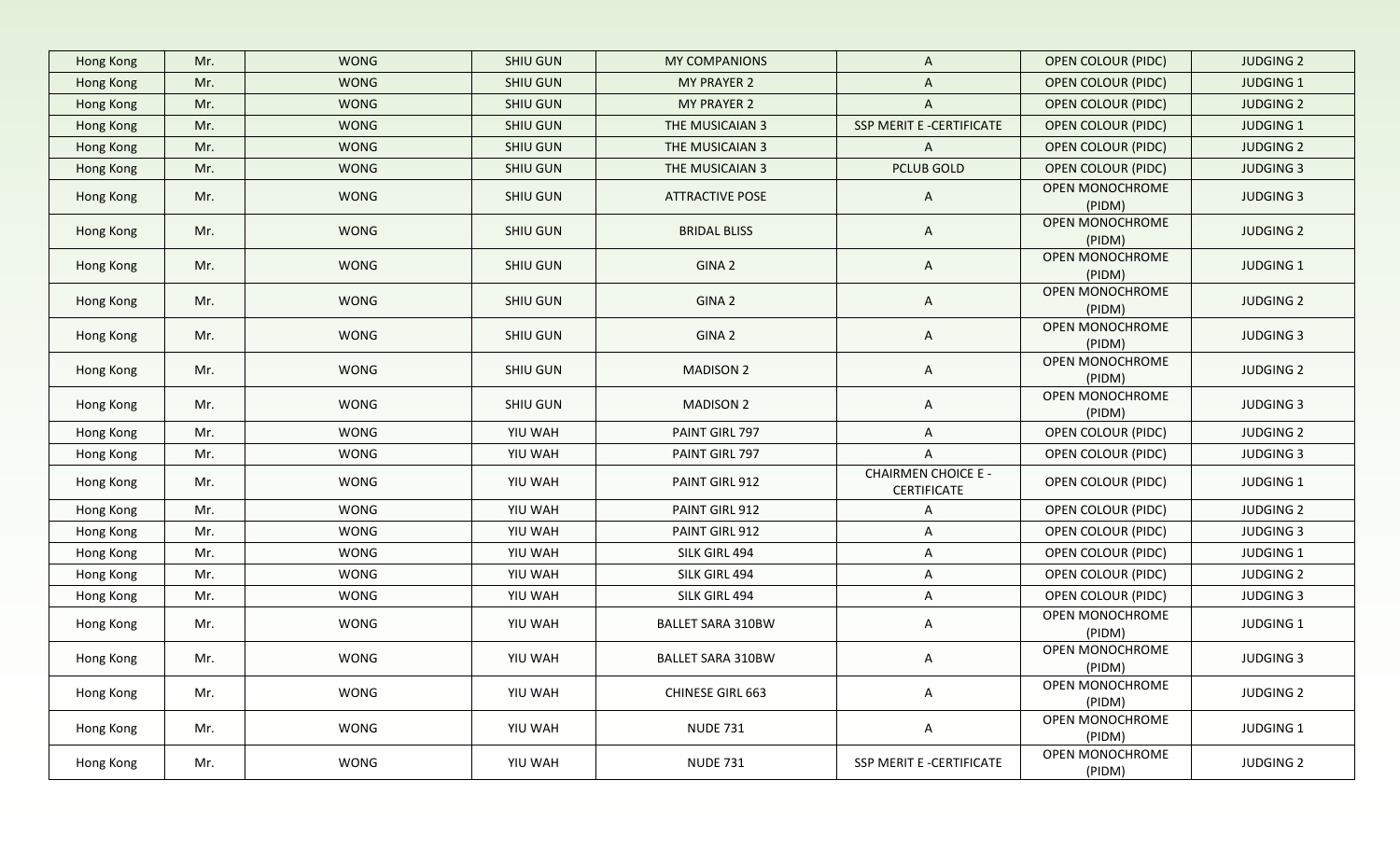| Hong Kong | Mr. | <b>WONG</b>    | YIU WAH      | <b>NUDE 731</b>           | $\mathsf{A}$                           | <b>OPEN MONOCHROME</b><br>(PIDM) | <b>JUDGING 3</b> |
|-----------|-----|----------------|--------------|---------------------------|----------------------------------------|----------------------------------|------------------|
| Hong Kong | Mr. | <b>WONG</b>    | YIU WAH      | <b>FUJI 669</b>           | $\mathsf{A}$                           | PHOTO TRAVEL (PTD)               | <b>JUDGING 2</b> |
| Hong Kong | Mr. | <b>WONG</b>    | YIU WAH      | GREECE 292                | <b>JUDGES CHOICE</b>                   | PHOTO TRAVEL (PTD)               | <b>JUDGING 1</b> |
| Hong Kong | Mr. | <b>WONG</b>    | YIU WAH      | GREECE 301                | $\overline{A}$                         | PHOTO TRAVEL (PTD)               | <b>JUDGING 1</b> |
| Hong Kong | Mr. | <b>WONG</b>    | YIU WAH      | GREECE 301                | LAVASH MERIT E -<br><b>CERTIFICATE</b> | PHOTO TRAVEL (PTD)               | <b>JUDGING 2</b> |
| Hong Kong | Mr. | <b>WONG</b>    | YIU WAH      | GREECE 301                | LAVASH MERIT E -<br><b>CERTIFICATE</b> | PHOTO TRAVEL (PTD)               | <b>JUDGING 3</b> |
| Hong Kong | Mr. | <b>WONG</b>    | YIU WAH      | KWEILIN 764               | $\mathsf{A}$                           | PHOTO TRAVEL (PTD)               | <b>JUDGING 1</b> |
| Hong Kong | Mr. | <b>WONG</b>    | YIU WAH      | KWEILIN 764               | $\mathsf{A}$                           | PHOTO TRAVEL (PTD)               | <b>JUDGING 2</b> |
| Hungary   | Mr. | <b>BERCSI</b>  | <b>GABOR</b> | <b>CALM LAKE</b>          | $\mathsf{A}$                           | OPEN COLOUR (PIDC)               | <b>JUDGING 3</b> |
| Hungary   | Mr. | <b>BERCSI</b>  | <b>GABOR</b> | <b>NEW MOON</b>           | $\mathsf{A}$                           | OPEN COLOUR (PIDC)               | <b>JUDGING 3</b> |
| Hungary   | Mr. | <b>BERCSI</b>  | <b>GABOR</b> | <b>MULAFOSSUR</b>         | $\mathsf{A}$                           | PHOTO TRAVEL (PTD)               | <b>JUDGING 1</b> |
| Hungary   | Mr. | <b>BERCSI</b>  | <b>GABOR</b> | <b>SANTORINI SUMMER</b>   | $\mathsf{A}$                           | PHOTO TRAVEL (PTD)               | <b>JUDGING 1</b> |
| Hungary   | Mr. | <b>BERCSI</b>  | <b>GABOR</b> | SANTORINI SUMMER          | LAVASH MERIT E -<br><b>CERTIFICATE</b> | PHOTO TRAVEL (PTD)               | <b>JUDGING 2</b> |
| Hungary   | Mr. | <b>BERCSI</b>  | <b>GABOR</b> | SANTORINI SUMMER          | PCLUB MERIT E -CERTIFICATE             | PHOTO TRAVEL (PTD)               | <b>JUDGING 3</b> |
| Hungary   | Mr. | <b>BERCSI</b>  | <b>GABOR</b> | <b>WINTER SILENCE</b>     | $\mathsf{A}$                           | PHOTO TRAVEL (PTD)               | <b>JUDGING 2</b> |
| Hungary   | Mr. | <b>BERCSI</b>  | <b>GABOR</b> | <b>WINTER TALE</b>        | A                                      | PHOTO TRAVEL (PTD)               | <b>JUDGING 2</b> |
| Hungary   | Mr. | LOKOS          | ZOLTAN       | CONTROL                   | A                                      | OPEN COLOUR (PIDC)               | <b>JUDGING 3</b> |
| Hungary   | Mr. | <b>LOKOS</b>   | ZOLTAN       | <b>DOOR</b>               | $\mathsf{A}$                           | OPEN COLOUR (PIDC)               | <b>JUDGING 3</b> |
| Hungary   | Mr. | LOKOS          | ZOLTAN       | SHOPWINDOW 1              | $\mathsf{A}$                           | OPEN COLOUR (PIDC)               | <b>JUDGING 3</b> |
| Hungary   | Mr. | LOKOS          | ZOLTAN       | TRAVELER                  | A                                      | OPEN COLOUR (PIDC)               | <b>JUDGING 1</b> |
| Hungary   | Mr. | LOKOS          | ZOLTAN       | <b>TRANSFORMER ROOM</b>   | JUDGES CHOICE                          | OPEN MONOCHROME<br>(PIDM)        | <b>JUDGING 2</b> |
| Hungary   | Mr. | LOKOS          | ZOLTAN       | TRANSFORMER ROOM          | $\mathsf{A}$                           | OPEN MONOCHROME<br>(PIDM)        | <b>JUDGING 3</b> |
| India     | Dr. | <b>HUILGOL</b> | AJIT         | ARGUMENT                  | $\mathsf{A}$                           | OPEN COLOUR (PIDC)               | <b>JUDGING 2</b> |
| India     | Dr. | <b>HUILGOL</b> | AJIT         | CHEETAH TUG OF WAR        | $\mathsf{A}$                           | OPEN COLOUR (PIDC)               | <b>JUDGING 1</b> |
| India     | Dr. | <b>HUILGOL</b> | AJIT         | CHEETAH TUG OF WAR        | $\mathsf{A}$                           | OPEN COLOUR (PIDC)               | <b>JUDGING 2</b> |
| India     | Dr. | <b>HUILGOL</b> | AJIT         | ON THE TRAIL OF A TIGER   | $\mathsf{A}$                           | OPEN COLOUR (PIDC)               | JUDGING 1        |
| India     | Dr. | <b>HUILGOL</b> | AJIT         | SPIDERMAN LEOPARD         | A                                      | OPEN COLOUR (PIDC)               | <b>JUDGING 1</b> |
| India     | Dr. | <b>HUILGOL</b> | AJIT         | SPIDERMAN LEOPARD         | A                                      | OPEN COLOUR (PIDC)               | <b>JUDGING 3</b> |
| India     | Dr. | HUILGOL        | AJIT         | <b>GIANT AMONG DWARFS</b> | $\mathsf{A}$                           | OPEN MONOCHROME<br>(PIDM)        | <b>JUDGING 1</b> |
| India     | Dr. | <b>HUILGOL</b> | AJIT         | <b>GIANT AMONG DWARFS</b> | $\mathsf{A}$                           | OPEN MONOCHROME                  | <b>JUDGING 2</b> |
|           |     |                |              |                           |                                        |                                  |                  |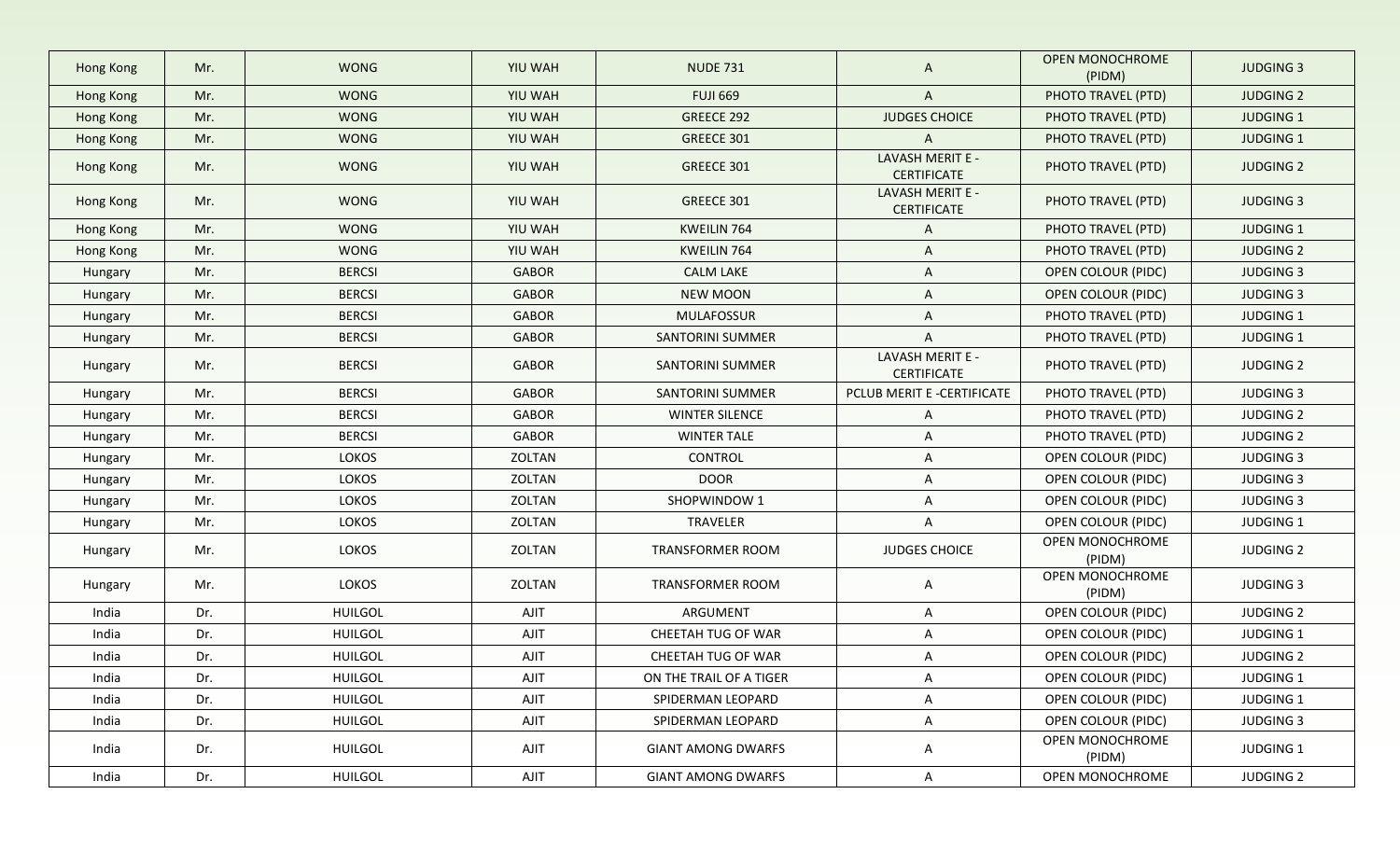|       |     |                |                |                              |                                        | (PIDM)                           |                  |
|-------|-----|----------------|----------------|------------------------------|----------------------------------------|----------------------------------|------------------|
| India | Dr. | <b>HUILGOL</b> | <b>AJIT</b>    | SLOTH BEAR WITH CUBS         | $\mathsf{A}$                           | <b>OPEN MONOCHROME</b><br>(PIDM) | <b>JUDGING 1</b> |
| India | Dr. | <b>HUILGOL</b> | <b>AJIT</b>    | SLOTH BEAR WITH CUBS         | A                                      | <b>OPEN MONOCHROME</b><br>(PIDM) | <b>JUDGING 2</b> |
| India | Dr. | <b>HUILGOL</b> | <b>AJIT</b>    | SPOTTED HYENA WITH CARCASS   | A                                      | OPEN MONOCHROME<br>(PIDM)        | <b>JUDGING 2</b> |
| India | Dr. | <b>HUILGOL</b> | <b>AJIT</b>    | <b>ZEBRA MUD BATHING</b>     | A                                      | <b>OPEN MONOCHROME</b><br>(PIDM) | <b>JUDGING 2</b> |
| India | Dr. | <b>HUILGOL</b> | AJIT           | <b>ZEBRA MUD BATHING</b>     | A                                      | <b>OPEN MONOCHROME</b><br>(PIDM) | <b>JUDGING 3</b> |
| India | Dr. | <b>HUILGOL</b> | <b>AJIT</b>    | CATACOMBS OF THE COLLOSEUM   | A                                      | PHOTO TRAVEL (PTD)               | <b>JUDGING 1</b> |
| India | Dr. | <b>HUILGOL</b> | <b>AJIT</b>    | ELEPHANTS AND MT KILIMANJARO | A                                      | PHOTO TRAVEL (PTD)               | <b>JUDGING 1</b> |
| India | Dr. | <b>HUILGOL</b> | <b>AJIT</b>    | SHIP AMID ICEBERGS           | A                                      | PHOTO TRAVEL (PTD)               | <b>JUDGING 1</b> |
| India | Dr. | <b>HUILGOL</b> | <b>AJIT</b>    | SHIP AMID ICEBERGS           | A                                      | PHOTO TRAVEL (PTD)               | <b>JUDGING 2</b> |
| India | Dr. | <b>HUILGOL</b> | <b>AJIT</b>    | SHIP AMID ICEBERGS           | A                                      | PHOTO TRAVEL (PTD)               | <b>JUDGING 3</b> |
| India | Dr. | <b>HUILGOL</b> | <b>AJIT</b>    | VISITING PENGUIN HEAVEN      | LAVASH MERIT E -<br><b>CERTIFICATE</b> | PHOTO TRAVEL (PTD)               | <b>JUDGING 1</b> |
| India | Dr. | <b>HUILGOL</b> | <b>AJIT</b>    | VISITING PENGUIN HEAVEN      | A                                      | PHOTO TRAVEL (PTD)               | <b>JUDGING 3</b> |
| India | Mr. | C <sub>R</sub> | SATHYANARAYANA | CHEETAH CHASE                | A                                      | OPEN COLOUR (PIDC)               | <b>JUDGING 1</b> |
| India | Mr. | C <sub>R</sub> | SATHYANARAYANA | CHEETAH CHASE                | A                                      | OPEN COLOUR (PIDC)               | <b>JUDGING 2</b> |
| India | Mr. | C <sub>R</sub> | SATHYANARAYANA | KINGFISHER WITH SKINK        | A                                      | OPEN COLOUR (PIDC)               | <b>JUDGING 1</b> |
| India | Mr. | C <sub>R</sub> | SATHYANARAYANA | RETURNING CATTLE HERD        | A                                      | OPEN COLOUR (PIDC)               | <b>JUDGING 1</b> |
| India | Mr. | C <sub>R</sub> | SATHYANARAYANA | RETURNING CATTLE HERD        | A                                      | OPEN COLOUR (PIDC)               | <b>JUDGING 2</b> |
| India | Mr. | C <sub>R</sub> | SATHYANARAYANA | <b>WINNOWING PAIR</b>        | A                                      | OPEN COLOUR (PIDC)               | <b>JUDGING 2</b> |
| India | Mr. | C <sub>R</sub> | SATHYANARAYANA | <b>WINNOWING PAIR</b>        | A                                      | OPEN COLOUR (PIDC)               | <b>JUDGING 3</b> |
| India | Mr. | C <sub>R</sub> | SATHYANARAYANA | LINEMAN                      | A                                      | OPEN MONOCHROME<br>(PIDM)        | <b>JUDGING 1</b> |
| India | Mr. | CR             | SATHYANARAYANA | LINEMAN                      | A                                      | OPEN MONOCHROME<br>(PIDM)        | <b>JUDGING 2</b> |
| India | Mr. | CR             | SATHYANARAYANA | <b>RETURNING HERD</b>        | A                                      | OPEN MONOCHROME<br>(PIDM)        | <b>JUDGING 2</b> |
| India | Mr. | CR             | SATHYANARAYANA | TRAFFIC JAM                  | A                                      | PHOTO TRAVEL (PTD)               | JUDGING 1        |
| India | Mr. | DESHPANDE      | ANIL KUMAR     | TRIBAL LADY 2                | A                                      | OPEN COLOUR (PIDC)               | JUDGING 1        |
| India | Mr. | DESHPANDE      | ANIL KUMAR     | <b>GRINDING GRAIN</b>        | A                                      | OPEN MONOCHROME<br>(PIDM)        | JUDGING 1        |
| India | Mr. | DESHPANDE      | ANIL KUMAR     | <b>GRINDING GRAIN</b>        | $\mathsf{A}$                           | OPEN MONOCHROME<br>(PIDM)        | <b>JUDGING 3</b> |
| India | Mr. | DESHPANDE      | ANIL KUMAR     | POTTERY                      | $\mathsf{A}$                           | OPEN MONOCHROME                  | JUDGING 1        |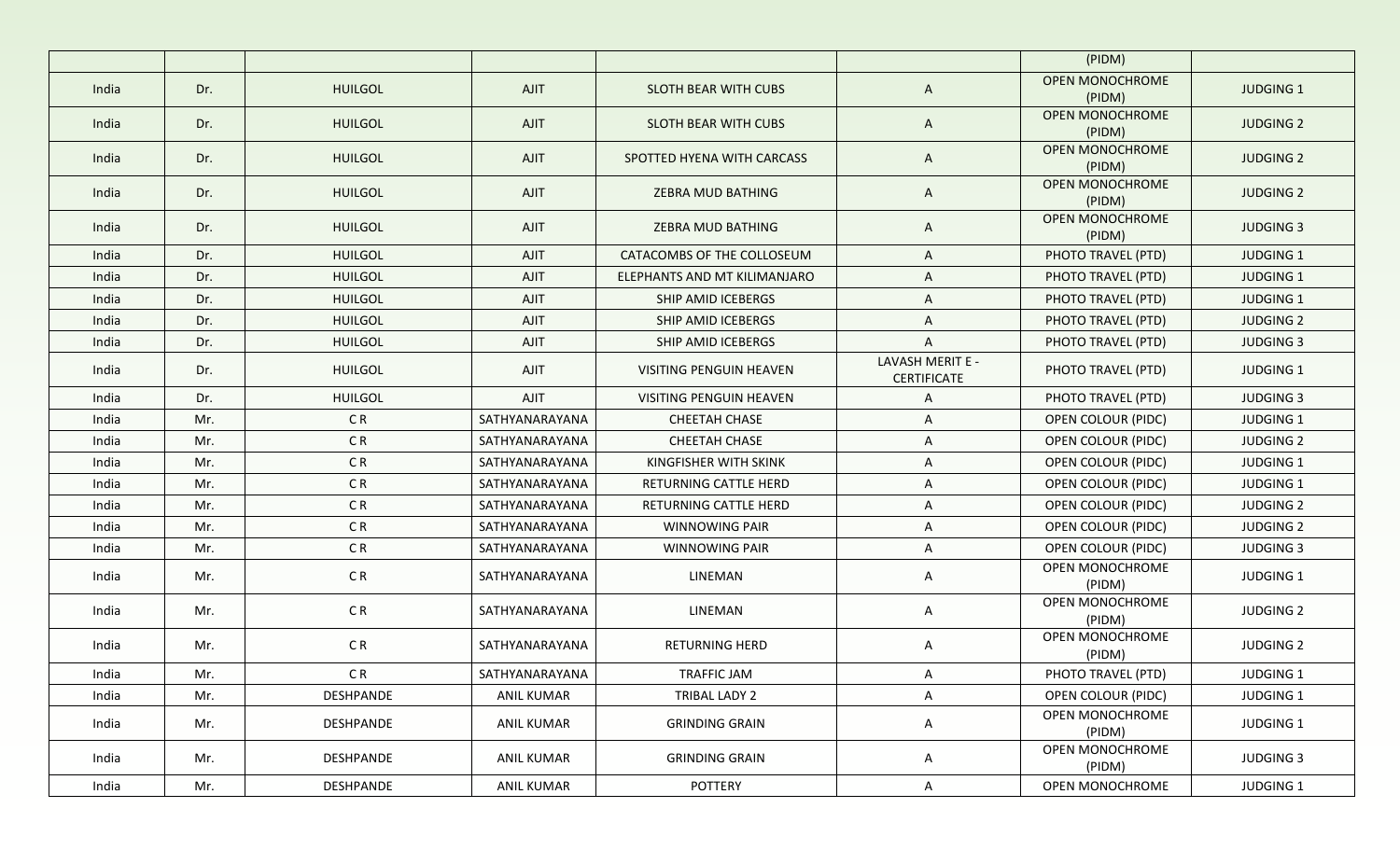|       |     |                  |                   |                            |                                                  | (PIDM)                    |                  |
|-------|-----|------------------|-------------------|----------------------------|--------------------------------------------------|---------------------------|------------------|
| India | Mr. | <b>DESHPANDE</b> | <b>ANIL KUMAR</b> | <b>CARRYING WATER 1</b>    | A                                                | PHOTO TRAVEL (PTD)        | <b>JUDGING 1</b> |
| India | Mr. | <b>DESHPANDE</b> | <b>ANIL KUMAR</b> | <b>CARRYING WATER 1</b>    | A                                                | PHOTO TRAVEL (PTD)        | <b>JUDGING 2</b> |
| India | Mr. | <b>DESHPANDE</b> | <b>ANIL KUMAR</b> | <b>COOKING 3</b>           | A                                                | PHOTO TRAVEL (PTD)        | <b>JUDGING 2</b> |
| India | Mr. | <b>DESHPANDE</b> | <b>ANIL KUMAR</b> | <b>POT MAKING</b>          | A                                                | PHOTO TRAVEL (PTD)        | <b>JUDGING 1</b> |
| India | Mr. | <b>DESHPANDE</b> | <b>ANIL KUMAR</b> | POT MAKING                 | A                                                | PHOTO TRAVEL (PTD)        | <b>JUDGING 2</b> |
| India | Mr. | <b>GHOSH</b>     | NARENDU           | <b>BLACK DIAMOND</b>       | A                                                | OPEN MONOCHROME<br>(PIDM) | <b>JUDGING 1</b> |
| India | Mr. | <b>GHOSH</b>     | NARENDU           | <b>VICCKY</b>              | $\mathsf{A}$                                     | OPEN MONOCHROME<br>(PIDM) | <b>JUDGING 2</b> |
| India | Mr. | <b>GHOSH</b>     | NARENDU           | <b>AARATI</b>              | A                                                | PHOTO TRAVEL (PTD)        | <b>JUDGING 2</b> |
| India | Mr. | <b>GHOSH</b>     | NARENDU           | <b>COLOURFUL MONK</b>      | A                                                | PHOTO TRAVEL (PTD)        | <b>JUDGING 1</b> |
| India | Mr. | <b>GHOSH</b>     | NARENDU           | <b>COLOURFUL MONK</b>      | A                                                | PHOTO TRAVEL (PTD)        | <b>JUDGING 2</b> |
| India | Mr. | <b>GHOSH</b>     | NARENDU           | <b>COLOURFUL MONK</b>      | A                                                | PHOTO TRAVEL (PTD)        | <b>JUDGING 3</b> |
| India | Mr. | <b>GHOSH</b>     | NARENDU           | <b>DIYA</b>                | PCLUB MERIT E -CERTIFICATE                       | PHOTO TRAVEL (PTD)        | <b>JUDGING 2</b> |
| India | Mr. | <b>GHOSH</b>     | NARENDU           | <b>DIYA</b>                | <b>CHAIRMEN CHOICE E -</b><br><b>CERTIFICATE</b> | PHOTO TRAVEL (PTD)        | <b>JUDGING 3</b> |
| India | Mr. | JAIN             | <b>RAJ KUMAR</b>  | <b>EMBODIMENT 01</b>       | A                                                | OPEN COLOUR (PIDC)        | <b>JUDGING 1</b> |
| India | Mr. | JAIN             | <b>RAJ KUMAR</b>  | <b>EMBODIMENT 01</b>       | A                                                | OPEN COLOUR (PIDC)        | <b>JUDGING 3</b> |
| India | Mr. | JAIN             | <b>RAJ KUMAR</b>  | WITH HAT                   | A                                                | OPEN COLOUR (PIDC)        | <b>JUDGING 2</b> |
| India | Mr. | JAIN             | RAJ KUMAR         | BARBARA AMAZAN WARRIOR 001 | A                                                | OPEN MONOCHROME<br>(PIDM) | JUDGING 1        |
| India | Mr. | JAIN             | RAJ KUMAR         | BARBARA AMAZAN WARRIOR 001 | A                                                | OPEN MONOCHROME<br>(PIDM) | <b>JUDGING 2</b> |
| India | Mr. | JAIN             | <b>RAJ KUMAR</b>  | BARBARA AMAZAN WARRIOR 001 | A                                                | OPEN MONOCHROME<br>(PIDM) | <b>JUDGING 3</b> |
| India | Mr. | JAIN             | RAJ KUMAR         | <b>FIGURE STUDY 001</b>    | <b>JUDGES CHOICE</b>                             | OPEN MONOCHROME<br>(PIDM) | <b>JUDGING 2</b> |
| India | Mr. | JAIN             | <b>RAJ KUMAR</b>  | <b>FIGURE STUDY 001</b>    | <b>JUDGES CHOICE</b>                             | OPEN MONOCHROME<br>(PIDM) | <b>JUDGING 3</b> |
| India | Mr. | JAIN             | RAJ KUMAR         | TM FLIGHT 01               | A                                                | OPEN MONOCHROME<br>(PIDM) | JUDGING 1        |
| India | Mr. | JAIN             | RAJ KUMAR         | TM FLIGHT 01               | A                                                | OPEN MONOCHROME<br>(PIDM) | <b>JUDGING 2</b> |
| India | Mr. | JAIN             | RAJ KUMAR         | FAITH AND FEED             | A                                                | PHOTO TRAVEL (PTD)        | JUDGING 1        |
| India | Mr. | JAIN             | RAJ KUMAR         | FAITH AND FEED             | PCLUB MERIT E -CERTIFICATE                       | PHOTO TRAVEL (PTD)        | <b>JUDGING 2</b> |
| India | Mr. | JAIN             | RAJ KUMAR         | THE MEZESTIC               | A                                                | PHOTO TRAVEL (PTD)        | JUDGING 1        |
| India | Mr. | JAIN             | RAJ KUMAR         | THE MEZESTIC               | $\mathsf{A}$                                     | PHOTO TRAVEL (PTD)        | <b>JUDGING 2</b> |
|       |     |                  |                   |                            |                                                  |                           |                  |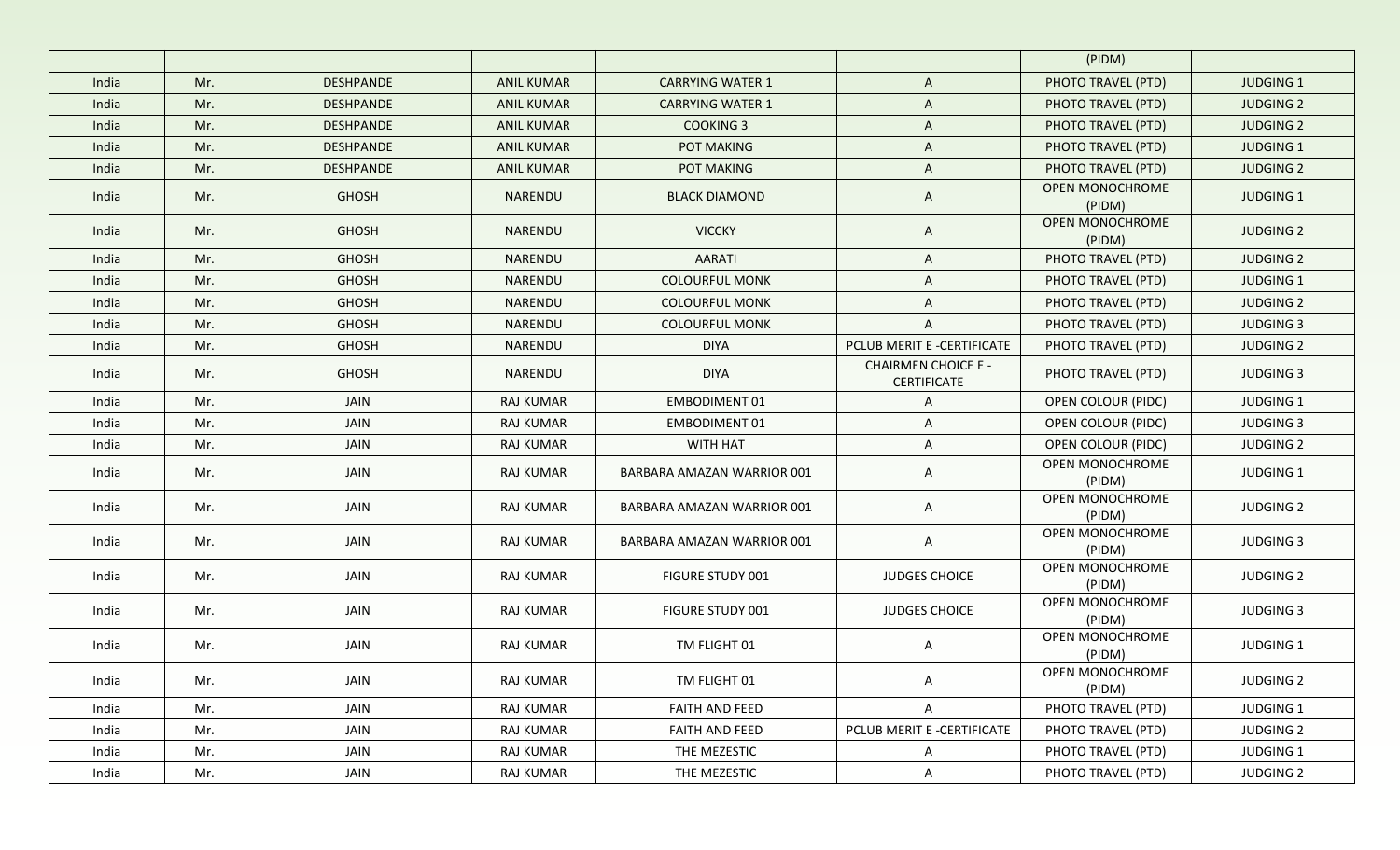| India     | Mrs. | <b>BAIS</b>   | <b>DURGESH</b><br><b>NANDINI</b> | <b>SCULPTOR</b>                | A                               | <b>OPEN COLOUR (PIDC)</b>        | <b>JUDGING 1</b> |
|-----------|------|---------------|----------------------------------|--------------------------------|---------------------------------|----------------------------------|------------------|
| India     | Mrs. | <b>BAIS</b>   | <b>DURGESH</b><br><b>NANDINI</b> | <b>AMER PALACE</b>             | A                               | PHOTO TRAVEL (PTD)               | <b>JUDGING 1</b> |
| India     | Mrs. | <b>BAIS</b>   | <b>DURGESH</b><br><b>NANDINI</b> | <b>AMER PALACE</b>             | A                               | PHOTO TRAVEL (PTD)               | <b>JUDGING 2</b> |
| India     | Mrs. | <b>BAIS</b>   | <b>DURGESH</b><br><b>NANDINI</b> | <b>KEE MONASTRY</b>            | A                               | PHOTO TRAVEL (PTD)               | <b>JUDGING 2</b> |
| India     | Mrs. | <b>BAIS</b>   | <b>DURGESH</b><br><b>NANDINI</b> | <b>MANTRAS ETCHED</b>          | A                               | PHOTO TRAVEL (PTD)               | JUDGING 1        |
| India     | Mrs. | <b>BAIS</b>   | <b>DURGESH</b><br>NANDINI        | <b>MANTRAS ETCHED</b>          | A                               | PHOTO TRAVEL (PTD)               | <b>JUDGING 2</b> |
| Indonesia | Mr.  | <b>ADITYA</b> | RAWISYAH                         | <b>ATTACK</b>                  | A                               | OPEN COLOUR (PIDC)               | <b>JUDGING 3</b> |
| Indonesia | Mr.  | <b>ADITYA</b> | RAWISYAH                         | <b>LADY WARRIOR 02</b>         | A                               | <b>OPEN COLOUR (PIDC)</b>        | <b>JUDGING 3</b> |
| Indonesia | Mr.  | <b>ADITYA</b> | RAWISYAH                         | <b>TRADITIONAL MARKET</b>      | A                               | <b>OPEN COLOUR (PIDC)</b>        | <b>JUDGING 1</b> |
| Indonesia | Mr.  | <b>ADITYA</b> | RAWISYAH                         | TRIPLE BALLERINAS              | A                               | <b>OPEN COLOUR (PIDC)</b>        | <b>JUDGING 1</b> |
| Indonesia | Mr.  | <b>ADITYA</b> | RAWISYAH                         | TRIPLE BALLERINAS              | A                               | OPEN COLOUR (PIDC)               | <b>JUDGING 3</b> |
| Indonesia | Mr.  | <b>ADITYA</b> | RAWISYAH                         | GIRL POWER 01                  | A                               | OPEN MONOCHROME<br>(PIDM)        | <b>JUDGING 1</b> |
| Indonesia | Mr.  | <b>ADITYA</b> | RAWISYAH                         | GIRL POWER 01                  | A                               | OPEN MONOCHROME<br>(PIDM)        | <b>JUDGING 3</b> |
| Indonesia | Mr.  | <b>ADITYA</b> | RAWISYAH                         | <b>GRAB THE HAND</b>           | A                               | <b>OPEN MONOCHROME</b><br>(PIDM) | <b>JUDGING 3</b> |
| Indonesia | Mr.  | <b>ADITYA</b> | RAWISYAH                         | <b>LIBERATION SOUL</b>         | SSP GOLD                        | OPEN MONOCHROME<br>(PIDM)        | JUDGING 1        |
| Indonesia | Mr.  | <b>ADITYA</b> | RAWISYAH                         | <b>LIBERATION SOUL</b>         | LAVASH MERIT E -<br>CERTIFICATE | OPEN MONOCHROME<br>(PIDM)        | <b>JUDGING 2</b> |
| Indonesia | Mr.  | <b>ADITYA</b> | RAWISYAH                         | <b>LIBERATION SOUL</b>         | PCLUB GOLD                      | OPEN MONOCHROME<br>(PIDM)        | <b>JUDGING 3</b> |
| Indonesia | Mr.  | <b>ADITYA</b> | RAWISYAH                         | THE PHILOSOPHER                | A                               | OPEN MONOCHROME<br>(PIDM)        | JUDGING 1        |
| Indonesia | Mr.  | <b>ADITYA</b> | RAWISYAH                         | THE PHILOSOPHER                | A                               | OPEN MONOCHROME<br>(PIDM)        | <b>JUDGING 2</b> |
| Indonesia | Mr.  | <b>ADITYA</b> | RAWISYAH                         | <b>BASILICA</b>                | A                               | PHOTO TRAVEL (PTD)               | <b>JUDGING 1</b> |
| Indonesia | Mr.  | <b>ADITYA</b> | RAWISYAH                         | <b>BASILICA</b>                | A                               | PHOTO TRAVEL (PTD)               | <b>JUDGING 2</b> |
| Indonesia | Mr.  | <b>ADITYA</b> | RAWISYAH                         | <b>BASILICA</b>                | A                               | PHOTO TRAVEL (PTD)               | <b>JUDGING 3</b> |
| Indonesia | Mr.  | ADITYA        | RAWISYAH                         | LASER SHOW AT MARINA BAY SANDS | A                               | PHOTO TRAVEL (PTD)               | JUDGING 1        |
| Indonesia | Mr.  | ADITYA        | RAWISYAH                         | LASER SHOW AT MARINA BAY SANDS | LAVASH MERIT E -<br>CERTIFICATE | PHOTO TRAVEL (PTD)               | <b>JUDGING 2</b> |
| Indonesia | Mr.  | ADITYA        | RAWISYAH                         | LASER SHOW AT MARINA BAY SANDS | A                               | PHOTO TRAVEL (PTD)               | <b>JUDGING 3</b> |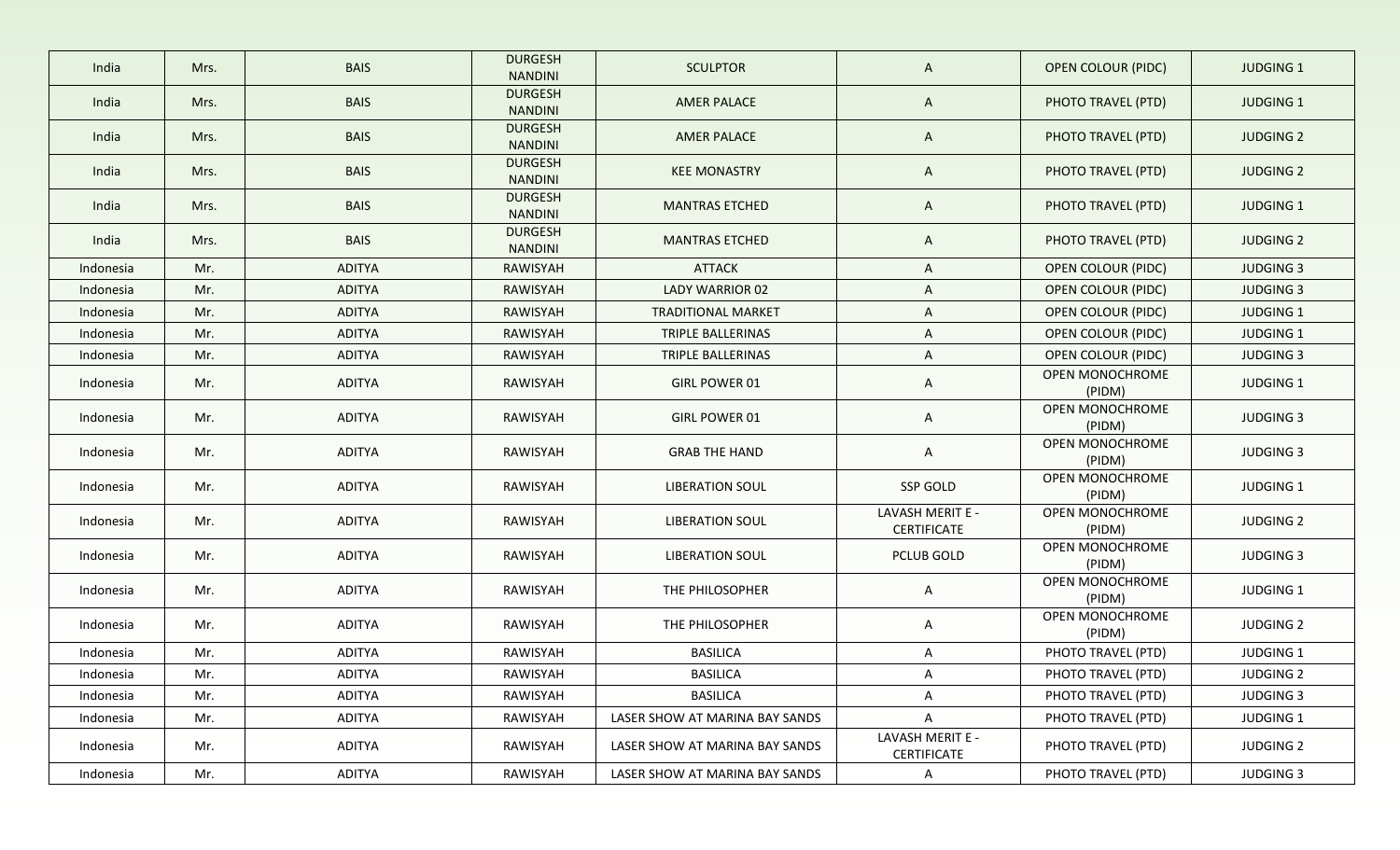| Indonesia | Mr. | <b>ADITYA</b>  | <b>RAWISYAH</b> | SYMPHONY OF LIGHT HONGKONG                  | $\mathsf{A}$                                     | PHOTO TRAVEL (PTD)               | <b>JUDGING 2</b> |
|-----------|-----|----------------|-----------------|---------------------------------------------|--------------------------------------------------|----------------------------------|------------------|
| Indonesia | Mr. | <b>ADITYA</b>  | RAWISYAH        | SYMPHONY OF LIGHT HONGKONG                  | A                                                | PHOTO TRAVEL (PTD)               | <b>JUDGING 3</b> |
| Indonesia | Mr. | LIE            | <b>ROBERT</b>   | <b>MAN AND A HORSE</b>                      | A                                                | <b>OPEN COLOUR (PIDC)</b>        | <b>JUDGING 3</b> |
| Indonesia | Mr. | <b>LIE</b>     | <b>ROBERT</b>   | SLEEPING MAN IN CHENGDU TEA<br><b>HOUSE</b> | A                                                | <b>OPEN COLOUR (PIDC)</b>        | <b>JUDGING 1</b> |
| Indonesia | Mr. | <b>LIE</b>     | <b>ROBERT</b>   | SLEEPING MAN IN CHENGDU TEA<br><b>HOUSE</b> | $\mathsf{A}$                                     | <b>OPEN COLOUR (PIDC)</b>        | <b>JUDGING 2</b> |
| Indonesia | Mr. | LIE            | <b>ROBERT</b>   | THE BATIK MAKER                             | A                                                | <b>OPEN COLOUR (PIDC)</b>        | <b>JUDGING 2</b> |
| Indonesia | Mr. | LIE            | <b>ROBERT</b>   | THE WAYANG MAKER                            | A                                                | <b>OPEN COLOUR (PIDC)</b>        | <b>JUDGING 1</b> |
| Indonesia | Mr. | LIE.           | <b>ROBERT</b>   | <b>FROZEN FACE</b>                          | A                                                | <b>OPEN MONOCHROME</b><br>(PIDM) | <b>JUDGING 2</b> |
| Indonesia | Mr. | LIE            | <b>ROBERT</b>   | SHE AND THE POPES                           | A                                                | OPEN MONOCHROME<br>(PIDM)        | <b>JUDGING 1</b> |
| Indonesia | Mr. | LIE            | <b>ROBERT</b>   | SHE AND THE POPES                           | A                                                | OPEN MONOCHROME<br>(PIDM)        | <b>JUDGING 2</b> |
| Indonesia | Mr. | <b>LIE</b>     | <b>ROBERT</b>   | SHE AND THE POPES                           | A                                                | OPEN MONOCHROME<br>(PIDM)        | <b>JUDGING 3</b> |
| Indonesia | Mr. | <b>LIE</b>     | <b>ROBERT</b>   | THE EAR CLEANER                             | $\mathsf{A}$                                     | <b>OPEN MONOCHROME</b><br>(PIDM) | JUDGING 1        |
| Indonesia | Mr. | LIE.           | <b>ROBERT</b>   | THE EAR CLEANER                             | <b>CHAIRMEN CHOICE E -</b><br><b>CERTIFICATE</b> | <b>OPEN MONOCHROME</b><br>(PIDM) | <b>JUDGING 2</b> |
| Indonesia | Mr. | LIE.           | <b>ROBERT</b>   | THE SMOKING MAN                             | A                                                | OPEN MONOCHROME<br>(PIDM)        | <b>JUDGING 2</b> |
| Indonesia | Mr. | LIE            | <b>ROBERT</b>   | THE SMOKING MAN                             | LAVASH MERIT E -<br><b>CERTIFICATE</b>           | OPEN MONOCHROME<br>(PIDM)        | <b>JUDGING 3</b> |
| Indonesia | Mr. | LIE.           | <b>ROBERT</b>   | <b>STREET PRAYERS</b>                       | A                                                | PHOTO TRAVEL (PTD)               | JUDGING 1        |
| Indonesia | Mr. | LIE.           | <b>ROBERT</b>   | <b>STREET PRAYERS</b>                       | PCLUB MERIT E -CERTIFICATE                       | PHOTO TRAVEL (PTD)               | <b>JUDGING 2</b> |
| Indonesia | Mr. | <b>NUGROHO</b> | ALBERTUS        | CHESSMASTER2022 PART1                       | <b>JUDGES CHOICE</b>                             | OPEN COLOUR (PIDC)               | <b>JUDGING 1</b> |
| Indonesia | Mr. | <b>NUGROHO</b> | <b>ALBERTUS</b> | CHESSMASTER2022 PART1                       | A                                                | OPEN COLOUR (PIDC)               | <b>JUDGING 2</b> |
| Indonesia | Mr. | <b>NUGROHO</b> | ALBERTUS        | CHESSMASTER2022 PART1                       | LAVASH MERIT E -<br><b>CERTIFICATE</b>           | OPEN COLOUR (PIDC)               | <b>JUDGING 3</b> |
| Indonesia | Mr. | <b>NUGROHO</b> | ALBERTUS        | HAPPY NEW YEAR 2022                         | A                                                | OPEN COLOUR (PIDC)               | JUDGING 1        |
| Indonesia | Mr. | <b>NUGROHO</b> | ALBERTUS        | OLD MAN NUMBER 3                            | A                                                | OPEN COLOUR (PIDC)               | <b>JUDGING 2</b> |
| Indonesia | Mr. | <b>NUGROHO</b> | ALBERTUS        | TARI JAIPONG FROM WEST OF JAVA              | A                                                | OPEN COLOUR (PIDC)               | <b>JUDGING 3</b> |
| Indonesia | Mr. | <b>NUGROHO</b> | <b>ALBERTUS</b> | CHESSMASTER2022 VERSI1                      | A                                                | OPEN MONOCHROME<br>(PIDM)        | <b>JUDGING 3</b> |
| Indonesia | Mr. | <b>NUGROHO</b> | ALBERTUS        | <b>ISTIQLAL MOSQUE</b>                      | A                                                | PHOTO TRAVEL (PTD)               | JUDGING 1        |
| Indonesia | Mr. | <b>NUGROHO</b> | ALBERTUS        | <b>ISTIQLAL MOSQUE</b>                      | A                                                | PHOTO TRAVEL (PTD)               | <b>JUDGING 2</b> |
| Indonesia | Mr. | NUGROHO        | ALBERTUS        | MOSQUE IN DUBAI                             | A                                                | PHOTO TRAVEL (PTD)               | JUDGING 1        |
|           |     |                |                 |                                             |                                                  |                                  |                  |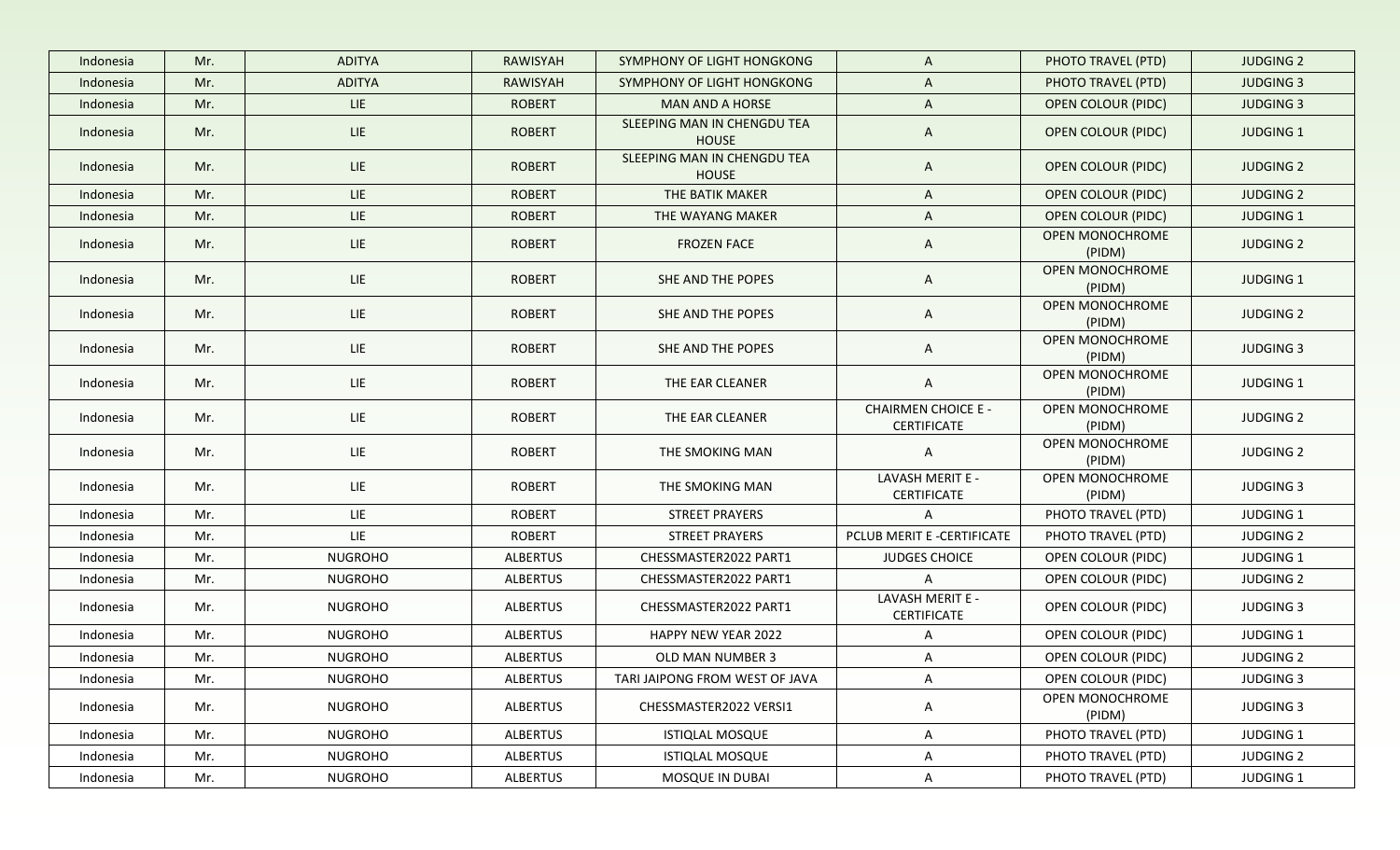| Indonesia | Mr.  | <b>NUGROHO</b>                    | <b>ALBERTUS</b> | <b>MOSQUE IN DUBAI</b>       | $\mathsf{A}$             | PHOTO TRAVEL (PTD)        | <b>JUDGING 2</b> |
|-----------|------|-----------------------------------|-----------------|------------------------------|--------------------------|---------------------------|------------------|
| Indonesia | Mr.  | <b>NUGROHO</b>                    | <b>ALBERTUS</b> | <b>MOSQUE IN DUBAI</b>       | A                        | PHOTO TRAVEL (PTD)        | <b>JUDGING 3</b> |
| Indonesia | Mr.  | <b>NUGROHO</b>                    | <b>ALBERTUS</b> | <b>MOSQUE IN DUBAI1</b>      | $\mathsf{A}$             | PHOTO TRAVEL (PTD)        | <b>JUDGING 3</b> |
| Indonesia | Mr.  | <b>NUGROHO</b>                    | <b>ALBERTUS</b> | <b>TEMPLE</b>                | $\mathsf{A}$             | PHOTO TRAVEL (PTD)        | <b>JUDGING 2</b> |
| Indonesia | Mrs. | <b>ADHISURIA</b>                  | <b>RUBBY</b>    | <b>BARGANING MARKET</b>      | $\mathsf{A}$             | <b>OPEN COLOUR (PIDC)</b> | <b>JUDGING 1</b> |
| Indonesia | Mrs. | <b>ADHISURIA</b>                  | <b>RUBBY</b>    | <b>BARGANING MARKET</b>      | A                        | <b>OPEN COLOUR (PIDC)</b> | <b>JUDGING 2</b> |
| Indonesia | Mrs. | <b>ADHISURIA</b>                  | <b>RUBBY</b>    | <b>FLYING</b>                | A                        | <b>OPEN COLOUR (PIDC)</b> | <b>JUDGING 1</b> |
| Indonesia | Mrs. | <b>ADHISURIA</b>                  | <b>RUBBY</b>    | <b>FLYING</b>                | SSP MERIT E -CERTIFICATE | <b>OPEN COLOUR (PIDC)</b> | <b>JUDGING 2</b> |
| Indonesia | Mrs. | <b>ADHISURIA</b>                  | <b>RUBBY</b>    | <b>FLYING</b>                | $\mathsf{A}$             | <b>OPEN COLOUR (PIDC)</b> | <b>JUDGING 3</b> |
| Indonesia | Mrs. | <b>ADHISURIA</b>                  | <b>RUBBY</b>    | GANDRUNG                     | $\mathsf{A}$             | <b>OPEN COLOUR (PIDC)</b> | <b>JUDGING 3</b> |
| Indonesia | Mrs. | <b>ADHISURIA</b>                  | <b>RUBBY</b>    | ARRANGING ROOFTILE           | A                        | OPEN MONOCHROME<br>(PIDM) | <b>JUDGING 1</b> |
| Indonesia | Mrs. | <b>ADHISURIA</b>                  | <b>RUBBY</b>    | ARRANGING ROOFTILE           | $\mathsf{A}$             | OPEN MONOCHROME<br>(PIDM) | <b>JUDGING 2</b> |
| Indonesia | Mrs. | <b>ADHISURIA</b>                  | <b>RUBBY</b>    | ON THE ROOFTOP               | A                        | OPEN MONOCHROME<br>(PIDM) | <b>JUDGING 2</b> |
| Indonesia | Mrs. | <b>ADHISURIA</b>                  | <b>RUBBY</b>    | <b>TERASERING MAJALENGKA</b> | $\mathsf{A}$             | PHOTO TRAVEL (PTD)        | <b>JUDGING 2</b> |
| Indonesia | Mrs. | <b>ADHISURIA</b>                  | <b>RUBBY</b>    | <b>WEAVING VILLAGE</b>       | A                        | PHOTO TRAVEL (PTD)        | <b>JUDGING 1</b> |
| Indonesia | Mrs. | ADHISURIA                         | <b>RUBBY</b>    | <b>WEAVING VILLAGE</b>       | A                        | PHOTO TRAVEL (PTD)        | <b>JUDGING 2</b> |
| Iran      | Mr.  | MOHAMMAD HOSSEIN ZADEH<br>HASHEMI | HAMID           | LINES REDS AND A MAN         | A                        | OPEN COLOUR (PIDC)        | <b>JUDGING 1</b> |
| Iran      | Mr.  | MOHAMMAD HOSSEIN ZADEH<br>HASHEMI | HAMID           | LINES REDS AND A MAN         | SSP MERIT E -CERTIFICATE | OPEN COLOUR (PIDC)        | <b>JUDGING 3</b> |
| Iran      | Mr.  | MOHAMMAD HOSSEIN ZADEH<br>HASHEMI | HAMID           | OBSERVER                     | JUDGES CHOICE            | OPEN MONOCHROME<br>(PIDM) | <b>JUDGING 3</b> |
| Iran      | Mr.  | MOHAMMAD HOSSEIN ZADEH<br>HASHEMI | HAMID           | <b>RAIN TIME</b>             | A                        | OPEN MONOCHROME<br>(PIDM) | <b>JUDGING 1</b> |
| Iran      | Mr.  | MOHAMMAD HOSSEIN ZADEH<br>HASHEMI | HAMID           | RAIN TIME                    | A                        | OPEN MONOCHROME<br>(PIDM) | <b>JUDGING 2</b> |
| Iran      | Mr.  | MOHAMMAD HOSSEIN ZADEH<br>HASHEMI | HAMID           | THE STAIRS                   | A                        | OPEN MONOCHROME<br>(PIDM) | <b>JUDGING 1</b> |
| Iran      | Mr.  | MOHAMMAD HOSSEIN ZADEH<br>HASHEMI | HAMID           | THE STAIRS                   | A                        | OPEN MONOCHROME<br>(PIDM) | <b>JUDGING 2</b> |
| Iran      | Mr.  | MOHAMMAD HOSSEIN ZADEH<br>HASHEMI | HAMID           | THE STAIRS                   | A                        | OPEN MONOCHROME<br>(PIDM) | <b>JUDGING 3</b> |
| Iran      | Mr.  | MOHAMMAD HOSSEIN ZADEH<br>HASHEMI | HAMID           | A HISTORIC HOUSE             | $\mathsf{A}$             | PHOTO TRAVEL (PTD)        | <b>JUDGING 2</b> |
| Iran      | Mr.  | MOHAMMAD HOSSEIN ZADEH<br>HASHEMI | HAMID           | A HISTORIC HOUSE             | $\mathsf{A}$             | PHOTO TRAVEL (PTD)        | <b>JUDGING 3</b> |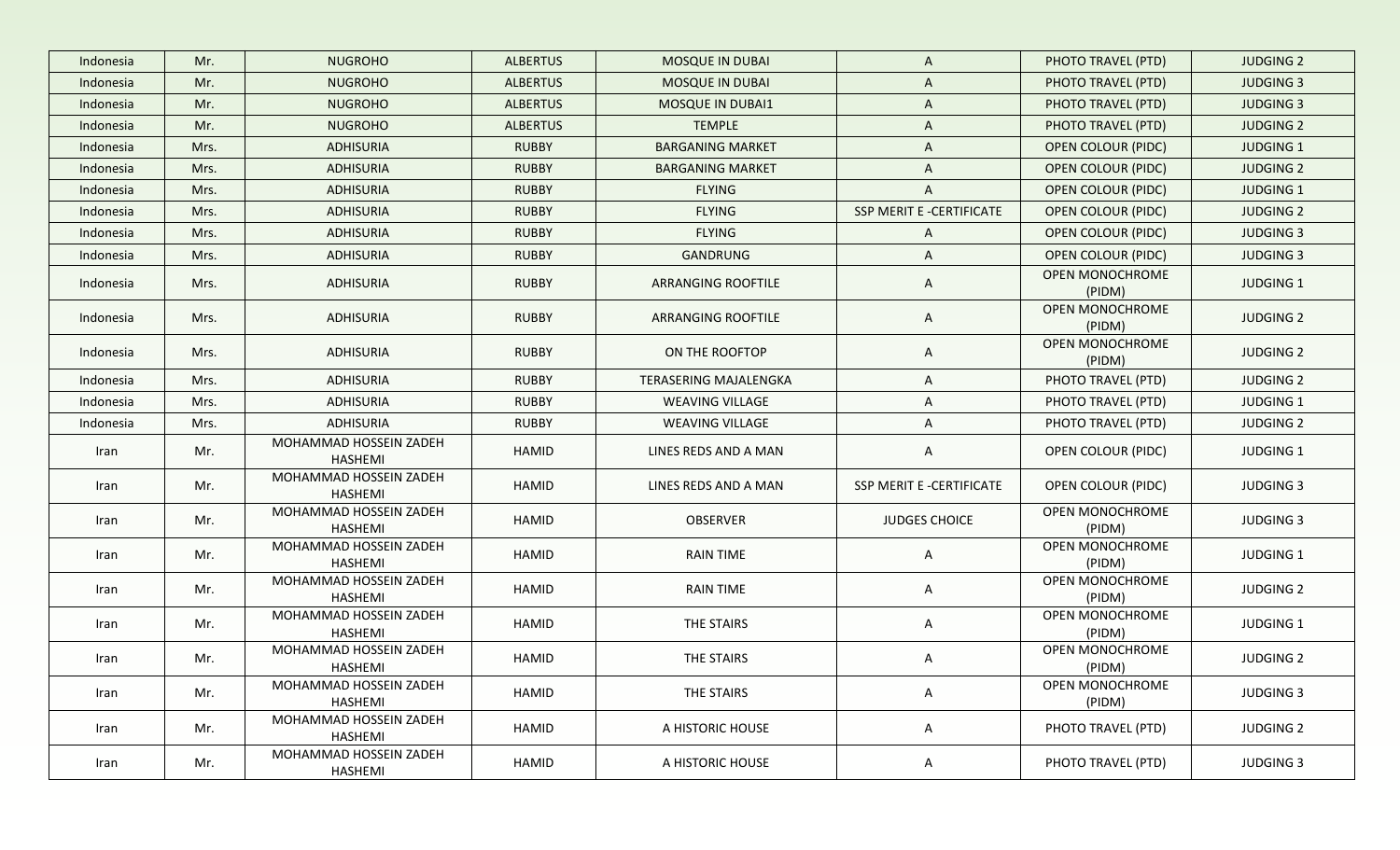| Iran   | Mr. | MOHAMMAD HOSSEIN ZADEH<br><b>HASHEMI</b> | <b>HAMID</b>    | A MANSION FROM THE HEART OF<br><b>HISTORY</b> | $\mathsf{A}$                           | PHOTO TRAVEL (PTD)        | <b>JUDGING 1</b> |
|--------|-----|------------------------------------------|-----------------|-----------------------------------------------|----------------------------------------|---------------------------|------------------|
| Iran   | Mr. | MOHAMMAD HOSSEIN ZADEH<br><b>HASHEMI</b> | <b>HAMID</b>    | A MANSION FROM THE HEART OF<br><b>HISTORY</b> | A                                      | PHOTO TRAVEL (PTD)        | <b>JUDGING 2</b> |
| Iran   | Mr. | MOHAMMAD HOSSEIN ZADEH<br><b>HASHEMI</b> | <b>HAMID</b>    | A MANSION FROM THE HEART OF<br><b>HISTORY</b> | $\mathsf{A}$                           | PHOTO TRAVEL (PTD)        | <b>JUDGING 3</b> |
| Iran   | Mr. | MOHAMMAD HOSSEIN ZADEH<br><b>HASHEMI</b> | <b>HAMID</b>    | SHEIKH LOTFOLLAH MOSQUE                       | $\mathsf{A}$                           | PHOTO TRAVEL (PTD)        | <b>JUDGING 2</b> |
| Iran   | Mr. | MOHAMMAD HOSSEIN ZADEH<br>HASHEMI        | <b>HAMID</b>    | SHEIKH LOTFOLLAH MOSQUE                       | A                                      | PHOTO TRAVEL (PTD)        | <b>JUDGING 3</b> |
| Israel | Mr. | <b>GOLDIN</b>                            | <b>LEONID</b>   | PACO RABANNE                                  | PCLUB MERIT E -CERTIFICATE             | <b>OPEN COLOUR (PIDC)</b> | <b>JUDGING 1</b> |
| Israel | Mr. | <b>GOLDIN</b>                            | <b>LEONID</b>   | <b>PACO RABANNE</b>                           | $\mathsf{A}$                           | OPEN COLOUR (PIDC)        | <b>JUDGING 2</b> |
| Israel | Mr. | <b>GOLDIN</b>                            | LEONID          | <b>TISSOT GENTLEMAN</b>                       | A                                      | OPEN COLOUR (PIDC)        | JUDGING 1        |
| Israel | Mr. | <b>GOLDIN</b>                            | <b>LEONID</b>   | <b>TISSOT GENTLEMAN</b>                       | A                                      | OPEN COLOUR (PIDC)        | <b>JUDGING 2</b> |
| Israel | Mr. | <b>GOLDIN</b>                            | <b>LEONID</b>   | <b>TISSOT GENTLEMAN</b>                       | A                                      | OPEN COLOUR (PIDC)        | <b>JUDGING 3</b> |
| Israel | Mr. | <b>GOLDIN</b>                            | LEONID          | WINDOWS IN THE YARD                           | A                                      | OPEN COLOUR (PIDC)        | <b>JUDGING 1</b> |
| Israel | Mr. | <b>GOLDIN</b>                            | LEONID          | WINDOWS IN THE YARD                           | PCLUB MERIT E -CERTIFICATE             | OPEN COLOUR (PIDC)        | <b>JUDGING 2</b> |
| Israel | Mr. | <b>GOLDIN</b>                            | <b>LEONID</b>   | WINDOWS IN THE YARD                           | LAVASH MERIT E -<br><b>CERTIFICATE</b> | OPEN COLOUR (PIDC)        | <b>JUDGING 3</b> |
| Israel | Mr. | <b>GOLDIN</b>                            | <b>LEONID</b>   | CAN YOU HEAR ME                               | A                                      | OPEN MONOCHROME<br>(PIDM) | <b>JUDGING 3</b> |
| Israel | Mr. | <b>GOLDIN</b>                            | <b>LEONID</b>   | SPECIAL DIET                                  | A                                      | OPEN MONOCHROME<br>(PIDM) | <b>JUDGING 2</b> |
| Israel | Mr. | GOLDIN                                   | <b>LEONID</b>   | SPECIAL DIET                                  | A                                      | OPEN MONOCHROME<br>(PIDM) | <b>JUDGING 3</b> |
| Israel | Mr. | GOLDIN                                   | <b>LEONID</b>   | PHARMACY                                      | A                                      | PHOTO TRAVEL (PTD)        | <b>JUDGING 2</b> |
| Israel | Mr. | <b>GOLDIN</b>                            | <b>LEONID</b>   | PHARMACY                                      | A                                      | PHOTO TRAVEL (PTD)        | <b>JUDGING 3</b> |
| Israel | Mr. | <b>GOLDIN</b>                            | LEONID          | ROTHSCHILD BOULEVARD                          | A                                      | PHOTO TRAVEL (PTD)        | <b>JUDGING 2</b> |
| Israel | Mr. | <b>GOLDIN</b>                            | <b>LEONID</b>   | ROTHSCHILD BOULEVARD                          | A                                      | PHOTO TRAVEL (PTD)        | <b>JUDGING 3</b> |
| Israel | Mr. | GOLDIN                                   | <b>LEONID</b>   | <b>WOMAN IN BLACK</b>                         | A                                      | PHOTO TRAVEL (PTD)        | JUDGING 1        |
| Israel | Mr. | GOLDIN                                   | LEONID          | WOMAN IN BLACK                                | A                                      | PHOTO TRAVEL (PTD)        | <b>JUDGING 2</b> |
| Italy  | Mr. | DI PANFILO                               | <b>VINCENZO</b> | LA FIGLIA DI CHARLIE                          | A                                      | OPEN COLOUR (PIDC)        | <b>JUDGING 3</b> |
| Italy  | Mr. | DI PANFILO                               | VINCENZO        | <b>RELAX TIME</b>                             | A                                      | OPEN COLOUR (PIDC)        | <b>JUDGING 2</b> |
| Italy  | Mr. | DI PANFILO                               | VINCENZO        | WINDOWS                                       | A                                      | OPEN COLOUR (PIDC)        | JUDGING 1        |
| Italy  | Mr. | DI PANFILO                               | VINCENZO        | WINDOWS                                       | <b>JUDGES CHOICE</b>                   | OPEN COLOUR (PIDC)        | <b>JUDGING 2</b> |
| Italy  | Mr. | DI PANFILO                               | VINCENZO        | WINDOWS                                       | $\mathsf{A}$                           | OPEN COLOUR (PIDC)        | JUDGING 3        |
| Italy  | Mr. | DI PANFILO                               | VINCENZO        | <b>BABE IN RED</b>                            | LAVASH MERIT E -<br>CERTIFICATE        | OPEN MONOCHROME<br>(PIDM) | JUDGING 1        |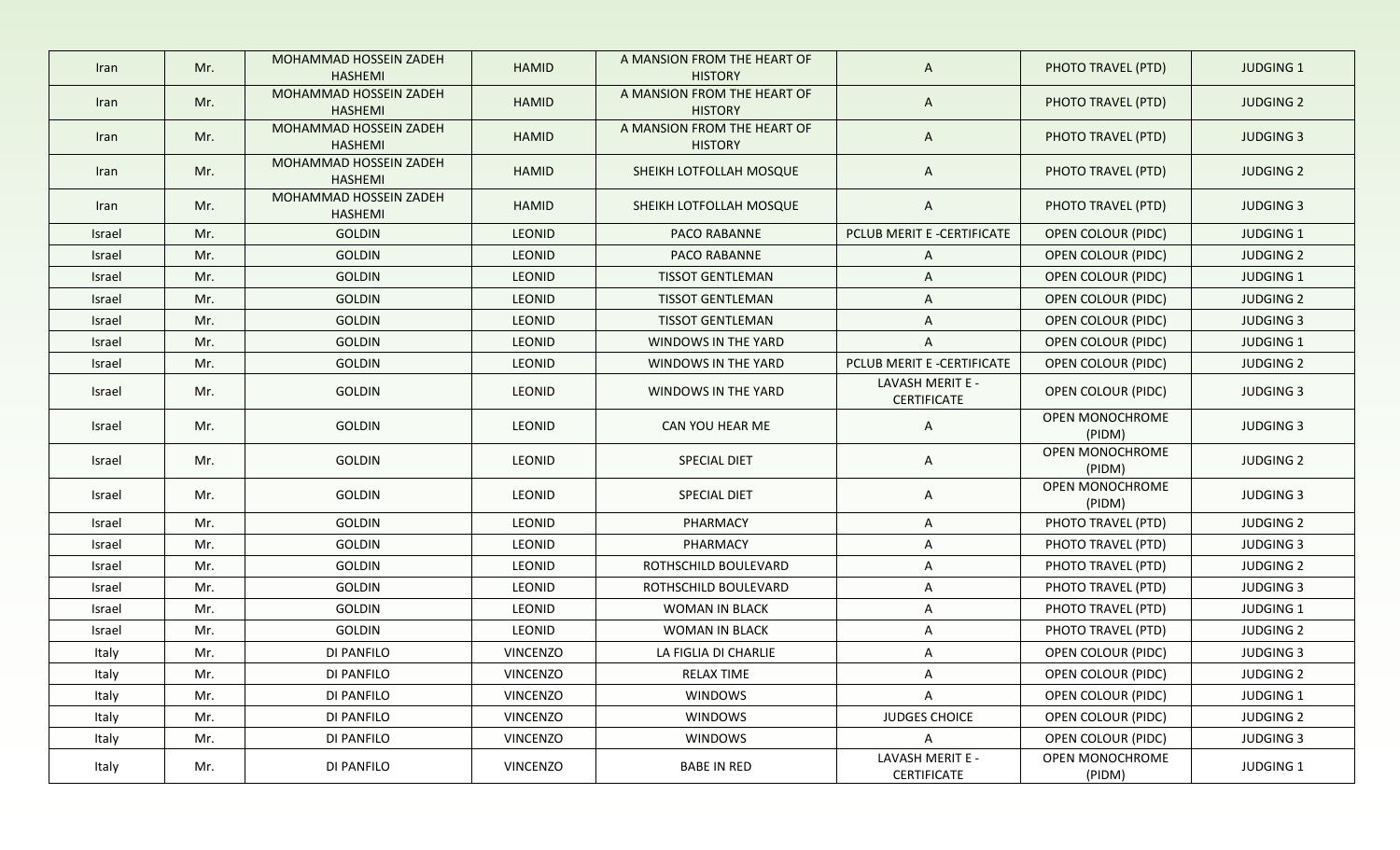| Italy | Mr. | DI PANFILO        | <b>VINCENZO</b> | <b>BABE IN RED</b>          | A                                         | <b>OPEN MONOCHROME</b><br>(PIDM) | <b>JUDGING 3</b> |
|-------|-----|-------------------|-----------------|-----------------------------|-------------------------------------------|----------------------------------|------------------|
| Italy | Mr. | DI PANFILO        | <b>VINCENZO</b> | <b>OCCHI</b>                | A                                         | <b>OPEN MONOCHROME</b><br>(PIDM) | <b>JUDGING 1</b> |
| Italy | Mr. | <b>DI PANFILO</b> | <b>VINCENZO</b> | OCCHI                       | PCLUB MERIT E -CERTIFICATE                | OPEN MONOCHROME<br>(PIDM)        | <b>JUDGING 2</b> |
| Italy | Mr. | <b>DI PANFILO</b> | <b>VINCENZO</b> | OCCHI                       | $\mathsf{A}$                              | <b>OPEN MONOCHROME</b><br>(PIDM) | <b>JUDGING 3</b> |
| Italy | Mr. | DI PANFILO        | <b>VINCENZO</b> | <b>WARRIORS HILL</b>        | A                                         | OPEN MONOCHROME<br>(PIDM)        | JUDGING 1        |
| Italy | Mr. | DI PANFILO        | <b>VINCENZO</b> | <b>WARRIORS HILL</b>        | A                                         | OPEN MONOCHROME<br>(PIDM)        | <b>JUDGING 2</b> |
| Italy | Mr. | DI PANFILO        | <b>VINCENZO</b> | <b>GHOST VALLEY</b>         | A                                         | PHOTO TRAVEL (PTD)               | <b>JUDGING 1</b> |
| Italy | Mr. | DI PANFILO        | <b>VINCENZO</b> | <b>PYRES</b>                | A                                         | PHOTO TRAVEL (PTD)               | JUDGING 1        |
| Italy | Mr. | DI PANFILO        | <b>VINCENZO</b> | <b>PYRES</b>                | A                                         | PHOTO TRAVEL (PTD)               | <b>JUDGING 2</b> |
| Italy | Mr. | <b>DI PANFILO</b> | <b>VINCENZO</b> | <b>PYRES</b>                | A                                         | PHOTO TRAVEL (PTD)               | <b>JUDGING 3</b> |
| Italy | Mr. | DI PANFILO        | <b>VINCENZO</b> | <b>WITCH MOUNTAIN</b>       | A                                         | PHOTO TRAVEL (PTD)               | <b>JUDGING 1</b> |
| Italy | Mr. | DI PANFILO        | <b>VINCENZO</b> | <b>WITCH MOUNTAIN</b>       | A                                         | PHOTO TRAVEL (PTD)               | <b>JUDGING 2</b> |
| Italy | Mr. | DI PANFILO        | <b>VINCENZO</b> | <b>WITCH MOUNTAIN</b>       | A                                         | PHOTO TRAVEL (PTD)               | <b>JUDGING 3</b> |
| Italy | Mr. | DI PANFILO        | <b>VINCENZO</b> | YOUNG PASSENGER             | A                                         | PHOTO TRAVEL (PTD)               | <b>JUDGING 2</b> |
| Italy | Mr. | STUPPAZZONI       | PAOLO           | ER GRINTA 21                | A                                         | OPEN COLOUR (PIDC)               | <b>JUDGING 1</b> |
| Italy | Mr. | STUPPAZZONI       | PAOLO           | ER GRINTA 21                | A                                         | OPEN COLOUR (PIDC)               | <b>JUDGING 2</b> |
| Italy | Mr. | STUPPAZZONI       | PAOLO           | ER GRINTA 21                | A                                         | OPEN COLOUR (PIDC)               | <b>JUDGING 3</b> |
| Italy | Mr. | STUPPAZZONI       | PAOLO           | IL BACIO AL TEMPO DEL COVID | PCLUB MERIT E -CERTIFICATE                | OPEN COLOUR (PIDC)               | <b>JUDGING 2</b> |
| Italy | Mr. | STUPPAZZONI       | PAOLO           | <b>BIAGIO ALLO SCONTRO</b>  | A                                         | OPEN MONOCHROME<br>(PIDM)        | <b>JUDGING 1</b> |
| Italy | Mr. | STUPPAZZONI       | PAOLO           | <b>BIAGIO ALLO SCONTRO</b>  | SSP MERIT E -CERTIFICATE                  | OPEN MONOCHROME<br>(PIDM)        | <b>JUDGING 3</b> |
| Italy | Mr. | STUPPAZZONI       | PAOLO           | ER GRINTA IN BN             | <b>JUDGES CHOICE</b>                      | OPEN MONOCHROME<br>(PIDM)        | JUDGING 1        |
| Italy | Mr. | STUPPAZZONI       | PAOLO           | ER GRINTA IN BN             | PCLUB MERIT E -CERTIFICATE                | OPEN MONOCHROME<br>(PIDM)        | <b>JUDGING 2</b> |
| Italy | Mr. | STUPPAZZONI       | PAOLO           | ER GRINTA IN BN             | <b>A</b>                                  | OPEN MONOCHROME<br>(PIDM)        | JUDGING 3        |
| Italy | Mr. | STUPPAZZONI       | PAOLO           | PADRE NOSTRO                | $\mathsf{A}$                              | OPEN MONOCHROME<br>(PIDM)        | JUDGING 1        |
| Italy | Mr. | STUPPAZZONI       | PAOLO           | RITI GRUMESI ANNO 22 -2     | <b>CHAIRMEN CHOICE E -</b><br>CERTIFICATE | PHOTO TRAVEL (PTD)               | <b>JUDGING 2</b> |
| Italy | Mr. | STUPPAZZONI       | PAOLO           | RITI GRUMESI ANNO 22 -2     | $\mathsf{A}$                              | PHOTO TRAVEL (PTD)               | <b>JUDGING 3</b> |
|       |     |                   |                 |                             |                                           |                                  |                  |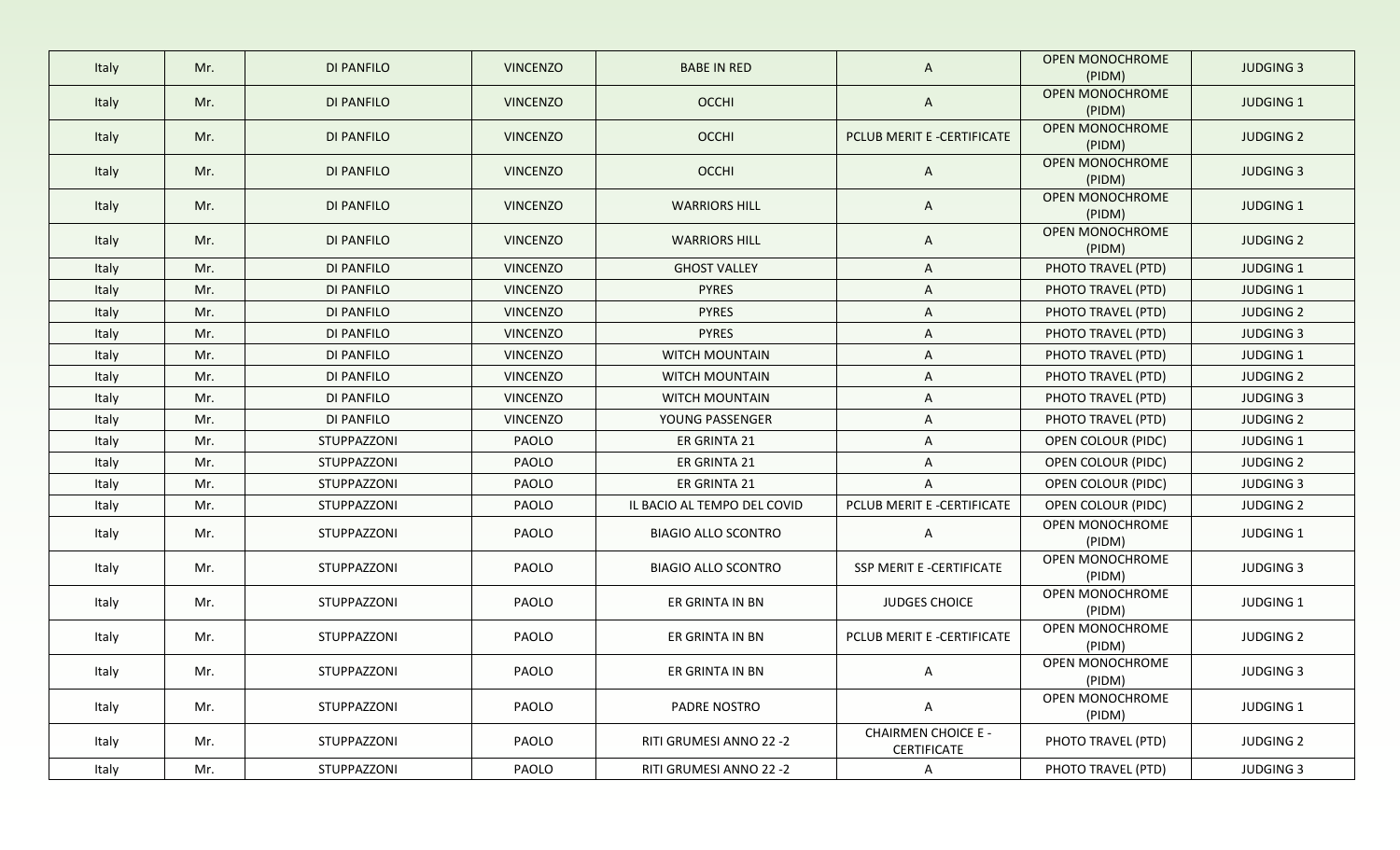| Italy  | Mr.  | STUPPAZZONI | <b>PAOLO</b> | <b>RITI GRUMESI ANNO 22-1</b> | A                          | PHOTO TRAVEL (PTD)        | <b>JUDGING 3</b> |
|--------|------|-------------|--------------|-------------------------------|----------------------------|---------------------------|------------------|
| Italy  | Mr.  | STUPPAZZONI | <b>PAOLO</b> | <b>RITI GRUMESI ANNO 22-3</b> | A                          | PHOTO TRAVEL (PTD)        | <b>JUDGING 3</b> |
| Italy  | Mr.  | STUPPAZZONI | <b>PAOLO</b> | <b>RITI GRUMESI ANNO 22-4</b> | A                          | PHOTO TRAVEL (PTD)        | <b>JUDGING 3</b> |
| Italy  | Mrs. | SANCANDI    | <b>IVANA</b> | THE LADDER                    | A                          | <b>OPEN COLOUR (PIDC)</b> | <b>JUDGING 2</b> |
| Italy  | Mrs. | SANCANDI    | <b>IVANA</b> | <b>BEYOND THE GAZA</b>        | PCLUB MERIT E -CERTIFICATE | OPEN MONOCHROME<br>(PIDM) | <b>JUDGING 1</b> |
| Italy  | Mrs. | SANCANDI    | <b>IVANA</b> | <b>BEYOND THE GAZA</b>        | $\mathsf{A}$               | OPEN MONOCHROME<br>(PIDM) | <b>JUDGING 3</b> |
| Italy  | Mrs. | SANCANDI    | <b>IVANA</b> | <b>BHUTANESE GIRL</b>         | A                          | OPEN MONOCHROME<br>(PIDM) | JUDGING 1        |
| Italy  | Mrs. | SANCANDI    | <b>IVANA</b> | MOM AND POPPY                 | A                          | OPEN MONOCHROME<br>(PIDM) | <b>JUDGING 1</b> |
| Italy  | Mrs. | SANCANDI    | <b>IVANA</b> | OLD SAGE                      | A                          | OPEN MONOCHROME<br>(PIDM) | JUDGING 1        |
| Italy  | Mrs. | SANCANDI    | <b>IVANA</b> | OLD SAGE                      | A                          | OPEN MONOCHROME<br>(PIDM) | <b>JUDGING 2</b> |
| Italy  | Mrs. | SANCANDI    | <b>IVANA</b> | <b>BOAT IN ICE LAGOON</b>     | A                          | PHOTO TRAVEL (PTD)        | JUDGING 1        |
| Italy  | Mrs. | SANCANDI    | IVANA        | <b>CAMPING</b>                | A                          | PHOTO TRAVEL (PTD)        | JUDGING 1        |
| Italy  | Mrs. | SANCANDI    | <b>IVANA</b> | <b>CAMPING</b>                | <b>JUDGES CHOICE</b>       | PHOTO TRAVEL (PTD)        | <b>JUDGING 3</b> |
| Italy  | Mrs. | SANCANDI    | <b>IVANA</b> | THE BRIDGE                    | <b>JUDGES CHOICE</b>       | PHOTO TRAVEL (PTD)        | JUDGING 1        |
| Italy  | Mrs. | SANCANDI    | <b>IVANA</b> | THE BRIDGE                    | A                          | PHOTO TRAVEL (PTD)        | <b>JUDGING 2</b> |
| Italy  | Mrs. | SANCANDI    | <b>IVANA</b> | THE BRIDGE                    | A                          | PHOTO TRAVEL (PTD)        | <b>JUDGING 3</b> |
| Italy  | Mrs. | SANCANDI    | <b>IVANA</b> | THE GUARDIAN OF THE EARTH     | A                          | PHOTO TRAVEL (PTD)        | JUDGING 1        |
| Kuwait | Mr.  | ALLOUGHANI  | FAISAL       | INSISTENCY                    | A                          | OPEN COLOUR (PIDC)        | JUDGING 1        |
| Kuwait | Mr.  | ALLOUGHANI  | FAISAL       | INSISTENCY                    | PCLUB MERIT E -CERTIFICATE | OPEN COLOUR (PIDC)        | <b>JUDGING 2</b> |
| Kuwait | Mr.  | ALLOUGHANI  | FAISAL       | INSISTENCY                    | <b>LAVASH GOLD</b>         | OPEN COLOUR (PIDC)        | <b>JUDGING 3</b> |
| Kuwait | Mr.  | ALLOUGHANI  | FAISAL       | RUGBY 14                      | A                          | OPEN COLOUR (PIDC)        | JUDGING 1        |
| Kuwait | Mr.  | ALLOUGHANI  | FAISAL       | RUGBY 14                      | A                          | OPEN COLOUR (PIDC)        | <b>JUDGING 2</b> |
| Kuwait | Mr.  | ALLOUGHANI  | FAISAL       | RUGBY 14                      | A                          | OPEN COLOUR (PIDC)        | <b>JUDGING 3</b> |
| Kuwait | Mr.  | ALLOUGHANI  | FAISAL       | SWIMMER 40                    | A                          | OPEN COLOUR (PIDC)        | JUDGING 1        |
| Kuwait | Mr.  | ALLOUGHANI  | FAISAL       | SWIMMER 40                    | A                          | OPEN COLOUR (PIDC)        | <b>JUDGING 2</b> |
| Kuwait | Mr.  | ALLOUGHANI  | FAISAL       | SWIMMER 40                    | $\mathsf{A}$               | OPEN COLOUR (PIDC)        | <b>JUDGING 3</b> |
| Kuwait | Mr.  | ALLOUGHANI  | FAISAL       | <b>TIPTOP</b>                 | SSP MERIT E -CERTIFICATE   | OPEN COLOUR (PIDC)        | JUDGING 1        |
| Kuwait | Mr.  | ALLOUGHANI  | FAISAL       | <b>TIPTOP</b>                 | A                          | OPEN COLOUR (PIDC)        | <b>JUDGING 3</b> |
| Kuwait | Mr.  | ALLOUGHANI  | FAISAL       | KNOCKDOWN                     | $\mathsf{A}$               | OPEN MONOCHROME<br>(PIDM) | JUDGING 1        |
| Kuwait | Mr.  | ALLOUGHANI  | FAISAL       | KNOCKDOWN                     | $\mathsf{A}$               | OPEN MONOCHROME           | <b>JUDGING 2</b> |
|        |      |             |              |                               |                            |                           |                  |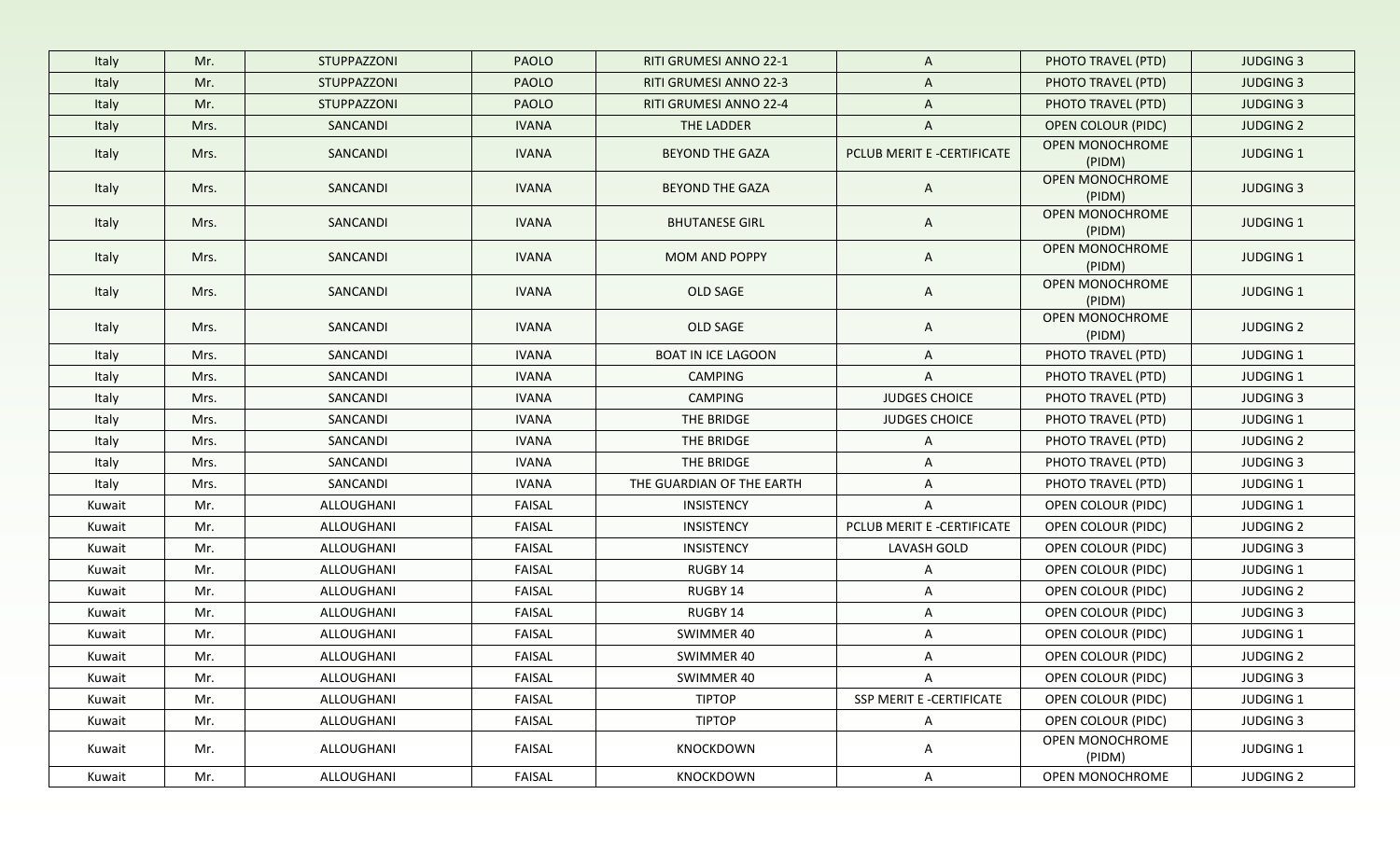|        |     |                |                  |                              |                                        | (PIDM)                           |                  |
|--------|-----|----------------|------------------|------------------------------|----------------------------------------|----------------------------------|------------------|
| Kuwait | Mr. | ALLOUGHANI     | FAISAL           | KNOCKDOWN                    | SSP MERIT E -CERTIFICATE               | <b>OPEN MONOCHROME</b><br>(PIDM) | <b>JUDGING 3</b> |
| Kuwait | Mr. | ALLOUGHANI     | <b>FAISAL</b>    | <b>SWIMMER 17</b>            | SSP MERIT E -CERTIFICATE               | OPEN MONOCHROME<br>(PIDM)        | <b>JUDGING 1</b> |
| Kuwait | Mr. | ALLOUGHANI     | <b>FAISAL</b>    | SWIMMER 17                   | SSP MERIT E -CERTIFICATE               | <b>OPEN MONOCHROME</b><br>(PIDM) | <b>JUDGING 2</b> |
| Kuwait | Mr. | ALLOUGHANI     | <b>FAISAL</b>    | SWIMMER 17                   | A                                      | OPEN MONOCHROME<br>(PIDM)        | <b>JUDGING 3</b> |
| Kuwait | Mr. | ALLOUGHANI     | <b>FAISAL</b>    | <b>GREEN ISLAND 12</b>       | SSP MERIT E -CERTIFICATE               | PHOTO TRAVEL (PTD)               | <b>JUDGING 1</b> |
| Kuwait | Mr. | ALLOUGHANI     | <b>FAISAL</b>    | <b>GREEN ISLAND 12</b>       | A                                      | PHOTO TRAVEL (PTD)               | <b>JUDGING 2</b> |
| Kuwait | Mr. | ALLOUGHANI     | <b>FAISAL</b>    | <b>GREEN ISLAND 12</b>       | A                                      | PHOTO TRAVEL (PTD)               | <b>JUDGING 3</b> |
| Kuwait | Mr. | ALLOUGHANI     | <b>FAISAL</b>    | <b>GREEN ISLAND 18</b>       | A                                      | PHOTO TRAVEL (PTD)               | <b>JUDGING 1</b> |
| Kuwait | Mr. | ALLOUGHANI     | <b>FAISAL</b>    | <b>GREEN ISLAND 18</b>       | SSP GOLD                               | PHOTO TRAVEL (PTD)               | <b>JUDGING 2</b> |
| Kuwait | Mr. | ALLOUGHANI     | <b>FAISAL</b>    | <b>GREEN ISLAND 18</b>       | PSA GOLD                               | PHOTO TRAVEL (PTD)               | <b>JUDGING 3</b> |
| Kuwait | Mr. | ALLOUGHANI     | <b>FAISAL</b>    | MOORING 21                   | A                                      | PHOTO TRAVEL (PTD)               | <b>JUDGING 1</b> |
| Kuwait | Mr. | ALLOUGHANI     | <b>FAISAL</b>    | MOORING 21                   | A                                      | PHOTO TRAVEL (PTD)               | <b>JUDGING 2</b> |
| Kuwait | Mr. | ALLOUGHANI     | FAISAL           | MOORING 21                   | A                                      | PHOTO TRAVEL (PTD)               | <b>JUDGING 3</b> |
| Malta  | Dr. | <b>CATANIA</b> | <b>GOTTFRIED</b> | CITY OF ARTS AND SCIENCES 20 | LAVASH MERIT E -<br><b>CERTIFICATE</b> | <b>OPEN COLOUR (PIDC)</b>        | <b>JUDGING 1</b> |
| Malta  | Dr. | CATANIA        | <b>GOTTFRIED</b> | CITY OF ARTS AND SCIENCES 20 | A                                      | <b>OPEN COLOUR (PIDC)</b>        | <b>JUDGING 2</b> |
| Malta  | Dr. | <b>CATANIA</b> | <b>GOTTFRIED</b> | CITY OF ARTS AND SCIENCES 20 | A                                      | <b>OPEN COLOUR (PIDC)</b>        | <b>JUDGING 3</b> |
| Malta  | Dr. | <b>CATANIA</b> | <b>GOTTFRIED</b> | <b>COOKING</b>               | A                                      | OPEN COLOUR (PIDC)               | <b>JUDGING 1</b> |
| Malta  | Dr. | CATANIA        | <b>GOTTFRIED</b> | <b>COOKING</b>               | A                                      | OPEN COLOUR (PIDC)               | <b>JUDGING 2</b> |
| Malta  | Dr. | <b>CATANIA</b> | <b>GOTTFRIED</b> | MEERKATS ON THE ALERT        | A                                      | OPEN COLOUR (PIDC)               | <b>JUDGING 1</b> |
| Malta  | Dr. | CATANIA        | <b>GOTTFRIED</b> | AACHEN CATHEDRAL 2           | A                                      | OPEN MONOCHROME<br>(PIDM)        | JUDGING 1        |
| Malta  | Dr. | CATANIA        | <b>GOTTFRIED</b> | AACHEN CATHEDRAL 2           | $\mathsf{A}$                           | OPEN MONOCHROME<br>(PIDM)        | <b>JUDGING 2</b> |
| Malta  | Dr. | CATANIA        | <b>GOTTFRIED</b> | <b>LUNCHTIME</b>             | LAVASH MERIT E -<br>CERTIFICATE        | OPEN MONOCHROME<br>(PIDM)        | <b>JUDGING 1</b> |
| Malta  | Dr. | CATANIA        | GOTTFRIED        | LUNCHTIME                    | A                                      | OPEN MONOCHROME<br>(PIDM)        | <b>JUDGING 2</b> |
| Malta  | Dr. | CATANIA        | <b>GOTTFRIED</b> | <b>LUNCHTIME</b>             | A                                      | OPEN MONOCHROME<br>(PIDM)        | <b>JUDGING 3</b> |
| Malta  | Dr. | CATANIA        | GOTTFRIED        | <b>STARSHIP CORRIDOR</b>     | A                                      | OPEN MONOCHROME<br>(PIDM)        | JUDGING 1        |
| Malta  | Dr. | CATANIA        | <b>GOTTFRIED</b> | <b>STARSHIP CORRIDOR</b>     | $\mathsf{A}$                           | OPEN MONOCHROME<br>(PIDM)        | <b>JUDGING 2</b> |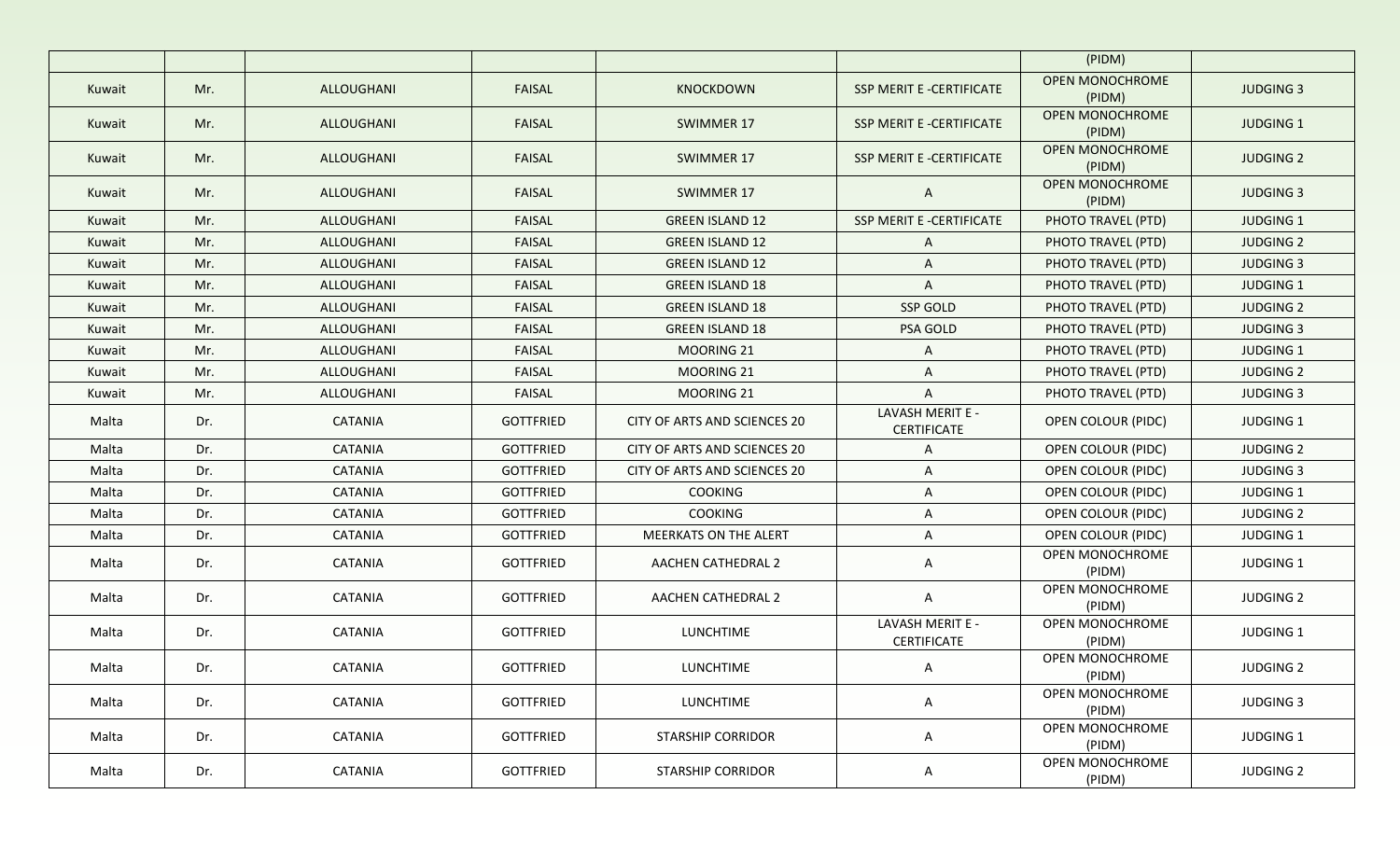| Malta       | Dr. | <b>CATANIA</b>     | <b>GOTTFRIED</b> | <b>STARSHIP CORRIDOR</b>    | $\mathsf{A}$                           | OPEN MONOCHROME<br>(PIDM) | <b>JUDGING 3</b> |
|-------------|-----|--------------------|------------------|-----------------------------|----------------------------------------|---------------------------|------------------|
| Malta       | Dr. | <b>CATANIA</b>     | <b>GOTTFRIED</b> | POPEYE VILLAGE MALTA 2      | SSP GOLD                               | PHOTO TRAVEL (PTD)        | <b>JUDGING 1</b> |
| Malta       | Dr. | <b>CATANIA</b>     | <b>GOTTFRIED</b> | POPEYE VILLAGE MALTA 2      | $\mathsf{A}$                           | PHOTO TRAVEL (PTD)        | <b>JUDGING 2</b> |
| Malta       | Dr. | <b>CATANIA</b>     | <b>GOTTFRIED</b> | POPEYE VILLAGE MALTA 2      | $\mathsf{A}$                           | PHOTO TRAVEL (PTD)        | <b>JUDGING 3</b> |
| Malta       | Dr. | <b>CATANIA</b>     | <b>GOTTFRIED</b> | <b>VENICE REGATA 7</b>      | $\mathsf{A}$                           | PHOTO TRAVEL (PTD)        | <b>JUDGING 1</b> |
| Malta       | Dr. | <b>CATANIA</b>     | <b>GOTTFRIED</b> | <b>VENICE REGATA 7</b>      | $\mathsf{A}$                           | PHOTO TRAVEL (PTD)        | <b>JUDGING 2</b> |
| Malta       | Dr. | <b>CATANIA</b>     | <b>GOTTFRIED</b> | <b>VENICE REGATA 7</b>      | LAVASH MERIT E -<br><b>CERTIFICATE</b> | PHOTO TRAVEL (PTD)        | <b>JUDGING 3</b> |
| Morocco     | Mr. | <b>TAZI CHERTI</b> | <b>MOHAMED</b>   | <b>ALCAZAR BANOS</b>        | $\mathsf{A}$                           | <b>OPEN COLOUR (PIDC)</b> | <b>JUDGING 1</b> |
| Morocco     | Mr. | <b>TAZI CHERTI</b> | MOHAMED          | <b>ALCAZAR BANOS</b>        | $\mathsf{A}$                           | <b>OPEN COLOUR (PIDC)</b> | <b>JUDGING 2</b> |
| Morocco     | Mr. | <b>TAZI CHERTI</b> | MOHAMED          | <b>PASHA</b>                | $\mathsf{A}$                           | OPEN COLOUR (PIDC)        | <b>JUDGING 1</b> |
| Morocco     | Mr. | <b>TAZI CHERTI</b> | MOHAMED          | <b>PASHA</b>                | $\mathsf{A}$                           | <b>OPEN COLOUR (PIDC)</b> | <b>JUDGING 2</b> |
| Morocco     | Mr. | <b>TAZI CHERTI</b> | MOHAMED          | <b>PASHA</b>                | $\mathsf{A}$                           | <b>OPEN COLOUR (PIDC)</b> | <b>JUDGING 3</b> |
| Morocco     | Mr. | <b>TAZI CHERTI</b> | MOHAMED          | SLEEPING                    | $\mathsf{A}$                           | OPEN MONOCHROME<br>(PIDM) | <b>JUDGING 1</b> |
| Morocco     | Mr. | <b>TAZI CHERTI</b> | MOHAMED          | SPIRAL                      | A                                      | OPEN MONOCHROME<br>(PIDM) | <b>JUDGING 1</b> |
| Morocco     | Mr. | <b>TAZI CHERTI</b> | MOHAMED          | SPIRAL                      | SSP MERIT E -CERTIFICATE               | OPEN MONOCHROME<br>(PIDM) | <b>JUDGING 2</b> |
| Morocco     | Mr. | <b>TAZI CHERTI</b> | MOHAMED          | SPIRAL                      | $\mathsf{A}$                           | OPEN MONOCHROME<br>(PIDM) | <b>JUDGING 3</b> |
| Morocco     | Mr. | <b>TAZI CHERTI</b> | MOHAMED          | THE QUEENS                  | $\mathsf{A}$                           | OPEN MONOCHROME<br>(PIDM) | <b>JUDGING 1</b> |
| Morocco     | Mr. | <b>TAZI CHERTI</b> | MOHAMED          | THE QUEENS                  | A                                      | OPEN MONOCHROME<br>(PIDM) | <b>JUDGING 2</b> |
| Morocco     | Mr. | <b>TAZI CHERTI</b> | MOHAMED          | <b>INTERSECTION</b>         | $\mathsf{A}$                           | PHOTO TRAVEL (PTD)        | <b>JUDGING 2</b> |
| Netherlands | Mr. | LYBAERT            | DANIEL           | BEKLIMMING IN AVONDZON      | A                                      | OPEN COLOUR (PIDC)        | <b>JUDGING 2</b> |
| Netherlands | Mr. | LYBAERT            | DANIEL           | <b>GECORRIGEERDE VLUCHT</b> | A                                      | OPEN COLOUR (PIDC)        | <b>JUDGING 1</b> |
| Netherlands | Mr. | LYBAERT            | DANIEL           | <b>GECORRIGEERDE VLUCHT</b> | $\mathsf{A}$                           | OPEN COLOUR (PIDC)        | <b>JUDGING 2</b> |
| Netherlands | Mr. | LYBAERT            | DANIEL           | <b>GECORRIGEERDE VLUCHT</b> | A                                      | OPEN COLOUR (PIDC)        | <b>JUDGING 3</b> |
| Netherlands | Mr. | LYBAERT            | DANIEL           | STIEKEM 2 IN KLEUR          | A                                      | OPEN COLOUR (PIDC)        | JUDGING 1        |
| Netherlands | Mr. | LYBAERT            | DANIEL           | STIEKEM 2 IN KLEUR          | PSA GOLD                               | OPEN COLOUR (PIDC)        | <b>JUDGING 2</b> |
| Netherlands | Mr. | LYBAERT            | DANIEL           | STIEKEM 2 IN KLEUR          | $\mathsf{A}$                           | OPEN COLOUR (PIDC)        | <b>JUDGING 3</b> |
| Netherlands | Mr. | LYBAERT            | DANIEL           | WEGGESTOKEN                 | A                                      | OPEN COLOUR (PIDC)        | JUDGING 1        |
| Netherlands | Mr. | LYBAERT            | DANIEL           | WEGGESTOKEN                 | A                                      | OPEN COLOUR (PIDC)        | <b>JUDGING 2</b> |
| Netherlands | Mr. | LYBAERT            | DANIEL           | WEGGESTOKEN                 | $\mathsf{A}$                           | OPEN COLOUR (PIDC)        | JUDGING 3        |
|             |     |                    |                  |                             |                                        |                           |                  |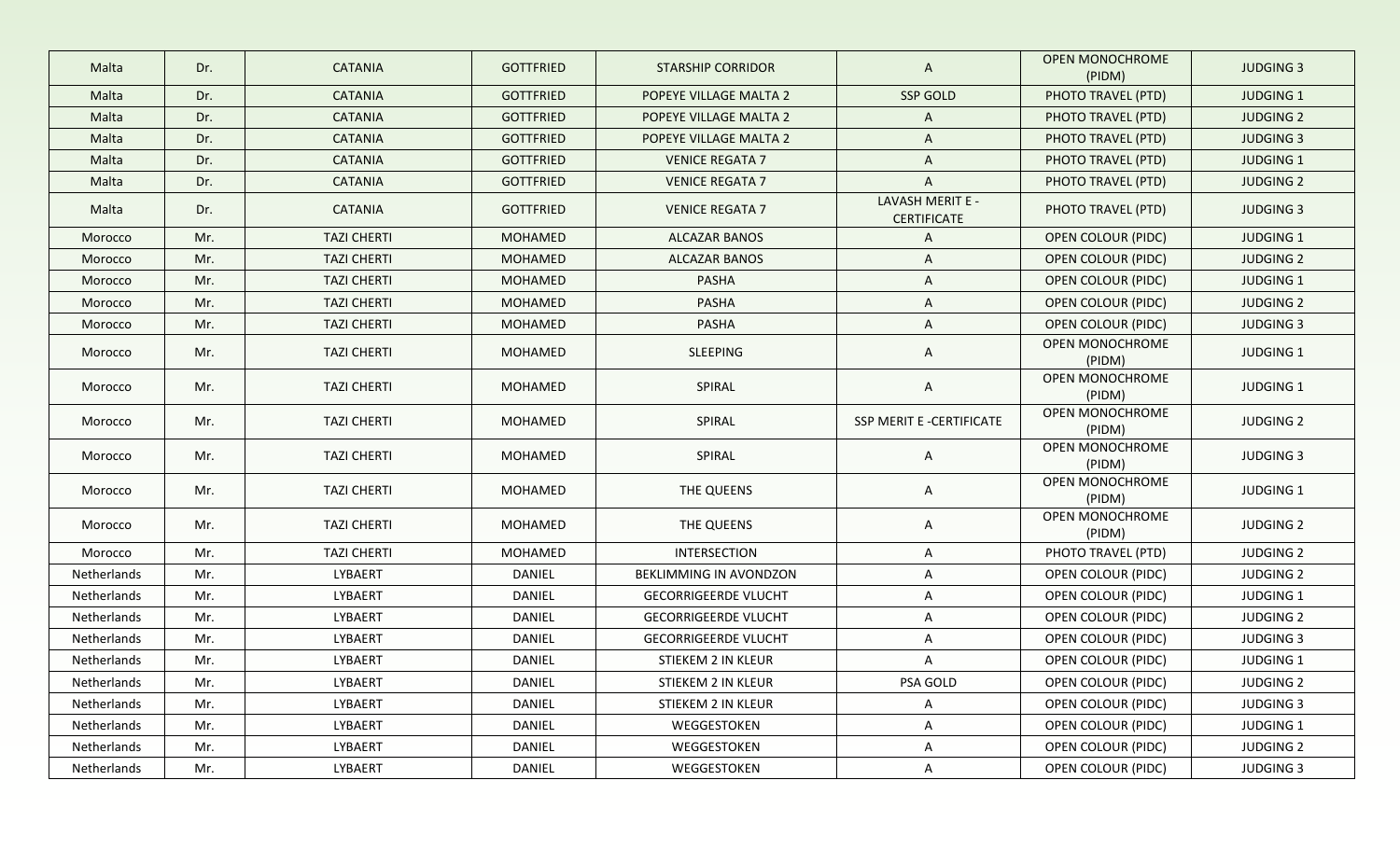| <b>Netherlands</b> | Mr. | <b>LYBAERT</b>      | <b>DANIEL</b> | AANSTARENDE KUIFMAKAKEN IN ZW | $\mathsf{A}$                    | <b>OPEN MONOCHROME</b><br>(PIDM) | <b>JUDGING 1</b> |
|--------------------|-----|---------------------|---------------|-------------------------------|---------------------------------|----------------------------------|------------------|
| Netherlands        | Mr. | LYBAERT             | <b>DANIEL</b> | AANSTARENDE KUIFMAKAKEN IN ZW | $\mathsf{A}$                    | <b>OPEN MONOCHROME</b><br>(PIDM) | <b>JUDGING 3</b> |
| Netherlands        | Mr. | LYBAERT             | <b>DANIEL</b> | BERENRUZIE IN ZWW             | $\mathsf{A}$                    | OPEN MONOCHROME<br>(PIDM)        | <b>JUDGING 1</b> |
| Netherlands        | Mr. | LYBAERT             | <b>DANIEL</b> | BERENRUZIE IN ZWW             | $\mathsf{A}$                    | OPEN MONOCHROME<br>(PIDM)        | <b>JUDGING 2</b> |
| Netherlands        | Mr. | LYBAERT             | <b>DANIEL</b> | BERENRUZIE IN ZWW             | $\mathsf{A}$                    | OPEN MONOCHROME<br>(PIDM)        | <b>JUDGING 3</b> |
| Netherlands        | Mr. | LYBAERT             | <b>DANIEL</b> | KUIFMAKAKENFAMILIE IN ZWW     | A                               | OPEN MONOCHROME<br>(PIDM)        | <b>JUDGING 1</b> |
| Netherlands        | Mr. | LYBAERT             | <b>DANIEL</b> | KUIFMAKAKENFAMILIE IN ZWW     | $\mathsf{A}$                    | OPEN MONOCHROME<br>(PIDM)        | <b>JUDGING 2</b> |
| <b>Netherlands</b> | Mr. | LYBAERT             | <b>DANIEL</b> | KUIFMAKAKENFAMILIE IN ZWW     | A                               | OPEN MONOCHROME<br>(PIDM)        | <b>JUDGING 3</b> |
| Netherlands        | Mr. | LYBAERT             | <b>DANIEL</b> | <b>MONO CONTPIEP</b>          | $\mathsf{A}$                    | <b>OPEN MONOCHROME</b><br>(PIDM) | <b>JUDGING 1</b> |
| Netherlands        | Mr. | LYBAERT             | DANIEL        | <b>MONO CONTPIEP</b>          | <b>PCLUB GOLD</b>               | OPEN MONOCHROME<br>(PIDM)        | <b>JUDGING 2</b> |
| <b>Netherlands</b> | Mr. | LYBAERT             | DANIEL        | <b>MONO CONTPIEP</b>          | PCLUB MERIT E -CERTIFICATE      | OPEN MONOCHROME<br>(PIDM)        | <b>JUDGING 3</b> |
| Netherlands        | Mr. | LYBAERT             | DANIEL        | <b>KROMMEWEG</b>              | $\mathsf{A}$                    | PHOTO TRAVEL (PTD)               | <b>JUDGING 2</b> |
| Netherlands        | Mr. | LYBAERT             | DANIEL        | KROMMEWEG                     | $\mathsf{A}$                    | PHOTO TRAVEL (PTD)               | <b>JUDGING 3</b> |
| Netherlands        | Mr. | LYBAERT             | DANIEL        | <b>ONWEER OP KOMST</b>        | $\mathsf{A}$                    | PHOTO TRAVEL (PTD)               | <b>JUDGING 1</b> |
| Netherlands        | Mr. | LYBAERT             | DANIEL        | <b>ONWEER OP KOMST</b>        | $\mathsf{A}$                    | PHOTO TRAVEL (PTD)               | <b>JUDGING 2</b> |
| Netherlands        | Mr. | LYBAERT             | DANIEL        | <b>ONWEER OP KOMST</b>        | A                               | PHOTO TRAVEL (PTD)               | <b>JUDGING 3</b> |
| Netherlands        | Mr. | LYBAERT             | DANIEL        | SCHERPENHEUVEL                | A                               | PHOTO TRAVEL (PTD)               | <b>JUDGING 2</b> |
| Netherlands        | Mr. | LYBAERT             | DANIEL        | SCHERPENHEUVEL                | $\mathsf{A}$                    | PHOTO TRAVEL (PTD)               | <b>JUDGING 3</b> |
| Netherlands        | Mr. | LYBAERT             | DANIEL        | WINTEROCHTEND                 | LAVASH MERIT E -<br>CERTIFICATE | PHOTO TRAVEL (PTD)               | JUDGING 1        |
| Netherlands        | Mr. | LYBAERT             | DANIEL        | <b>WINTEROCHTEND</b>          | A                               | PHOTO TRAVEL (PTD)               | <b>JUDGING 2</b> |
| Netherlands        | Mr. | LYBAERT             | DANIEL        | <b>WINTEROCHTEND</b>          | A                               | PHOTO TRAVEL (PTD)               | JUDGING 3        |
| Netherlands        | Mr. | TEN TUSSCHER        | ROB           | STAGE-23                      | A                               | OPEN COLOUR (PIDC)               | JUDGING 1        |
| Netherlands        | Mr. | TEN TUSSCHER        | ROB           | STAGE-23                      | $\mathsf{A}$                    | OPEN COLOUR (PIDC)               | <b>JUDGING 2</b> |
| Netherlands        | Mr. | <b>TEN TUSSCHER</b> | ROB           | STAGE-23                      | A                               | OPEN COLOUR (PIDC)               | <b>JUDGING 3</b> |
| Netherlands        | Mr. | TEN TUSSCHER        | ROB           | STAGE-24                      | A                               | OPEN COLOUR (PIDC)               | <b>JUDGING 3</b> |
| Netherlands        | Mr. | TEN TUSSCHER        | ROB           | CHURCH-JACOBUS-ENSCHEDE-02    | A                               | OPEN MONOCHROME<br>(PIDM)        | <b>JUDGING 2</b> |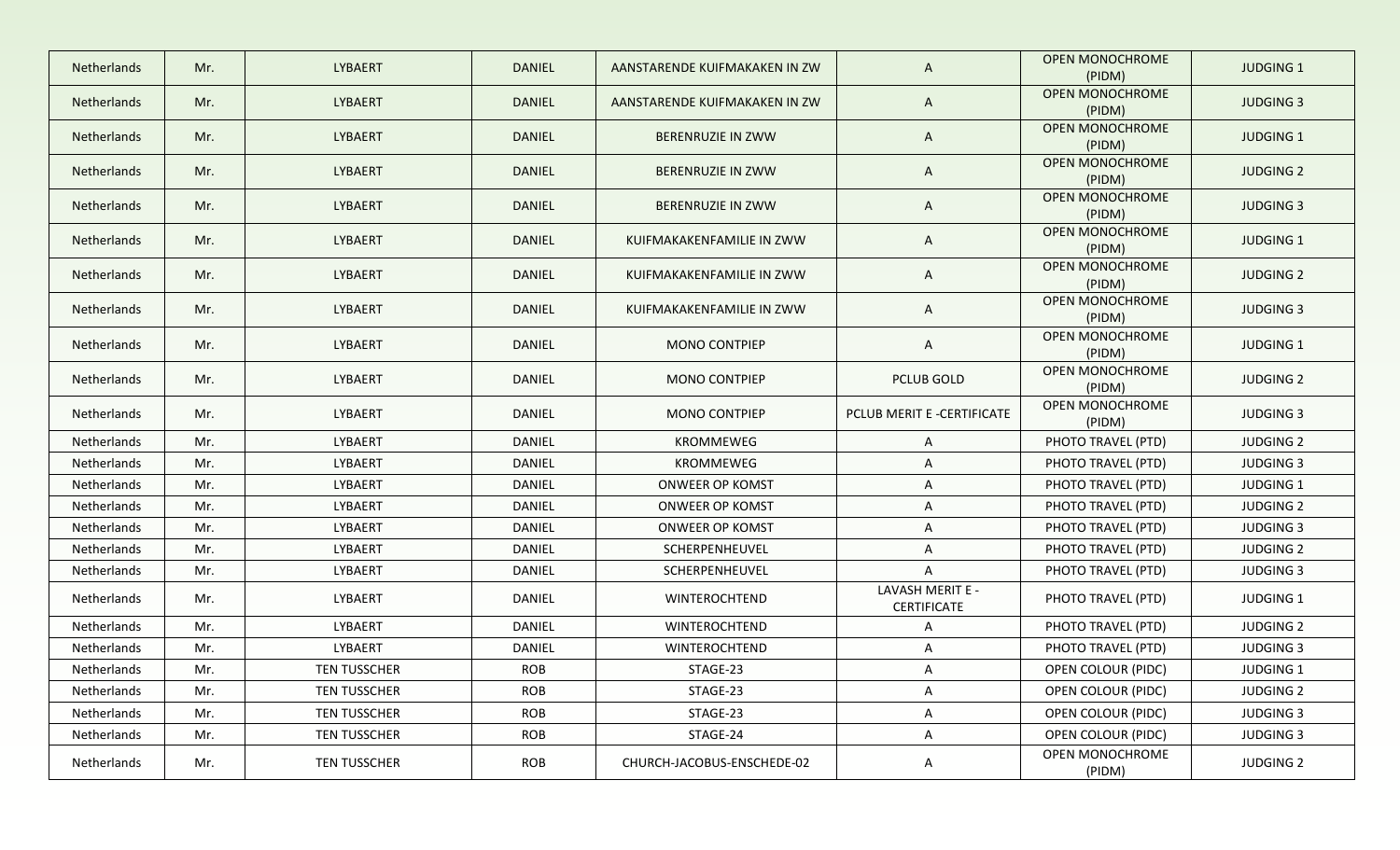| Netherlands | Mr. | <b>TEN TUSSCHER</b> | <b>ROB</b>              | CHURCH-JACOBUS-ENSCHEDE-02      | $\mathsf{A}$                                     | <b>OPEN MONOCHROME</b><br>(PIDM) | <b>JUDGING 3</b> |
|-------------|-----|---------------------|-------------------------|---------------------------------|--------------------------------------------------|----------------------------------|------------------|
| Netherlands | Mr. | <b>TEN TUSSCHER</b> | <b>ROB</b>              | WHITE-TAILED BALD EAGLE-01      | $\mathsf{A}$                                     | OPEN MONOCHROME<br>(PIDM)        | <b>JUDGING 1</b> |
| Netherlands | Mr. | <b>TEN TUSSCHER</b> | <b>ROB</b>              | WHITE-TAILED BALD EAGLE-01      | $\mathsf{A}$                                     | <b>OPEN MONOCHROME</b><br>(PIDM) | <b>JUDGING 3</b> |
| Norway      | Mr. | LYNGSTAD            | <b>REIDULV</b>          | <b>IN DOUBT</b>                 | $\mathsf{A}$                                     | <b>OPEN COLOUR (PIDC)</b>        | <b>JUDGING 1</b> |
| Norway      | Mr. | LYNGSTAD            | <b>REIDULV</b>          | <b>IN DOUBT</b>                 | $\mathsf{A}$                                     | <b>OPEN COLOUR (PIDC)</b>        | <b>JUDGING 2</b> |
| Norway      | Mr. | LYNGSTAD            | <b>REIDULV</b>          | <b>DUO</b>                      | $\mathsf{A}$                                     | OPEN MONOCHROME<br>(PIDM)        | <b>JUDGING 3</b> |
| Poland      | Mr. | KUCZYNSKI           | SEBASTIAN               | <b>COVID-19 TIME PORTRAIT 2</b> | $\mathsf{A}$                                     | <b>OPEN COLOUR (PIDC)</b>        | <b>JUDGING 2</b> |
| Poland      | Mr. | KUCZYNSKI           | SEBASTIAN               | SNOW 4M                         | $\mathsf{A}$                                     | <b>OPEN MONOCHROME</b><br>(PIDM) | <b>JUDGING 3</b> |
| Poland      | Mr. | KUCZYNSKI           | SEBASTIAN               | <b>BALTIC BEACH IN POLAND</b>   | $\mathsf{A}$                                     | PHOTO TRAVEL (PTD)               | <b>JUDGING 3</b> |
| Qatar       | Dr. | HASSAN              | AHMED<br>MOHAMED        | <b>BLUE BLANKET</b>             | $\mathsf{A}$                                     | <b>OPEN COLOUR (PIDC)</b>        | <b>JUDGING 1</b> |
| Qatar       | Dr. | <b>HASSAN</b>       | AHMED<br>MOHAMED        | <b>BLUE BLANKET</b>             | $\mathsf{A}$                                     | <b>OPEN COLOUR (PIDC)</b>        | <b>JUDGING 3</b> |
| Qatar       | Dr. | HASSAN              | AHMED<br>MOHAMED        | <b>BLUE FINGERS</b>             | SSP MERIT E -CERTIFICATE                         | <b>OPEN COLOUR (PIDC)</b>        | <b>JUDGING 1</b> |
| Qatar       | Dr. | HASSAN              | AHMED<br>MOHAMED        | <b>BLUE FINGERS</b>             | $\mathsf{A}$                                     | OPEN COLOUR (PIDC)               | <b>JUDGING 2</b> |
| Qatar       | Dr. | <b>HASSAN</b>       | AHMED<br>MOHAMED        | <b>BLUE FINGERS</b>             | $\mathsf{A}$                                     | OPEN COLOUR (PIDC)               | <b>JUDGING 3</b> |
| Qatar       | Dr. | HASSAN              | AHMED<br>MOHAMED        | <b>STICK FISHING</b>            | $\mathsf{A}$                                     | OPEN COLOUR (PIDC)               | <b>JUDGING 1</b> |
| Qatar       | Dr. | <b>HASSAN</b>       | AHMED<br>MOHAMED        | <b>STICK FISHING</b>            | $\mathsf{A}$                                     | OPEN COLOUR (PIDC)               | <b>JUDGING 2</b> |
| Qatar       | Dr. | HASSAN              | AHMED<br>MOHAMED        | FIVE FINGERS BW                 | PCLUB MERIT E -CERTIFICATE                       | OPEN MONOCHROME<br>(PIDM)        | JUDGING 1        |
| Qatar       | Dr. | HASSAN              | AHMED<br><b>MOHAMED</b> | <b>FIVE FINGERS BW</b>          | LAVASH MERIT E -<br><b>CERTIFICATE</b>           | OPEN MONOCHROME<br>(PIDM)        | <b>JUDGING 2</b> |
| Qatar       | Dr. | HASSAN              | AHMED<br>MOHAMED        | <b>FIVE FINGERS BW</b>          | <b>CHAIRMEN CHOICE E -</b><br><b>CERTIFICATE</b> | OPEN MONOCHROME<br>(PIDM)        | <b>JUDGING 3</b> |
| Qatar       | Dr. | HASSAN              | AHMED<br>MOHAMED        | FLOWER MUSEUM BW                | A                                                | OPEN MONOCHROME<br>(PIDM)        | <b>JUDGING 3</b> |
| Qatar       | Dr. | <b>HASSAN</b>       | AHMED<br>MOHAMED        | OLD SMILE                       | $\mathsf{A}$                                     | OPEN MONOCHROME<br>(PIDM)        | JUDGING 1        |
| Qatar       | Dr. | HASSAN              | AHMED<br>MOHAMED        | OLD SMILE                       | $\mathsf{A}$                                     | OPEN MONOCHROME<br>(PIDM)        | <b>JUDGING 2</b> |
| Qatar       | Dr. | HASSAN              | AHMED<br>MOHAMED        | <b>BLUE SAILOR</b>              | $\mathsf{A}$                                     | PHOTO TRAVEL (PTD)               | <b>JUDGING 2</b> |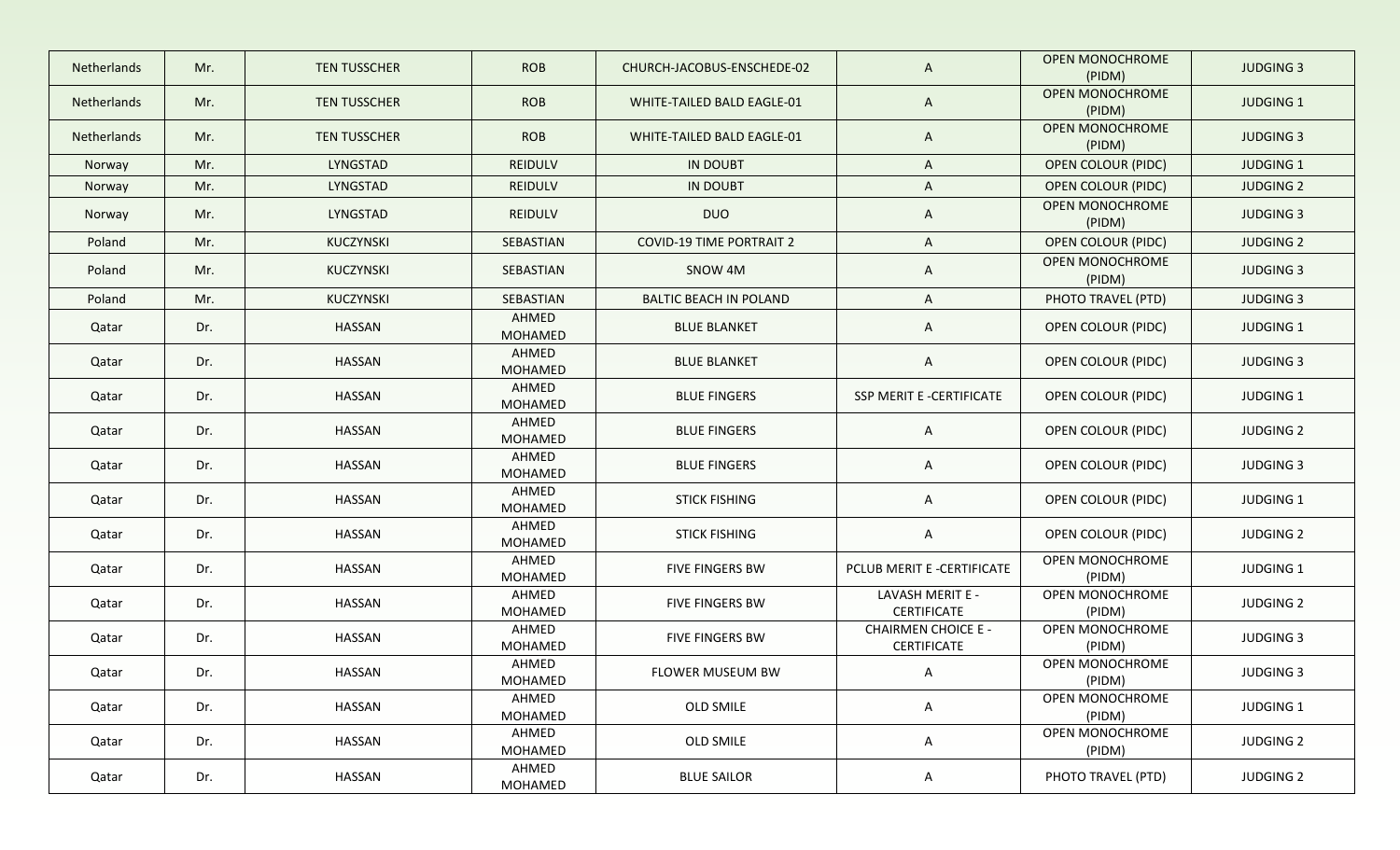| Qatar                  | Dr.  | <b>HASSAN</b> | AHMED<br><b>MOHAMED</b> | <b>CAMEL SHADOW</b>          | $\mathsf{A}$                    | PHOTO TRAVEL (PTD)        | <b>JUDGING 1</b> |
|------------------------|------|---------------|-------------------------|------------------------------|---------------------------------|---------------------------|------------------|
| Qatar                  | Dr.  | <b>HASSAN</b> | AHMED<br><b>MOHAMED</b> | <b>CAMEL SHADOW</b>          | $\mathsf{A}$                    | PHOTO TRAVEL (PTD)        | <b>JUDGING 2</b> |
| Qatar                  | Dr.  | <b>HASSAN</b> | AHMED<br><b>MOHAMED</b> | <b>CAMEL SHADOW</b>          | $\mathsf{A}$                    | PHOTO TRAVEL (PTD)        | <b>JUDGING 3</b> |
| Republic of<br>Ireland | Mrs. | <b>ROSIK</b>  | <b>BEATA</b>            | <b>ARIADNE S THREAD</b>      | $\mathsf{A}$                    | <b>OPEN COLOUR (PIDC)</b> | <b>JUDGING 1</b> |
| Republic of<br>Ireland | Mrs. | <b>ROSIK</b>  | <b>BEATA</b>            | <b>ARIADNE S THREAD</b>      | $\mathsf{A}$                    | <b>OPEN COLOUR (PIDC)</b> | <b>JUDGING 2</b> |
| Republic of<br>Ireland | Mrs. | <b>ROSIK</b>  | <b>BEATA</b>            | <b>ARIADNE S THREAD</b>      | $\mathsf{A}$                    | <b>OPEN COLOUR (PIDC)</b> | <b>JUDGING 3</b> |
| Republic of<br>Ireland | Mrs. | <b>ROSIK</b>  | <b>BEATA</b>            | <b>GIRL WITH ONIONS</b>      | $\mathsf{A}$                    | <b>OPEN COLOUR (PIDC)</b> | <b>JUDGING 1</b> |
| Republic of<br>Ireland | Mrs. | <b>ROSIK</b>  | <b>BEATA</b>            | <b>GIRL WITH ONIONS</b>      | $\mathsf{A}$                    | <b>OPEN COLOUR (PIDC)</b> | <b>JUDGING 2</b> |
| Republic of<br>Ireland | Mrs. | <b>ROSIK</b>  | <b>BEATA</b>            | <b>GIRL WITH ONIONS</b>      | SSP GOLD                        | OPEN COLOUR (PIDC)        | <b>JUDGING 3</b> |
| Republic of<br>Ireland | Mrs. | <b>ROSIK</b>  | <b>BEATA</b>            | THE DANDELION                | $\mathsf{A}$                    | <b>OPEN COLOUR (PIDC)</b> | <b>JUDGING 1</b> |
| Republic of<br>Ireland | Mrs. | <b>ROSIK</b>  | <b>BEATA</b>            | THE DANDELION                | $\mathsf{A}$                    | OPEN COLOUR (PIDC)        | <b>JUDGING 2</b> |
| Republic of<br>Ireland | Mrs. | <b>ROSIK</b>  | <b>BEATA</b>            | THE DANDELION                | $\mathsf{A}$                    | OPEN COLOUR (PIDC)        | <b>JUDGING 3</b> |
| Republic of<br>Ireland | Mrs. | <b>ROSIK</b>  | <b>BEATA</b>            | TREE OF LIFE                 | PCLUB GOLD                      | OPEN COLOUR (PIDC)        | <b>JUDGING 1</b> |
| Republic of<br>Ireland | Mrs. | <b>ROSIK</b>  | <b>BEATA</b>            | TREE OF LIFE                 | SSP GOLD                        | OPEN COLOUR (PIDC)        | <b>JUDGING 2</b> |
| Republic of<br>Ireland | Mrs. | <b>ROSIK</b>  | <b>BEATA</b>            | TREE OF LIFE                 | $\mathsf{A}$                    | OPEN COLOUR (PIDC)        | <b>JUDGING 3</b> |
| Republic of<br>Ireland | Mrs. | <b>ROSIK</b>  | <b>BEATA</b>            | A WHITER SHADE OF PALE       | LAVASH MERIT E -<br>CERTIFICATE | OPEN MONOCHROME<br>(PIDM) | <b>JUDGING 1</b> |
| Republic of<br>Ireland | Mrs. | <b>ROSIK</b>  | <b>BEATA</b>            | A WHITER SHADE OF PALE       | $\mathsf{A}$                    | OPEN MONOCHROME<br>(PIDM) | <b>JUDGING 2</b> |
| Republic of<br>Ireland | Mrs. | <b>ROSIK</b>  | <b>BEATA</b>            | A WHITER SHADE OF PALE       | A                               | OPEN MONOCHROME<br>(PIDM) | <b>JUDGING 3</b> |
| Republic of<br>Ireland | Mrs. | <b>ROSIK</b>  | <b>BEATA</b>            | <b>GIRL WITH A SUNFLOWER</b> | $\mathsf{A}$                    | OPEN MONOCHROME<br>(PIDM) | JUDGING 1        |
| Republic of<br>Ireland | Mrs. | <b>ROSIK</b>  | <b>BEATA</b>            | <b>GIRL WITH A SUNFLOWER</b> | $\mathsf{A}$                    | OPEN MONOCHROME<br>(PIDM) | <b>JUDGING 2</b> |
| Republic of<br>Ireland | Mrs. | <b>ROSIK</b>  | <b>BEATA</b>            | <b>GIRL WITH A SUNFLOWER</b> | PCLUB MERIT E -CERTIFICATE      | OPEN MONOCHROME<br>(PIDM) | <b>JUDGING 3</b> |
| Republic of            | Mrs. | <b>ROSIK</b>  | <b>BEATA</b>            | RENAISSANCE CHILD            | $\mathsf{A}$                    | OPEN MONOCHROME           | JUDGING 1        |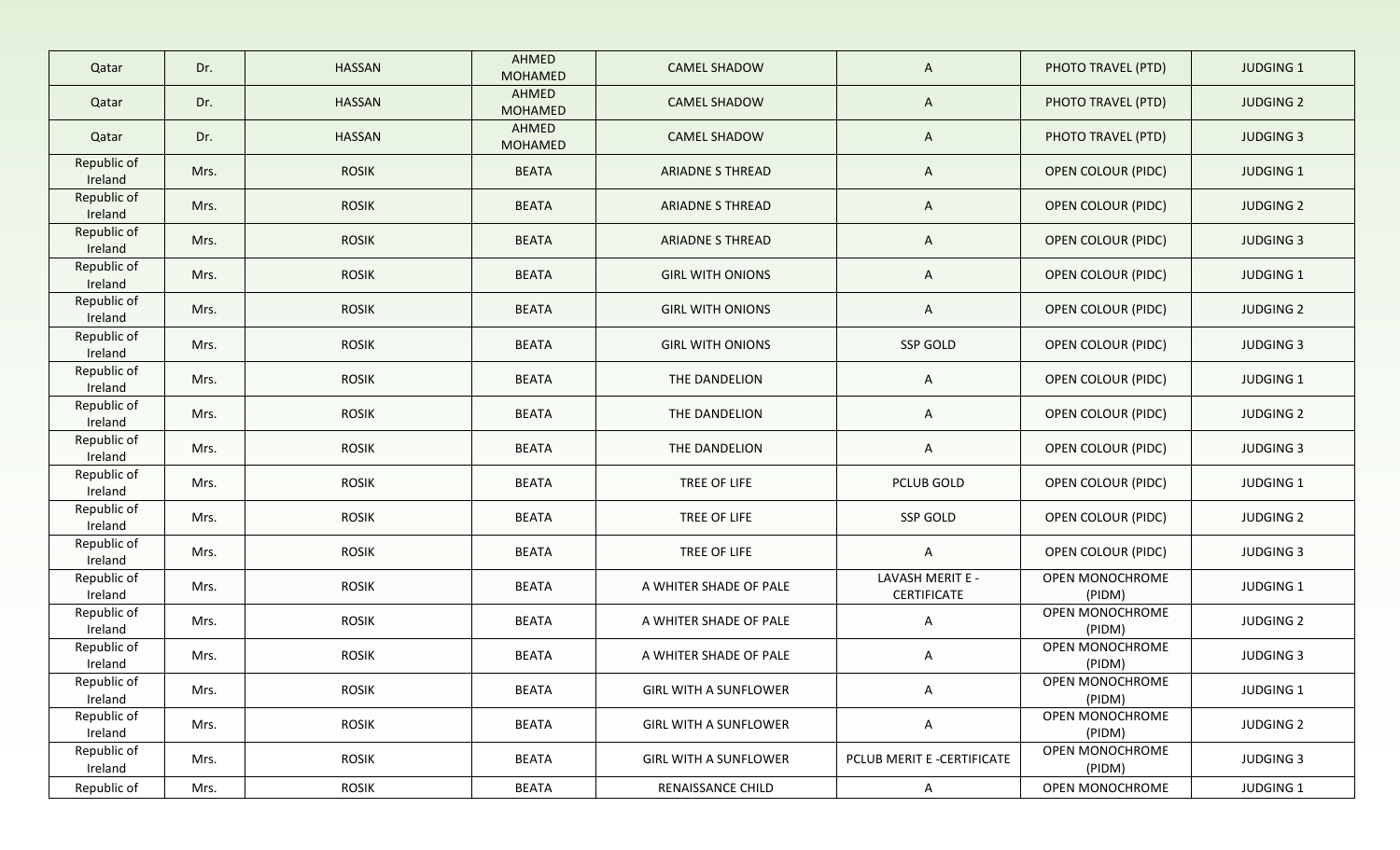| Ireland                |      |              |                |                           |                                        | (PIDM)                    |                  |
|------------------------|------|--------------|----------------|---------------------------|----------------------------------------|---------------------------|------------------|
| Republic of<br>Ireland | Mrs. | <b>ROSIK</b> | <b>BEATA</b>   | <b>RENAISSANCE CHILD</b>  | $\mathsf{A}$                           | OPEN MONOCHROME<br>(PIDM) | <b>JUDGING 2</b> |
| Republic of<br>Ireland | Mrs. | <b>ROSIK</b> | <b>BEATA</b>   | RENAISSANCE CHILD         | $\mathsf{A}$                           | OPEN MONOCHROME<br>(PIDM) | <b>JUDGING 3</b> |
| Republic of<br>Ireland | Mrs. | <b>ROSIK</b> | <b>BEATA</b>   | THE PARALLEL WORLDS       | $\mathsf{A}$                           | OPEN MONOCHROME<br>(PIDM) | <b>JUDGING 1</b> |
| Republic of<br>Ireland | Mrs. | <b>ROSIK</b> | <b>BEATA</b>   | THE PARALLEL WORLDS       | SSP MERIT E -CERTIFICATE               | OPEN MONOCHROME<br>(PIDM) | <b>JUDGING 2</b> |
| Republic of<br>Ireland | Mrs. | <b>ROSIK</b> | <b>BEATA</b>   | THE PARALLEL WORLDS       | $\mathsf{A}$                           | OPEN MONOCHROME<br>(PIDM) | <b>JUDGING 3</b> |
| Romania                | Mr.  | <b>ARCU</b>  | <b>CATALIN</b> | <b>BLACK NOBILITY</b>     | $\mathsf{A}$                           | <b>OPEN COLOUR (PIDC)</b> | <b>JUDGING 2</b> |
| Romania                | Mr.  | ARCU         | <b>CATALIN</b> | <b>BLACK NOBILITY</b>     | LAVASH MERIT E -<br><b>CERTIFICATE</b> | <b>OPEN COLOUR (PIDC)</b> | <b>JUDGING 3</b> |
| Romania                | Mr.  | ARCU         | <b>CATALIN</b> | OUT OF PLACE              | A                                      | <b>OPEN COLOUR (PIDC)</b> | <b>JUDGING 2</b> |
| Romania                | Mr.  | ARCU         | <b>CATALIN</b> | <b>RELATIONSHIP FLAWS</b> | $\mathsf{A}$                           | OPEN COLOUR (PIDC)        | <b>JUDGING 2</b> |
| Romania                | Mr.  | ARCU         | <b>CATALIN</b> | <b>RELATIONSHIP FLAWS</b> | $\overline{A}$                         | OPEN COLOUR (PIDC)        | <b>JUDGING 3</b> |
| Romania                | Mr.  | ARCU         | CATALIN        | THE MUSIC OF THE SOUL     | SSP MERIT E -CERTIFICATE               | OPEN COLOUR (PIDC)        | <b>JUDGING 2</b> |
| Romania                | Mr.  | ARCU         | <b>CATALIN</b> | THE MUSIC OF THE SOUL     | $\mathsf{A}$                           | OPEN COLOUR (PIDC)        | <b>JUDGING 3</b> |
| Romania                | Mr.  | ARCU         | CATALIN        | THE ESSENCE OF LIFE       | $\mathsf{A}$                           | OPEN MONOCHROME<br>(PIDM) | <b>JUDGING 2</b> |
| Romania                | Mr.  | ARCU         | <b>CATALIN</b> | <b>BLUE HOUR</b>          | $\mathsf{A}$                           | PHOTO TRAVEL (PTD)        | <b>JUDGING 3</b> |
| Romania                | Mr.  | GABOR        | OVIDIU         | ANDREEA WITH TALISMAN     | $\mathsf{A}$                           | OPEN COLOUR (PIDC)        | <b>JUDGING 1</b> |
| Romania                | Mr.  | GABOR        | <b>OVIDIU</b>  | ANDREEA WITH TALISMAN     | SSP MERIT E -CERTIFICATE               | OPEN COLOUR (PIDC)        | <b>JUDGING 2</b> |
| Romania                | Mr.  | <b>GABOR</b> | OVIDIU         | ANDREEA WITH TALISMAN     | $\mathsf{A}$                           | OPEN COLOUR (PIDC)        | <b>JUDGING 3</b> |
| Romania                | Mr.  | <b>GABOR</b> | OVIDIU         | <b>CARINA</b>             | A                                      | OPEN COLOUR (PIDC)        | <b>JUDGING 2</b> |
| Romania                | Mr.  | <b>GABOR</b> | OVIDIU         | <b>CARINA</b>             | A                                      | OPEN COLOUR (PIDC)        | <b>JUDGING 3</b> |
| Romania                | Mr.  | <b>GABOR</b> | OVIDIU         | MIRUNA ICE PRINCESS       | $\mathsf{A}$                           | OPEN COLOUR (PIDC)        | <b>JUDGING 1</b> |
| Romania                | Mr.  | GABOR        | OVIDIU         | MIRUNA ICE PRINCESS       | A                                      | OPEN COLOUR (PIDC)        | <b>JUDGING 2</b> |
| Romania                | Mr.  | GABOR        | OVIDIU         | MIRUNA ICE PRINCESS       | $\mathsf{A}$                           | OPEN COLOUR (PIDC)        | <b>JUDGING 3</b> |
| Romania                | Mr.  | <b>GABOR</b> | OVIDIU         | <b>TATIANA</b>            | A                                      | OPEN COLOUR (PIDC)        | <b>JUDGING 2</b> |
| Romania                | Mr.  | GABOR        | <b>OVIDIU</b>  | TATIANA                   | A                                      | OPEN COLOUR (PIDC)        | JUDGING 3        |
| Romania                | Mr.  | GABOR        | OVIDIU         | MERMAID                   | A                                      | OPEN MONOCHROME<br>(PIDM) | JUDGING 1        |
| Romania                | Mr.  | GABOR        | OVIDIU         | <b>MERMAID</b>            | PCLUB MERIT E -CERTIFICATE             | OPEN MONOCHROME<br>(PIDM) | <b>JUDGING 2</b> |
| Romania                | Mr.  | GABOR        | OVIDIU         | MERMAID                   | $\mathsf{A}$                           | OPEN MONOCHROME<br>(PIDM) | <b>JUDGING 3</b> |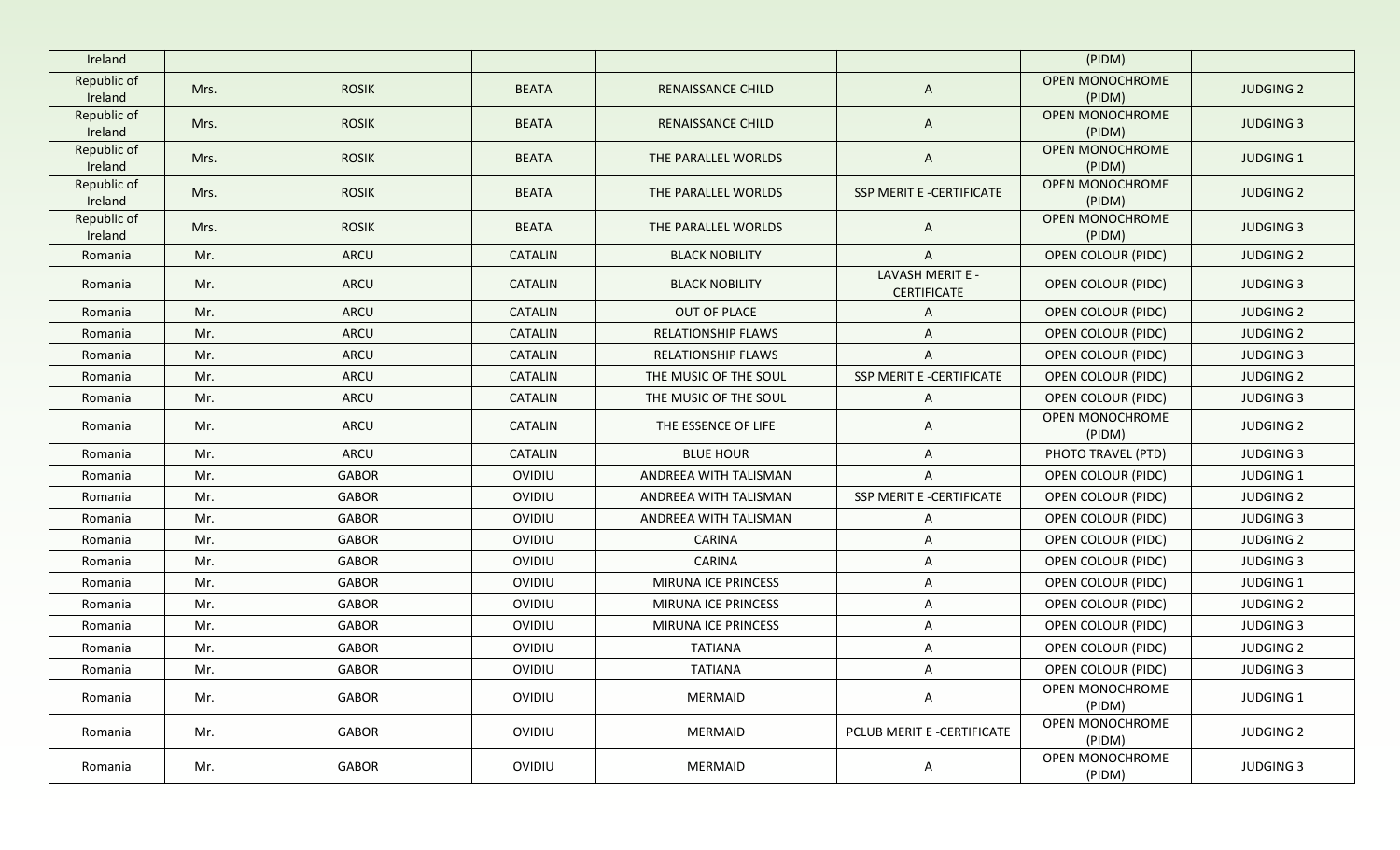|         |     |              |                  |                              |                                           | <b>OPEN MONOCHROME</b>           |                  |
|---------|-----|--------------|------------------|------------------------------|-------------------------------------------|----------------------------------|------------------|
| Romania | Mr. | <b>GABOR</b> | OVIDIU           | <b>MIRUNA PROFILE</b>        | A                                         | (PIDM)                           | <b>JUDGING 1</b> |
| Romania | Mr. | <b>GABOR</b> | OVIDIU           | <b>MIRUNA PROFILE</b>        | $\mathsf{A}$                              | OPEN MONOCHROME<br>(PIDM)        | <b>JUDGING 2</b> |
| Romania | Mr. | <b>GABOR</b> | OVIDIU           | <b>ROXANNE</b>               | $\mathsf{A}$                              | <b>OPEN MONOCHROME</b><br>(PIDM) | <b>JUDGING 1</b> |
| Romania | Mr. | <b>GABOR</b> | OVIDIU           | <b>ROXANNE</b>               | A                                         | OPEN MONOCHROME<br>(PIDM)        | <b>JUDGING 2</b> |
| Romania | Mr. | <b>GABOR</b> | OVIDIU           | ROXANNE                      | A                                         | OPEN MONOCHROME<br>(PIDM)        | <b>JUDGING 3</b> |
| Romania | Mr. | <b>GABOR</b> | OVIDIU           | <b>WINTER COTTAGE</b>        | A                                         | OPEN MONOCHROME<br>(PIDM)        | JUDGING 1        |
| Romania | Mr. | <b>GABOR</b> | OVIDIU           | <b>WINTER COTTAGE</b>        | A                                         | OPEN MONOCHROME<br>(PIDM)        | <b>JUDGING 3</b> |
| Romania | Mr. | <b>GABOR</b> | OVIDIU           | <b>BLED ASUMPTION CHURCH</b> | A                                         | PHOTO TRAVEL (PTD)               | <b>JUDGING 1</b> |
| Romania | Mr. | <b>GABOR</b> | OVIDIU           | <b>BLED ASUMPTION CHURCH</b> | A                                         | PHOTO TRAVEL (PTD)               | <b>JUDGING 2</b> |
| Romania | Mr. | <b>GABOR</b> | OVIDIU           | <b>BLED ASUMPTION CHURCH</b> | PCLUB MERIT E -CERTIFICATE                | PHOTO TRAVEL (PTD)               | <b>JUDGING 3</b> |
| Romania | Mr. | <b>GABOR</b> | OVIDIU           | <b>BUDAPEST CHAIN BRIDGE</b> | PCLUB GOLD                                | PHOTO TRAVEL (PTD)               | <b>JUDGING 1</b> |
| Romania | Mr. | <b>GABOR</b> | OVIDIU           | <b>BUDAPEST CHAIN BRIDGE</b> | A                                         | PHOTO TRAVEL (PTD)               | <b>JUDGING 2</b> |
| Romania | Mr. | <b>GABOR</b> | OVIDIU           | ROMANIAN GRANDMOTHER         | A                                         | PHOTO TRAVEL (PTD)               | JUDGING 1        |
| Romania | Mr. | <b>GABOR</b> | OVIDIU           | ROMANIAN GRANDMOTHER         | A                                         | PHOTO TRAVEL (PTD)               | <b>JUDGING 2</b> |
| Romania | Mr. | POP          | OVI D            | 3D                           | A                                         | OPEN COLOUR (PIDC)               | JUDGING 1        |
| Romania | Mr. | POP          | OVI D            | 3D                           | A                                         | OPEN COLOUR (PIDC)               | <b>JUDGING 2</b> |
| Romania | Mr. | POP          | OVI D            | 3D                           | <b>CHAIRMEN CHOICE E -</b><br>CERTIFICATE | OPEN COLOUR (PIDC)               | JUDGING 3        |
| Romania | Mr. | POP          | OVI D            | <b>GET THE BALANCE RIGHT</b> | A                                         | OPEN COLOUR (PIDC)               | <b>JUDGING 1</b> |
| Romania | Mr. | POP          | OVI <sub>D</sub> | <b>GET THE BALANCE RIGHT</b> | A                                         | OPEN COLOUR (PIDC)               | <b>JUDGING 2</b> |
| Romania | Mr. | POP          | OVI D            | <b>GET THE BALANCE RIGHT</b> | A                                         | OPEN COLOUR (PIDC)               | <b>JUDGING 3</b> |
| Romania | Mr. | <b>POP</b>   | OVI D            | SHOW MUST GO ON              | A                                         | OPEN COLOUR (PIDC)               | <b>JUDGING 3</b> |
| Romania | Mr. | POP          | OVI D            | ALIVE                        | A                                         | OPEN MONOCHROME<br>(PIDM)        | JUDGING 1        |
| Romania | Mr. | POP          | OVI D            | ALIVE                        | A                                         | OPEN MONOCHROME<br>(PIDM)        | <b>JUDGING 2</b> |
| Romania | Mr. | POP          | OVI D            | ALIVE                        | PCLUB MERIT E -CERTIFICATE                | OPEN MONOCHROME<br>(PIDM)        | <b>JUDGING 3</b> |
| Romania | Mr. | POP          | OVI D            | NEW STAGES 02                | A                                         | OPEN MONOCHROME<br>(PIDM)        | JUDGING 1        |
| Romania | Mr. | POP          | OVI D            | NEW STAGES 02                | A                                         | OPEN MONOCHROME<br>(PIDM)        | <b>JUDGING 2</b> |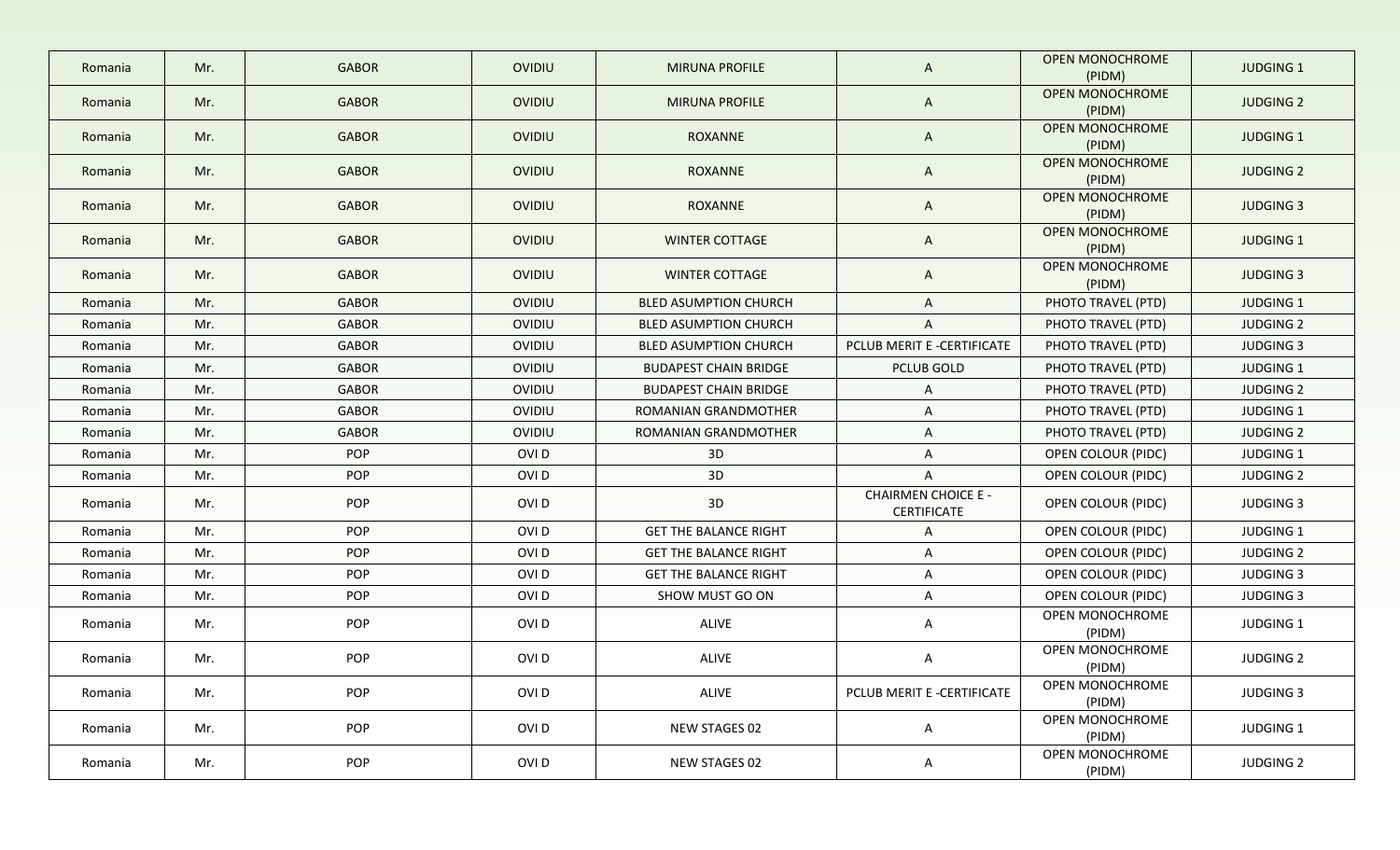| Romania               | Mr. | POP        | OVI <sub>D</sub> | <b>NEW STAGES 02</b>             | $\mathsf{A}$                                     | <b>OPEN MONOCHROME</b><br>(PIDM) | <b>JUDGING 3</b> |
|-----------------------|-----|------------|------------------|----------------------------------|--------------------------------------------------|----------------------------------|------------------|
| Romania               | Mr. | POP        | OVI <sub>D</sub> | WAITING FOR THE NIGHT BOAT       | <b>SSP MERIT E -CERTIFICATE</b>                  | <b>OPEN MONOCHROME</b><br>(PIDM) | <b>JUDGING 1</b> |
| Romania               | Mr. | POP        | OVI D            | WAITING FOR THE NIGHT BOAT       | <b>LAVASH GOLD</b>                               | <b>OPEN MONOCHROME</b><br>(PIDM) | <b>JUDGING 2</b> |
| Romania               | Mr. | POP        | OVI D            | WAITING FOR THE NIGHT BOAT       | $\mathsf{A}$                                     | OPEN MONOCHROME<br>(PIDM)        | <b>JUDGING 3</b> |
| Romania               | Mr. | POP        | OVI <sub>D</sub> | <b>ISLAND IN THE SNOW</b>        | $\mathsf{A}$                                     | PHOTO TRAVEL (PTD)               | <b>JUDGING 1</b> |
| Romania               | Mr. | POP        | OVI <sub>D</sub> | <b>ISLAND IN THE SNOW</b>        | A                                                | PHOTO TRAVEL (PTD)               | <b>JUDGING 2</b> |
| Romania               | Mr. | POP        | OVI <sub>D</sub> | <b>ISLAND IN THE SNOW</b>        | A                                                | PHOTO TRAVEL (PTD)               | <b>JUDGING 3</b> |
| Romania               | Mr. | POP        | OVI <sub>D</sub> | THE SIGN                         | A                                                | PHOTO TRAVEL (PTD)               | <b>JUDGING 1</b> |
| Romania               | Mr. | POP        | OVI <sub>D</sub> | THE SIGN                         | $\mathsf{A}$                                     | PHOTO TRAVEL (PTD)               | <b>JUDGING 2</b> |
| Romania               | Mr. | POP        | OVI D            | THE SIGN                         | $\mathsf{A}$                                     | PHOTO TRAVEL (PTD)               | <b>JUDGING 3</b> |
| Romania               | Mr. | POP        | OVI D            | <b>WORKING THE LAND OF FAITH</b> | <b>CHAIRMEN CHOICE E -</b><br><b>CERTIFICATE</b> | PHOTO TRAVEL (PTD)               | <b>JUDGING 1</b> |
| Romania               | Mr. | POP        | OVI <sub>D</sub> | <b>WORKING THE LAND OF FAITH</b> | SSP MERIT E -CERTIFICATE                         | PHOTO TRAVEL (PTD)               | <b>JUDGING 2</b> |
| Romania               | Mr. | POP        | OVI <sub>D</sub> | <b>WORKING THE LAND OF FAITH</b> | $\mathsf{A}$                                     | PHOTO TRAVEL (PTD)               | <b>JUDGING 3</b> |
| Russian<br>Federation | Mr. | KANUNNIKOV | <b>VIKTOR</b>    | <b>AUTUMN STILL LIFE 14</b>      | $\mathsf{A}$                                     | <b>OPEN COLOUR (PIDC)</b>        | <b>JUDGING 2</b> |
| Russian<br>Federation | Mr. | KANUNNIKOV | <b>VIKTOR</b>    | STILL LIFE WITH ASHBERRY 1       | $\mathsf{A}$                                     | OPEN COLOUR (PIDC)               | <b>JUDGING 2</b> |
| Russian<br>Federation | Mr. | KANUNNIKOV | <b>VIKTOR</b>    | STILL LIFE WITH ASHBERRY 1       | $\mathsf{A}$                                     | OPEN COLOUR (PIDC)               | <b>JUDGING 3</b> |
| Russian<br>Federation | Mr. | KANUNNIKOV | <b>VIKTOR</b>    | STILL LIFE WITH ASHBERRY 2       | $\mathsf{A}$                                     | OPEN COLOUR (PIDC)               | <b>JUDGING 1</b> |
| Russian<br>Federation | Mr. | KANUNNIKOV | <b>VIKTOR</b>    | STILL LIFE WITH ASHBERRY 2       | $\mathsf{A}$                                     | OPEN COLOUR (PIDC)               | <b>JUDGING 2</b> |
| Russian<br>Federation | Mr. | KANUNNIKOV | <b>VIKTOR</b>    | STILL LIFE WITH ASHBERRY 2       | PCLUB MERIT E -CERTIFICATE                       | OPEN COLOUR (PIDC)               | <b>JUDGING 3</b> |
| Russian<br>Federation | Mr. | KANUNNIKOV | <b>VIKTOR</b>    | STILL LIFE WITH RED BERRY 3      | $\mathsf{A}$                                     | OPEN COLOUR (PIDC)               | <b>JUDGING 1</b> |
| Russian<br>Federation | Mr. | KANUNNIKOV | <b>VIKTOR</b>    | STILL LIFE WITH RED BERRY 3      | $\mathsf{A}$                                     | OPEN COLOUR (PIDC)               | <b>JUDGING 2</b> |
| Russian<br>Federation | Mr. | KANUNNIKOV | <b>VIKTOR</b>    | STILL LIFE WITH RED BERRY 3      | $\mathsf{A}$                                     | OPEN COLOUR (PIDC)               | <b>JUDGING 3</b> |
| Russian<br>Federation | Mr. | KANUNNIKOV | <b>VIKTOR</b>    | <b>AUTUMN STILL LIFE 17</b>      | $\mathsf{A}$                                     | OPEN MONOCHROME<br>(PIDM)        | <b>JUDGING 3</b> |
| Russian<br>Federation | Mr. | KANUNNIKOV | <b>VIKTOR</b>    | <b>BRICK FACTORY 22</b>          | $\mathsf{A}$                                     | PHOTO TRAVEL (PTD)               | <b>JUDGING 1</b> |
| Russian               | Mr. | KANUNNIKOV | <b>VIKTOR</b>    | <b>BRICK FACTORY 7</b>           | SSP MERIT E -CERTIFICATE                         | PHOTO TRAVEL (PTD)               | JUDGING 1        |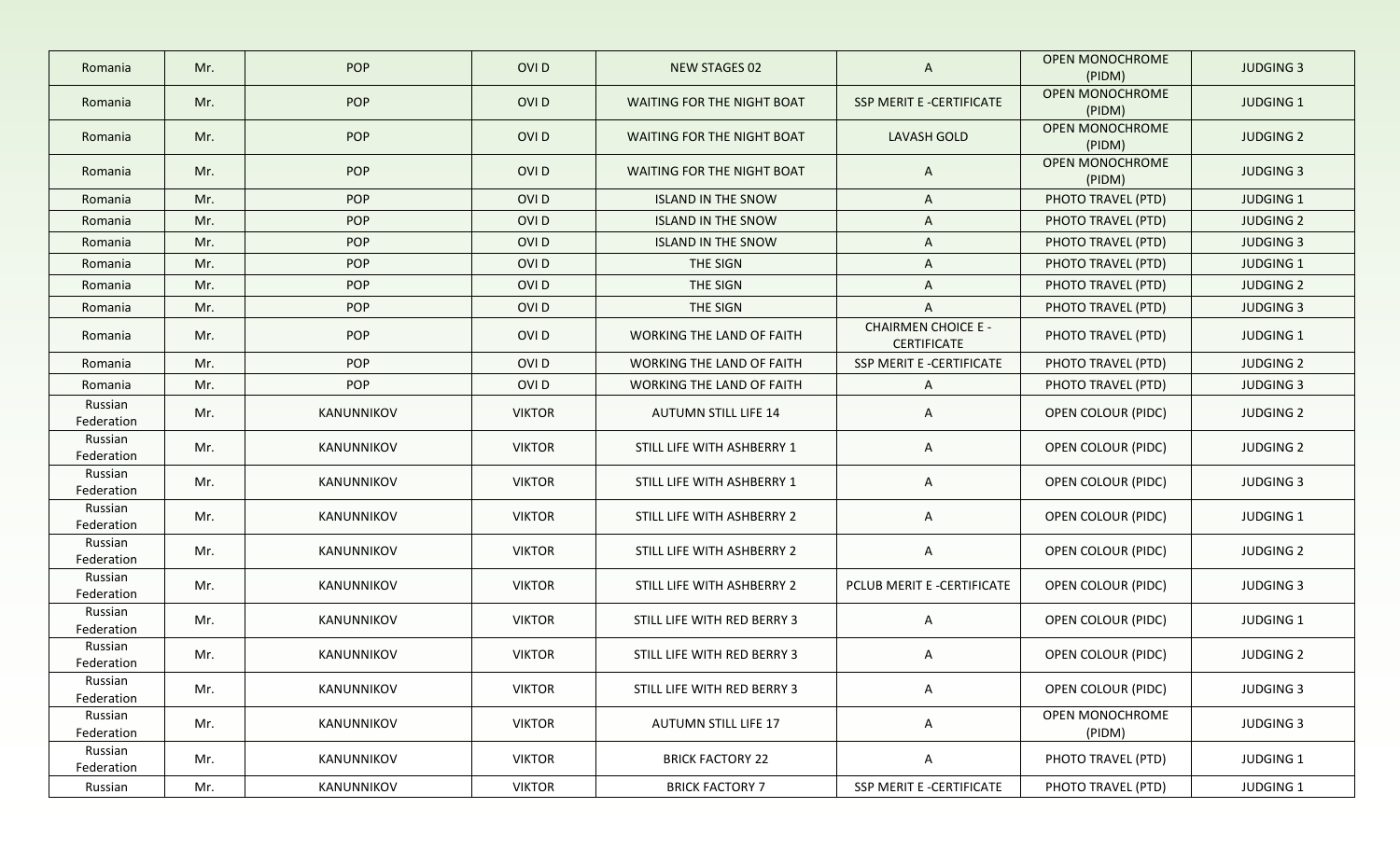| Federation            |     |             |                            |                                |                            |                           |                  |
|-----------------------|-----|-------------|----------------------------|--------------------------------|----------------------------|---------------------------|------------------|
| Russian<br>Federation | Mr. | KANUNNIKOV  | <b>VIKTOR</b>              | <b>BRICK FACTORY 7</b>         | $\mathsf{A}$               | PHOTO TRAVEL (PTD)        | <b>JUDGING 2</b> |
| Russian<br>Federation | Mr. | KANUNNIKOV  | <b>VIKTOR</b>              | <b>BRICK FACTORY 7</b>         | $\mathsf{A}$               | PHOTO TRAVEL (PTD)        | <b>JUDGING 3</b> |
| Singapore             | Mr. | <b>CHNG</b> | <b>KIM YIANG</b>           | <b>COUNTRYSIDE TRAILS 3</b>    | $\mathsf{A}$               | <b>OPEN COLOUR (PIDC)</b> | <b>JUDGING 1</b> |
| Singapore             | Mr. | <b>CHNG</b> | <b>KIM YIANG</b>           | <b>COUNTRYSIDE TRAILS 3</b>    | $\mathsf{A}$               | <b>OPEN COLOUR (PIDC)</b> | <b>JUDGING 2</b> |
| Singapore             | Mr. | <b>CHNG</b> | <b>KIM YIANG</b>           | <b>RUINS OF ANCIENT CITY 1</b> | $\mathsf{A}$               | <b>OPEN COLOUR (PIDC)</b> | <b>JUDGING 1</b> |
| Singapore             | Mr. | <b>CHNG</b> | <b>KIM YIANG</b>           | <b>FISHERMAN 1</b>             | $\mathsf{A}$               | OPEN MONOCHROME<br>(PIDM) | <b>JUDGING 1</b> |
| Singapore             | Mr. | <b>CHNG</b> | <b>KIM YIANG</b>           | <b>FISHERMAN 1</b>             | $\mathsf{A}$               | OPEN MONOCHROME<br>(PIDM) | <b>JUDGING 3</b> |
| Singapore             | Mr. | <b>CHNG</b> | <b>KIM YIANG</b>           | <b>FLOATING NET 7</b>          | $\mathsf{A}$               | OPEN MONOCHROME<br>(PIDM) | <b>JUDGING 3</b> |
| Singapore             | Mr. | <b>CHNG</b> | <b>KIM YIANG</b>           | WELDING 1                      | $\mathsf{A}$               | OPEN MONOCHROME<br>(PIDM) | <b>JUDGING 1</b> |
| Singapore             | Mr. | <b>CHNG</b> | KIM YIANG                  | WELDING 1                      | $\mathsf{A}$               | OPEN MONOCHROME<br>(PIDM) | <b>JUDGING 2</b> |
| Singapore             | Mr. | <b>CHNG</b> | KIM YIANG                  | WELDING 1                      | A                          | OPEN MONOCHROME<br>(PIDM) | <b>JUDGING 3</b> |
| Singapore             | Mr. | <b>CHNG</b> | <b>KIM YIANG</b>           | MINORITY PERFORMANCE 1         | $\mathsf{A}$               | PHOTO TRAVEL (PTD)        | <b>JUDGING 3</b> |
| Singapore             | Mr. | <b>CHNG</b> | <b>KIM YIANG</b>           | <b>RIVERSIDE SNACK BAR 1</b>   | A                          | PHOTO TRAVEL (PTD)        | <b>JUDGING 1</b> |
| Singapore             | Mr. | <b>CHNG</b> | <b>KIM YIANG</b>           | RIVERSIDE SNACK BAR 1          | $\mathsf{A}$               | PHOTO TRAVEL (PTD)        | <b>JUDGING 3</b> |
| Singapore             | Mr. | <b>HENG</b> | <b>ZEE KEK</b>             | <b>CORRIDOR</b>                | A                          | OPEN COLOUR (PIDC)        | <b>JUDGING 2</b> |
| Singapore             | Mr. | <b>HENG</b> | <b>ZEE KEK</b>             | <b>LIGHT AND SMOKE</b>         | A                          | PHOTO TRAVEL (PTD)        | <b>JUDGING 2</b> |
| Singapore             | Mr. | SEAH        | WEE MENG<br>MICHAEL        | MIJA COPY1                     | $\mathsf{A}$               | OPEN COLOUR (PIDC)        | <b>JUDGING 1</b> |
| Singapore             | Mr. | SEAH        | WEE MENG<br>MICHAEL        | MIJA COPY1                     | $\mathsf{A}$               | OPEN COLOUR (PIDC)        | <b>JUDGING 2</b> |
| Singapore             | Mr. | SEAH        | WEE MENG<br><b>MICHAEL</b> | MIJA COPY1                     | PCLUB MERIT E -CERTIFICATE | OPEN COLOUR (PIDC)        | <b>JUDGING 3</b> |
| Singapore             | Mr. | SEAH        | WEE MENG<br>MICHAEL        | MIRAN DREAM2                   | $\mathsf{A}$               | OPEN COLOUR (PIDC)        | <b>JUDGING 3</b> |
| Singapore             | Mr. | SEAH        | WEE MENG<br><b>MICHAEL</b> | SHEENA INTHE RAIN              | $\mathsf{A}$               | OPEN COLOUR (PIDC)        | JUDGING 1        |
| Singapore             | Mr. | SEAH        | WEE MENG<br>MICHAEL        | SHEENA INTHE RAIN              | $\mathsf{A}$               | OPEN COLOUR (PIDC)        | <b>JUDGING 3</b> |
| Singapore             | Mr. | SEAH        | WEE MENG<br>MICHAEL        | TASHA COPY2                    | $\mathsf{A}$               | OPEN COLOUR (PIDC)        | <b>JUDGING 2</b> |
| Singapore             | Mr. | SEAH        | WEE MENG<br>MICHAEL        | <b>BEAUTY SHOOT</b>            | $\mathsf{A}$               | OPEN MONOCHROME<br>(PIDM) | <b>JUDGING 2</b> |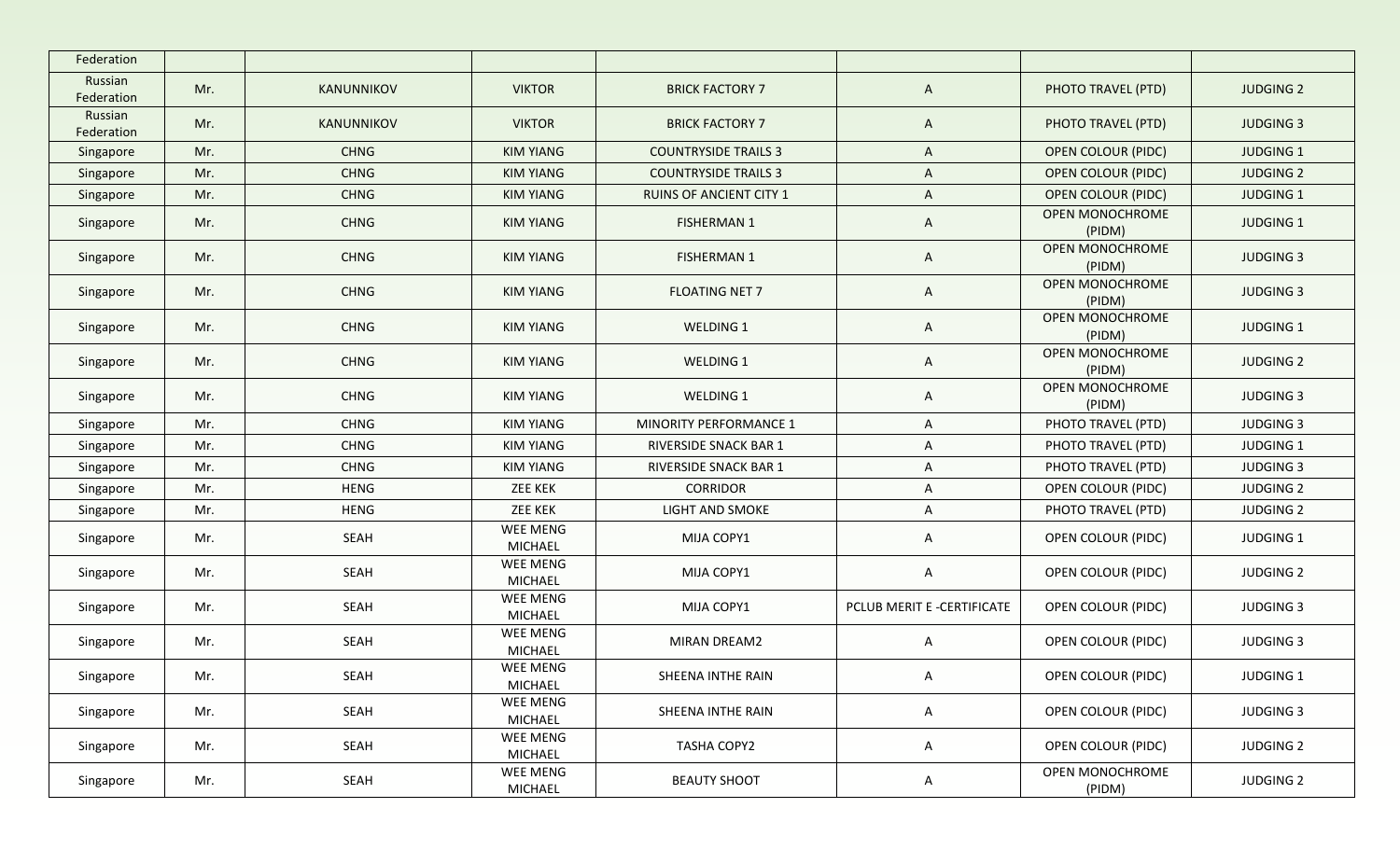| Singapore | Mr. | <b>SEAH</b> | <b>WEE MENG</b><br><b>MICHAEL</b> | <b>CATRLYN</b>                         | $\mathsf{A}$               | OPEN MONOCHROME<br>(PIDM) | <b>JUDGING 3</b> |
|-----------|-----|-------------|-----------------------------------|----------------------------------------|----------------------------|---------------------------|------------------|
| Singapore | Mr. | <b>SEAH</b> | <b>WEE MENG</b><br><b>MICHAEL</b> | MIKY IN THE RAIN                       | $\mathsf{A}$               | OPEN MONOCHROME<br>(PIDM) | <b>JUDGING 3</b> |
| Singapore | Mr. | <b>SEAH</b> | <b>WEE MENG</b><br><b>MICHAEL</b> | <b>CITYSCAPE</b>                       | SSP MERIT E -CERTIFICATE   | PHOTO TRAVEL (PTD)        | <b>JUDGING 1</b> |
| Singapore | Mr. | <b>SEAH</b> | WEE MENG<br><b>MICHAEL</b>        | <b>CITYSCAPE</b>                       | $\mathsf{A}$               | PHOTO TRAVEL (PTD)        | <b>JUDGING 3</b> |
| Singapore | Mr. | <b>SEAH</b> | WEE MENG<br><b>MICHAEL</b>        | <b>MERLION</b>                         | $\mathsf{A}$               | PHOTO TRAVEL (PTD)        | <b>JUDGING 1</b> |
| Singapore | Mr. | <b>SEAH</b> | WEE MENG<br><b>MICHAEL</b>        | <b>MERLION</b>                         | $\mathsf{A}$               | PHOTO TRAVEL (PTD)        | <b>JUDGING 2</b> |
| Singapore | Mr. | SEAH        | WEE MENG<br><b>MICHAEL</b>        | <b>MERLION</b>                         | $\mathsf{A}$               | PHOTO TRAVEL (PTD)        | <b>JUDGING 3</b> |
| Singapore | Mr. | <b>SEAH</b> | WEE MENG<br><b>MICHAEL</b>        | <b>NDP FIREWORK2</b>                   | $\mathsf{A}$               | PHOTO TRAVEL (PTD)        | <b>JUDGING 2</b> |
| Singapore | Mr. | SEAH        | <b>WEE MENG</b><br>MICHAEL        | <b>NDP FIREWORK2</b>                   | $\mathsf{A}$               | PHOTO TRAVEL (PTD)        | <b>JUDGING 3</b> |
| Singapore | Mr. | SEAH        | WEE MENG<br><b>MICHAEL</b>        | SUNRISE IN MBS                         | $\mathsf{A}$               | PHOTO TRAVEL (PTD)        | JUDGING 1        |
| Singapore | Mr. | SEAH        | WEE MENG<br>MICHAEL               | SUNRISE IN MBS                         | $\mathsf{A}$               | PHOTO TRAVEL (PTD)        | <b>JUDGING 2</b> |
| Singapore | Mr. | SEAH        | WEE MENG<br>MICHAEL               | SUNRISE IN MBS                         | $\mathsf{A}$               | PHOTO TRAVEL (PTD)        | <b>JUDGING 3</b> |
| Singapore | Mr. | SINT        | THAN                              | MASJID SULTAN MOSQUE IN<br>SINGAPORE 1 | $\mathsf{A}$               | OPEN COLOUR (PIDC)        | <b>JUDGING 1</b> |
| Singapore | Mr. | SINT        | THAN                              | <b>CHANGI 2</b>                        | $\mathsf{A}$               | OPEN MONOCHROME<br>(PIDM) | JUDGING 1        |
| Singapore | Mr. | SINT        | THAN                              | <b>CHANGI 2</b>                        | $\mathsf{A}$               | OPEN MONOCHROME<br>(PIDM) | <b>JUDGING 2</b> |
| Singapore | Mr. | SINT        | <b>THAN</b>                       | THE ARTIST 2                           | $\mathsf{A}$               | OPEN MONOCHROME<br>(PIDM) | <b>JUDGING 3</b> |
| Singapore | Mr. | SINT        | THAN                              | <b>GUANG ZHOU CENTRAL STATION</b>      | $\mathsf{A}$               | PHOTO TRAVEL (PTD)        | <b>JUDGING 1</b> |
| Singapore | Mr. | <b>SINT</b> | THAN                              | <b>GUANG ZHOU CENTRAL STATION</b>      | A                          | PHOTO TRAVEL (PTD)        | <b>JUDGING 3</b> |
| Singapore | Mr. | SINT        | <b>THAN</b>                       | JAIPUR 2                               | $\mathsf{A}$               | PHOTO TRAVEL (PTD)        | <b>JUDGING 1</b> |
| Singapore | Mr. | <b>SINT</b> | THAN                              | JAIPUR <sub>2</sub>                    | A                          | PHOTO TRAVEL (PTD)        | <b>JUDGING 2</b> |
| Singapore | Mr. | <b>SINT</b> | <b>THAN</b>                       | JAIPUR 2                               | A                          | PHOTO TRAVEL (PTD)        | <b>JUDGING 3</b> |
| Singapore | Mr. | TEO         | <b>CHIN LEONG</b>                 | BLUE AND GREEN VIPER 5                 | A                          | OPEN COLOUR (PIDC)        | JUDGING 1        |
| Singapore | Mr. | TEO         | CHIN LEONG                        | BLUE AND GREEN VIPER 5                 | PCLUB MERIT E -CERTIFICATE | OPEN COLOUR (PIDC)        | <b>JUDGING 2</b> |
| Singapore | Mr. | TEO         | CHIN LEONG                        | OVAL 2                                 | $\mathsf{A}$               | OPEN COLOUR (PIDC)        | <b>JUDGING 2</b> |
| Singapore | Mr. | TEO         | CHIN LEONG                        | SUMO WRESTLING 10                      | $\mathsf{A}$               | OPEN COLOUR (PIDC)        | <b>JUDGING 3</b> |
|           |     |             |                                   |                                        |                            |                           |                  |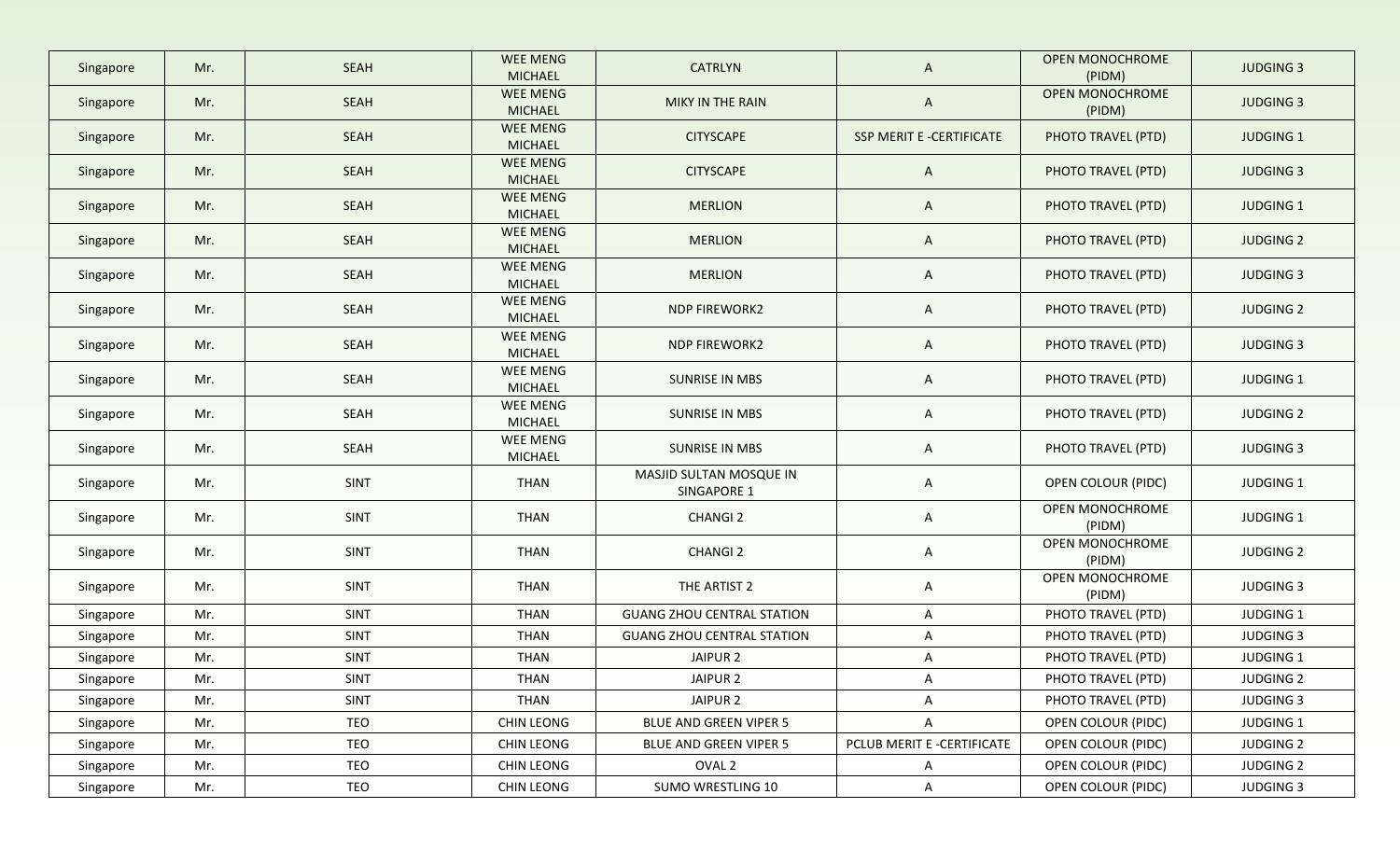| Singapore | Mr. | <b>TEO</b> | <b>CHIN LEONG</b> | <b>ABER STAIRCASE 2</b>  | $\mathsf{A}$                           | <b>OPEN MONOCHROME</b><br>(PIDM) | <b>JUDGING 1</b> |
|-----------|-----|------------|-------------------|--------------------------|----------------------------------------|----------------------------------|------------------|
| Singapore | Mr. | <b>TEO</b> | <b>CHIN LEONG</b> | <b>ABER STAIRCASE 2</b>  | $\mathsf{A}$                           | <b>OPEN MONOCHROME</b><br>(PIDM) | <b>JUDGING 3</b> |
| Singapore | Mr. | <b>TEO</b> | <b>CHIN LEONG</b> | <b>DRYING NOODLE 1</b>   | $\mathsf{A}$                           | <b>OPEN MONOCHROME</b><br>(PIDM) | <b>JUDGING 2</b> |
| Singapore | Mr. | <b>TEO</b> | <b>CHIN LEONG</b> | <b>HUDDLE MACAQUES 2</b> | $\mathsf{A}$                           | OPEN MONOCHROME<br>(PIDM)        | <b>JUDGING 1</b> |
| Singapore | Mr. | <b>TEO</b> | <b>CHIN LEONG</b> | <b>HUDDLE MACAQUES 2</b> | $\mathsf{A}$                           | OPEN MONOCHROME<br>(PIDM)        | <b>JUDGING 2</b> |
| Singapore | Mr. | <b>TEO</b> | <b>CHIN LEONG</b> | <b>HUDDLE MACAQUES 2</b> | A                                      | OPEN MONOCHROME<br>(PIDM)        | <b>JUDGING 3</b> |
| Singapore | Mr. | <b>TEO</b> | <b>CHIN LEONG</b> | <b>HORSE RACE 1</b>      | $\mathsf{A}$                           | PHOTO TRAVEL (PTD)               | <b>JUDGING 2</b> |
| Singapore | Mr. | <b>TEO</b> | <b>CHIN LEONG</b> | <b>HORSE RACE 1</b>      | LAVASH MERIT E -<br><b>CERTIFICATE</b> | PHOTO TRAVEL (PTD)               | <b>JUDGING 3</b> |
| Singapore | Mr. | <b>TEO</b> | <b>CHIN LEONG</b> | <b>SUMO WRESTLING 13</b> | A                                      | PHOTO TRAVEL (PTD)               | <b>JUDGING 2</b> |
| Singapore | Mr. | <b>TEO</b> | <b>CHIN LEONG</b> | <b>SUMO WRESTLING 13</b> | A                                      | PHOTO TRAVEL (PTD)               | <b>JUDGING 3</b> |
| Singapore | Mr. | TEO        | <b>CHIN LEONG</b> | TOKYO SOHO 1             | A                                      | PHOTO TRAVEL (PTD)               | <b>JUDGING 2</b> |
| Singapore | Ms. | CHOO       | LAI WAN ANGELA    | <b>GRADUATION DAY</b>    | $\mathsf{A}$                           | OPEN COLOUR (PIDC)               | <b>JUDGING 3</b> |
| Singapore | Ms. | CHOO       | LAI WAN ANGELA    | <b>JEWEL AIRPORT</b>     | A                                      | OPEN COLOUR (PIDC)               | <b>JUDGING 1</b> |
| Singapore | Ms. | CHOO       | LAI WAN ANGELA    | <b>JEWEL AIRPORT</b>     | A                                      | OPEN COLOUR (PIDC)               | <b>JUDGING 3</b> |
| Singapore | Ms. | CHOO       | LAI WAN ANGELA    | MBS WITH BW              | PCLUB MERIT E -CERTIFICATE             | OPEN MONOCHROME<br>(PIDM)        | <b>JUDGING 1</b> |
| Singapore | Ms. | CHOO       | LAI WAN ANGELA    | MBS WITH BW              | $\mathsf{A}$                           | OPEN MONOCHROME<br>(PIDM)        | <b>JUDGING 2</b> |
| Singapore | Ms. | CHOO       | LAI WAN ANGELA    | MBS WITH BW              | A                                      | OPEN MONOCHROME<br>(PIDM)        | <b>JUDGING 3</b> |
| Singapore | Ms. | CHOO       | LAI WAN ANGELA    | <b>DOWN THE BRIDGE</b>   | $\mathsf{A}$                           | PHOTO TRAVEL (PTD)               | <b>JUDGING 3</b> |
| Singapore | Ms. | CHOO       | LAI WAN ANGELA    | JEWEL CHANGI             | A                                      | PHOTO TRAVEL (PTD)               | <b>JUDGING 1</b> |
| Singapore | Ms. | CHOO       | LAI WAN ANGELA    | JEWEL CHANGI             | $\mathsf{A}$                           | PHOTO TRAVEL (PTD)               | <b>JUDGING 2</b> |
| Singapore | Ms. | CHOO       | LAI WAN ANGELA    | JEWEL CHANGI             | A                                      | PHOTO TRAVEL (PTD)               | <b>JUDGING 3</b> |
| Singapore | Ms. | CHOO       | LAI WAN ANGELA    | RESTING IN GREAT WALL    | A                                      | PHOTO TRAVEL (PTD)               | <b>JUDGING 1</b> |
| Singapore | Ms. | CHOO       | LAI WAN ANGELA    | RESTING IN GREAT WALL    | $\mathsf{A}$                           | PHOTO TRAVEL (PTD)               | <b>JUDGING 2</b> |
| Singapore | Ms. | CHOO       | LAI WAN ANGELA    | RESTING IN GREAT WALL    | A                                      | PHOTO TRAVEL (PTD)               | <b>JUDGING 3</b> |
| Singapore | Ms. | CHOO       | LAI WAN ANGELA    | WALKING ON THE ROAD      | $\mathsf{A}$                           | PHOTO TRAVEL (PTD)               | <b>JUDGING 2</b> |
| Singapore | Ms. | <b>TAN</b> | LEE ENG           | <b>CHOMPHUNUT 5</b>      | $\mathsf{A}$                           | OPEN COLOUR (PIDC)               | <b>JUDGING 3</b> |
| Singapore | Ms. | <b>TAN</b> | LEE ENG           | <b>FUTURISTIC 2</b>      | $\mathsf{A}$                           | OPEN COLOUR (PIDC)               | <b>JUDGING 3</b> |
| Singapore | Ms. | <b>TAN</b> | LEE ENG           | SUISUI 13                | $\mathsf{A}$                           | OPEN COLOUR (PIDC)               | JUDGING 1        |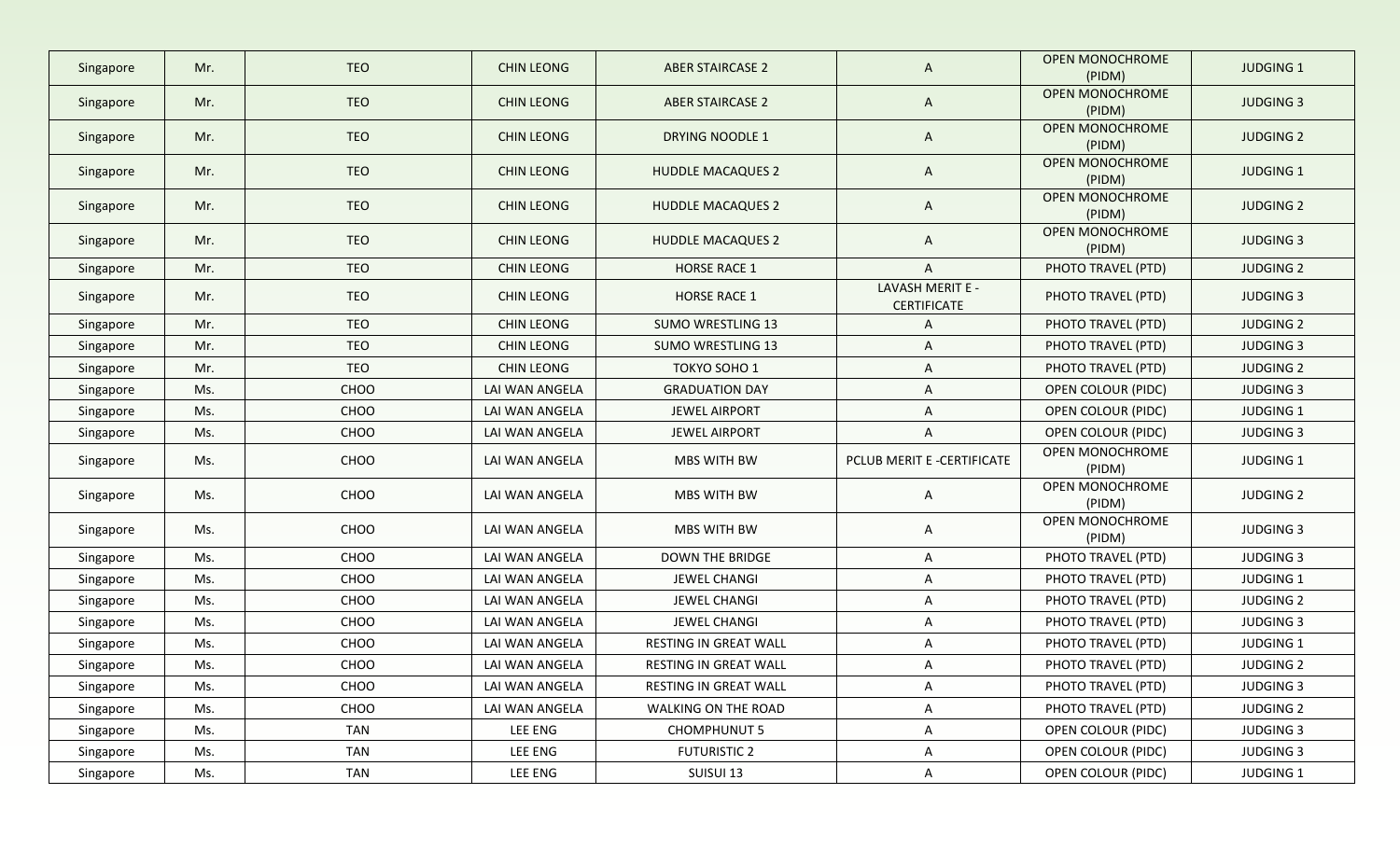| Singapore    | Ms. | <b>TAN</b>             | LEE ENG      | SUISUI 13                        | $\mathsf{A}$                                     | <b>OPEN COLOUR (PIDC)</b>        | <b>JUDGING 3</b> |
|--------------|-----|------------------------|--------------|----------------------------------|--------------------------------------------------|----------------------------------|------------------|
| Singapore    | Ms. | <b>TAN</b>             | LEE ENG      | <b>CHOMPHUNUT 9</b>              | $\mathsf{A}$                                     | <b>OPEN MONOCHROME</b><br>(PIDM) | <b>JUDGING 2</b> |
| Singapore    | Ms. | <b>TAN</b>             | LEE ENG      | <b>CHOMPHUNUT 9</b>              | $\mathsf{A}$                                     | OPEN MONOCHROME<br>(PIDM)        | <b>JUDGING 3</b> |
| Singapore    | Ms. | <b>TAN</b>             | LEE ENG      | <b>FARAH FARZ 20</b>             | $\mathsf{A}$                                     | <b>OPEN MONOCHROME</b><br>(PIDM) | <b>JUDGING 2</b> |
| Singapore    | Ms. | <b>TAN</b>             | LEE ENG      | <b>FUTURISTIC 11</b>             | A                                                | OPEN MONOCHROME<br>(PIDM)        | <b>JUDGING 2</b> |
| Singapore    | Ms. | <b>TAN</b>             | LEE ENG      | <b>FUTURISTIC 11</b>             | A                                                | OPEN MONOCHROME<br>(PIDM)        | <b>JUDGING 3</b> |
| Singapore    | Ms. | <b>TAN</b>             | LEE ENG      | SUISUI 4                         | $\mathsf{A}$                                     | OPEN MONOCHROME<br>(PIDM)        | <b>JUDGING 3</b> |
| Singapore    | Ms. | <b>TAN</b>             | LEE ENG      | PACU JAWI 24                     | $\mathsf{A}$                                     | PHOTO TRAVEL (PTD)               | <b>JUDGING 2</b> |
| Singapore    | Ms. | <b>TAN</b>             | LEE ENG      | <b>SEASIDE FISH MARKET 15</b>    | A                                                | PHOTO TRAVEL (PTD)               | <b>JUDGING 1</b> |
| Singapore    | Ms. | <b>TAN</b>             | LEE ENG      | SINGAPORE CHINATOWN TWILIGHT 1   | A                                                | PHOTO TRAVEL (PTD)               | <b>JUDGING 1</b> |
| Singapore    | Ms. | <b>TAN</b>             | LEE ENG      | SINGAPORE CHINATOWN TWILIGHT 1   | $\mathsf{A}$                                     | PHOTO TRAVEL (PTD)               | <b>JUDGING 3</b> |
| South Africa | Mr. | <b>WILSON</b>          | <b>DAVID</b> | ALEKSANDER NEVSKY CATHEDRAL      | A                                                | PHOTO TRAVEL (PTD)               | <b>JUDGING 2</b> |
| South Africa | Mr. | <b>WILSON</b>          | <b>DAVID</b> | HMS BELFAST LONDON               | $\mathsf{A}$                                     | PHOTO TRAVEL (PTD)               | JUDGING 1        |
| South Africa | Mr. | <b>WILSON</b>          | DAVID        | PRAGUES CHARLES BRIDGE IN WINTER | $\mathsf{A}$                                     | PHOTO TRAVEL (PTD)               | <b>JUDGING 1</b> |
| South Africa | Mr. | <b>WILSON</b>          | <b>DAVID</b> | PRAGUES CHARLES BRIDGE IN WINTER | A                                                | PHOTO TRAVEL (PTD)               | <b>JUDGING 2</b> |
| South Korea  | Mr. | KO                     | HANSANG      | <b>CONFLICT</b>                  | A                                                | OPEN COLOUR (PIDC)               | <b>JUDGING 2</b> |
| South Korea  | Mr. | KO                     | HANSANG      | PRAYER1                          | A                                                | OPEN MONOCHROME<br>(PIDM)        | <b>JUDGING 3</b> |
| Spain        | Mr. | DIEZ DE LOS RIOS LOPEZ | JOSE         | A LA LUZ DEL INCIENSO            | <b>CHAIRMEN CHOICE E -</b><br><b>CERTIFICATE</b> | OPEN COLOUR (PIDC)               | <b>JUDGING 2</b> |
| Spain        | Mr. | DIEZ DE LOS RIOS LOPEZ | JOSE         | A LA LUZ DEL INCIENSO            | A                                                | OPEN COLOUR (PIDC)               | <b>JUDGING 3</b> |
| Spain        | Mr. | DIEZ DE LOS RIOS LOPEZ | JOSE         | TEBEKE                           | SSP MERIT E -CERTIFICATE                         | OPEN COLOUR (PIDC)               | <b>JUDGING 1</b> |
| Spain        | Mr. | DIEZ DE LOS RIOS LOPEZ | JOSE         | <b>TEBEKE</b>                    | A                                                | OPEN COLOUR (PIDC)               | <b>JUDGING 2</b> |
| Spain        | Mr. | DIEZ DE LOS RIOS LOPEZ | JOSE         | TEBEKE                           | $\mathsf{A}$                                     | OPEN COLOUR (PIDC)               | <b>JUDGING 3</b> |
| Spain        | Mr. | DIEZ DE LOS RIOS LOPEZ | JOSE         | <b>CIUDAD DEL FUTURO</b>         | A                                                | OPEN MONOCHROME<br>(PIDM)        | JUDGING 1        |
| Spain        | Mr. | DIEZ DE LOS RIOS LOPEZ | JOSE         | CIUDAD DEL FUTURO                | A                                                | OPEN MONOCHROME<br>(PIDM)        | <b>JUDGING 2</b> |
| Spain        | Mr. | DIEZ DE LOS RIOS LOPEZ | JOSE         | CIUDAD DEL FUTURO                | $\mathsf{A}$                                     | OPEN MONOCHROME<br>(PIDM)        | <b>JUDGING 3</b> |
| Spain        | Mr. | DIEZ DE LOS RIOS LOPEZ | JOSE         | NONAGENARIO                      | A                                                | OPEN MONOCHROME<br>(PIDM)        | JUDGING 1        |
| Spain        | Mr. | DIEZ DE LOS RIOS LOPEZ | JOSE         | PENSATIVO                        | PCLUB MERIT E -CERTIFICATE                       | OPEN MONOCHROME                  | JUDGING 1        |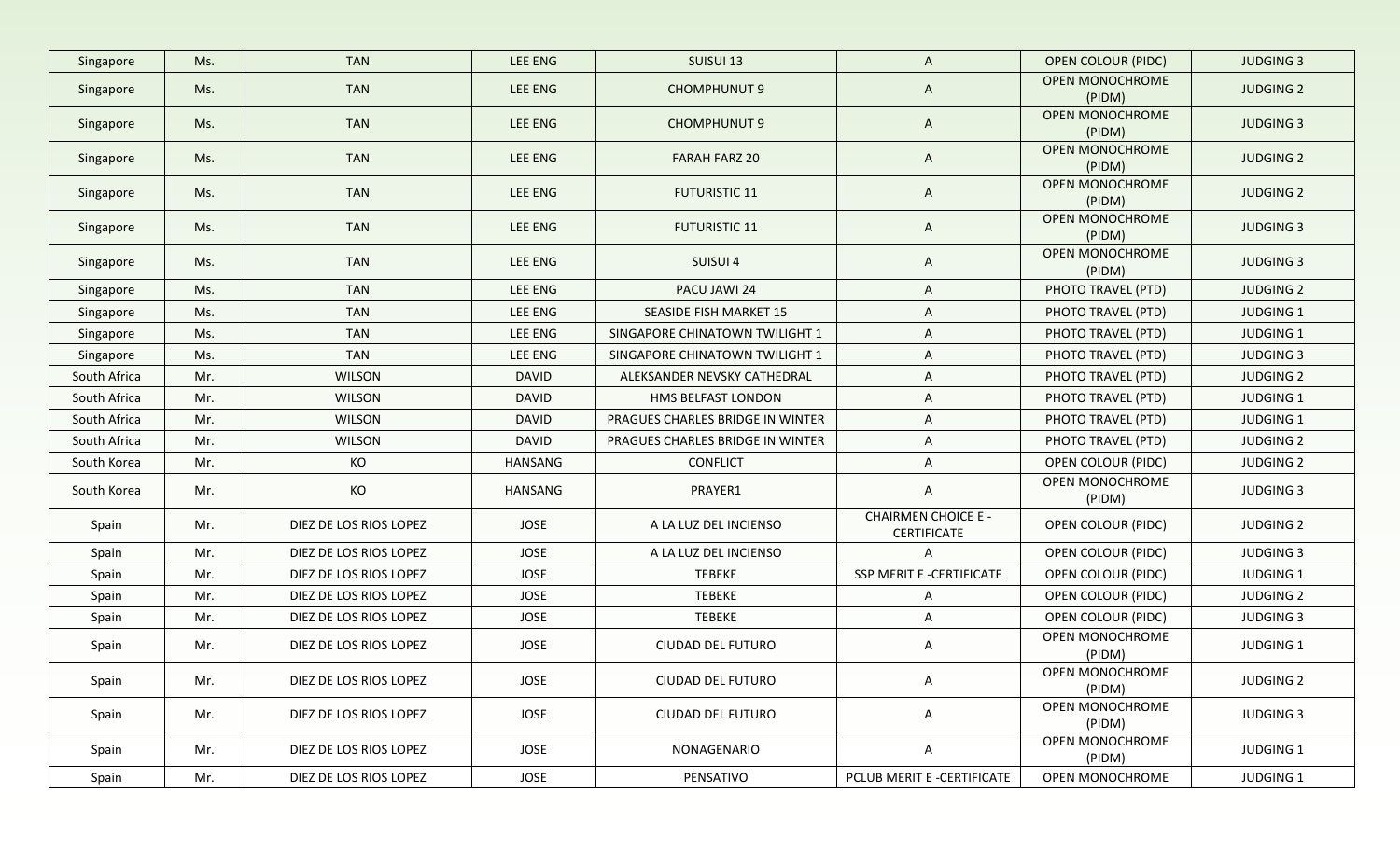|       |     |                        |             |                           |                            | (PIDM)                           |                  |
|-------|-----|------------------------|-------------|---------------------------|----------------------------|----------------------------------|------------------|
| Spain | Mr. | DIEZ DE LOS RIOS LOPEZ | <b>JOSE</b> | PENSATIVO                 | <b>JUDGES CHOICE</b>       | <b>OPEN MONOCHROME</b><br>(PIDM) | <b>JUDGING 2</b> |
| Spain | Mr. | DIEZ DE LOS RIOS LOPEZ | <b>JOSE</b> | PENSATIVO                 | A                          | OPEN MONOCHROME<br>(PIDM)        | <b>JUDGING 3</b> |
| Spain | Mr. | DIEZ DE LOS RIOS LOPEZ | <b>JOSE</b> | <b>CAPIRUCHOS</b>         | $\mathsf{A}$               | PHOTO TRAVEL (PTD)               | <b>JUDGING 1</b> |
| Spain | Mr. | DIEZ DE LOS RIOS LOPEZ | <b>JOSE</b> | <b>CAPIRUCHOS</b>         | $\mathsf{A}$               | PHOTO TRAVEL (PTD)               | <b>JUDGING 2</b> |
| Spain | Mr. | DIEZ DE LOS RIOS LOPEZ | <b>JOSE</b> | LA ARAÑA METALICA         | A                          | PHOTO TRAVEL (PTD)               | <b>JUDGING 1</b> |
| Spain | Mr. | DIEZ DE LOS RIOS LOPEZ | <b>JOSE</b> | LA ARAÑA METALICA         | $\mathsf{A}$               | PHOTO TRAVEL (PTD)               | <b>JUDGING 3</b> |
| Spain | Mr. | DIEZ DE LOS RIOS LOPEZ | JOSE        | LOUVRE                    | $\mathsf{A}$               | PHOTO TRAVEL (PTD)               | JUDGING 1        |
| Spain | Mr. | DIEZ DE LOS RIOS LOPEZ | <b>JOSE</b> | LOUVRE                    | PCLUB MERIT E -CERTIFICATE | PHOTO TRAVEL (PTD)               | <b>JUDGING 2</b> |
| Spain | Mr. | DIEZ DE LOS RIOS LOPEZ | <b>JOSE</b> | LOUVRE                    | SSP MERIT E -CERTIFICATE   | PHOTO TRAVEL (PTD)               | <b>JUDGING 3</b> |
| Spain | Mr. | GIL                    | <b>JOAN</b> | <b>ANTELOPES BY NIGHT</b> | A                          | OPEN COLOUR (PIDC)               | <b>JUDGING 1</b> |
| Spain | Mr. | GIL                    | <b>JOAN</b> | <b>ANTELOPES BY NIGHT</b> | A                          | OPEN COLOUR (PIDC)               | <b>JUDGING 3</b> |
| Spain | Mr. | GIL                    | <b>JOAN</b> | <b>ANY PROBLEM</b>        | PCLUB MERIT E -CERTIFICATE | <b>OPEN COLOUR (PIDC)</b>        | JUDGING 1        |
| Spain | Mr. | GIL                    | JOAN        | <b>ANY PROBLEM</b>        | $\mathsf{A}$               | OPEN COLOUR (PIDC)               | <b>JUDGING 2</b> |
| Spain | Mr. | GIL                    | JOAN        | JOANNA POSANDO            | $\mathsf{A}$               | OPEN COLOUR (PIDC)               | <b>JUDGING 2</b> |
| Spain | Mr. | GIL                    | JOAN        | LAVANDULA                 | <b>JUDGES CHOICE</b>       | OPEN COLOUR (PIDC)               | <b>JUDGING 3</b> |
| Spain | Mr. | GIL                    | JOAN        | <b>DELICATE</b>           | $\mathsf{A}$               | OPEN MONOCHROME<br>(PIDM)        | <b>JUDGING 2</b> |
| Spain | Mr. | GIL                    | JOAN        | <b>DELICATE</b>           | $\mathsf{A}$               | OPEN MONOCHROME<br>(PIDM)        | <b>JUDGING 3</b> |
| Spain | Mr. | GIL                    | JOAN        | <b>DIAGONALS</b>          | A                          | OPEN MONOCHROME<br>(PIDM)        | <b>JUDGING 1</b> |
| Spain | Mr. | GIL                    | JOAN        | <b>DIAGONALS</b>          | A                          | OPEN MONOCHROME<br>(PIDM)        | <b>JUDGING 3</b> |
| Spain | Mr. | GIL                    | JOAN        | ESTIRADA A TERRA          | PCLUB MERIT E -CERTIFICATE | OPEN MONOCHROME<br>(PIDM)        | JUDGING 1        |
| Spain | Mr. | GIL                    | JOAN        | <b>ESTIRADA A TERRA</b>   | A                          | OPEN MONOCHROME<br>(PIDM)        | <b>JUDGING 2</b> |
| Spain | Mr. | GIL                    | JOAN        | ESTIRADA A TERRA          | $\mathsf{A}$               | OPEN MONOCHROME<br>(PIDM)        | <b>JUDGING 3</b> |
| Spain | Mr. | GIL                    | JOAN        | <b>GLORIA AND WIND</b>    | A                          | OPEN MONOCHROME<br>(PIDM)        | <b>JUDGING 2</b> |
| Spain | Mr. | GIL                    | JOAN        | <b>BIDONES</b>            | <b>JUDGES CHOICE</b>       | PHOTO TRAVEL (PTD)               | <b>JUDGING 2</b> |
| Spain | Mr. | GIL                    | JOAN        | <b>GENTOO COLONY</b>      | A                          | PHOTO TRAVEL (PTD)               | JUDGING 1        |
| Spain | Mr. | GIL                    | JOAN        | NIGHT AT BURANO           | A                          | PHOTO TRAVEL (PTD)               | JUDGING 1        |
| Spain | Mr. | GIL                    | JOAN        | NIGHT AT BURANO           | <b>JUDGES CHOICE</b>       | PHOTO TRAVEL (PTD)               | JUDGING 3        |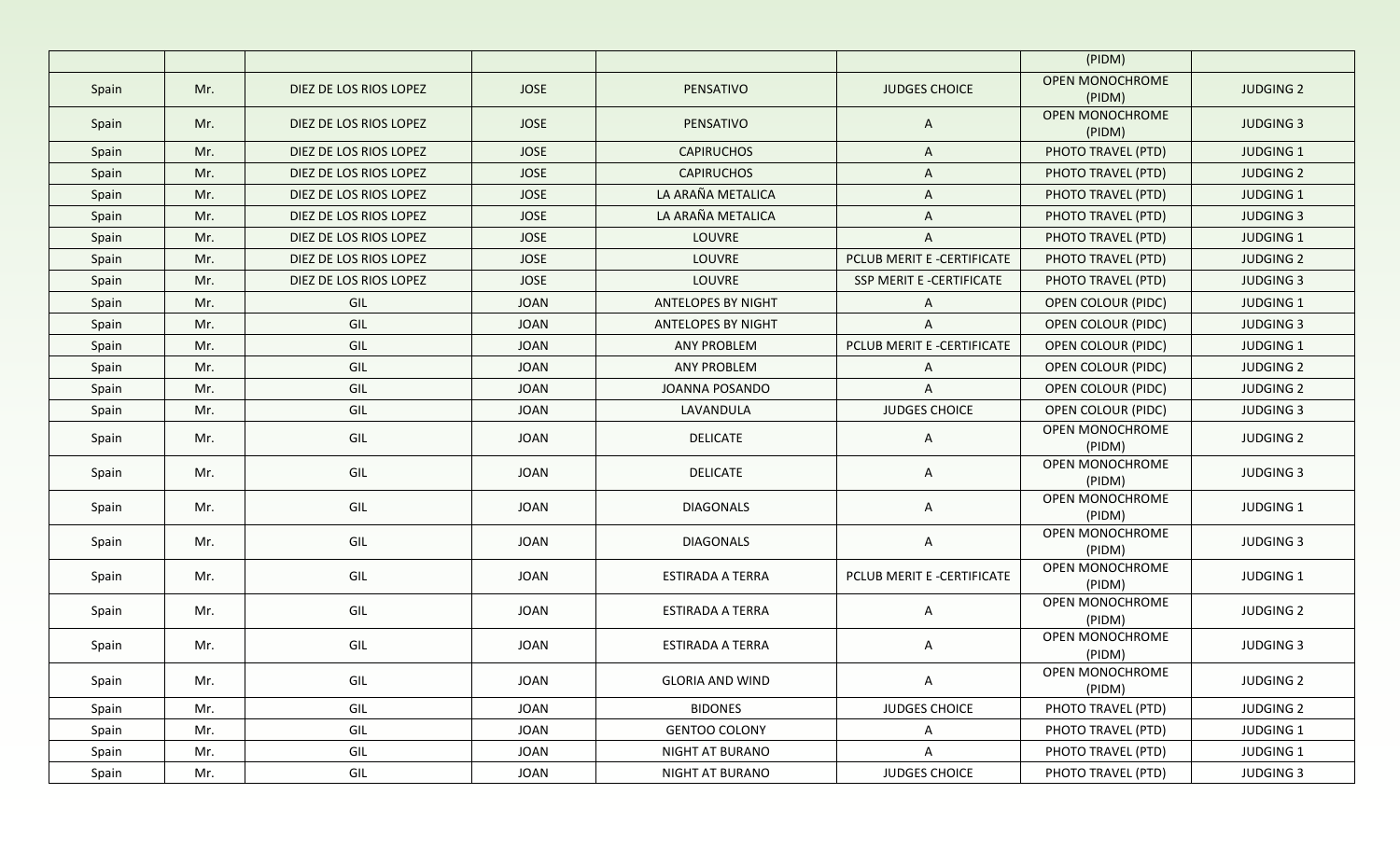| Spain     | Mr. | <b>MOLERO GUTIERREZ</b> | <b>FLORENTINO</b> | LO COLORES DE LA LIBERTAD         | $\mathsf{A}$               | <b>OPEN COLOUR (PIDC)</b>        | <b>JUDGING 3</b> |
|-----------|-----|-------------------------|-------------------|-----------------------------------|----------------------------|----------------------------------|------------------|
| Spain     | Mr. | <b>MOLERO GUTIERREZ</b> | <b>FLORENTINO</b> | <b>MAGIA POTAGIA</b>              | $\mathsf{A}$               | <b>OPEN COLOUR (PIDC)</b>        | <b>JUDGING 3</b> |
| Spain     | Mr. | <b>MOLERO GUTIERREZ</b> | <b>FLORENTINO</b> | <b>ZIPO SKIMO</b>                 | $\mathsf{A}$               | <b>OPEN COLOUR (PIDC)</b>        | <b>JUDGING 2</b> |
| Spain     | Mr. | <b>MOLERO GUTIERREZ</b> | <b>FLORENTINO</b> | <b>ZIPO SKIMO</b>                 | $\mathsf{A}$               | <b>OPEN COLOUR (PIDC)</b>        | <b>JUDGING 3</b> |
| Spain     | Mr. | <b>MOLERO GUTIERREZ</b> | <b>FLORENTINO</b> | <b>EL LIBRO</b>                   | $\mathsf{A}$               | OPEN MONOCHROME<br>(PIDM)        | <b>JUDGING 2</b> |
| Spain     | Mr. | <b>MOLERO GUTIERREZ</b> | <b>FLORENTINO</b> | <b>EL LIBRO</b>                   | $\mathsf{A}$               | <b>OPEN MONOCHROME</b><br>(PIDM) | <b>JUDGING 3</b> |
| Spain     | Mr. | <b>MOLERO GUTIERREZ</b> | <b>FLORENTINO</b> | SAN RAFAEL CORONADO               | $\mathsf{A}$               | PHOTO TRAVEL (PTD)               | <b>JUDGING 1</b> |
| Spain     | Mr. | <b>MOLERO GUTIERREZ</b> | <b>FLORENTINO</b> | <b>TIENDECILLAS</b>               | PCLUB MERIT E -CERTIFICATE | PHOTO TRAVEL (PTD)               | <b>JUDGING 1</b> |
| Spain     | Mr. | <b>MOLERO GUTIERREZ</b> | <b>FLORENTINO</b> | TIENDECILLAS                      | $\mathsf{A}$               | PHOTO TRAVEL (PTD)               | <b>JUDGING 2</b> |
| Sri Lanka | Dr. | <b>FERNANDO</b>         | PRADEEP           | THE LEADER                        | $\mathsf{A}$               | OPEN MONOCHROME<br>(PIDM)        | <b>JUDGING 1</b> |
| Sri Lanka | Dr. | FERNANDO                | PRADEEP           | BATTICALOA GATE SRI LANKA         | $\mathsf{A}$               | PHOTO TRAVEL (PTD)               | <b>JUDGING 3</b> |
| Sri Lanka | Dr. | <b>FERNANDO</b>         | PRADEEP           | <b>SKY BRIDGE LANGKAVI</b>        | $\mathsf{A}$               | PHOTO TRAVEL (PTD)               | <b>JUDGING 3</b> |
| Sri Lanka | Mr. | PERERA                  | <b>MERVYN</b>     | SUNRISE LAKE LUISE ALBERTA        | A                          | OPEN COLOUR (PIDC)               | <b>JUDGING 2</b> |
| Sri Lanka | Mr. | PERERA                  | <b>MERVYN</b>     | TIME TO GO                        | $\mathsf{A}$               | <b>OPEN COLOUR (PIDC)</b>        | <b>JUDGING 2</b> |
| Sri Lanka | Mr. | PERERA                  | <b>MERVYN</b>     | VANCOUVER WATERFRONT AT NIGHT     | $\mathsf{A}$               | OPEN COLOUR (PIDC)               | <b>JUDGING 3</b> |
| Sri Lanka | Mr. | PERERA                  | <b>MERVYN</b>     | COFFEE TIME AT EMERALD LAKE BC    | $\mathsf{A}$               | PHOTO TRAVEL (PTD)               | <b>JUDGING 3</b> |
| Sri Lanka | Mr. | PERERA                  | <b>MERVYN</b>     | <b>DUBAI EYE</b>                  | $\mathsf{A}$               | PHOTO TRAVEL (PTD)               | <b>JUDGING 2</b> |
| Sri Lanka | Mr. | PERERA                  | <b>MERVYN</b>     | <b>DUBAI EYE</b>                  | SSP MERIT E -CERTIFICATE   | PHOTO TRAVEL (PTD)               | <b>JUDGING 3</b> |
| Sri Lanka | Mr. | PERERA                  | <b>MERVYN</b>     | SPIRIT ISLAND LAKE MALIGNE JASPER | $\mathsf{A}$               | PHOTO TRAVEL (PTD)               | <b>JUDGING 1</b> |
| Sri Lanka | Mr. | RODRIGO                 | SATYA             | SHADOW AND DINUSHA                | $\mathsf{A}$               | OPEN MONOCHROME<br>(PIDM)        | <b>JUDGING 3</b> |
| Sri Lanka | Mr. | <b>RODRIGO</b>          | SATYA             | MANHATTAN CONCRETE JUNGLE         | $\mathsf{A}$               | PHOTO TRAVEL (PTD)               | <b>JUDGING 1</b> |
| Sri Lanka | Mr. | SILVA                   | SHENAL            | <b>ISOLATED CHILD</b>             | $\mathsf{A}$               | OPEN COLOUR (PIDC)               | <b>JUDGING 2</b> |
| Sri Lanka | Mr. | SILVA                   | SHENAL            | <b>ISOLATED CHILD</b>             | A                          | OPEN COLOUR (PIDC)               | <b>JUDGING 3</b> |
| Sri Lanka | Mr. | SILVA                   | SHENAL            | THE TEA PLUCKER                   | A                          | OPEN COLOUR (PIDC)               | <b>JUDGING 2</b> |
| Sri Lanka | Mr. | SILVA                   | SHENAL            | <b>BOND OF LOVE</b>               | A                          | OPEN MONOCHROME<br>(PIDM)        | <b>JUDGING 2</b> |
| Sri Lanka | Mr. | SILVA                   | SHENAL            | <b>BOND OF LOVE</b>               |                            | OPEN MONOCHROME<br>(PIDM)        | JUDGING 3        |
| Sri Lanka | Mr. | SILVA                   | SHENAL            | NIGHT AT THE PALACE               | $\mathsf{A}$               | OPEN MONOCHROME<br>(PIDM)        | JUDGING 1        |
| Sri Lanka | Mr. | SILVA                   | SHENAL            | NIGHT AT THE PALACE               | $\mathsf{A}$               | OPEN MONOCHROME<br>(PIDM)        | <b>JUDGING 3</b> |
| Sri Lanka | Mr. | SILVA                   | SHENAL            | PLAYFUL SMILE                     | $\mathsf{A}$               | OPEN MONOCHROME<br>(PIDM)        | <b>JUDGING 1</b> |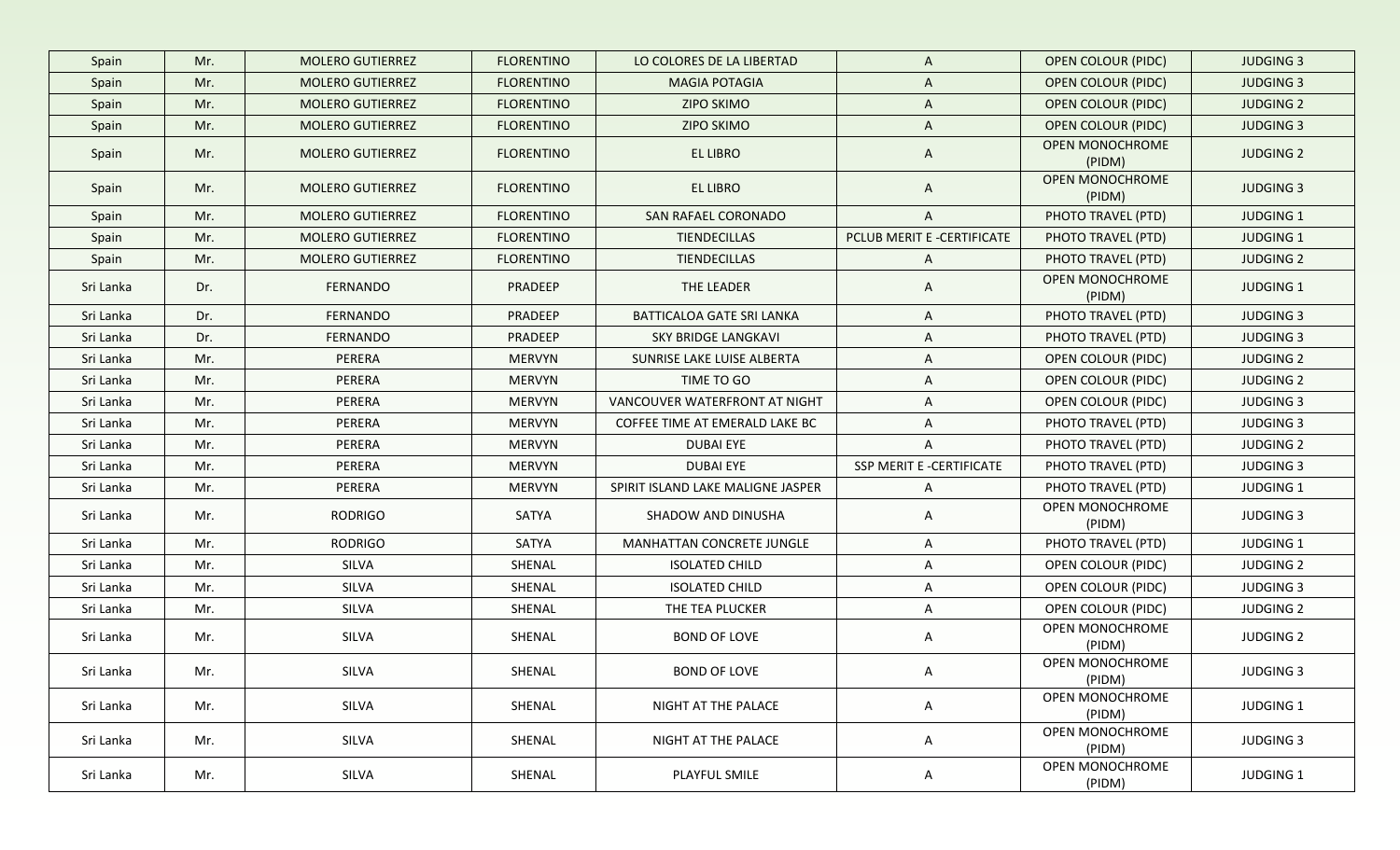| Sri Lanka | Mr.  | <b>SILVA</b> | SHENAL | PLAYFUL SMILE                  | <b>CHAIRMEN CHOICE E -</b><br><b>CERTIFICATE</b> | OPEN MONOCHROME<br>(PIDM)        | <b>JUDGING 2</b> |
|-----------|------|--------------|--------|--------------------------------|--------------------------------------------------|----------------------------------|------------------|
| Sri Lanka | Mr.  | <b>SILVA</b> | SHENAL | PLAYFUL SMILE                  | A                                                | <b>OPEN MONOCHROME</b><br>(PIDM) | <b>JUDGING 3</b> |
| Sri Lanka | Mr.  | SILVA        | SHENAL | A BEAUTIFUL EVENING IN COLOMBO | A                                                | PHOTO TRAVEL (PTD)               | <b>JUDGING 1</b> |
| Sri Lanka | Mr.  | <b>SILVA</b> | SHENAL | <b>FISH CLEANERS</b>           | $\mathsf{A}$                                     | PHOTO TRAVEL (PTD)               | <b>JUDGING 1</b> |
| Sri Lanka | Mr.  | <b>SILVA</b> | SHENAL | THE GREAT SPHINX OF GIZA       | PCLUB MERIT E -CERTIFICATE                       | PHOTO TRAVEL (PTD)               | <b>JUDGING 1</b> |
| Sri Lanka | Mr.  | <b>SILVA</b> | SHENAL | THE GREAT SPHINX OF GIZA       | A                                                | PHOTO TRAVEL (PTD)               | <b>JUDGING 2</b> |
| Sri Lanka | Mr.  | <b>SILVA</b> | SHENAL | THE GREAT SPHINX OF GIZA       | A                                                | PHOTO TRAVEL (PTD)               | <b>JUDGING 3</b> |
| Sri Lanka | Mrs. | WIJAYASINGHE | LANKA  | <b>AFTER WORK</b>              | A                                                | OPEN COLOUR (PIDC)               | <b>JUDGING 1</b> |
| Sri Lanka | Mrs. | WIJAYASINGHE | LANKA  | <b>AFTER WORK</b>              | A                                                | <b>OPEN COLOUR (PIDC)</b>        | <b>JUDGING 2</b> |
| Sri Lanka | Mrs. | WIJAYASINGHE | LANKA  | <b>CAVE TEMPLE</b>             | A                                                | OPEN COLOUR (PIDC)               | JUDGING 1        |
| Sri Lanka | Mrs. | WIJAYASINGHE | LANKA  | <b>CAVE TEMPLE</b>             | A                                                | OPEN COLOUR (PIDC)               | <b>JUDGING 2</b> |
| Sri Lanka | Mrs. | WIJAYASINGHE | LANKA  | <b>CAVE TEMPLE</b>             | LAVASH MERIT E -<br><b>CERTIFICATE</b>           | <b>OPEN COLOUR (PIDC)</b>        | <b>JUDGING 3</b> |
| Sri Lanka | Mrs. | WIJAYASINGHE | LANKA  | <b>GLANCE</b>                  | LAVASH MERIT E -<br>CERTIFICATE                  | OPEN COLOUR (PIDC)               | JUDGING 1        |
| Sri Lanka | Mrs. | WIJAYASINGHE | LANKA  | <b>GLANCE</b>                  | LAVASH MERIT E -<br>CERTIFICATE                  | OPEN COLOUR (PIDC)               | <b>JUDGING 2</b> |
| Sri Lanka | Mrs. | WIJAYASINGHE | LANKA  | <b>GLANCE</b>                  | A                                                | OPEN COLOUR (PIDC)               | <b>JUDGING 3</b> |
| Sri Lanka | Mrs. | WIJAYASINGHE | LANKA  | <b>SNOWY NIGHT</b>             | A                                                | OPEN COLOUR (PIDC)               | JUDGING 1        |
| Sri Lanka | Mrs. | WIJAYASINGHE | LANKA  | <b>SNOWY NIGHT</b>             | A                                                | OPEN COLOUR (PIDC)               | <b>JUDGING 2</b> |
| Sri Lanka | Mrs. | WIJAYASINGHE | LANKA  | <b>SNOWY NIGHT</b>             | A                                                | OPEN COLOUR (PIDC)               | <b>JUDGING 3</b> |
| Sri Lanka | Mrs. | WIJAYASINGHE | LANKA  | <b>BUS RIDE</b>                | A                                                | OPEN MONOCHROME<br>(PIDM)        | JUDGING 1        |
| Sri Lanka | Mrs. | WIJAYASINGHE | LANKA  | <b>BUS RIDE</b>                | A                                                | OPEN MONOCHROME<br>(PIDM)        | <b>JUDGING 2</b> |
| Sri Lanka | Mrs. | WIJAYASINGHE | LANKA  | <b>BUS RIDE</b>                | A                                                | OPEN MONOCHROME<br>(PIDM)        | <b>JUDGING 3</b> |
| Sri Lanka | Mrs. | WIJAYASINGHE | LANKA  | RAIN                           | A                                                | OPEN MONOCHROME<br>(PIDM)        | JUDGING 1        |
| Sri Lanka | Mrs. | WIJAYASINGHE | LANKA  | RAIN                           | A                                                | OPEN MONOCHROME<br>(PIDM)        | <b>JUDGING 2</b> |
| Sri Lanka | Mrs. | WIJAYASINGHE | LANKA  | RAIN                           | LAVASH GOLD                                      | OPEN MONOCHROME<br>(PIDM)        | <b>JUDGING 3</b> |
| Sri Lanka | Mrs. | WIJAYASINGHE | LANKA  | THROUGH THE LEAF               | A                                                | OPEN MONOCHROME<br>(PIDM)        | JUDGING 1        |
| Sri Lanka | Mrs. | WIJAYASINGHE | LANKA  | THROUGH THE LEAF               | A                                                | OPEN MONOCHROME<br>(PIDM)        | <b>JUDGING 2</b> |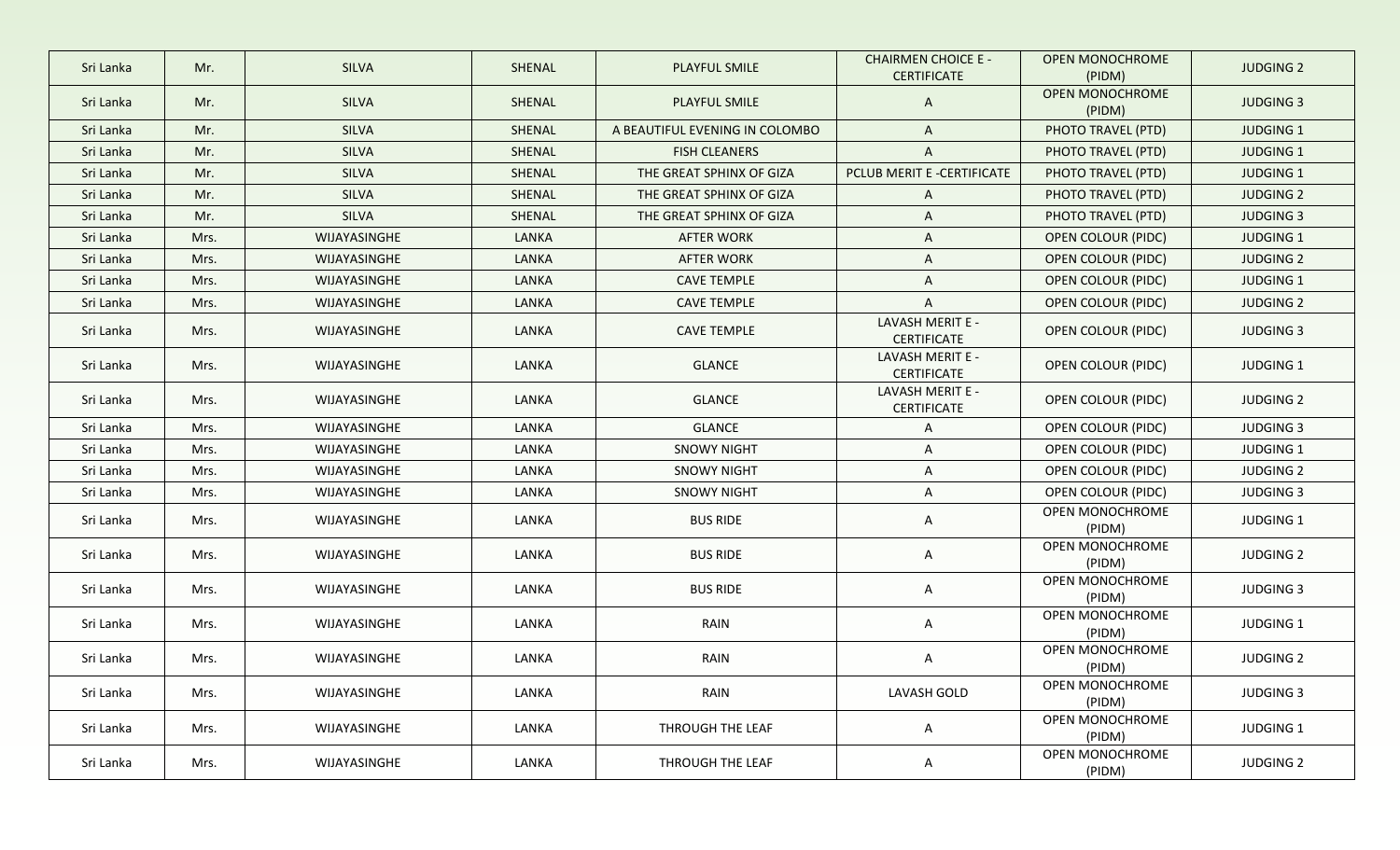| Sri Lanka | Mrs. | WIJAYASINGHE   | <b>LANKA</b> | THROUGH THE LEAF     | $\mathsf{A}$               | <b>OPEN MONOCHROME</b><br>(PIDM) | <b>JUDGING 3</b> |
|-----------|------|----------------|--------------|----------------------|----------------------------|----------------------------------|------------------|
| Sri Lanka | Mrs. | WIJAYASINGHE   | <b>LANKA</b> | <b>WHITE</b>         | PCLUB GOLD                 | <b>OPEN MONOCHROME</b><br>(PIDM) | JUDGING 1        |
| Sri Lanka | Mrs. | WIJAYASINGHE   | <b>LANKA</b> | <b>WHITE</b>         | PSA GOLD                   | <b>OPEN MONOCHROME</b><br>(PIDM) | <b>JUDGING 2</b> |
| Sri Lanka | Mrs. | WIJAYASINGHE   | <b>LANKA</b> | <b>WHITE</b>         | $\mathsf{A}$               | OPEN MONOCHROME<br>(PIDM)        | <b>JUDGING 3</b> |
| Sri Lanka | Mrs. | WIJAYASINGHE   | <b>LANKA</b> | <b>CYCLIST</b>       | $\mathsf{A}$               | PHOTO TRAVEL (PTD)               | <b>JUDGING 1</b> |
| Sri Lanka | Mrs. | WIJAYASINGHE   | <b>LANKA</b> | DAMBULLA CAVE        | $\mathsf{A}$               | PHOTO TRAVEL (PTD)               | <b>JUDGING 1</b> |
| Sri Lanka | Mrs. | WIJAYASINGHE   | <b>LANKA</b> | DAMBULLA CAVE        | $\mathsf{A}$               | PHOTO TRAVEL (PTD)               | <b>JUDGING 2</b> |
| Sri Lanka | Mrs. | WIJAYASINGHE   | <b>LANKA</b> | <b>ELEPHANT RIDE</b> | $\mathsf{A}$               | PHOTO TRAVEL (PTD)               | JUDGING 1        |
| Sri Lanka | Mrs. | WIJAYASINGHE   | LANKA        | <b>PARIS</b>         | $\mathsf{A}$               | PHOTO TRAVEL (PTD)               | JUDGING 1        |
| Sweden    | Mr.  | <b>REICHEL</b> | PETER        | EAGLE                | A                          | OPEN COLOUR (PIDC)               | <b>JUDGING 1</b> |
| Sweden    | Mr.  | <b>REICHEL</b> | PETER        | <b>HARBOR</b>        | A                          | OPEN COLOUR (PIDC)               | <b>JUDGING 1</b> |
| Sweden    | Mr.  | <b>REICHEL</b> | PETER        | <b>HARBOR</b>        | A                          | OPEN COLOUR (PIDC)               | <b>JUDGING 3</b> |
| Sweden    | Mr.  | <b>REICHEL</b> | PETER        | LOCKDOWN 1           | A                          | <b>OPEN COLOUR (PIDC)</b>        | <b>JUDGING 1</b> |
| Sweden    | Mr.  | REICHEL        | PETER        | LOCKDOWN_1           | A                          | OPEN COLOUR (PIDC)               | <b>JUDGING 2</b> |
| Sweden    | Mr.  | <b>REICHEL</b> | PETER        | DAGNY 94             | A                          | OPEN MONOCHROME<br>(PIDM)        | <b>JUDGING 2</b> |
| Sweden    | Mr.  | <b>REICHEL</b> | PETER        | DAGNY 94             | A                          | OPEN MONOCHROME<br>(PIDM)        | <b>JUDGING 3</b> |
| Sweden    | Mr.  | <b>REICHEL</b> | PETER        | <b>EXIT</b>          | $\mathsf{A}$               | OPEN MONOCHROME<br>(PIDM)        | <b>JUDGING 2</b> |
| Sweden    | Mr.  | <b>REICHEL</b> | PETER        | LOST                 | LAVASH GOLD                | OPEN MONOCHROME<br>(PIDM)        | JUDGING 1        |
| Sweden    | Mr.  | REICHEL        | PETER        | LOST                 | $\mathsf{A}$               | OPEN MONOCHROME<br>(PIDM)        | <b>JUDGING 2</b> |
| Sweden    | Mr.  | <b>REICHEL</b> | PETER        | LOST                 | $\mathsf{A}$               | OPEN MONOCHROME<br>(PIDM)        | <b>JUDGING 3</b> |
| Sweden    | Mr.  | <b>REICHEL</b> | PETER        | <b>BAVARIA</b>       | A                          | PHOTO TRAVEL (PTD)               | <b>JUDGING 1</b> |
| Sweden    | Mr.  | <b>REICHEL</b> | PETER        | <b>BAVARIA</b>       | A                          | PHOTO TRAVEL (PTD)               | <b>JUDGING 2</b> |
| Sweden    | Mr.  | <b>REICHEL</b> | PETER        | <b>BAVARIA</b>       | SSP MERIT E -CERTIFICATE   | PHOTO TRAVEL (PTD)               | <b>JUDGING 3</b> |
| Sweden    | Mr.  | <b>REICHEL</b> | PETER        | NEUSCHWANSTEIN       | PCLUB MERIT E -CERTIFICATE | PHOTO TRAVEL (PTD)               | JUDGING 1        |
| Sweden    | Mr.  | REICHEL        | PETER        | NEUSCHWANSTEIN       | A                          | PHOTO TRAVEL (PTD)               | <b>JUDGING 2</b> |
| Sweden    | Mr.  | <b>REICHEL</b> | PETER        | NEUSCHWANSTEIN       | $\mathsf{A}$               | PHOTO TRAVEL (PTD)               | JUDGING 3        |
| Taiwan    | Mr.  | HUANG          | WOODPECKER   | MINER WORK05         | $\mathsf{A}$               | OPEN COLOUR (PIDC)               | JUDGING 1        |
| Taiwan    | Mr.  | <b>HUANG</b>   | WOODPECKER   | MINER WORK05         | $\mathsf{A}$               | OPEN COLOUR (PIDC)               | <b>JUDGING 2</b> |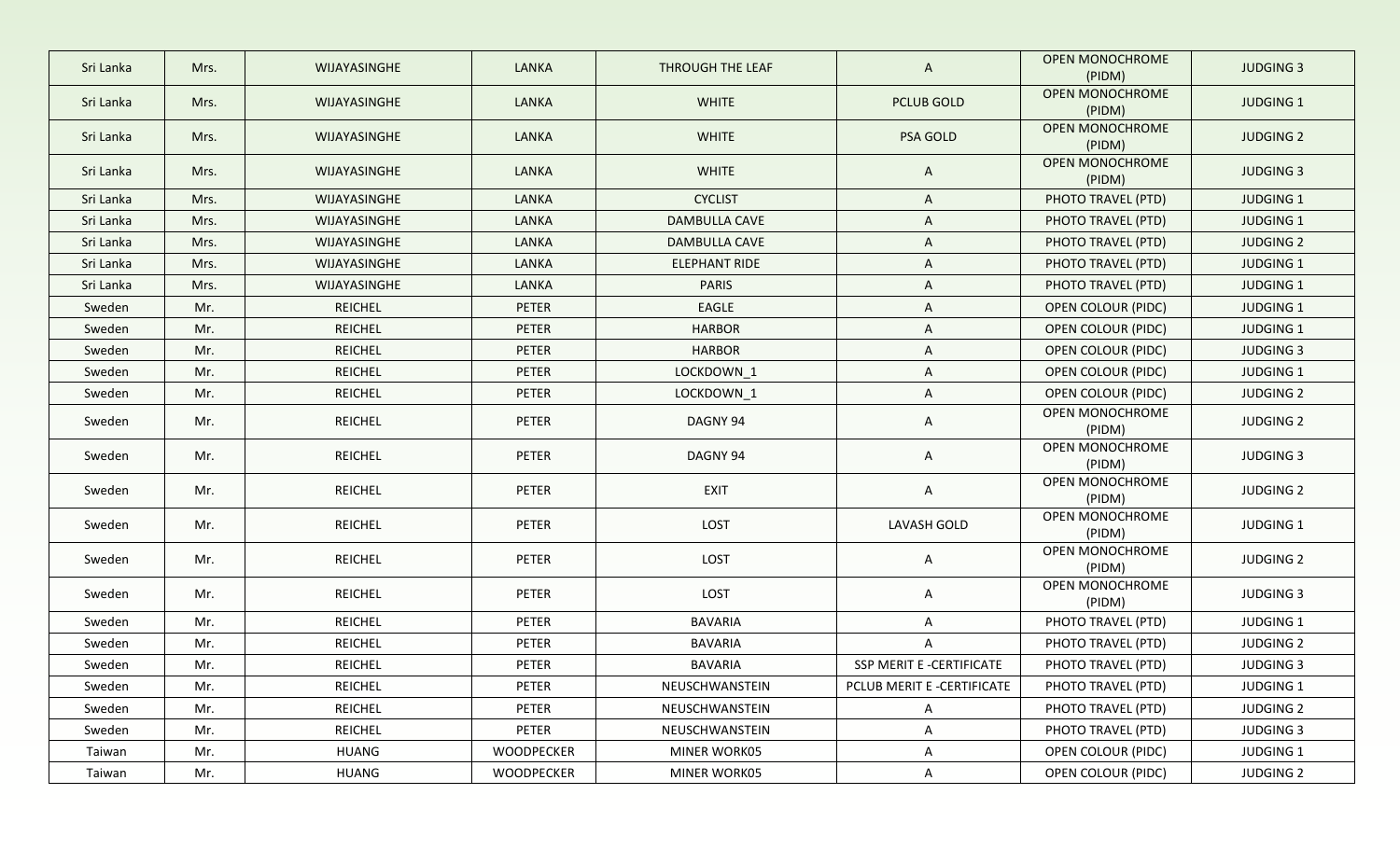| Taiwan     | Mr. | <b>HUANG</b>   | <b>WOODPECKER</b> | MINER WORK05                    | <b>CHAIRMEN CHOICE E -</b><br><b>CERTIFICATE</b> | <b>OPEN COLOUR (PIDC)</b> | <b>JUDGING 3</b> |
|------------|-----|----------------|-------------------|---------------------------------|--------------------------------------------------|---------------------------|------------------|
| Taiwan     | Mr. | <b>HUANG</b>   | <b>WOODPECKER</b> | MOTORACE 01 K                   | $\mathsf{A}$                                     | <b>OPEN COLOUR (PIDC)</b> | <b>JUDGING 1</b> |
| Taiwan     | Mr. | <b>HUANG</b>   | <b>WOODPECKER</b> | <b>MOTORACE 01 K</b>            | PCLUB MERIT E -CERTIFICATE                       | <b>OPEN COLOUR (PIDC)</b> | <b>JUDGING 2</b> |
| Taiwan     | Mr. | <b>HUANG</b>   | <b>WOODPECKER</b> | MOTORACE 01 K                   | $\mathsf{A}$                                     | <b>OPEN COLOUR (PIDC)</b> | <b>JUDGING 3</b> |
| Taiwan     | Mr. | <b>HUANG</b>   | <b>WOODPECKER</b> | AFTER WORK HARD BEER AK MONO    | $\mathsf{A}$                                     | OPEN MONOCHROME<br>(PIDM) | <b>JUDGING 3</b> |
| Taiwan     | Mr. | <b>HUANG</b>   | <b>WOODPECKER</b> | <b>HOMESICKNESSMONO K</b>       | $\mathsf{A}$                                     | OPEN MONOCHROME<br>(PIDM) | <b>JUDGING 2</b> |
| Taiwan     | Mr. | <b>HUANG</b>   | <b>WOODPECKER</b> | MINER WORK05 MONO K             | $\mathsf{A}$                                     | OPEN MONOCHROME<br>(PIDM) | <b>JUDGING 1</b> |
| Taiwan     | Mr. | <b>HUANG</b>   | <b>WOODPECKER</b> | MINER WORK05 MONO K             | $\mathsf{A}$                                     | OPEN MONOCHROME<br>(PIDM) | <b>JUDGING 2</b> |
| Taiwan     | Mr. | <b>HUANG</b>   | <b>WOODPECKER</b> | MINER WORK05 MONO K             | $\mathsf{A}$                                     | OPEN MONOCHROME<br>(PIDM) | <b>JUDGING 3</b> |
| Taiwan     | Mr. | <b>HUANG</b>   | <b>WOODPECKER</b> | <b>BURN GOD SHIP01</b>          | $\mathsf{A}$                                     | PHOTO TRAVEL (PTD)        | <b>JUDGING 2</b> |
| Taiwan     | Mr. | <b>HUANG</b>   | <b>WOODPECKER</b> | <b>BURN GOD SHIP01</b>          | A                                                | PHOTO TRAVEL (PTD)        | <b>JUDGING 3</b> |
| Taiwan     | Mr. | <b>HUANG</b>   | WOODPECKER        | HOT AIR BALLOON CARNIVALA       | $\mathsf{A}$                                     | PHOTO TRAVEL (PTD)        | <b>JUDGING 3</b> |
| <b>USA</b> | Dr. | HO             | <b>HUNG</b>       | <b>GOLDEN GATE I SF</b>         | $\mathsf{A}$                                     | OPEN COLOUR (PIDC)        | <b>JUDGING 1</b> |
| <b>USA</b> | Dr. | HO             | <b>HUNG</b>       | <b>SPOKANE FIELDS F</b>         | $\mathsf{A}$                                     | OPEN COLOUR (PIDC)        | <b>JUDGING 2</b> |
| <b>USA</b> | Dr. | HO             | <b>HUNG</b>       | <b>SPOKANE FIELDS F</b>         | A                                                | OPEN COLOUR (PIDC)        | <b>JUDGING 3</b> |
| <b>USA</b> | Dr. | HO             | <b>HUNG</b>       | <b>BRIDGES</b>                  | $\mathsf{A}$                                     | OPEN MONOCHROME<br>(PIDM) | <b>JUDGING 1</b> |
| <b>USA</b> | Dr. | HO             | <b>HUNG</b>       | <b>WALT DISNEY F</b>            | A                                                | OPEN MONOCHROME<br>(PIDM) | <b>JUDGING 2</b> |
| <b>USA</b> | Dr. | HO             | <b>HUNG</b>       | <b>WALT DISNEY F</b>            | A                                                | OPEN MONOCHROME<br>(PIDM) | <b>JUDGING 3</b> |
| <b>USA</b> | Dr. | HO             | <b>HUNG</b>       | <b>CHINA CRUISE</b>             | $\mathsf{A}$                                     | PHOTO TRAVEL (PTD)        | <b>JUDGING 3</b> |
| <b>USA</b> | Dr. | HO             | <b>HUNG</b>       | LOS ANGELES VIEW 6A             | $\mathsf{A}$                                     | PHOTO TRAVEL (PTD)        | <b>JUDGING 2</b> |
| <b>USA</b> | Dr. | <b>ROBERTS</b> | LILLIAN           | ELEPHANT TUSK WRESTLING 01      | A                                                | OPEN COLOUR (PIDC)        | <b>JUDGING 1</b> |
| <b>USA</b> | Dr. | <b>ROBERTS</b> | LILLIAN           | LEOPARD DRAGS IMPALA NECK TORN  | $\mathsf{A}$                                     | OPEN COLOUR (PIDC)        | <b>JUDGING 1</b> |
| <b>USA</b> | Dr. | <b>ROBERTS</b> | LILLIAN           | LEOPARD DRAGS IMPALA NECK TORN  | A                                                | OPEN COLOUR (PIDC)        | <b>JUDGING 2</b> |
| <b>USA</b> | Dr. | <b>ROBERTS</b> | LILLIAN           | W DIAMONDBACK TONGUE UP NO TAIL | A                                                | OPEN COLOUR (PIDC)        | JUDGING 1        |
| USA        | Dr. | ROBERTS        | LILLIAN           | IMPALA FLYING OVER BRUSH MONO   | A                                                | OPEN MONOCHROME<br>(PIDM) | JUDGING 1        |
| USA        | Dr. | ROBERTS        | LILLIAN           | ELVES CHASM GRAND CANYON        | $\mathsf{A}$                                     | PHOTO TRAVEL (PTD)        | <b>JUDGING 2</b> |
| USA        | Dr. | <b>ROBERTS</b> | LILLIAN           | ELVES CHASM GRAND CANYON        | A                                                | PHOTO TRAVEL (PTD)        | <b>JUDGING 3</b> |
| USA        | Mr. | BHATTACHARYA   | SUBHRA            | LIQUID SCULPTURE 3              | $\mathsf{A}$                                     | OPEN COLOUR (PIDC)        | <b>JUDGING 3</b> |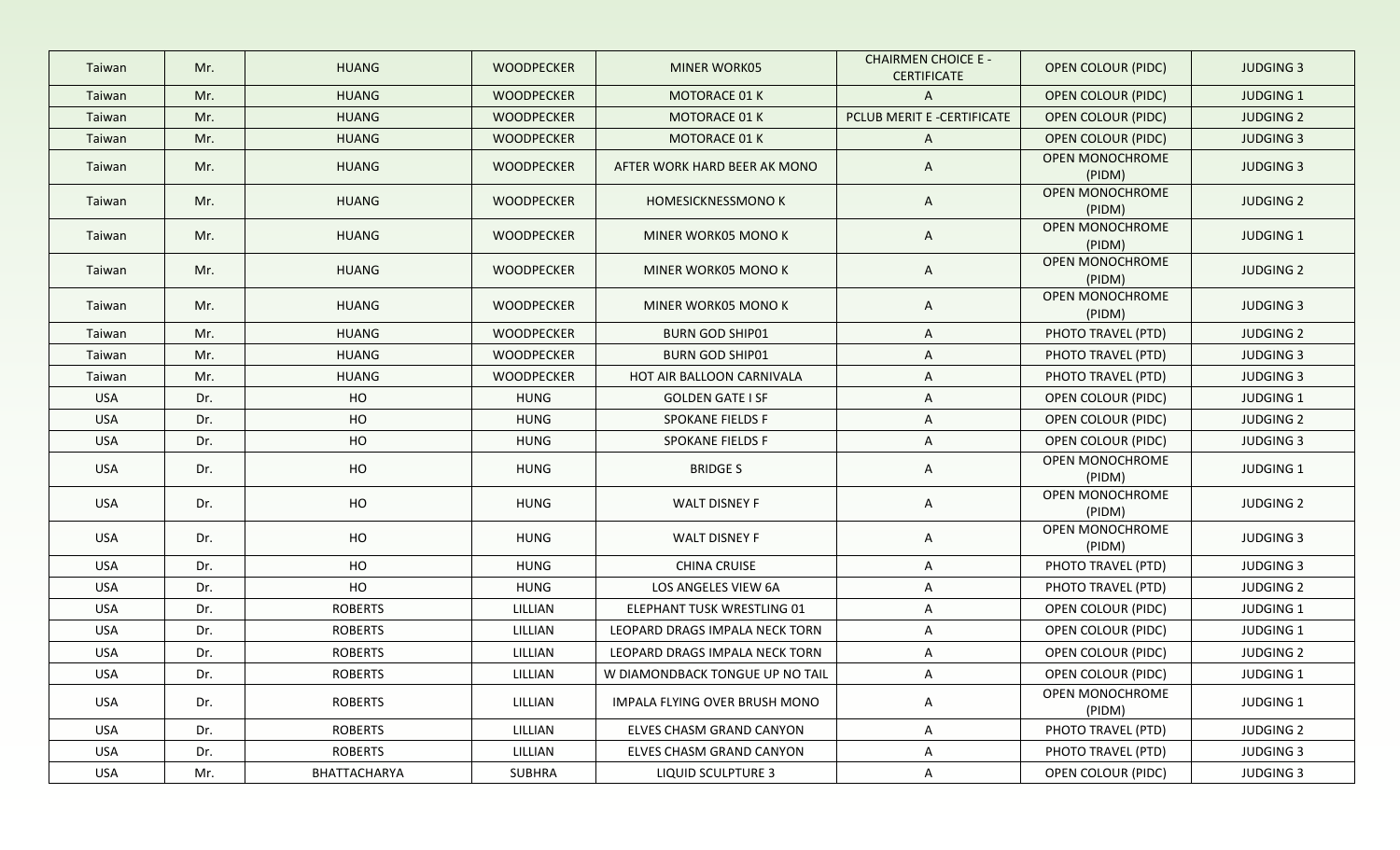| <b>USA</b> | Mr. | BHATTACHARYA        | <b>SUBHRA</b>  | <b>LIQUID SCULPTURE 4</b>       | $\mathsf{A}$             | <b>OPEN COLOUR (PIDC)</b>        | <b>JUDGING 3</b> |
|------------|-----|---------------------|----------------|---------------------------------|--------------------------|----------------------------------|------------------|
| <b>USA</b> | Mr. | BHATTACHARYA        | <b>SUBHRA</b>  | IN SYNTAGMA SQUARE              | $\mathsf{A}$             | PHOTO TRAVEL (PTD)               | <b>JUDGING 1</b> |
| <b>USA</b> | Mr. | <b>BHATTACHARYA</b> | <b>SUBHRA</b>  | IN SYNTAGMA SQUARE              | $\mathsf{A}$             | PHOTO TRAVEL (PTD)               | <b>JUDGING 2</b> |
| <b>USA</b> | Mr. | BHATTACHARYA        | <b>SUBHRA</b>  | IN SYNTAGMA SQUARE              | $\mathsf{A}$             | PHOTO TRAVEL (PTD)               | <b>JUDGING 3</b> |
| <b>USA</b> | Mr. | <b>BHATTACHARYA</b> | <b>SUBHRA</b>  | THE RUINS IN DELPHI             | $\mathsf{A}$             | PHOTO TRAVEL (PTD)               | <b>JUDGING 1</b> |
| <b>USA</b> | Mr. | BHATTACHARYA        | <b>SUBHRA</b>  | THE RUINS IN DELPHI             | $\mathsf{A}$             | PHOTO TRAVEL (PTD)               | <b>JUDGING 2</b> |
| <b>USA</b> | Mr. | BHATTACHARYA        | <b>SUBHRA</b>  | THE RUINS IN DELPHI             | A                        | PHOTO TRAVEL (PTD)               | <b>JUDGING 3</b> |
| <b>USA</b> | Mr. | <b>BURKE</b>        | <b>CHARLES</b> | <b>CHLOE FOUR</b>               | $\mathsf{A}$             | OPEN MONOCHROME<br>(PIDM)        | <b>JUDGING 1</b> |
| <b>USA</b> | Mr. | <b>CHEUK</b>        | SHU            | ALYONA VS WVC BEAM              | A                        | <b>OPEN COLOUR (PIDC)</b>        | <b>JUDGING 1</b> |
| <b>USA</b> | Mr. | <b>CHEUK</b>        | SHU            | <b>WVC AT LSU BARS</b>          | A                        | OPEN COLOUR (PIDC)               | <b>JUDGING 3</b> |
| <b>USA</b> | Mr. | <b>CHEUK</b>        | SHU            | CAMPBELL VS BEAVERS BEAM        | A                        | OPEN MONOCHROME<br>(PIDM)        | <b>JUDGING 3</b> |
| <b>USA</b> | Mr. | <b>CHEUK</b>        | SHU            | <b>GOLD FISH MARCH</b>          | A                        | PHOTO TRAVEL (PTD)               | <b>JUDGING 3</b> |
| <b>USA</b> | Mr. | CHIU                | <b>BOB</b>     | <b>ZEBRAS DRINKING WATER36</b>  | A                        | <b>OPEN MONOCHROME</b><br>(PIDM) | <b>JUDGING 2</b> |
| <b>USA</b> | Mr. | CHIU                | <b>BOB</b>     | <b>WAORANI TRIBE25</b>          | A                        | PHOTO TRAVEL (PTD)               | <b>JUDGING 1</b> |
| <b>USA</b> | Mr. | <b>CHIU</b>         | <b>BOB</b>     | <b>WAORANI TRIBE25</b>          | A                        | PHOTO TRAVEL (PTD)               | <b>JUDGING 3</b> |
| <b>USA</b> | Mr. | <b>FIELDS</b>       | <b>ROBERT</b>  | V22 OSPREY 2                    | A                        | OPEN COLOUR (PIDC)               | <b>JUDGING 1</b> |
| <b>USA</b> | Mr. | <b>FIELDS</b>       | ROBERT         | <b>BRIDGEPORT CA</b>            | A                        | PHOTO TRAVEL (PTD)               | <b>JUDGING 3</b> |
| <b>USA</b> | Mr. | <b>FIELDS</b>       | <b>ROBERT</b>  | ST MARYS VIRGINIA CITY NV       | A                        | PHOTO TRAVEL (PTD)               | <b>JUDGING 1</b> |
| <b>USA</b> | Mr. | HERMANSEN           | <b>MOGENS</b>  | <b>GOOD MORNING</b>             | A                        | OPEN MONOCHROME<br>(PIDM)        | JUDGING 1        |
| <b>USA</b> | Mr. | HERMANSEN           | <b>MOGENS</b>  | <b>GRACEFULLY RETIRED</b>       | A                        | OPEN MONOCHROME<br>(PIDM)        | <b>JUDGING 1</b> |
| USA        | Mr. | HERMANSEN           | <b>MOGENS</b>  | <b>GRACEFULLY RETIRED</b>       | A                        | OPEN MONOCHROME<br>(PIDM)        | <b>JUDGING 2</b> |
| USA        | Mr. | HERMANSEN           | MOGENS         | THINKING OUTSIDE THE BOX        | SSP MERIT E -CERTIFICATE | OPEN MONOCHROME<br>(PIDM)        | JUDGING 1        |
| USA        | Mr. | HERMANSEN           | MOGENS         | THINKING OUTSIDE THE BOX        | A                        | OPEN MONOCHROME<br>(PIDM)        | <b>JUDGING 2</b> |
| <b>USA</b> | Mr. | HERMANSEN           | <b>MOGENS</b>  | THINKING OUTSIDE THE BOX        | A                        | OPEN MONOCHROME<br>(PIDM)        | <b>JUDGING 3</b> |
| USA        | Mr. | HERMANSEN           | <b>MOGENS</b>  | <b>WORSHIP READY</b>            | A                        | OPEN MONOCHROME<br>(PIDM)        | <b>JUDGING 3</b> |
| USA        | Mr. | HERMANSEN           | MOGENS         | <b>CAPE FEAR TWILIGHT</b>       | A                        | PHOTO TRAVEL (PTD)               | <b>JUDGING 2</b> |
| <b>USA</b> | Mr. | HERMANSEN           | MOGENS         | ENJOYING A DAY OFF IN HONG KONG | A                        | PHOTO TRAVEL (PTD)               | <b>JUDGING 2</b> |
| USA        | Mr. | JACK                | MICHAEL        | MONO LAKE EARTH SHADOW          | A                        | OPEN COLOUR (PIDC)               | JUDGING 1        |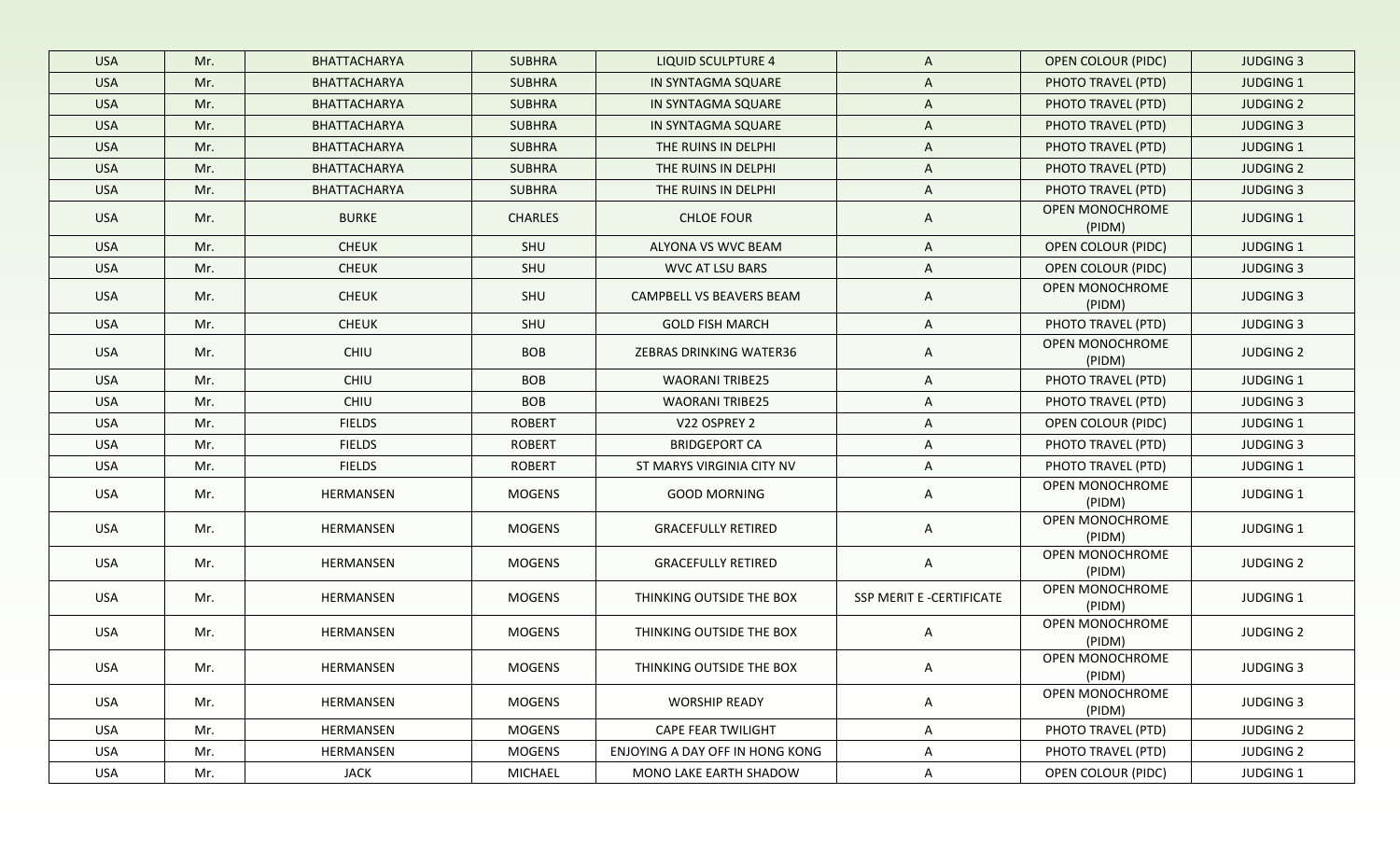| <b>USA</b> | Mr. | <b>JACK</b> | <b>MICHAEL</b> | MONO LAKE EARTH SHADOW                 | $\mathsf{A}$             | <b>OPEN COLOUR (PIDC)</b>        | <b>JUDGING 2</b> |
|------------|-----|-------------|----------------|----------------------------------------|--------------------------|----------------------------------|------------------|
| <b>USA</b> | Mr. | <b>JACK</b> | <b>MICHAEL</b> | MONO LAKE EARTH SHADOW                 | $\mathsf{A}$             | <b>OPEN COLOUR (PIDC)</b>        | <b>JUDGING 3</b> |
| <b>USA</b> | Mr. | <b>JACK</b> | <b>MICHAEL</b> | MOP MUSEUM 2                           | $\mathsf{A}$             | <b>OPEN COLOUR (PIDC)</b>        | <b>JUDGING 2</b> |
| <b>USA</b> | Mr. | <b>JACK</b> | <b>MICHAEL</b> | MOP MUSEUM 2                           | SSP MERIT E -CERTIFICATE | <b>OPEN COLOUR (PIDC)</b>        | <b>JUDGING 3</b> |
| <b>USA</b> | Mr. | <b>JACK</b> | <b>MICHAEL</b> | <b>BRISTLECONE 2</b>                   | $\mathsf{A}$             | <b>OPEN MONOCHROME</b><br>(PIDM) | <b>JUDGING 3</b> |
| <b>USA</b> | Mr. | <b>JACK</b> | <b>MICHAEL</b> | <b>CHICAGO BEAN 2</b>                  | $\mathsf{A}$             | OPEN MONOCHROME<br>(PIDM)        | <b>JUDGING 2</b> |
| <b>USA</b> | Mr. | <b>JANG</b> | <b>HENRY</b>   | IN LOVE_1751                           | $\mathsf{A}$             | <b>OPEN COLOUR (PIDC)</b>        | <b>JUDGING 1</b> |
| <b>USA</b> | Mr. | <b>JANG</b> | <b>HENRY</b>   | IN LOVE_1751                           | $\mathsf{A}$             | <b>OPEN COLOUR (PIDC)</b>        | <b>JUDGING 2</b> |
| <b>USA</b> | Mr. | JANG        | <b>HENRY</b>   | MATURED WHEAT FIELD_2171               | $\mathsf{A}$             | OPEN COLOUR (PIDC)               | JUDGING 1        |
| <b>USA</b> | Mr. | JANG        | <b>HENRY</b>   | MATURED WHEAT FIELD_2171               | $\mathsf{A}$             | <b>OPEN COLOUR (PIDC)</b>        | <b>JUDGING 2</b> |
| <b>USA</b> | Mr. | JANG        | <b>HENRY</b>   | MATURED WHEAT FIELD_2171               | A                        | OPEN COLOUR (PIDC)               | <b>JUDGING 3</b> |
| <b>USA</b> | Mr. | JANG        | <b>HENRY</b>   | METASEQUOIA FIELD                      | A                        | OPEN COLOUR (PIDC)               | <b>JUDGING 1</b> |
| <b>USA</b> | Mr. | JANG        | <b>HENRY</b>   | A TIBETAN GIRL IN SEDA_17121           | A                        | OPEN MONOCHROME<br>(PIDM)        | <b>JUDGING 2</b> |
| <b>USA</b> | Mr. | <b>JANG</b> | <b>HENRY</b>   | A TIBETAN GIRL IN SEDA_17121           | A                        | OPEN MONOCHROME<br>(PIDM)        | <b>JUDGING 3</b> |
| <b>USA</b> | Mr. | JANG        | <b>HENRY</b>   | FOGS COVERING YOSEMITE VALLEY          | A                        | OPEN MONOCHROME<br>(PIDM)        | JUDGING 1        |
| <b>USA</b> | Mr. | JANG        | HENRY          | FOGS COVERING YOSEMITE VALLEY          | SSP MERIT E -CERTIFICATE | OPEN MONOCHROME<br>(PIDM)        | <b>JUDGING 2</b> |
| <b>USA</b> | Mr. | JANG        | <b>HENRY</b>   | FOGS COVERING YOSEMITE VALLEY          | A                        | OPEN MONOCHROME<br>(PIDM)        | <b>JUDGING 3</b> |
| <b>USA</b> | Mr. | JANG        | <b>HENRY</b>   | <b>MYANMAR BOY</b>                     | A                        | OPEN MONOCHROME<br>(PIDM)        | JUDGING 1        |
| USA        | Mr. | JANG        | <b>HENRY</b>   | <b>MYANMAR BOY</b>                     | A                        | OPEN MONOCHROME<br>(PIDM)        | <b>JUDGING 2</b> |
| <b>USA</b> | Mr. | JANG        | <b>HENRY</b>   | <b>MYANMAR BOY</b>                     | A                        | OPEN MONOCHROME<br>(PIDM)        | <b>JUDGING 3</b> |
| <b>USA</b> | Mr. | JANG        | <b>HENRY</b>   | WHITE POCKET_3                         | A                        | OPEN MONOCHROME<br>(PIDM)        | JUDGING 1        |
| <b>USA</b> | Mr. | JANG        | <b>HENRY</b>   | WHITE POCKET_3                         | A                        | OPEN MONOCHROME<br>(PIDM)        | <b>JUDGING 3</b> |
| USA        | Mr. | JANG        | <b>HENRY</b>   | <b>GOLDEN GATE BRIDGE IN FOG 20201</b> | A                        | PHOTO TRAVEL (PTD)               | JUDGING 1        |
| <b>USA</b> | Mr. | JANG        | <b>HENRY</b>   | GOLDEN GATE BRIDGE IN FOG 20201        | A                        | PHOTO TRAVEL (PTD)               | <b>JUDGING 2</b> |
| USA        | Mr. | JANG        | <b>HENRY</b>   | <b>GOLDEN GATE BRIDGE IN FOG 20201</b> | A                        | PHOTO TRAVEL (PTD)               | <b>JUDGING 3</b> |
| USA        | Mr. | JANG        | <b>HENRY</b>   | <b>GOLDEN TEMPLE</b>                   | A                        | PHOTO TRAVEL (PTD)               | JUDGING 1        |
| USA        | Mr. | JANG        | <b>HENRY</b>   | <b>GOLDEN TEMPLE</b>                   | A                        | PHOTO TRAVEL (PTD)               | <b>JUDGING 2</b> |
|            |     |             |                |                                        |                          |                                  |                  |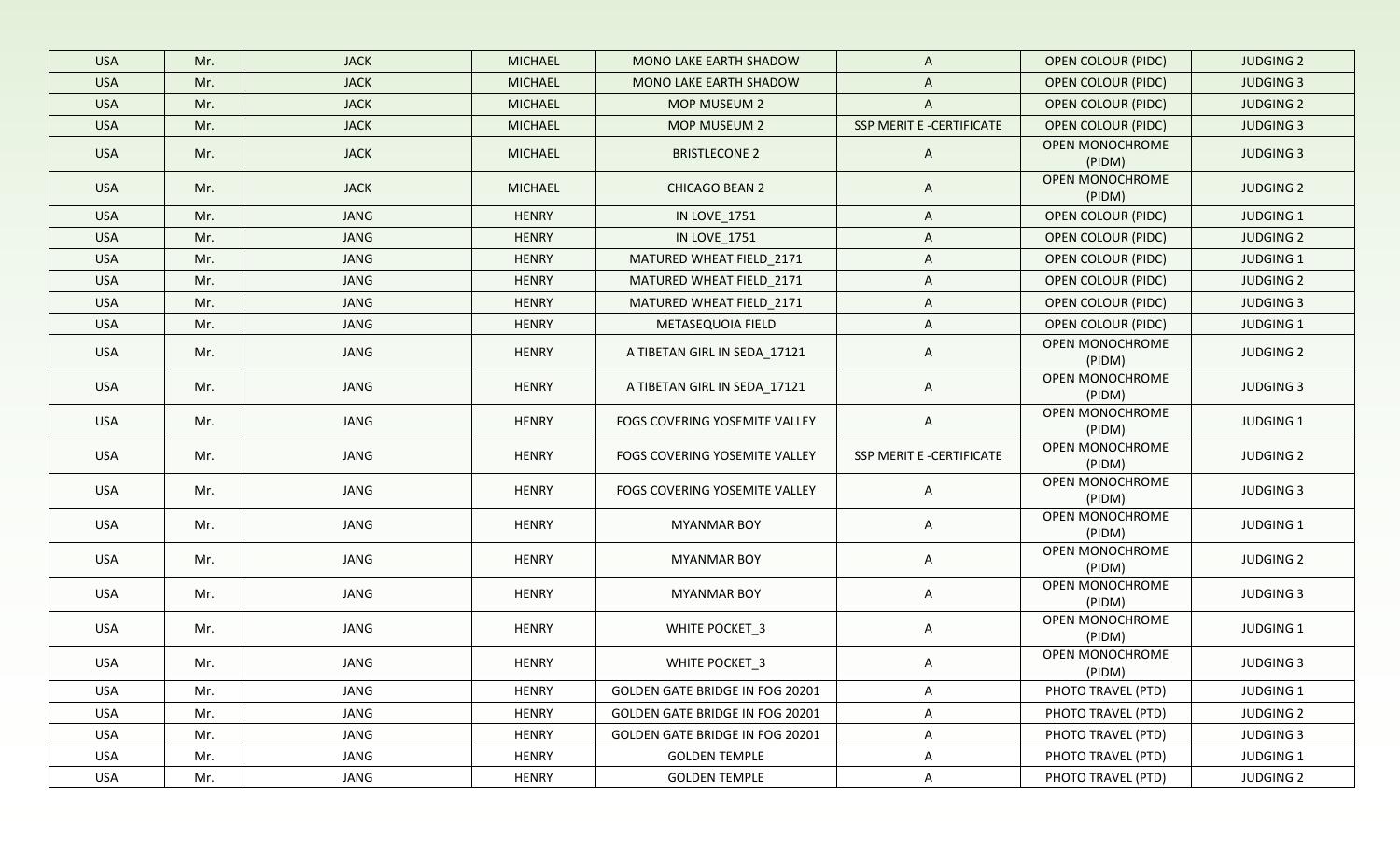| <b>USA</b> | Mr. | <b>JANG</b> | <b>HENRY</b>  | <b>GOLDEN TEMPLE</b>                | PCLUB MERIT E -CERTIFICATE             | PHOTO TRAVEL (PTD)        | <b>JUDGING 3</b> |
|------------|-----|-------------|---------------|-------------------------------------|----------------------------------------|---------------------------|------------------|
| <b>USA</b> | Mr. | <b>JANG</b> | <b>HENRY</b>  | HIKING IN WAVES AFTER SNOW_21121    | SSP MERIT E -CERTIFICATE               | PHOTO TRAVEL (PTD)        | <b>JUDGING 1</b> |
| <b>USA</b> | Mr. | <b>JANG</b> | <b>HENRY</b>  | HIKING IN WAVES AFTER SNOW 21121    | $\mathsf{A}$                           | PHOTO TRAVEL (PTD)        | <b>JUDGING 2</b> |
| <b>USA</b> | Mr. | JANG        | <b>HENRY</b>  | HIKING IN WAVES AFTER SNOW_21121    | $\mathsf{A}$                           | PHOTO TRAVEL (PTD)        | <b>JUDGING 3</b> |
| <b>USA</b> | Mr. | JANG        | <b>HENRY</b>  | REFLECTION CANYON_2                 | $\mathsf{A}$                           | PHOTO TRAVEL (PTD)        | <b>JUDGING 1</b> |
| <b>USA</b> | Mr. | JANG        | <b>HENRY</b>  | <b>REFLECTION CANYON 2</b>          | SSP MERIT E -CERTIFICATE               | PHOTO TRAVEL (PTD)        | <b>JUDGING 2</b> |
| <b>USA</b> | Mr. | JANG        | <b>HENRY</b>  | REFLECTION CANYON_2                 | A                                      | PHOTO TRAVEL (PTD)        | <b>JUDGING 3</b> |
| <b>USA</b> | Mr. | LANG        | <b>THOMAS</b> | A-WAIST DRUM DANCE                  | $\mathsf{A}$                           | <b>OPEN COLOUR (PIDC)</b> | <b>JUDGING 1</b> |
| <b>USA</b> | Mr. | LANG        | <b>THOMAS</b> | A-WAIST DRUM DANCE                  | LAVASH MERIT E -<br><b>CERTIFICATE</b> | <b>OPEN COLOUR (PIDC)</b> | <b>JUDGING 3</b> |
| <b>USA</b> | Mr. | LANG        | <b>THOMAS</b> | A-FAMILY TRADITION WORK             | A                                      | OPEN COLOUR (PIDC)        | <b>JUDGING 3</b> |
| <b>USA</b> | Mr. | LANG        | <b>THOMAS</b> | A-FISHER WORKING WITH NET           | A                                      | OPEN COLOUR (PIDC)        | <b>JUDGING 1</b> |
| <b>USA</b> | Mr. | LANG        | <b>THOMAS</b> | A-FISHER WORKING WITH NET           | LAVASH MERIT E -<br><b>CERTIFICATE</b> | OPEN COLOUR (PIDC)        | <b>JUDGING 2</b> |
| <b>USA</b> | Mr. | LANG        | <b>THOMAS</b> | A-FISHER WORKING WITH NET           | A                                      | <b>OPEN COLOUR (PIDC)</b> | <b>JUDGING 3</b> |
| <b>USA</b> | Mr. | LANG        | THOMAS        | <b>B-ANCIENT MUSICAL INSTRUMENT</b> | A                                      | OPEN MONOCHROME<br>(PIDM) | <b>JUDGING 1</b> |
| <b>USA</b> | Mr. | LANG        | <b>THOMAS</b> | <b>B-ANCIENT MUSICAL INSTRUMENT</b> | A                                      | OPEN MONOCHROME<br>(PIDM) | <b>JUDGING 3</b> |
| <b>USA</b> | Mr. | LANG        | <b>THOMAS</b> | <b>B-CHASING AT DAWN</b>            | A                                      | OPEN MONOCHROME<br>(PIDM) | JUDGING 1        |
| <b>USA</b> | Mr. | LANG        | <b>THOMAS</b> | <b>B-CHASING AT DAWN</b>            | A                                      | OPEN MONOCHROME<br>(PIDM) | <b>JUDGING 2</b> |
| <b>USA</b> | Mr. | LANG        | <b>THOMAS</b> | <b>B-CHASING AT DAWN</b>            | A                                      | OPEN MONOCHROME<br>(PIDM) | <b>JUDGING 3</b> |
| USA        | Mr. | LANG        | <b>THOMAS</b> | <b>B-MORNING CHECKUP</b>            | A                                      | OPEN MONOCHROME<br>(PIDM) | JUDGING 1        |
| <b>USA</b> | Mr. | LANG        | THOMAS        | <b>B-MORNING CHECKUP</b>            | A                                      | OPEN MONOCHROME<br>(PIDM) | <b>JUDGING 2</b> |
| <b>USA</b> | Mr. | LANG        | THOMAS        | <b>B-MORNING CHECKUP</b>            | A                                      | OPEN MONOCHROME<br>(PIDM) | <b>JUDGING 3</b> |
| USA        | Mr. | LANG        | THOMAS        | <b>C-CELEBRATION COLOR RUN</b>      | A                                      | PHOTO TRAVEL (PTD)        | JUDGING 1        |
| <b>USA</b> | Mr. | LANG        | <b>THOMAS</b> | C-JIEYANG FIRE DRAGON FESTIVAL      | A                                      | PHOTO TRAVEL (PTD)        | <b>JUDGING 2</b> |
| USA        | Mr. | LANG        | <b>THOMAS</b> | C-JIEYANG FIRE DRAGON FESTIVAL      | A                                      | PHOTO TRAVEL (PTD)        | <b>JUDGING 3</b> |
| USA        | Mr. | LANG        | THOMAS        | <b>C-MISTY LONGJI TERRACE</b>       | A                                      | PHOTO TRAVEL (PTD)        | JUDGING 1        |
| USA        | Mr. | LANG        | THOMAS        | C-MISTY LONGJI TERRACE              | A                                      | PHOTO TRAVEL (PTD)        | <b>JUDGING 2</b> |
| USA        | Mr. | LANG        | THOMAS        | <b>C-MORNING BATHS</b>              | A                                      | PHOTO TRAVEL (PTD)        | JUDGING 1        |
| USA        | Mr. | LIN         | JULIA         | PLAYING AT ARCADE                   | A                                      | OPEN MONOCHROME<br>(PIDM) | JUDGING 1        |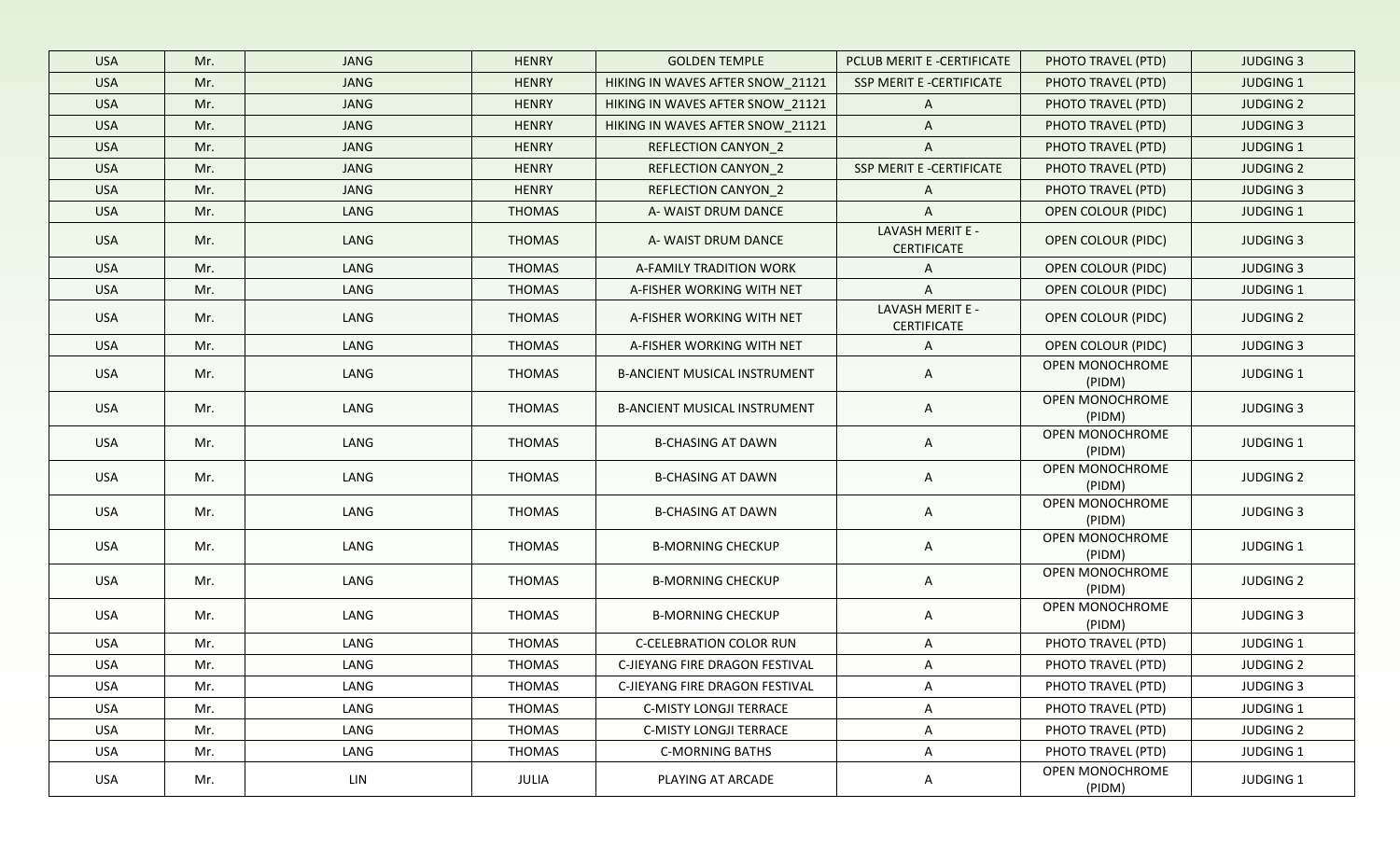| <b>USA</b> | Mr. | <b>LIN</b>    | <b>JULIA</b>     | PLAYING AT ARCADE                    | A                                      | OPEN MONOCHROME<br>(PIDM)        | <b>JUDGING 3</b> |
|------------|-----|---------------|------------------|--------------------------------------|----------------------------------------|----------------------------------|------------------|
| <b>USA</b> | Mr. | <b>LIN</b>    | <b>JULIA</b>     | SOCIAL DISTANCING                    | $\mathsf{A}$                           | <b>OPEN MONOCHROME</b><br>(PIDM) | <b>JUDGING 2</b> |
| <b>USA</b> | Mr. | <b>LIN</b>    | <b>JULIA</b>     | <b>GOLDEN GATE BRIDGE</b>            | A                                      | PHOTO TRAVEL (PTD)               | <b>JUDGING 1</b> |
| <b>USA</b> | Mr. | <b>LIN</b>    | <b>JULIA</b>     | <b>GOLDEN GATE BRIDGE</b>            | A                                      | PHOTO TRAVEL (PTD)               | <b>JUDGING 2</b> |
| <b>USA</b> | Mr. | <b>NG</b>     | <b>HENRY</b>     | LIN CHOU LAKE DAWN                   | A                                      | <b>OPEN COLOUR (PIDC)</b>        | <b>JUDGING 1</b> |
| <b>USA</b> | Mr. | <b>NG</b>     | <b>HENRY</b>     | LIN CHOU LAKE DAWN                   | A                                      | <b>OPEN COLOUR (PIDC)</b>        | <b>JUDGING 2</b> |
| <b>USA</b> | Mr. | <b>NG</b>     | <b>HENRY</b>     | LIN CHOU LAKE DAWN                   | A                                      | <b>OPEN COLOUR (PIDC)</b>        | <b>JUDGING 3</b> |
| <b>USA</b> | Mr. | <b>NG</b>     | <b>HENRY</b>     | POOR LITTLE ONE IN RAIN              | A                                      | <b>OPEN COLOUR (PIDC)</b>        | JUDGING 1        |
| <b>USA</b> | Mr. | <b>NG</b>     | <b>HENRY</b>     | POOR LITTLE ONE IN RAIN              | A                                      | <b>OPEN COLOUR (PIDC)</b>        | <b>JUDGING 2</b> |
| <b>USA</b> | Mr. | <b>NG</b>     | <b>HENRY</b>     | POOR LITTLE ONE IN RAIN              | A                                      | OPEN COLOUR (PIDC)               | <b>JUDGING 3</b> |
| <b>USA</b> | Mr. | <b>NG</b>     | <b>HENRY</b>     | SEVEN TAO ROWING                     | A                                      | <b>OPEN COLOUR (PIDC)</b>        | <b>JUDGING 1</b> |
| <b>USA</b> | Mr. | <b>NG</b>     | <b>HENRY</b>     | SEVEN TAO ROWING                     | A                                      | OPEN COLOUR (PIDC)               | <b>JUDGING 3</b> |
| <b>USA</b> | Mr. | <b>NG</b>     | <b>HENRY</b>     | <b>EARLY CROSSING</b>                | A                                      | OPEN MONOCHROME<br>(PIDM)        | JUDGING 1        |
| <b>USA</b> | Mr. | <b>NG</b>     | <b>HENRY</b>     | <b>EARLY CROSSING</b>                | A                                      | OPEN MONOCHROME<br>(PIDM)        | <b>JUDGING 2</b> |
| <b>USA</b> | Mr. | <b>NG</b>     | <b>HENRY</b>     | <b>EARLY CROSSING</b>                | LAVASH MERIT E -<br><b>CERTIFICATE</b> | OPEN MONOCHROME<br>(PIDM)        | <b>JUDGING 3</b> |
| <b>USA</b> | Mr. | <b>NG</b>     | <b>HENRY</b>     | KNOCK OUT PUNCH                      | A                                      | OPEN MONOCHROME<br>(PIDM)        | JUDGING 1        |
| <b>USA</b> | Mr. | <b>NG</b>     | <b>HENRY</b>     | KNOCK OUT PUNCH                      | A                                      | OPEN MONOCHROME<br>(PIDM)        | <b>JUDGING 2</b> |
| <b>USA</b> | Mr. | <b>NG</b>     | <b>HENRY</b>     | KNOCK OUT PUNCH                      | A                                      | OPEN MONOCHROME<br>(PIDM)        | <b>JUDGING 3</b> |
| USA        | Mr. | <b>NG</b>     | <b>HENRY</b>     | <b>GOLDEN PALOUSE FIELDS</b>         | SSP MERIT E -CERTIFICATE               | PHOTO TRAVEL (PTD)               | <b>JUDGING 2</b> |
| USA        | Mr. | <b>NG</b>     | <b>HENRY</b>     | <b>GOLDEN PALOUSE FIELDS</b>         | A                                      | PHOTO TRAVEL (PTD)               | <b>JUDGING 3</b> |
| USA        | Mr. | <b>NG</b>     | <b>HENRY</b>     | JUMPING DANCE TOGETHER               | A                                      | PHOTO TRAVEL (PTD)               | <b>JUDGING 2</b> |
| USA        | Mr. | NG            | HENRY            | JUMPING DANCE TOGETHER               | A                                      | PHOTO TRAVEL (PTD)               | <b>JUDGING 3</b> |
| USA        | Mr. | <b>NG</b>     | HENRY            | RICEFIELD CURVES                     | A                                      | PHOTO TRAVEL (PTD)               | <b>JUDGING 2</b> |
| USA        | Mr. | <b>NG</b>     | HENRY            | RICEFIELD CURVES                     | A                                      | PHOTO TRAVEL (PTD)               | <b>JUDGING 3</b> |
| USA        | Mr. | <b>NGUYEN</b> | <b>HUONG HOA</b> | HUMMINGBIRD WITH BEE BALM 20C6       | A                                      | <b>OPEN COLOUR (PIDC)</b>        | JUDGING 1        |
| USA        | Mr. | <b>NGUYEN</b> | <b>HUONG HOA</b> | SWAN LOVE A4                         | A                                      | OPEN COLOUR (PIDC)               | JUDGING 1        |
| USA        | Mr. | <b>NGUYEN</b> | <b>HUONG HOA</b> | <b>GERMANY MOUNTAIN LANDSCAPE A1</b> | A                                      | PHOTO TRAVEL (PTD)               | JUDGING 1        |
| USA        | Mr. | <b>NGUYEN</b> | <b>HUONG HOA</b> | NEUSCHWANSTEIN CASTLE A1             | A                                      | PHOTO TRAVEL (PTD)               | <b>JUDGING 2</b> |
| USA        | Mr. | NGUYEN        | <b>MINH</b>      | COLORFUL                             | A                                      | OPEN COLOUR (PIDC)               | JUDGING 1        |
|            |     |               |                  |                                      |                                        |                                  |                  |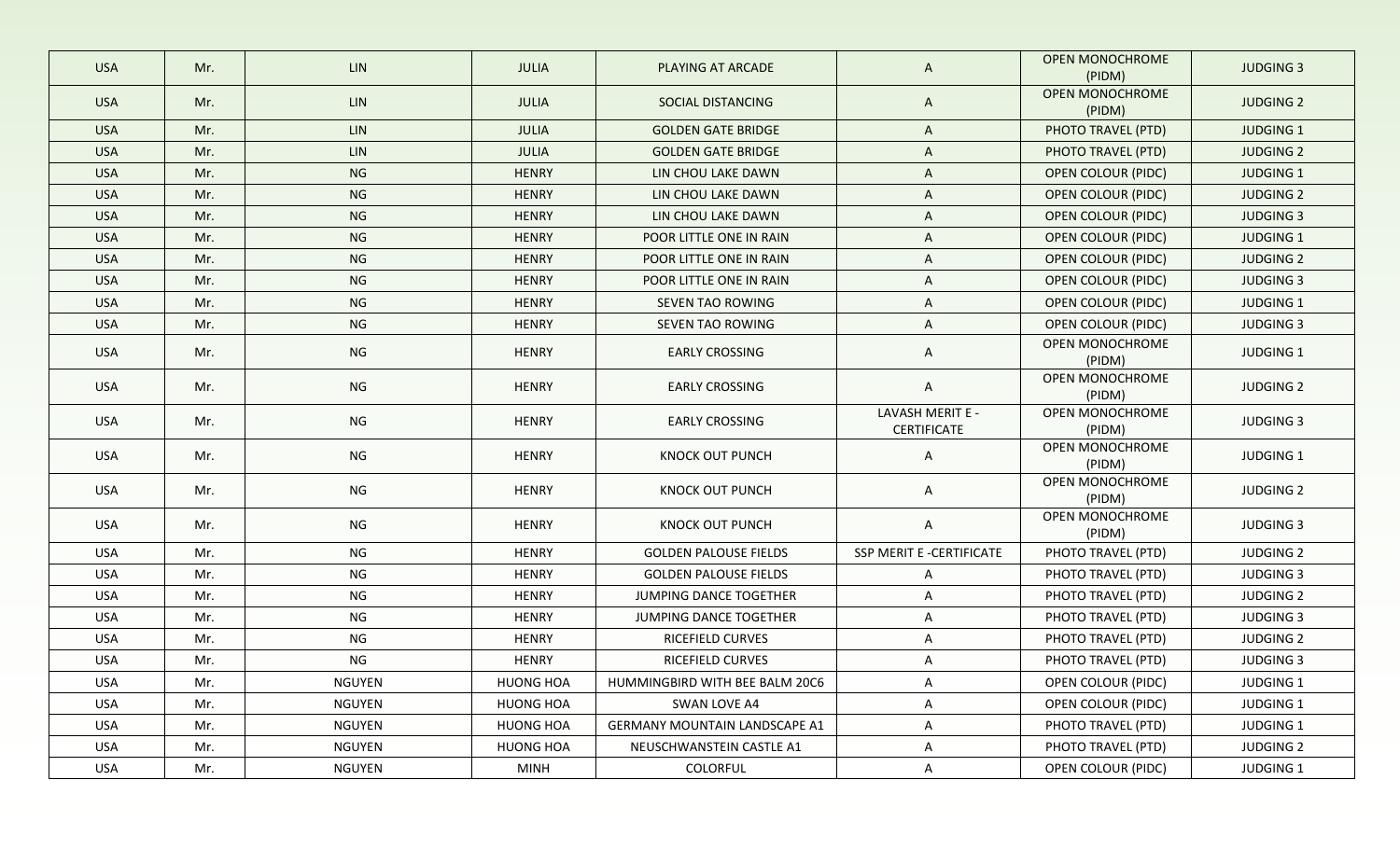| <b>USA</b> | Mr. | <b>NGUYEN</b>    | <b>MINH</b>  | <b>MS USA</b>             | <b>JUDGES CHOICE</b>                   | <b>OPEN COLOUR (PIDC)</b> | <b>JUDGING 3</b> |
|------------|-----|------------------|--------------|---------------------------|----------------------------------------|---------------------------|------------------|
| <b>USA</b> | Mr. | <b>NGUYEN</b>    | <b>MINH</b>  | <b>DANGEROUS FALL</b>     | A                                      | PHOTO TRAVEL (PTD)        | <b>JUDGING 1</b> |
| <b>USA</b> | Mr. | <b>NGUYEN</b>    | <b>MINH</b>  | <b>DANGEROUS FALL</b>     | $\mathsf{A}$                           | PHOTO TRAVEL (PTD)        | <b>JUDGING 2</b> |
| <b>USA</b> | Mr. | <b>NGUYEN</b>    | <b>MINH</b>  | <b>DANGEROUS FALL</b>     | A                                      | PHOTO TRAVEL (PTD)        | <b>JUDGING 3</b> |
| <b>USA</b> | Mr. | <b>NGUYEN</b>    | <b>MINH</b>  | HORSESHOE BEND            | LAVASH MERIT E -<br><b>CERTIFICATE</b> | PHOTO TRAVEL (PTD)        | JUDGING 1        |
| <b>USA</b> | Mr. | <b>NGUYEN</b>    | <b>MINH</b>  | HORSESHOE BEND            | A                                      | PHOTO TRAVEL (PTD)        | <b>JUDGING 2</b> |
| <b>USA</b> | Mr. | <b>NGUYEN</b>    | <b>MINH</b>  | HORSESHOE BEND            | A                                      | PHOTO TRAVEL (PTD)        | <b>JUDGING 3</b> |
| <b>USA</b> | Mr. | <b>NGUYEN</b>    | <b>MINH</b>  | <b>MONO LAKE FALL</b>     | <b>LAVASH GOLD</b>                     | PHOTO TRAVEL (PTD)        | <b>JUDGING 3</b> |
| <b>USA</b> | Mr. | <b>NOTHEISEN</b> | <b>ERIC</b>  | <b>ANTELOPE CANYON</b>    | $\mathsf{A}$                           | <b>OPEN COLOUR (PIDC)</b> | <b>JUDGING 3</b> |
| <b>USA</b> | Mr. | <b>NOTHEISEN</b> | ERIC         | FOOD MARKET OUTSIDE SEOUL | <b>JUDGES CHOICE</b>                   | PHOTO TRAVEL (PTD)        | <b>JUDGING 2</b> |
| <b>USA</b> | Mr. | <b>SMITH</b>     | JAMES D.     | YOUNG BULL RIDER 7510     | A                                      | OPEN COLOUR (PIDC)        | JUDGING 1        |
| <b>USA</b> | Mr. | <b>SMITH</b>     | JAMES D.     | LONG HORNED BULL 6822     | A                                      | PHOTO TRAVEL (PTD)        | <b>JUDGING 3</b> |
| <b>USA</b> | Mr. | VAISMAN          | <b>ISAAC</b> | AMISH CHILDREN            | A                                      | OPEN COLOUR (PIDC)        | <b>JUDGING 3</b> |
| <b>USA</b> | Mr. | VAISMAN          | <b>ISAAC</b> | KO                        | A                                      | OPEN MONOCHROME<br>(PIDM) | JUDGING 1        |
| <b>USA</b> | Mr. | VAISMAN          | <b>ISAAC</b> | <b>SUSPICIOUS</b>         | A                                      | OPEN MONOCHROME<br>(PIDM) | JUDGING 1        |
| <b>USA</b> | Mr. | VAISMAN          | <b>ISAAC</b> | <b>SUSPICIOUS</b>         | A                                      | OPEN MONOCHROME<br>(PIDM) | <b>JUDGING 2</b> |
| <b>USA</b> | Mr. | VAISMAN          | <b>ISAAC</b> | <b>MARBLE TEMPLE</b>      | A                                      | PHOTO TRAVEL (PTD)        | <b>JUDGING 1</b> |
| <b>USA</b> | Mr. | VAISMAN          | <b>ISAAC</b> | <b>MARBLE TEMPLE</b>      | A                                      | PHOTO TRAVEL (PTD)        | <b>JUDGING 2</b> |
| <b>USA</b> | Mr. | VAISMAN          | <b>ISAAC</b> | <b>MARBLE TEMPLE</b>      | A                                      | PHOTO TRAVEL (PTD)        | <b>JUDGING 3</b> |
| <b>USA</b> | Mr. | VAISMAN          | <b>ISAAC</b> | PALOUSE FARM              | A                                      | PHOTO TRAVEL (PTD)        | <b>JUDGING 3</b> |
| USA        | Mr. | VAISMAN          | <b>ISAAC</b> | PONT DU GARD              | A                                      | PHOTO TRAVEL (PTD)        | <b>JUDGING 3</b> |
| <b>USA</b> | Mr. | XIAO             | XIAO         | AT SUNSET                 | A                                      | OPEN COLOUR (PIDC)        | <b>JUDGING 2</b> |
| <b>USA</b> | Mr. | XIAO             | XIAO         | LIN ZHI IN MARCH          | A                                      | OPEN COLOUR (PIDC)        | <b>JUDGING 1</b> |
| <b>USA</b> | Mr. | XIAO             | XIAO         | LIN ZHI IN MARCH          | A                                      | OPEN COLOUR (PIDC)        | <b>JUDGING 2</b> |
| USA        | Mr. | XIAO             | XIAO         | LIN ZHI IN MARCH          | A                                      | OPEN COLOUR (PIDC)        | <b>JUDGING 3</b> |
| USA        | Mr. | XIAO             | XIAO         | <b>MISTY VALLEY</b>       | A                                      | OPEN MONOCHROME<br>(PIDM) | JUDGING 1        |
| USA        | Mr. | XIAO             | XIAO         | <b>MISTY VALLEY 3</b>     | A                                      | OPEN MONOCHROME<br>(PIDM) | JUDGING 1        |
| USA        | Mr. | XIAO             | XIAO         | <b>MISTY VALLEY 3</b>     | $\mathsf{A}$                           | OPEN MONOCHROME<br>(PIDM) | <b>JUDGING 2</b> |
| <b>USA</b> | Mr. | XIAO             | XIAO         | MISTY VALLEY 3            | A                                      | OPEN MONOCHROME<br>(PIDM) | <b>JUDGING 3</b> |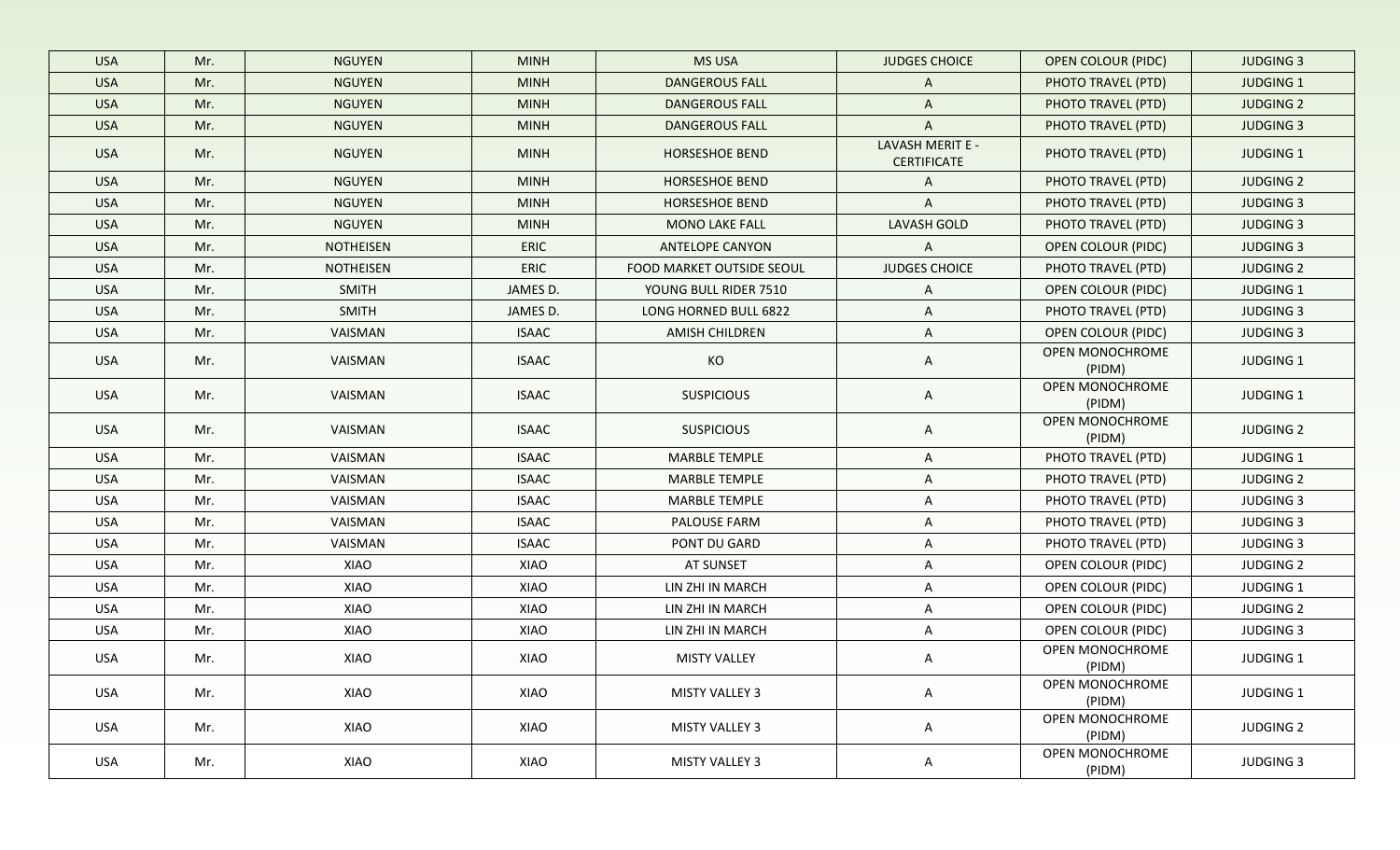| <b>USA</b> | Mr.  | <b>XIAO</b>    |                       |                                      |                                 |                           |                  |
|------------|------|----------------|-----------------------|--------------------------------------|---------------------------------|---------------------------|------------------|
|            |      |                | XIAO                  | <b>GOLDEN GATE BRIDGE AT NIGHT 2</b> | $\mathsf{A}$                    | PHOTO TRAVEL (PTD)        | <b>JUDGING 1</b> |
| <b>USA</b> | Mr.  | XIAO           | <b>XIAO</b>           | <b>GOLDEN GATE BRIDGE AT NIGHT 2</b> | A                               | PHOTO TRAVEL (PTD)        | <b>JUDGING 2</b> |
| <b>USA</b> | Mr.  | <b>XIAO</b>    | <b>XIAO</b>           | <b>GOLDEN GATE BRIDGE AT NIGHT 2</b> | SSP MERIT E -CERTIFICATE        | PHOTO TRAVEL (PTD)        | <b>JUDGING 3</b> |
| <b>USA</b> | Mr.  | XIAO           | XIAO                  | <b>HONGCUN SPRING RAIN</b>           | PCLUB MERIT E -CERTIFICATE      | PHOTO TRAVEL (PTD)        | JUDGING 1        |
| <b>USA</b> | Mr.  | XIAO           | XIAO                  | <b>HONGCUN SPRING RAIN</b>           | <b>JUDGES CHOICE</b>            | PHOTO TRAVEL (PTD)        | <b>JUDGING 2</b> |
| <b>USA</b> | Mr.  | XIAO           | XIAO                  | <b>HONGCUN SPRING RAIN</b>           | A                               | PHOTO TRAVEL (PTD)        | <b>JUDGING 3</b> |
| <b>USA</b> | Mr.  | XIAO           | XIAO                  | <b>MORNING ON THE PLATEAU</b>        | A                               | PHOTO TRAVEL (PTD)        | <b>JUDGING 1</b> |
| <b>USA</b> | Mr.  | XIAO           | XIAO                  | MORNING ON THE PLATEAU               | A                               | PHOTO TRAVEL (PTD)        | <b>JUDGING 2</b> |
| <b>USA</b> | Mr.  | XIAO           | XIAO                  | <b>MORNING ON THE PLATEAU</b>        | A                               | PHOTO TRAVEL (PTD)        | <b>JUDGING 3</b> |
| <b>USA</b> | Mr.  | XIAO           | XIAO                  | XIDI SPRING MORNING                  | A                               | PHOTO TRAVEL (PTD)        | JUDGING 1        |
| <b>USA</b> | Mrs. | <b>FISCHER</b> | JIE                   | <b>BEAUTIFUL BIRDS IN NATURE16</b>   | A                               | OPEN COLOUR (PIDC)        | <b>JUDGING 3</b> |
| <b>USA</b> | Mrs. | <b>FISCHER</b> | <b>JIE</b>            | <b>GROW WILD16</b>                   | A                               | <b>OPEN COLOUR (PIDC)</b> | <b>JUDGING 1</b> |
| <b>USA</b> | Mrs. | <b>FISCHER</b> | <b>JIE</b>            | <b>GROW WILD16</b>                   | A                               | OPEN COLOUR (PIDC)        | <b>JUDGING 2</b> |
| <b>USA</b> | Mrs. | <b>FISCHER</b> | <b>JIE</b>            | HAVING FUN IN WATER11                | A                               | <b>OPEN COLOUR (PIDC)</b> | <b>JUDGING 1</b> |
| <b>USA</b> | Mrs. | <b>FISCHER</b> | JIE                   | <b>BEAUTIFUL BIRDS IN NATURE42</b>   | A                               | OPEN MONOCHROME<br>(PIDM) | JUDGING 1        |
| <b>USA</b> | Mrs. | <b>FISCHER</b> | <b>JIE</b>            | THE CALL OF THE WILD39               | A                               | OPEN MONOCHROME<br>(PIDM) | JUDGING 1        |
| <b>USA</b> | Mrs. | <b>FISCHER</b> | <b>JIE</b>            | <b>WILDEBEEST MIGRATION7</b>         | A                               | OPEN MONOCHROME<br>(PIDM) | JUDGING 1        |
| USA        | Mrs. | <b>FISCHER</b> | JIE                   | <b>WILDEBEEST MIGRATION7</b>         | A                               | OPEN MONOCHROME<br>(PIDM) | <b>JUDGING 2</b> |
| USA        | Mrs. | <b>FISCHER</b> | JIE                   | <b>WILDEBEEST MIGRATION11</b>        | A                               | PHOTO TRAVEL (PTD)        | JUDGING 1        |
| USA        | Mrs. | PADGETT        | <b>JULIE</b>          | <b>CYCLE PERPETUATED</b>             | A                               | OPEN COLOUR (PIDC)        | <b>JUDGING 3</b> |
| <b>USA</b> | Mrs. | PADGETT        | JULIE                 | <b>ERIC BOND</b>                     | A                               | OPEN MONOCHROME<br>(PIDM) | <b>JUDGING 3</b> |
| <b>USA</b> | Ms.  | <b>CHAN</b>    | <b>ANNA</b>           | ANNA CHAN - FALLING IN LOVE          | A                               | OPEN COLOUR (PIDC)        | <b>JUDGING 3</b> |
| USA        | Ms.  | CHAN           | <b>ANNA</b>           | ANNA CHAN - TANGO WITH MY<br>SHADOW  | A                               | OPEN COLOUR (PIDC)        | <b>JUDGING 3</b> |
| USA        | Ms.  | SONNEN         | <b>MELISSA CRAMER</b> | <b>BEGGAR</b>                        | A                               | PHOTO TRAVEL (PTD)        | <b>JUDGING 3</b> |
| USA        | Ms.  | SONNEN         | MELISSA CRAMER        | <b>RUSHMORE 3</b>                    | A                               | PHOTO TRAVEL (PTD)        | JUDGING 1        |
| USA        | Ms.  | SONNEN         | <b>MELISSA CRAMER</b> | <b>RUSHMORE 3</b>                    | A                               | PHOTO TRAVEL (PTD)        | <b>JUDGING 2</b> |
| USA        | Ms.  | SONNEN         | MELISSA CRAMER        | <b>RUSHMORE 3</b>                    | A                               | PHOTO TRAVEL (PTD)        | <b>JUDGING 3</b> |
| Vietnam    | Mr.  | LY             | <b>HOANG LONG</b>     | <b>COLORS OF LIFE</b>                | A                               | OPEN COLOUR (PIDC)        | JUDGING 1        |
| Vietnam    | Mr.  | LY             | <b>HOANG LONG</b>     | <b>COLORS OF LIFE</b>                | LAVASH MERIT E -<br>CERTIFICATE | OPEN COLOUR (PIDC)        | <b>JUDGING 2</b> |
| Vietnam    | Mr.  | LY             | <b>HOANG LONG</b>     | <b>COLORS OF LIFE</b>                | $\mathsf{A}$                    | OPEN COLOUR (PIDC)        | <b>JUDGING 3</b> |
|            |      |                |                       |                                      |                                 |                           |                  |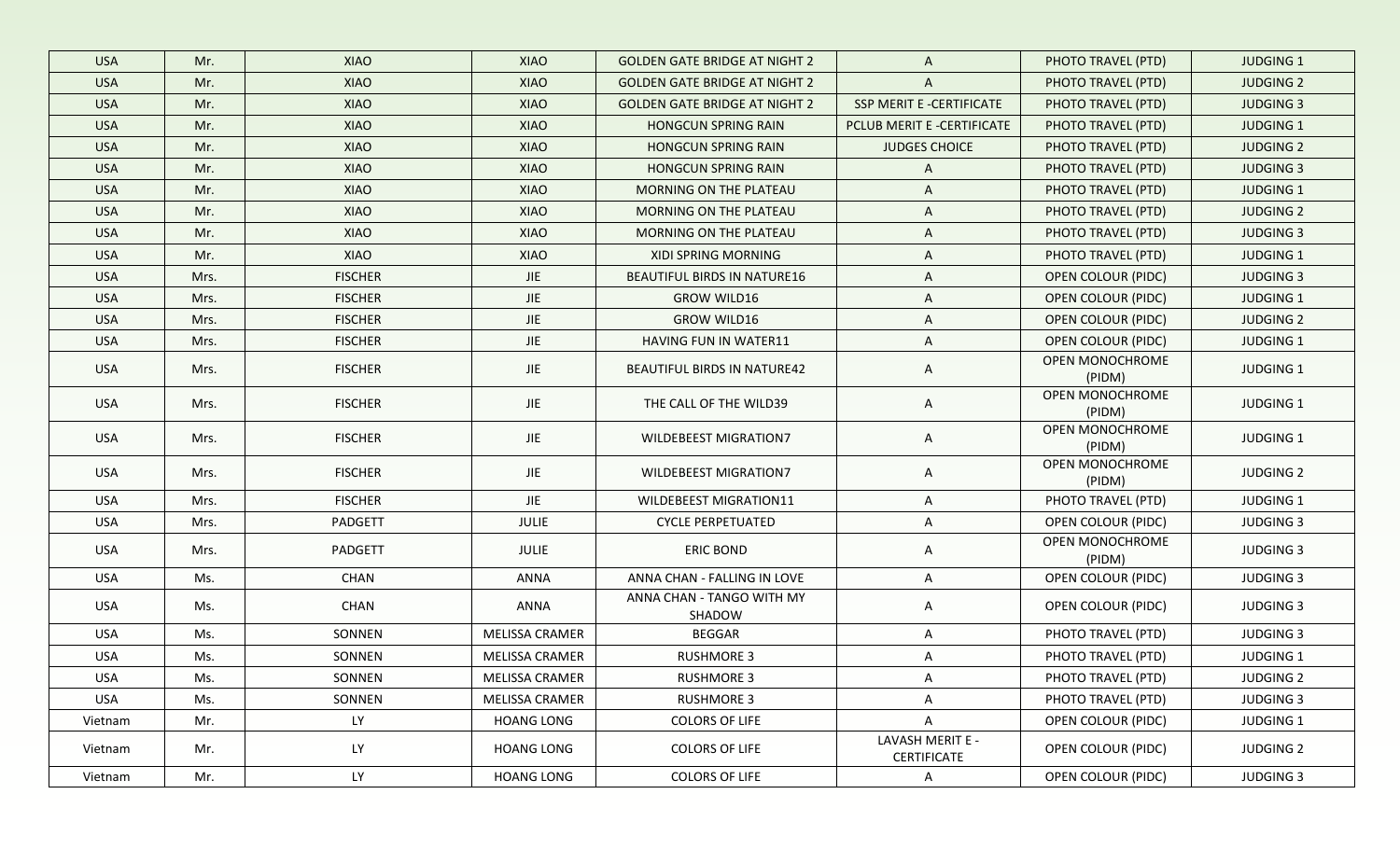| Vietnam | Mr. | <b>LY</b>     | <b>HOANG LONG</b> | <b>DANI WARRIORS</b>          | $\mathsf{A}$               | <b>OPEN COLOUR (PIDC)</b>        | <b>JUDGING 1</b> |
|---------|-----|---------------|-------------------|-------------------------------|----------------------------|----------------------------------|------------------|
| Vietnam | Mr. | <b>LY</b>     | <b>HOANG LONG</b> | <b>DANI WARRIORS</b>          | A                          | <b>OPEN COLOUR (PIDC)</b>        | <b>JUDGING 2</b> |
| Vietnam | Mr. | <b>LY</b>     | <b>HOANG LONG</b> | <b>DANI WARRIORS</b>          | $\mathsf{A}$               | <b>OPEN COLOUR (PIDC)</b>        | <b>JUDGING 3</b> |
| Vietnam | Mr. | LY            | <b>HOANG LONG</b> | <b>DREAMING</b>               | $\mathsf{A}$               | <b>OPEN COLOUR (PIDC)</b>        | <b>JUDGING 1</b> |
| Vietnam | Mr. | LY            | <b>HOANG LONG</b> | <b>DREAMING</b>               | A                          | <b>OPEN COLOUR (PIDC)</b>        | <b>JUDGING 2</b> |
| Vietnam | Mr. | <b>LY</b>     | <b>HOANG LONG</b> | <b>DREAMING</b>               | PCLUB MERIT E -CERTIFICATE | <b>OPEN COLOUR (PIDC)</b>        | <b>JUDGING 3</b> |
| Vietnam | Mr. | LY            | <b>HOANG LONG</b> | <b>LETS HUNT</b>              | $\mathsf{A}$               | <b>OPEN COLOUR (PIDC)</b>        | <b>JUDGING 1</b> |
| Vietnam | Mr. | LY            | <b>HOANG LONG</b> | LETS HUNT                     | $\mathsf{A}$               | <b>OPEN COLOUR (PIDC)</b>        | <b>JUDGING 2</b> |
| Vietnam | Mr. | <b>LY</b>     | <b>HOANG LONG</b> | AT THE STAIRWAY               | A                          | <b>OPEN MONOCHROME</b><br>(PIDM) | <b>JUDGING 1</b> |
| Vietnam | Mr. | <b>LY</b>     | <b>HOANG LONG</b> | AT THE STAIRWAY               | A                          | OPEN MONOCHROME<br>(PIDM)        | <b>JUDGING 2</b> |
| Vietnam | Mr. | <b>LY</b>     | <b>HOANG LONG</b> | EVERLASTING LOVE              | A                          | OPEN MONOCHROME<br>(PIDM)        | <b>JUDGING 1</b> |
| Vietnam | Mr. | <b>LY</b>     | <b>HOANG LONG</b> | EVERLASTING LOVE              | A                          | OPEN MONOCHROME<br>(PIDM)        | <b>JUDGING 2</b> |
| Vietnam | Mr. | LY            | <b>HOANG LONG</b> | EVERLASTING LOVE              | <b>JUDGES CHOICE</b>       | OPEN MONOCHROME<br>(PIDM)        | <b>JUDGING 3</b> |
| Vietnam | Mr. | <b>LY</b>     | <b>HOANG LONG</b> | <b>FISHING FACTORY</b>        | $\mathsf{A}$               | OPEN MONOCHROME<br>(PIDM)        | <b>JUDGING 2</b> |
| Vietnam | Mr. | <b>LY</b>     | <b>HOANG LONG</b> | LONG WAITING                  | A                          | OPEN MONOCHROME<br>(PIDM)        | <b>JUDGING 2</b> |
| Vietnam | Mr. | <b>LY</b>     | <b>HOANG LONG</b> | LONG WAITING                  | $\mathsf{A}$               | OPEN MONOCHROME<br>(PIDM)        | <b>JUDGING 3</b> |
| Vietnam | Mr. | <b>LY</b>     | <b>HOANG LONG</b> | MUD WRESTLING                 | A                          | PHOTO TRAVEL (PTD)               | <b>JUDGING 2</b> |
| Vietnam | Mr. | <b>LY</b>     | <b>HOANG LONG</b> | THE SAME DIRECTION            | A                          | PHOTO TRAVEL (PTD)               | <b>JUDGING 1</b> |
| Vietnam | Mr. | <b>LY</b>     | <b>HOANG LONG</b> | THE SAME DIRECTION            | $\mathsf{A}$               | PHOTO TRAVEL (PTD)               | <b>JUDGING 2</b> |
| Vietnam | Mr. | <b>LY</b>     | <b>HOANG LONG</b> | THE SAME DIRECTION            | A                          | PHOTO TRAVEL (PTD)               | <b>JUDGING 3</b> |
| Vietnam | Mr. | <b>NGUYEN</b> | <b>HUY SON</b>    | <b>CLASSIFYING SOY SAUCES</b> | LAVASH GOLD                | OPEN COLOUR (PIDC)               | JUDGING 1        |
| Vietnam | Mr. | <b>NGUYEN</b> | <b>HUY SON</b>    | <b>CLASSIFYING SOY SAUCES</b> | SSP MERIT E -CERTIFICATE   | OPEN COLOUR (PIDC)               | <b>JUDGING 3</b> |
| Vietnam | Mr. | <b>NGUYEN</b> | <b>HUY SON</b>    | COLLECTING SALT SEASON        | A                          | OPEN COLOUR (PIDC)               | JUDGING 1        |
| Vietnam | Mr. | <b>NGUYEN</b> | <b>HUY SON</b>    | COLLECTING SALT SEASON        | A                          | OPEN COLOUR (PIDC)               | <b>JUDGING 2</b> |
| Vietnam | Mr. | <b>NGUYEN</b> | <b>HUY SON</b>    | COLLECTING SALT SEASON        | A                          | OPEN COLOUR (PIDC)               | <b>JUDGING 3</b> |
| Vietnam | Mr. | <b>NGUYEN</b> | <b>HUY SON</b>    | DRYING SALT MID NIGHT         | A                          | OPEN COLOUR (PIDC)               | JUDGING 1        |
| Vietnam | Mr. | <b>NGUYEN</b> | <b>HUY SON</b>    | DRYING SALT MID NIGHT         | A                          | OPEN COLOUR (PIDC)               | <b>JUDGING 2</b> |
| Vietnam | Mr. | <b>NGUYEN</b> | <b>HUY SON</b>    | DRYING SALT MID NIGHT         | A                          | OPEN COLOUR (PIDC)               | JUDGING 3        |
| Vietnam | Mr. | NGUYEN        | <b>HUY SON</b>    | MY BIG LOVE 3                 | $\mathsf{A}$               | OPEN COLOUR (PIDC)               | JUDGING 1        |
|         |     |               |                   |                               |                            |                                  |                  |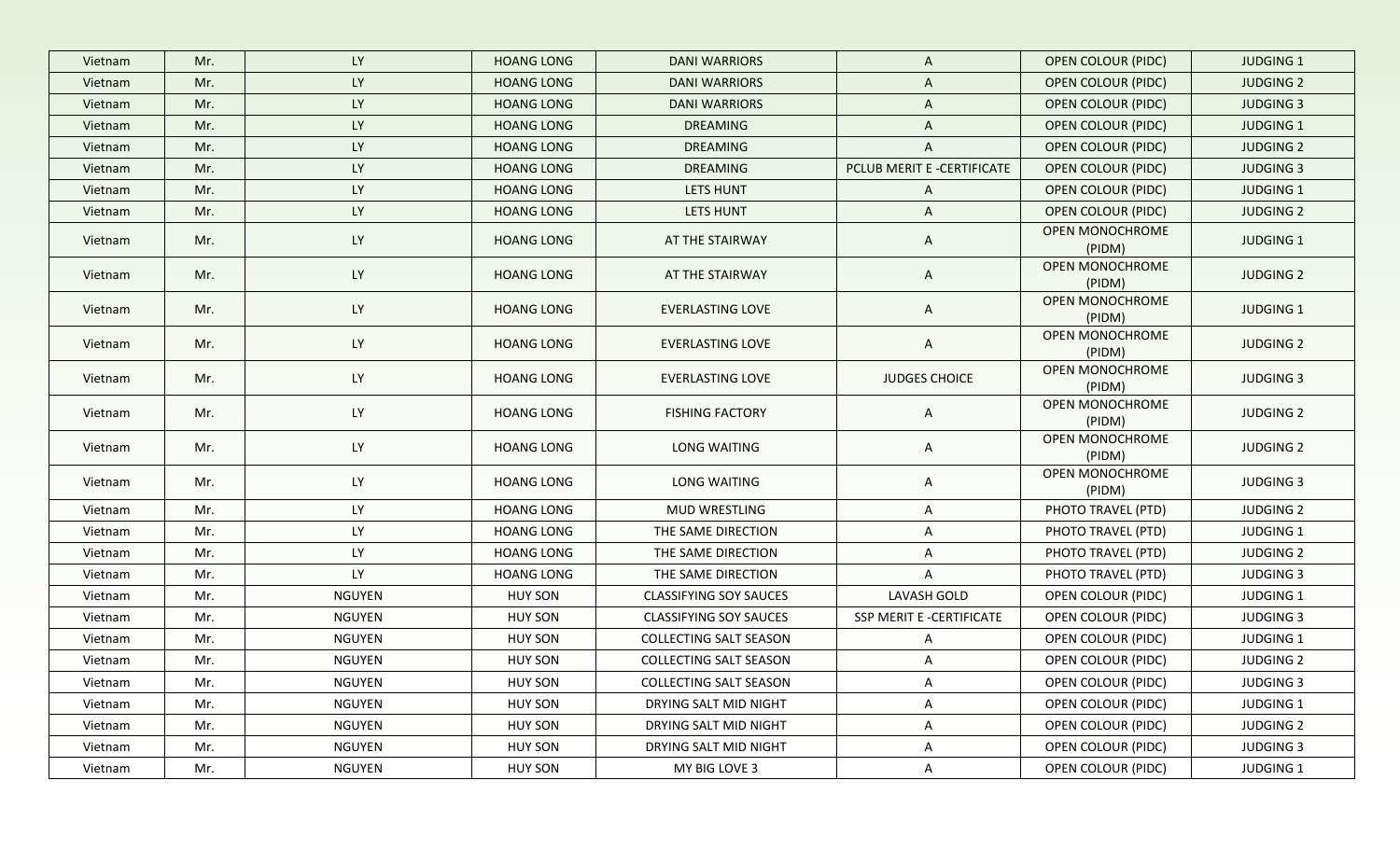| Vietnam | Mr. | <b>NGUYEN</b> | <b>HUY SON</b> | MY BIG LOVE 3                   | LAVASH MERIT E -<br><b>CERTIFICATE</b> | <b>OPEN COLOUR (PIDC)</b>        | <b>JUDGING 2</b> |
|---------|-----|---------------|----------------|---------------------------------|----------------------------------------|----------------------------------|------------------|
| Vietnam | Mr. | <b>NGUYEN</b> | <b>HUY SON</b> | MY BIG LOVE 3                   | $\mathsf{A}$                           | <b>OPEN COLOUR (PIDC)</b>        | <b>JUDGING 3</b> |
| Vietnam | Mr. | <b>NGUYEN</b> | <b>HUY SON</b> | BEAUTIFUL ETHIOPIAN GIRL        | <b>JUDGES CHOICE</b>                   | <b>OPEN MONOCHROME</b><br>(PIDM) | <b>JUDGING 1</b> |
| Vietnam | Mr. | <b>NGUYEN</b> | <b>HUY SON</b> | BEAUTIFUL ETHIOPIAN GIRL        | LAVASH MERIT E -<br><b>CERTIFICATE</b> | <b>OPEN MONOCHROME</b><br>(PIDM) | <b>JUDGING 2</b> |
| Vietnam | Mr. | <b>NGUYEN</b> | <b>HUY SON</b> | <b>BEAUTIFUL ETHIOPIAN GIRL</b> | $\mathsf{A}$                           | <b>OPEN MONOCHROME</b><br>(PIDM) | <b>JUDGING 3</b> |
| Vietnam | Mr. | <b>NGUYEN</b> | <b>HUY SON</b> | DAILY FISHERMEN JOB             | A                                      | <b>OPEN MONOCHROME</b><br>(PIDM) | <b>JUDGING 1</b> |
| Vietnam | Mr. | <b>NGUYEN</b> | <b>HUY SON</b> | DAILY FISHERMEN JOB             | A                                      | <b>OPEN MONOCHROME</b><br>(PIDM) | <b>JUDGING 3</b> |
| Vietnam | Mr. | <b>NGUYEN</b> | <b>HUY SON</b> | MY DEAR FRIEND AND ME           | $\mathsf{A}$                           | OPEN MONOCHROME<br>(PIDM)        | <b>JUDGING 1</b> |
| Vietnam | Mr. | <b>NGUYEN</b> | <b>HUY SON</b> | MY DEAR FRIEND AND ME           | $\mathsf{A}$                           | OPEN MONOCHROME<br>(PIDM)        | <b>JUDGING 2</b> |
| Vietnam | Mr. | <b>NGUYEN</b> | <b>HUY SON</b> | <b>WEAVING FISH TRAPS</b>       | $\mathsf{A}$                           | OPEN MONOCHROME<br>(PIDM)        | <b>JUDGING 1</b> |
| Vietnam | Mr. | <b>NGUYEN</b> | <b>HUY SON</b> | <b>WEAVING FISH TRAPS</b>       | $\mathsf{A}$                           | OPEN MONOCHROME<br>(PIDM)        | <b>JUDGING 2</b> |
| Vietnam | Mr. | NGUYEN        | <b>HUY SON</b> | <b>WEAVING FISH TRAPS</b>       | $\mathsf{A}$                           | OPEN MONOCHROME<br>(PIDM)        | <b>JUDGING 3</b> |
| Vietnam | Mr. | <b>NGUYEN</b> | <b>HUY SON</b> | RAMUWAN UNIQUE CULTURE          | PCLUB MERIT E -CERTIFICATE             | PHOTO TRAVEL (PTD)               | JUDGING 1        |
| Vietnam | Mr. | <b>NGUYEN</b> | <b>HUY SON</b> | RAMUWAN UNIQUE CULTURE          | $\mathsf{A}$                           | PHOTO TRAVEL (PTD)               | <b>JUDGING 3</b> |
| Vietnam | Mr. | <b>NGUYEN</b> | <b>HUY SON</b> | TOUR IN AMBER FORT              | $\mathsf{A}$                           | PHOTO TRAVEL (PTD)               | <b>JUDGING 1</b> |
| Vietnam | Mr. | <b>NGUYEN</b> | <b>HUY SON</b> | TOUR IN AMBER FORT              | $\mathsf{A}$                           | PHOTO TRAVEL (PTD)               | <b>JUDGING 3</b> |
| Vietnam | Mr. | <b>NGUYEN</b> | <b>HUY SON</b> | UNIQUE FLOATING MARKET          | $\mathsf{A}$                           | PHOTO TRAVEL (PTD)               | <b>JUDGING 2</b> |
| Vietnam | Mr. | <b>NGUYEN</b> | <b>HUY SON</b> | UNIQUE FLOATING MARKET          | LAVASH MERIT E -<br>CERTIFICATE        | PHOTO TRAVEL (PTD)               | <b>JUDGING 3</b> |
| Wales   | Mr. | LEDGARD       | <b>IAN</b>     | AT EASE                         | $\mathsf{A}$                           | OPEN COLOUR (PIDC)               | <b>JUDGING 3</b> |
| Wales   | Mr. | LEDGARD       | IAN            | <b>OSPREYS RISE</b>             | $\mathsf{A}$                           | OPEN COLOUR (PIDC)               | <b>JUDGING 3</b> |
| Wales   | Mr. | LEDGARD       | IAN            | WILD EYED                       | A                                      | OPEN COLOUR (PIDC)               | JUDGING 1        |
| Wales   | Mr. | LEDGARD       | IAN            | WILD EYED                       | A                                      | OPEN COLOUR (PIDC)               | <b>JUDGING 2</b> |
| Wales   | Mr. | LEDGARD       | IAN            | <b>BACKWARD LOOK</b>            | $\mathsf{A}$                           | OPEN MONOCHROME<br>(PIDM)        | JUDGING 1        |
| Wales   | Mr. | LEDGARD       | IAN            | <b>BACKWARD LOOK</b>            | $\mathsf{A}$                           | OPEN MONOCHROME<br>(PIDM)        | <b>JUDGING 2</b> |
| Wales   | Mr. | LEDGARD       | IAN            | <b>CAPITAL ARRIVAL</b>          | LAVASH MERIT E -<br><b>CERTIFICATE</b> | OPEN MONOCHROME<br>(PIDM)        | <b>JUDGING 1</b> |